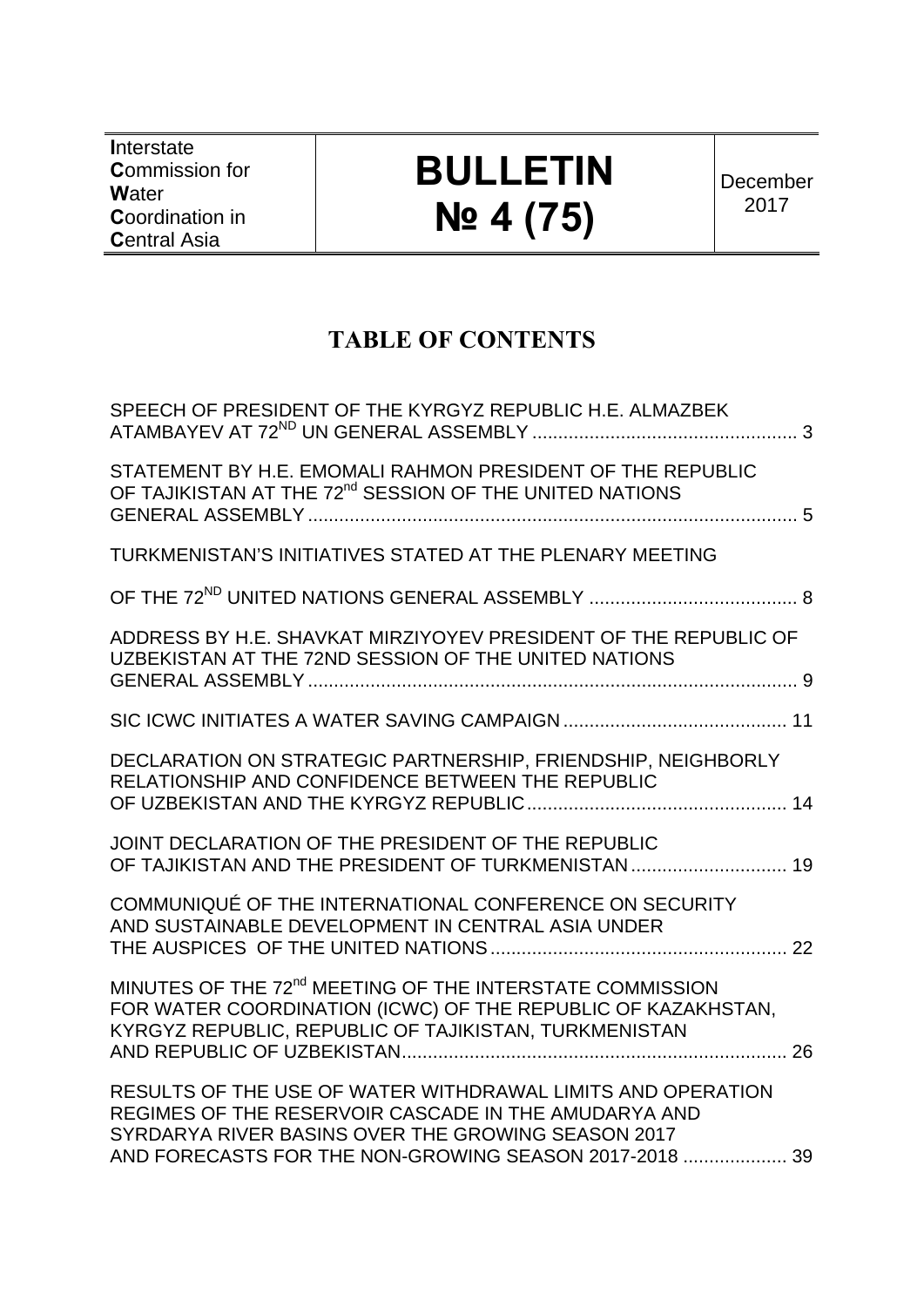

| PROGRESS ON THE IMPLEMENTATION PLAN ON STRENGTHENING                                                                       |  |
|----------------------------------------------------------------------------------------------------------------------------|--|
| CENTRAL ASIAN INTERNATIONAL SCIENTIFIC-PRACTICAL CONFERENCE<br>"THE 25 YEARS OF WATER COOPERATION IN CENTRAL ASIA: LESSONS |  |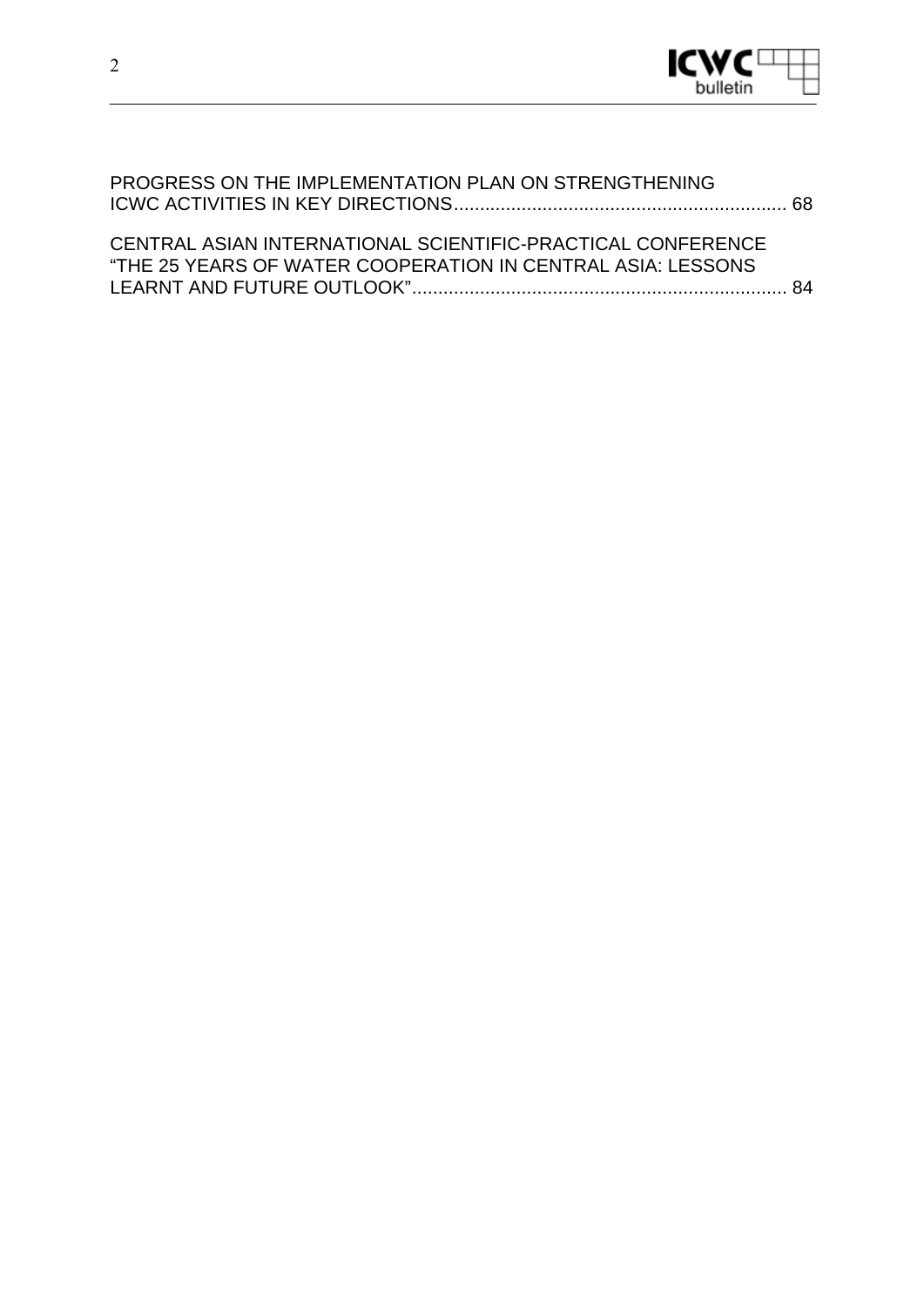# **SPEECH OF PRESIDENT OF THE KYRGYZ REPUBLIC H.E. ALMAZBEK ATAMBAYEV AT 72<sup>ND</sup> UN GENERAL ASSEMBLY (extract)**

### […]

Climate change is a particular menace to mountainous countries, such as Kyrgyzstan. The climate change has impact on all sectors of economy in the Republic and cause substantial damage through more frequent natural disasters, such as landslides, mudflows, floods, and avalanches.

Of particular concern is intensive melting of Kyrgyz glaciers that are natural reservoirs and sources of freshwater in Central Asia and all over the world.

As forecasted, by 2025 the total glacial area in the Republic could drop by 30- 40% on average and, consequently, Central Asian rivers could lose 25-35% of water.

And, by 2100, glaciers in the Kyrgyz Republic could disappear on the Earth. Therefore, our country stands for implementation of joint projects for preservation of glaciers in mountain ecosystems of upstream countries.

The fundamental nature of transition to sustainable development is survival of humankind and conservation of the biosphere. Various rare wildlife species and biodiversity of our mountain ecosystems have become endangered due to climate change.

[…]

One of the main factors for prosperity in Central Asia would be the mutually beneficial use of water and energy resources.

The Kyrgyz Republic consistently advocates the origin and implementation of economic mechanisms for water use in the region.

The limited nature of water resources sooner or later brings us to the understanding that water is an economic resource that requires reasonable use.

We would like to particularly note that the matters of water use in Central Asia can and must be resolved by the countries in the region themselves via open dialogue, with account of the interests and needs of all concerned parties.

It is unacceptable that international and regional organizations impose upon the countries of Central Asia their approaches and their ways for building cooperation in this sphere.

Distinguished President,

The problem of management of uranium tailing sites inherited from the former Soviet Union is a significant threat to the entire region, particularly as many of them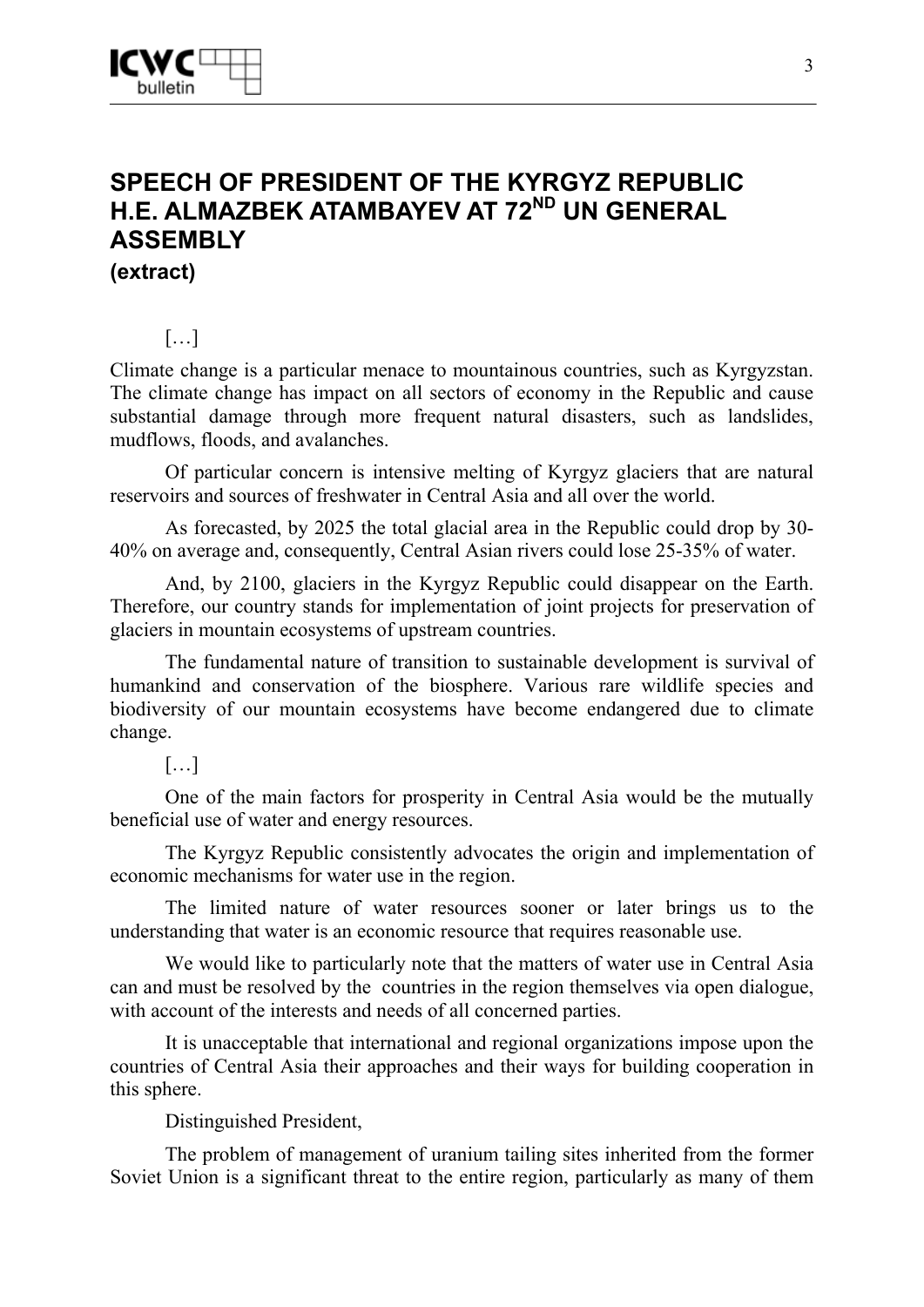

are located near water resources.

In the event of an accident at a tailing site, pollution of rivers in the region by highly toxic substances would lead to massive environmental and humanitarian consequences that would imperil the lives of millions of people and imperil socioeconomic development of all the Central Asian countries.

That is the reason why in 2012 my country initiated a proposal to adopt a special resolution on the matter of the uranium heritage in Central Asia. This was adopted by the UN General Assembly in 2013.

Over the past five years we made significant progress in addressing matters of radiation and environmental safety. Today we see that new resolutions are in the pipeline.

In this connection here today in New York we will be having a special meeting on this issue, and one of the initiators of this meeting was my country.

We firmly believe that this event will enable us to promote new programs and new joint measures that seek to regenerate uranium tailing sites.

[…]

http://kg.akipress.org/news:1405770/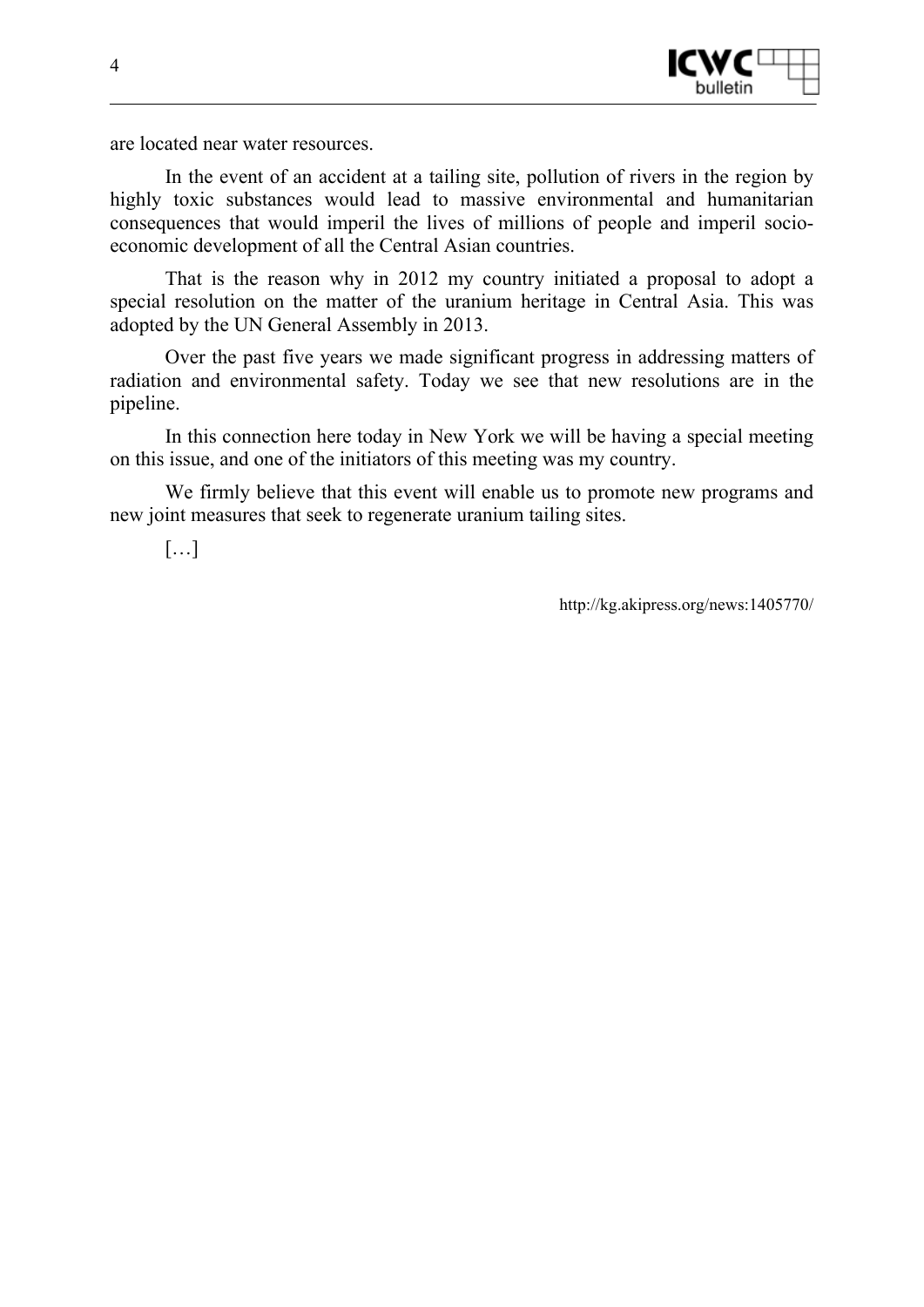### **STATEMENT BY H.E. EMOMALI RAHMON PRESIDENT OF**  THE REPUBLIC OF TAJIKISTAN AT THE 72<sup>nd</sup> SESSION OF **THE UNITED NATIONS GENERAL ASSEMBLY (extract)**

### $[...]$

Mr. Chairman,

Adoption of 2030 Agenda by the international community is a milestone for sustainable development and involves all sectors of society to this process.

Tajikistan over the past years made a great stride towards implementation of Sustainable Development Goals.

The Government of the Republic of Tajikistan, in cooperation with the relevant UN agencies, has developed and adopted a Mid-Term Development Strategy 2020 and National Development Strategy 2030.

The strategies have been developed in line with the Global agenda on sustainable development, and we believe that their timely and effective implementation will contribute to the achievement of the global Sustainable Development Agenda.

Tajikistan was among 44 countries, which presented their Voluntary National Review last July during the High Level Political Forum on sustainable development.

To ensure successful implementation of Agenda 2030 it is necessary to help least developed and developing countries to participate through providing support especially in the area of financial support and advanced technologies.

In our opinion, increasing Official Development Assistance still remains one of the main issues of the day.

It is worth mentioning that geographical location of the land locked developing countries and lack of access to sea pose serious obstacles to their sustainable development.

In such circumstances, these countries need much more assistance of developed countries and international financial institutions in their efforts to develop infrastructure, to improve transit transport systems, simplify trade policies and regional integration.

 For this reason, joint global development requires comprehensible partnership at all levels.

In this regard, the UN bodies especially the Economic and Social Council, can and should also play an important role.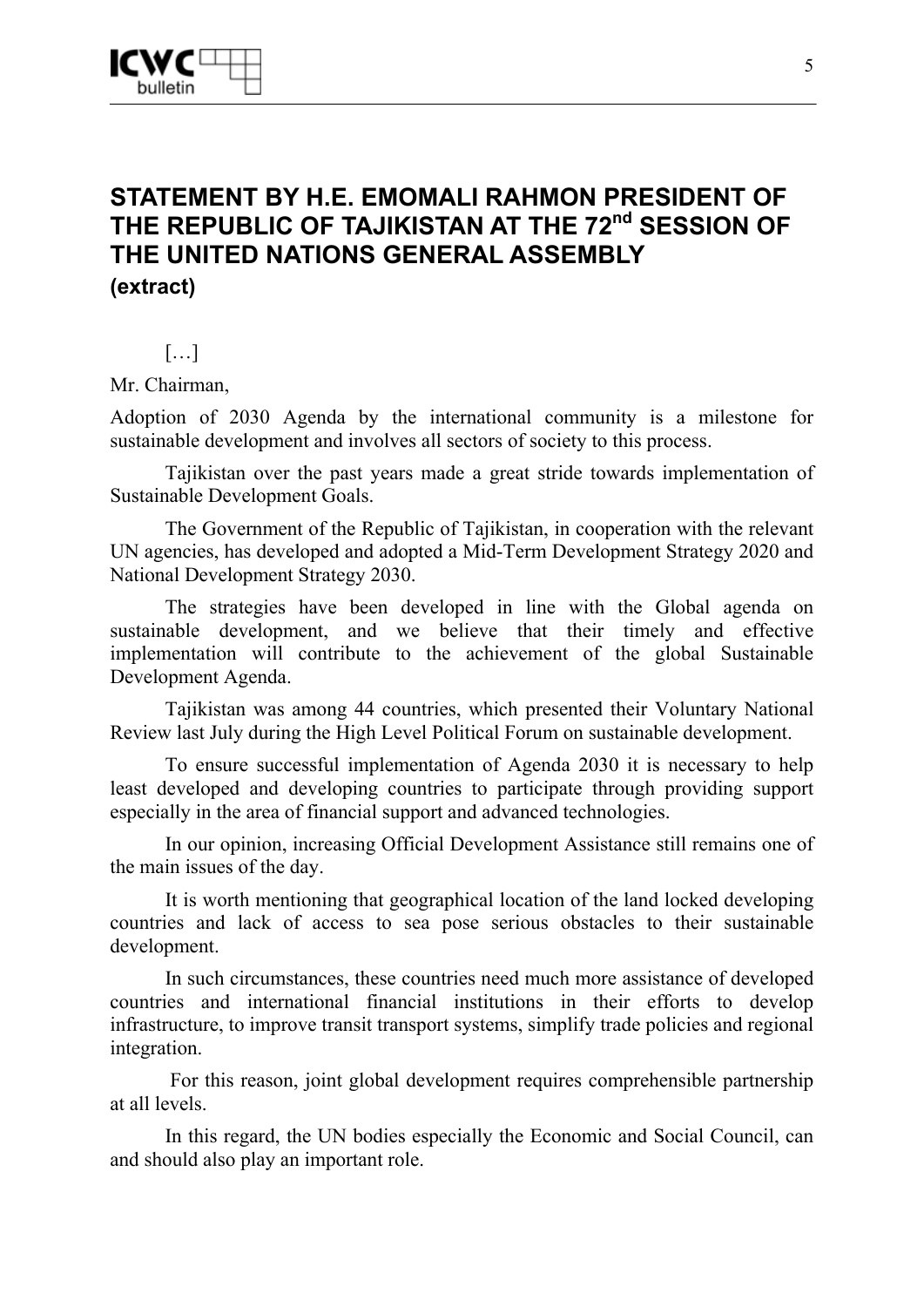

We also call on the developed countries and international structures to ensure favorable conditions for labor migrants in receiving states and support the countries of origin in creating new jobs.

We are convinced that greater focus on urgent economic, social and ecological issues would contribute to the timely implementation of 2030 Agenda.

Ladies and Gentlemen,

In this regard, the UN bodies especially the Economic and Social Council, can and should also play an important role.

We also call on the developed countries and international structures to ensure favorable conditions for labor migrants in receiving states and support the countries of origin in creating new jobs.

We are convinced that greater focus on urgent economic, social and ecological issues would contribute to the timely implementation of 2030 Agenda.

Currently, 60 percent of the Central Asia water resources are formed on the territory of Tajikistan.

This means that the continued acceleration of glaciers melting can negatively affect the process of water resources formation in the region.

In this regard, time has come for us to translate words into actions and implement the goals of the Paris Agreement.

Based on this Agreement Tajikistan is currently developing National Strategy on Adaptation to Climate Change.

In our opinion, at this stage, one of the ways to achieve the Paris Agreement goals is to adhere to the recommendation of the "pure" economy and efficient use of renewable energy sources.

In this context, we reiterate our commitment to the global initiatives "Sustainable Energy for All" and the International Decade "Sustainable Energy 2014- 2024"

Mr. Chairman,

Tajikistan is strongly committed to continue its contribution to the implementation of the UN water agenda.

 It is with great delight I note that in December 2016, the UN General Assembly adopted by consensus the Resolution entitled "International Decade of Action "Water for Sustainable Development, 2018-2028".

We are confident that an implementation of the new Decade at the national, regional and international levels will contribute to the achievement of the water-related sustainable development goals and will help to preserve this invaluable resource for future generations.

This morning, we have conducted a High-level Event, entitled "Towards Implementation of the International Decade of Action "Water for Sustainable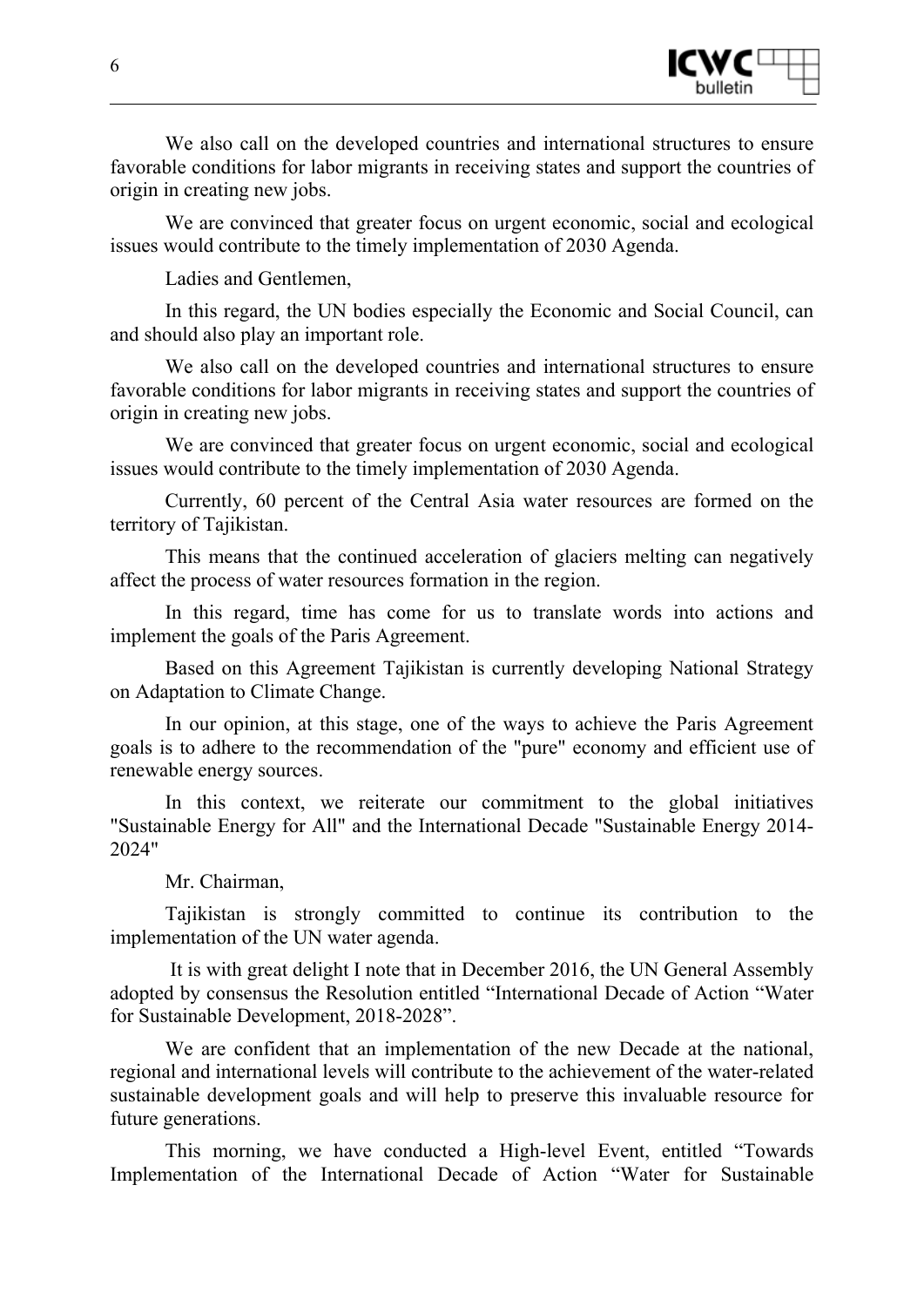

Development", 2018-2028 at the 6 UN Headquarters, where participants exchanged their views on effective ways and mechanisms for advancement of the new International Decade and achieving the SDG-6.

Furthermore, in order to review and deliberate on proposals and adopt Action Plan for the Decade, we intend to organize on World Water Day, 22 March 2018, in New York a special event on the occasion of launching the International Decade for Action "Water for Sustainable Development, 2018-2028", and host a High-level International Conference on Water for Sustainable Development in Dushanbe next June.

We have a strong conviction that UN member states, international and regional organizations, international financial institutions, civil society, think tank organizations, women and youth will work together to implement the goals and objectives of the Decade to ensure dignified life of the people around the globe and for a better, safer and more secure life of future generations.

Thank you for your attention.

http://khovar.tj/rus/2017/09/vystuplenie-glavy-gosudarstva-emomali-rahmona-na-plenarnomzasedanii-72-j-sessii-genassamblei-oon/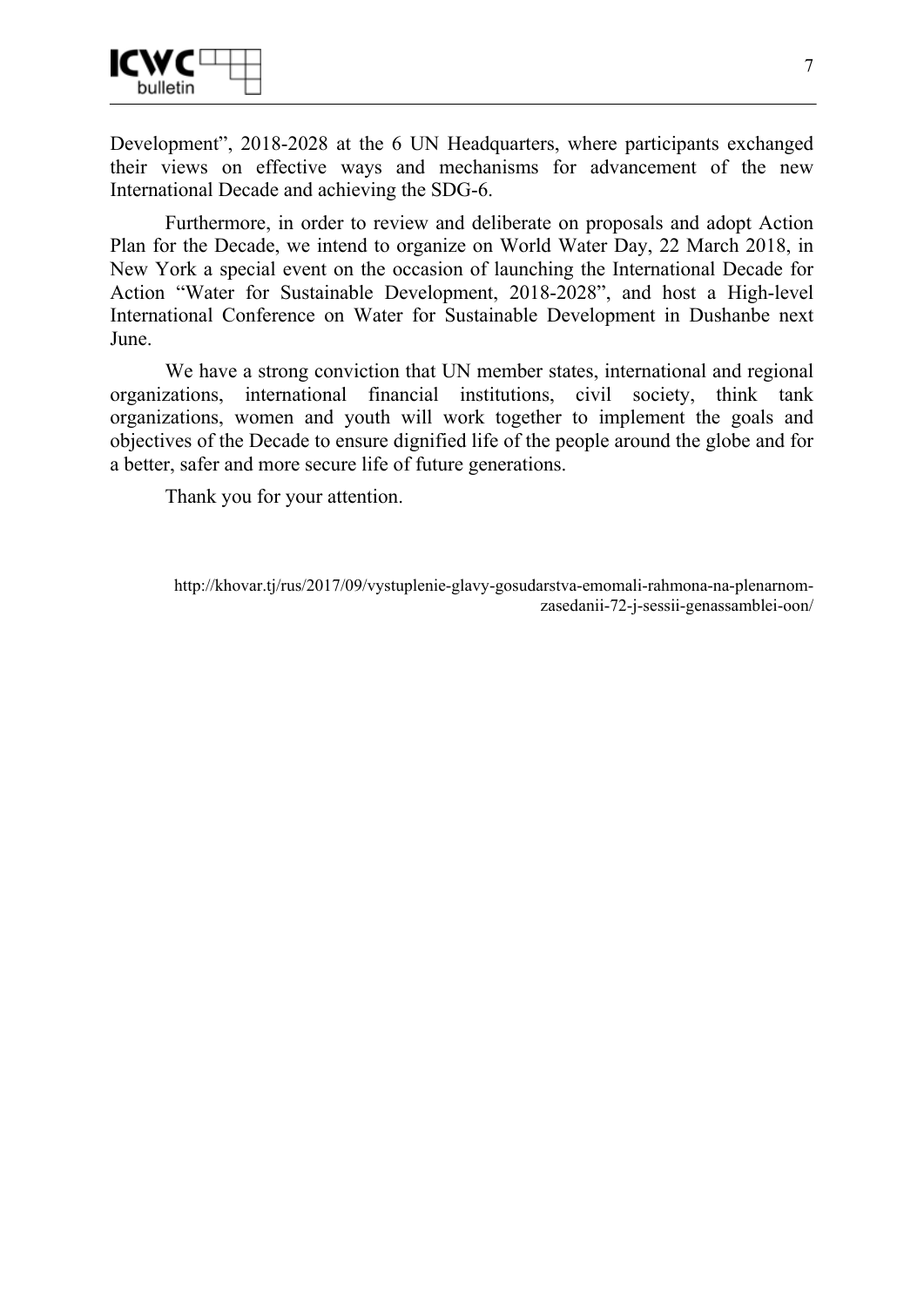

# **TURKMENISTAN'S INITIATIVES STATED AT THE PLENARY MEETING OF THE 72<sup>ND</sup> UNITED NATIONS GENERAL ASSEMBLY (extract)**

Turkmenistan pays special attention to preventive diplomacy and gives a high status to the activities of the United Nations Regional Center for Preventive Diplomacy for Central Asia. In this context, it is proposed at the  $72<sup>nd</sup>$  General Assembly to consider a possibility for adoption of a resolution in support of the preventive diplomacy mechanisms for addressing the important issues of delivering peace and security.

The priority direction of the activities of Turkmenistan on the international stage will be further strengthening of partnerships for implementation of the Sustainable Development Goals (SDG). Here, the main role for formation of a platform in support of effective implementation of SDGs will be given to a Training and Methodological Center established within the Institute of International Relations.

Turkmenistan will actively participate in international efforts to deal with the most important issues of environmental protection, including management of water resources, and prevention and mitigation of natural and technogenic catastrophes.

In light of Turkmenistan's chairmanship in the International Fund for saving the Aral Sea (IFAS), it is proposed holding a Summit in 2018 in Turkmenistan, namely the Summit of the Heads of Founding States of IFAS and including participation of the UN specialized structures, such as the UNDP, UNEP, and the UN Regional Center for Preventive Diplomacy for Central Asia .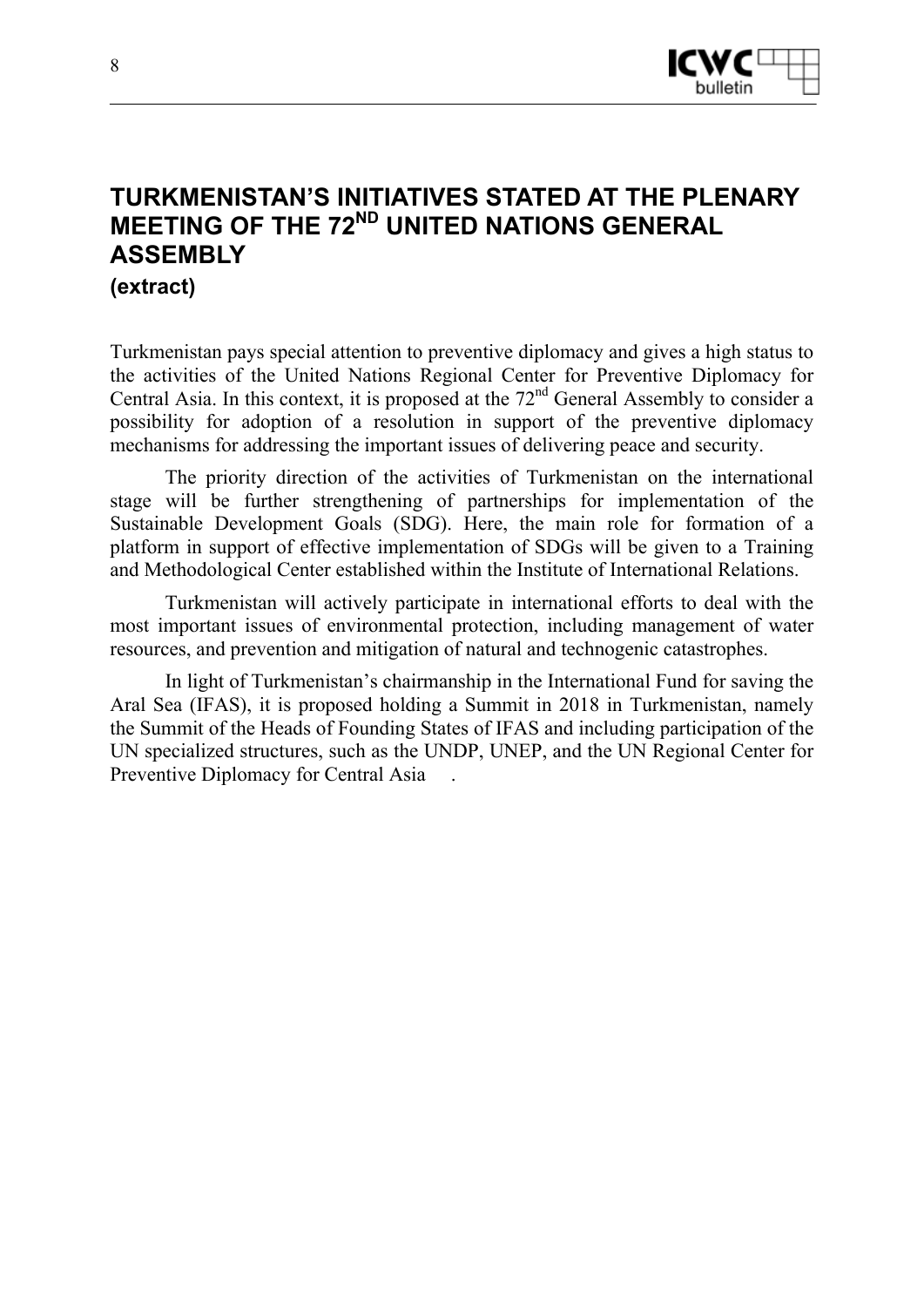

## **ADDRESS BY H.E. SHAVKAT MIRZIYOYEV PRESIDENT OF THE REPUBLIC OF UZBEKISTAN AT THE 72ND SESSION OF THE UNITED NATIONS GENERAL ASSEMBLY (extract)**

#### […]

Ladies and Gentlemen,

Today, Uzbekistan considers the region of Central Asia to be as the main priority of its foreign policy.

And this is a conscious choice. Being in the heart of Central Asia, Uzbekistan is keenly interested in the region to become a zone of stability, sustainable development and good-neighborliness.

A peaceful and economically prosperous Central Asia is our most important goal and key task.

Uzbekistan is determined to engage in dialogue, constructive interaction and strengthening the good-neighborliness.

We stand ready for reasonable compromises with the countries of Central Asia on all issues without exception.

Thanks to joint efforts in recent months, the level of political confidence has significantly increased in the region.

Fundamentally important decisions on many issues were found.

Signing the Treaty on the State border between Uzbekistan and Kyrgyzstan in early September this year became a truly landmark event.

A breakthrough in this very sensitive issue achieved for the first time in 26 years became possible thanks to political will demonstrated by parties and the readiness to find mutually acceptable solutions.

In a word, absolutely new political atmosphere was created in the region in a short period of time.

I believe that holding the regular consultation meetings of the heads of Central Asian states would facilitate the consolidation of this trend.

We intend to discuss the fundamental problems of the region at the High-Level International Conference "Central Asia: One Past and Common Future, Cooperation for Sustainable Development and Prosperity" to be held under the aegis of the United Nations in Samarkand in November.

Based on its results, we intend to make a proposal on the adoption of a special resolution of the General Assembly in support of the efforts of the states of Central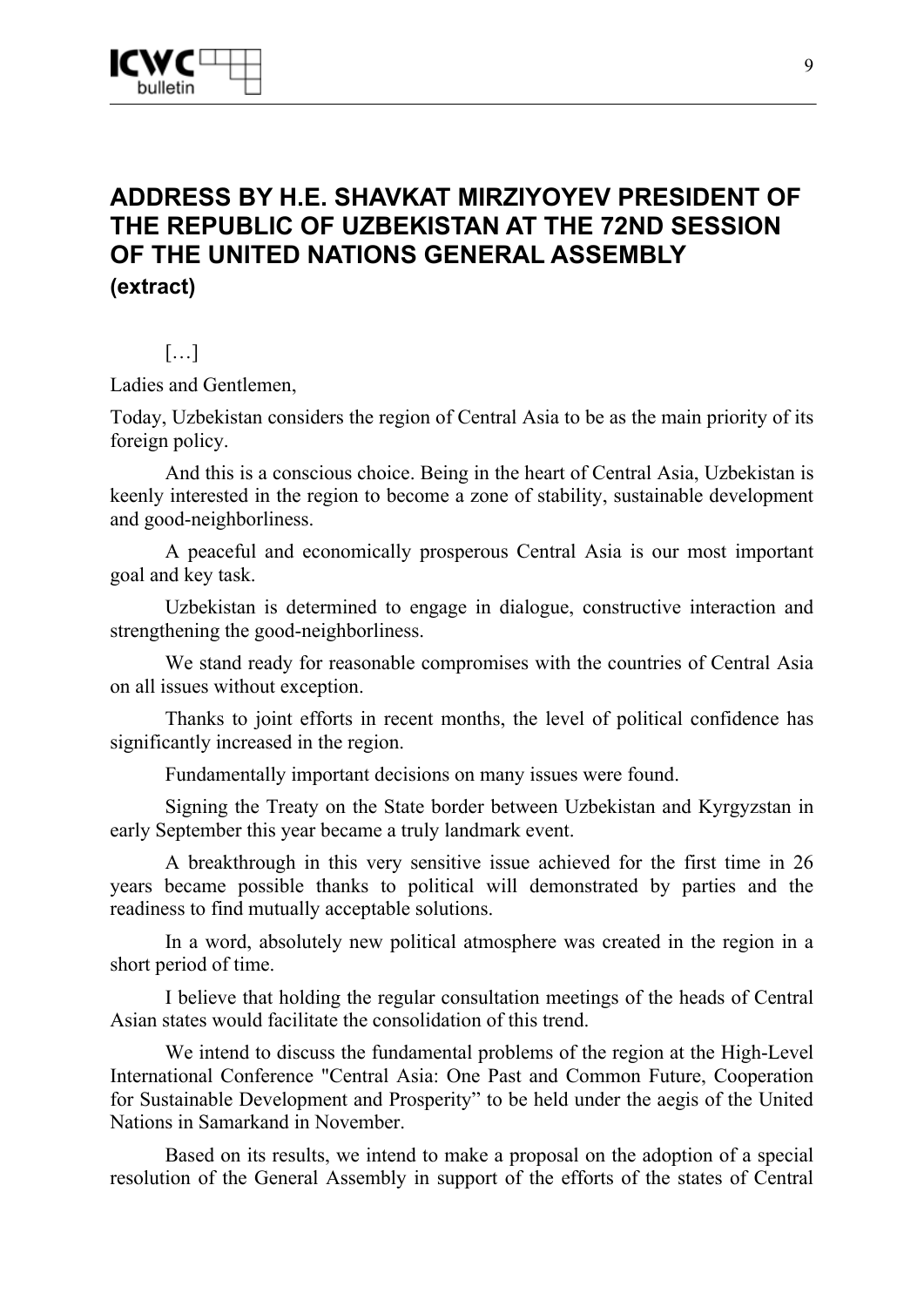

Asia in terms of ensuring security and enhancing regional cooperation.

We count on the support of this proposal by the leadership of the United Nations and the international community.

Distinguished Mr. Chairman,

Speaking about the problems of ensuring security and stability in Central Asia, one cannot overlook such an important issue as the joint use of the region's shared water resources.

We fully share the position of the UN Secretary-General that "the problems of water, peace and security are inextricably linked".

I am convinced that there is no alternative to addressing the water problem other than equally taking into account the interests of the countries and nations of the region.

Uzbekistan supports the draft conventions on the use of water resources of the Amudarya and Syrdarya river basins developed by the United Nations Regional Center for Preventive Diplomacy.

I would like to once again draw your attention to one of the most acute ecological problems of our time - the Aral Sea catastrophe.

I am holding the map of the Aral tragedy in my hands. I believe, comments are unnecessary here.

Overcoming the consequences of desiccation of the sea requires today the active consolidation of international efforts.

We stand for full implementation of the special UN Program to provide effective assistance to the population affected by the Aral Sea crisis adopted this year.

[…]

http://www.president.uz/ru/lists/view/1063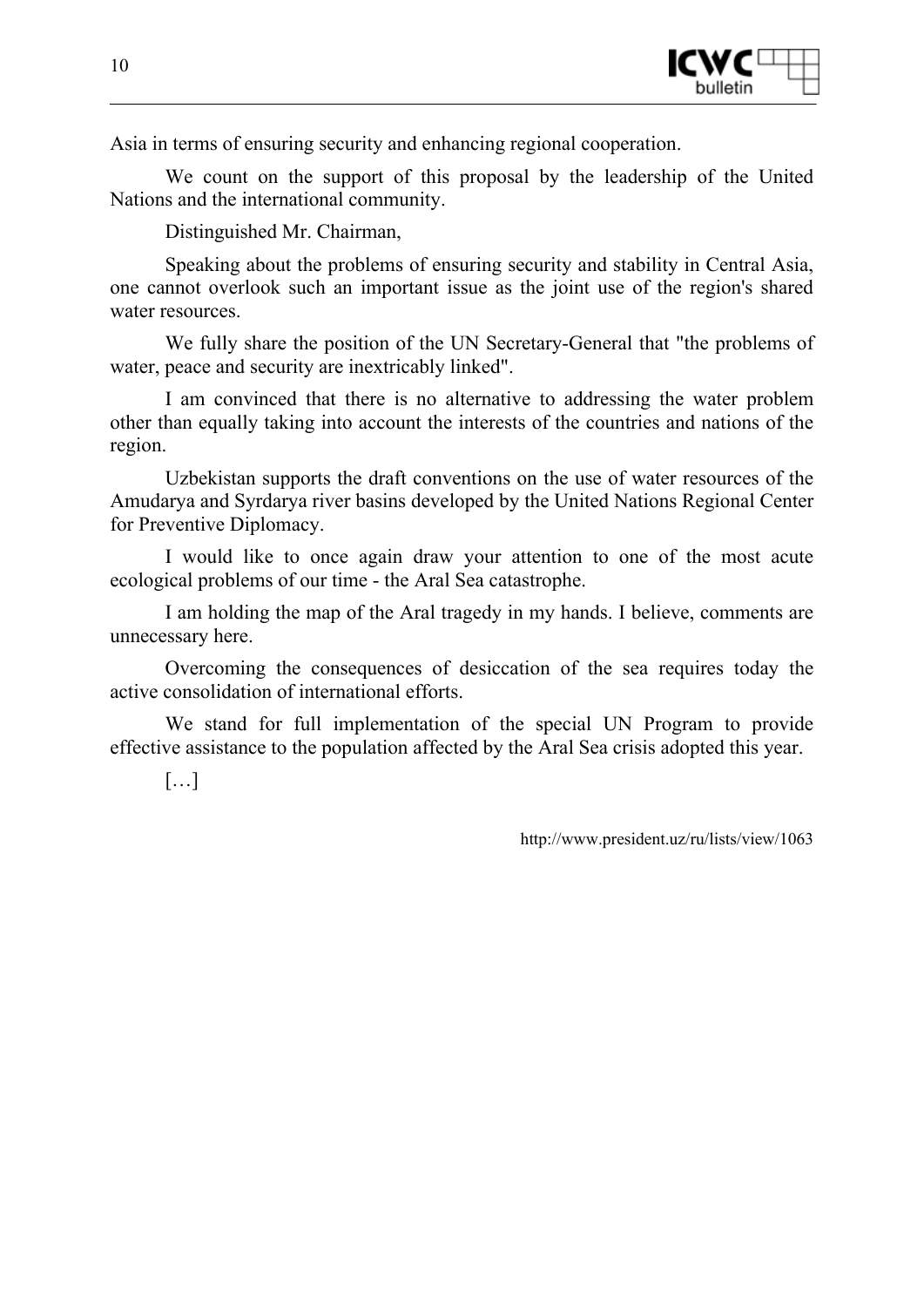# **SIC ICWC INITIATES A WATER SAVING CAMPAIGN**

Press-conference was held on the  $28<sup>th</sup>$  of September 2017 at the Scientific-Information Center of the Interstate Commission for Water Coordination in Central Asia (SIC ICWC) for Uzbek mass media.

The conference was aimed to enhance relationship with the media for raising awareness about water saving.

In his welcome speech, Director of SIC ICWC Prof. V.Dukhovniy stressed critical challenges facing all Central Asian countries in the context of growing water scarcity.

The observed rapid growth of population in the Aral Sea basin, growing demand for agricultural production, and Afghanistan's intentions to increase its water diversions from the Amudarya River (from the present 2.2  $\text{km}^3$  a year to 6  $\text{km}^3$ ) under conditions of changing climate lead to lower water supplies and call for cardinal revision of approaches to water management and use.

He mentioned Israel as a positive example of sound water management under conditions of scarce water, where water saving is practiced as a well-established system with strict government control rather than as one-time effort. One major aspect of making good use of water and all-round conservation of water in Israel, along with application of advanced methods and automation of agricultural management, is education of population so that the latter respects water and values water.

In 1998, a strategy for efficient water use was elaborated together with SIC ICWC and approved in March by the Board of the International Fund for Saving the Aral Sea (IFAS). In September 1998, the Board of IFAS returned to this topic and, while taking notice of ICWC's work for reduction of water wastage in the Aral Sea Basin, recommended intensive efforts in this direction. Unfortunately, this decision has not been fulfilled in full.

There are still problems caused by obsolete irrigation infrastructure, outdated irrigation technology and technique, poor water monitoring, etc.

Nevertheless, the Central Asian countries, particularly Uzbekistan have experience and knowledge on reduction of water wastage, optimization of water use, and improvement of water productivity. Those include agricultural diversification (reorientation). For example, irrigated cropping patterns have changed by reducing the areas under water-intensive rice and cotton and extending the areas under fruits and grapes, wheat and other low water consuming crops. Particular attention is paid to regulatory and legal base. Incentives are provided for farmers.

Other examples are the modernization of infrastructure, institutional changes, adoption of water-conservation technologies, etc.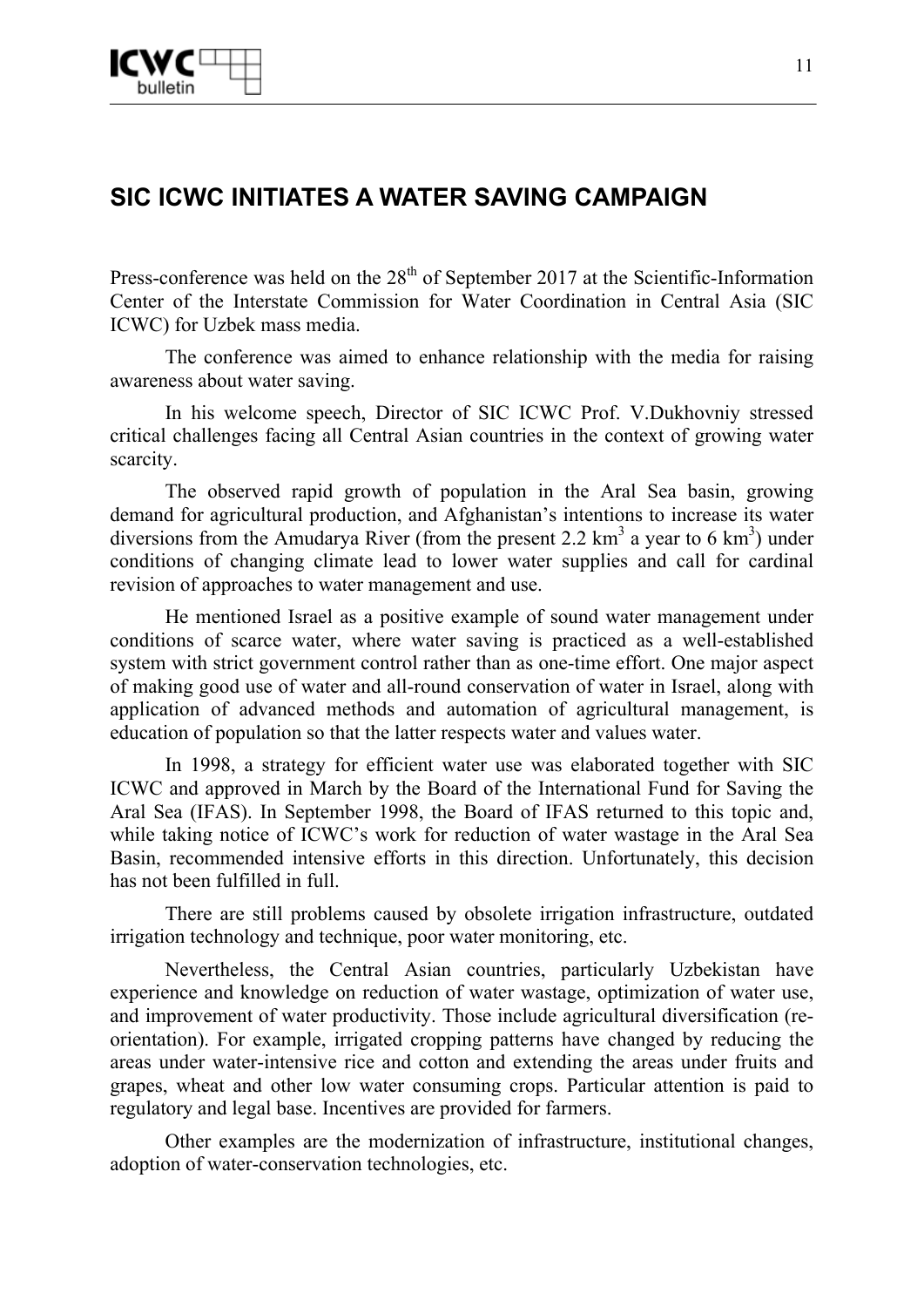

Prof. Dukhovniy showed as an example the positive results of the project "Integrated Water Resources Management in the Fergana Valley" implemented in Uzbekistan, Tajikistan, and Kyrgyzstan in 2001-2012 with the support of the Swiss Agency for Development and Cooperation.

However, for the desirable results to be achieved it is not sufficient to have fragmented best practices. The whole set of measures, with strict control over the use of water and its countrywide monitoring is needed. It is necessary to adopt economic mechanisms for regulation of water use and ensure water re-use. In addition, one should pay attention to implementation of up-to-date irrigation techniques, including drip irrigation, flexible hose irrigation. Undoubtedly, implementation of modern technologies and techniques is costly but this will contribute substantially to saving of water.

SIC ICWC expert N.Mirzaev in his presentation described in details the vision of main institutional aspects of water saving in Uzbekistan. He underlined that thanks to numerous projects and measures undertaken by the Government of Uzbekistan, since 1991 water diversions have been decreased (from  $64$  to  $51 \text{ km}^3$ , and accordingly for irrigation from 59 to 43  $km<sup>3</sup>$ ), and unit irrigation water diversion has also decreased to  $10,300 \text{ m}^3$ /ha on average.

It should be noted that the reduction of unit irrigation water delivery is achieved largely through re-use of return water rather than by saving water on the field. Hence, it is not the case of quantity of water delivered to the field but rather application of such approaches and tools that ensure all-round water re-use and lowering of wastage during transportation of water.

Water saving, as a rule, is induced now. Additional important incentives are needed so that water saving become voluntary, i.e. when water user chooses a watersaving approach even if water is not scarce.

One successful step towards all-round water saving is an effective system of incentives and rules that shape individual behavior causing people to do things that otherwise they will not do. One of effective measures is financial one that implies penalties or money rewards that impel to save water resources everywhere. Special attention should be paid to encouraging the staff of water operators and water user associations to ensure sound water management and give bonuses to farmers who adopt advanced irrigation methods, such as drip irrigation.

In addition to available potential, scientific knowledge and expertise in the Republic, it is very important and of priority to change minds and attitudes towards water among the general public and decision makers in order to solve existing problems and improve water governance.

Only deeper understanding of the value of water and the importance of water saving both among managers at different levels and population and the general determination and joint efforts would allow us to meet the current water-related challenges and risks.

The Scientific-Information Center of ICWC appeals to all media representatives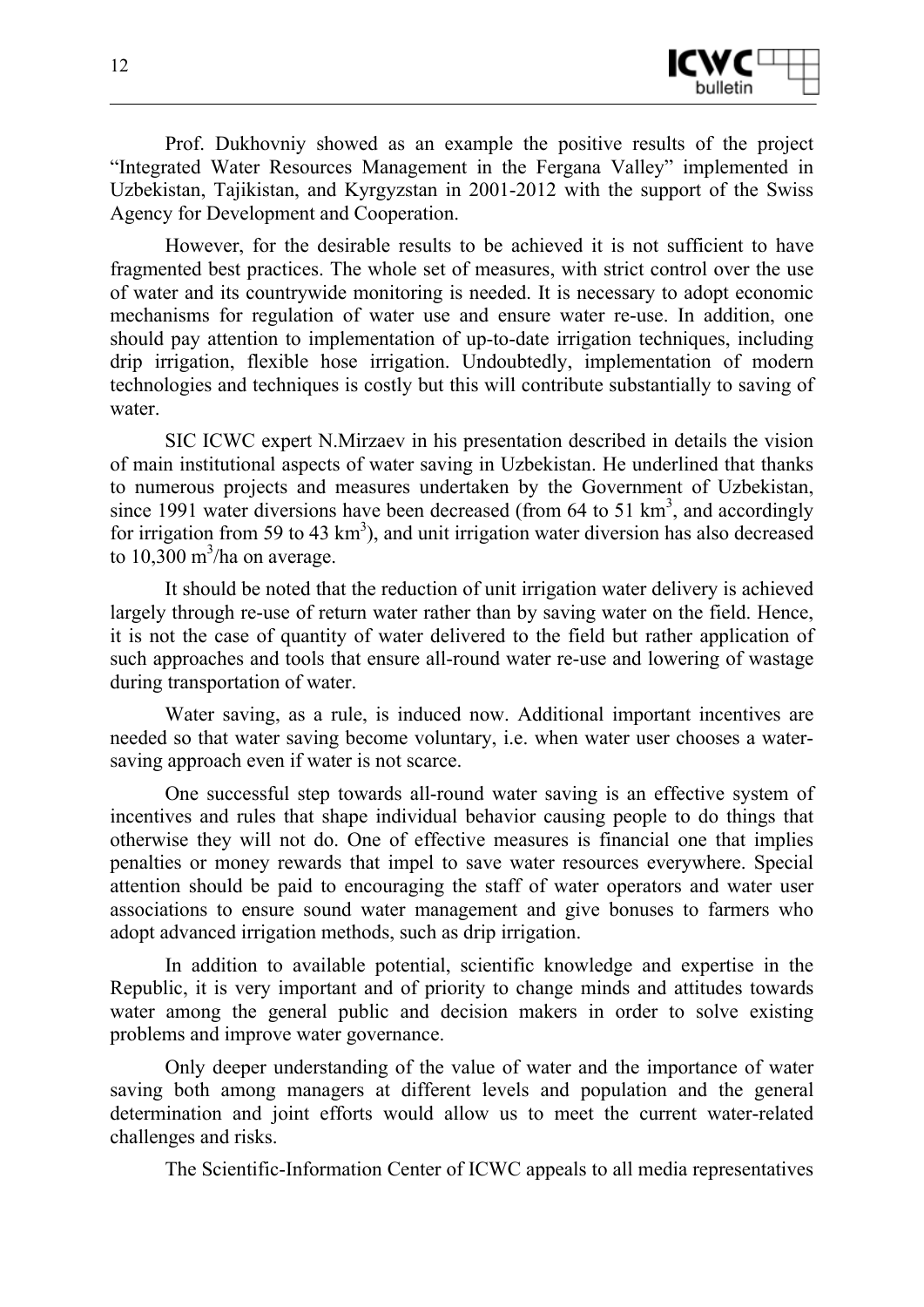

to unite and extend their outreach activity among the general public aimed at rearing careful attitudes towards water since our futures depend on this!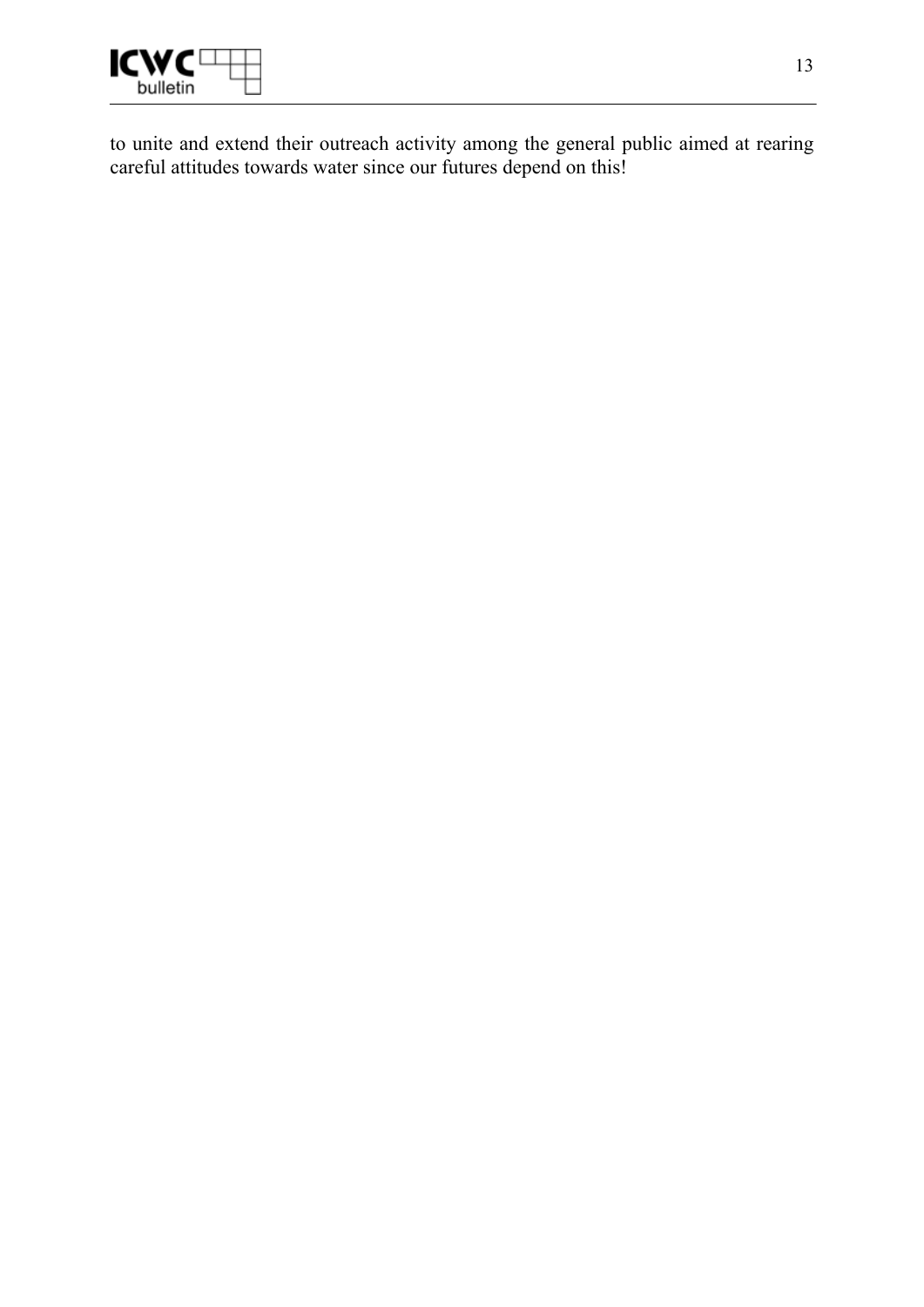

# **DECLARATION ON STRATEGIC PARTNERSHIP, FRIENDSHIP, NEIGHBORLY RELATIONSHIP AND CONFIDENCE BETWEEN THE REPUBLIC OF UZBEKISTAN AND THE KYRGYZ REPUBLIC**

The Republic of Uzbekistan and the Kyrgyz Republic, hereinafter referred to as the Parties, guided by the Treaty on eternal friendship between the Republic of Uzbekistan and the Kyrgyz Republic of 24 December 1996 and the Joint Statement of the President of Uzbekistan H.E. Shavkat Mirziyoyev and the President of the Kyrgyz Republic H.E. Almazbek Atambayev of 5 September 2017, reaffirming their commitment to goals and principles of the UN's Charter, willing to enhance bilateral cooperation to contribute to capacities and topical needs of both nations, drawing upon centuries-old history of friendship and affinity of languages, moral values and cultures of the both nations, striving to bring multifaceted bilateral relations to a whole new level and develop their actively in political, economic, trade, scientific, technological, cultural, education and other spheres, and believing that strategic partnership between the Republic of Uzbekistan and the Kyrgyz Republic on the basis of strong friendship, neighborliness and trust would further enhance cooperation in all spheres, declare the following:

The Parties noted that establishment of strategic partnership, strengthening of friendship, neighborly relations, and trust would bring multifaceted connections between the two countries to a high and totally new level both bilaterally and on a regional and global arena.

The Parties, underlining that development of mutually beneficial bilateral partnership relations is one of priority and strategic directions in foreign policies of the states, will further strengthen political confidence and promote cooperation in all spheres.

Cooperation between the countries will be based on the principles of national sovereignty, equality and territorial integrity, national border inviolability, noninterference in internal affairs, and mutual respect and mutual benefit, and will be developed in the following spheres:

1) Political cooperation:

In order to strengthen policy dialogue for progressive development of Uzbek-Kyrgyz relations, the heads of state will hold bilateral meetings no less than once a year.

The parties will activate inter-parliamentarian cooperation via exchanges, joint events and interactions between inter-parliamentarian groups of friendship.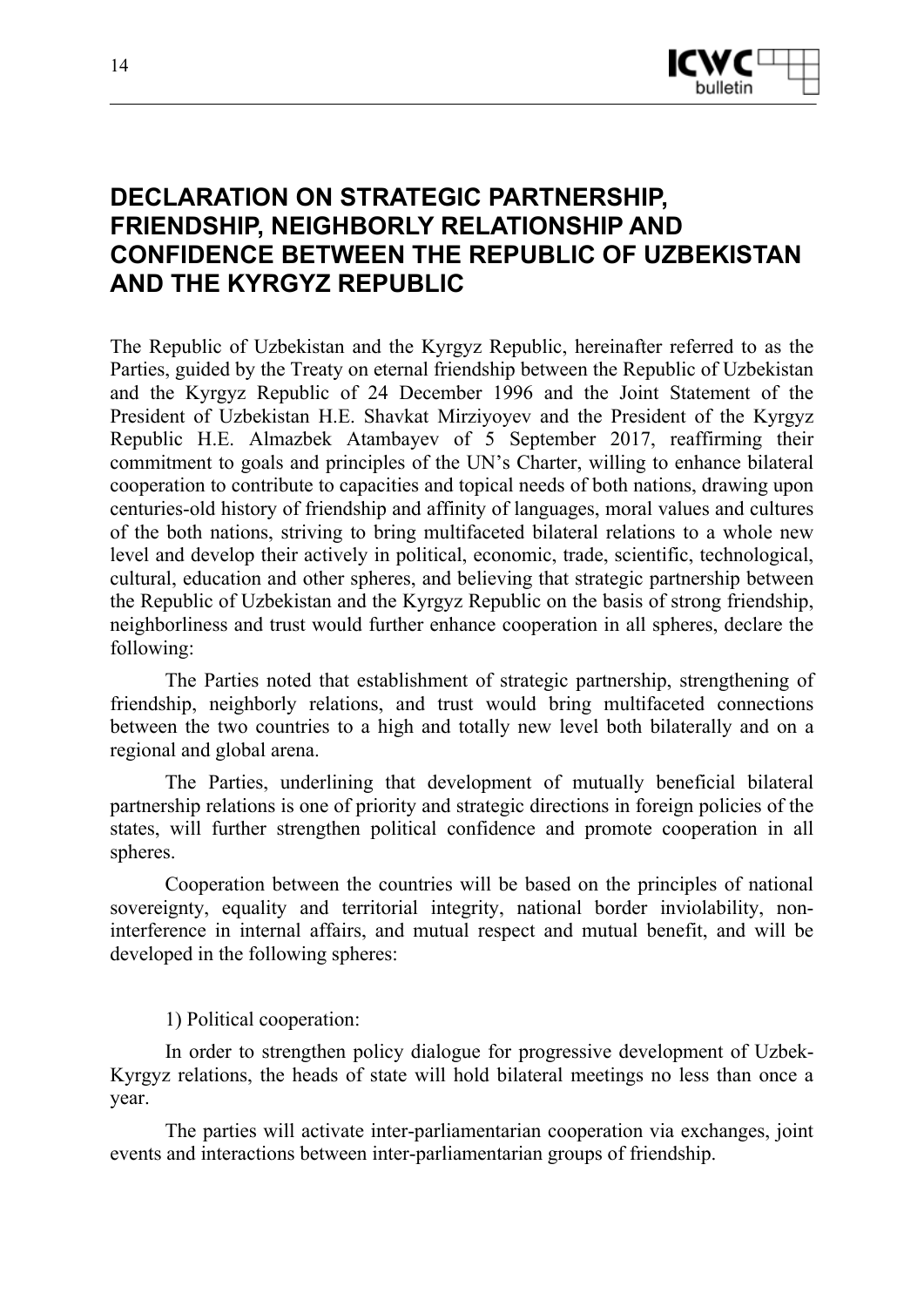

The Parties will meet regularly at the level of heads of state to establish close interactions between the national governments .

Foreign ministers of the both countries will meet regularly to review progress in bilateral relations and discuss regional and international matters that are of mutual interest.

Foreign services of the Parties will expand the practice of policy consultations on bilateral, regional, and global matters that are of mutual interest.

The Parties will interact to build peace and keep stability and security in the Central Asian region.

The Parties will be actively interacting within the framework of activities of the United Nations Organization, the Commonwealth of Independent States, the Shanghai Organization of Cooperation and other multilateral interstate organizations; will provide mutual support in addressing the issues of mutual interest in international forums.

2) Interactions in the field of cross-border cooperation and regional security:

The Parties will provide to each other extensive support and mutual help in addressing the matters related to prevention of threat to their independence, sovereignty and territorial integrity.

The Parties note that final legalization of a part of the Uzbek-Kyrgyz state border that should become a border of friendship and cooperation meets basic interests of the fraternal peoples. Signature of the Agreement on confidence-building measures will serve as a basis for consolidation of confidence between the two countries within the border area and for keeping stability and security in the region.

The Parties will pay particular attention to the establishment and enhancement of border cooperation, with the help of local authorities of Uzbekistan and Kyrgyzstan via exchanges, joint measures in all spheres of cooperation, and communications between citizens of the countries.

The Parties will take measures to create favorable conditions for two-way travels and visits of Uzbek citizens to the Kyrgyz Republic and of Kyrgyz citizens to the Republic of Uzbekistan.

The Parties believe that settlement of matters related to border checkpoints meets interests of the both nations. This would contribute to trade-economic and cultural-humanitarian cooperation of the Parties and build transit capacity of the region as a whole.

The Parties will activate close cooperation in the field of actions against terrorism, extremism and their financing, separatism, organized crime, illegal drug turnover, laundering of proceeds from crime and against other challenges and threats to global and regional security.

The Parties express their intention to cooperate in the field of law, based on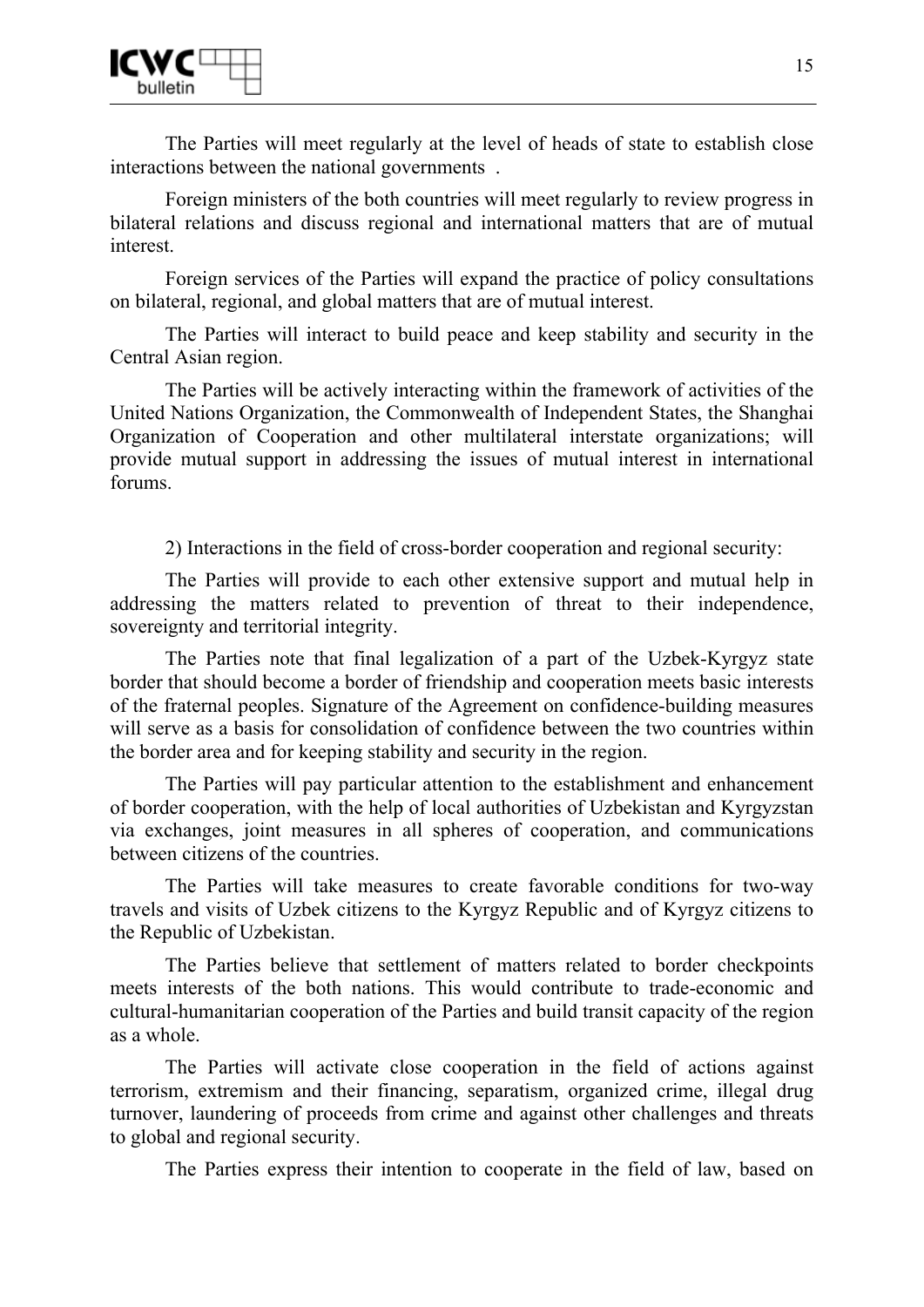

existing treaty basis, including in the sphere of judicial assistance and legal relations on civil, domestic and criminal cases.

The Parties will promote exchange of experience and interactions between lawenforcement agencies, customs, tax, penitentiary, and migration services.

The Parties express their interest in deepening cooperation to prevent and eliminate emergencies.

3) Trade and economic cooperation:

The Parties will enhance cooperation and undertake effective work within the framework of the Joint Inter-governmental Commission for bilateral cooperation between the Republic of Uzbekistan and the Kyrgyz Republic. The Parties welcome assignment of Prime-ministers of the two countries as co-chairmen of the Commission.

The Parties will make joint efforts to increase multiply the volume of trade and diversify trade items in the near years, as well as maintain positive dynamics of trade.

The Parties will broaden mutually beneficial cooperation in order to create joint ventures for assembly of cars, agricultural and other equipment, as well as for production of fruits and vegetables, textiles and other goods.

The Parties will support creation of favorable conditions for entrepreneurship, investments and other economic activities, as well as for development of direct communications between enterprises and other economic entities.

The Parties will organize mutual visits of businesses of the two countries, promote their participation in international sectoral exhibitions and fairs, and hold joint business-forums.

The Parties will pay particular attention to development of industrial specialization and cooperation among agroindustry, agriculture, machinery construction and light industry, transport and communication, as well as to mobilization of investments and establishment of joint business councils.

The Parties will promote organization of tourist exchanges and interactions between tourist agencies in the countries.

4) Cooperation in the transport and communication spheres:

The Parties express their willingness to deepen cooperation in the sphere of transport communication, free transit, as well as to provide mutual support in the development of transit capacities in the two countries, based on international treaties, to which they are signatories;

The Parties observed mutual interest in rapid construction of the railroad project "China-Kyrgyzstan-Uzbekistan".

The Parties will develop cooperation in the sphere of road services by opening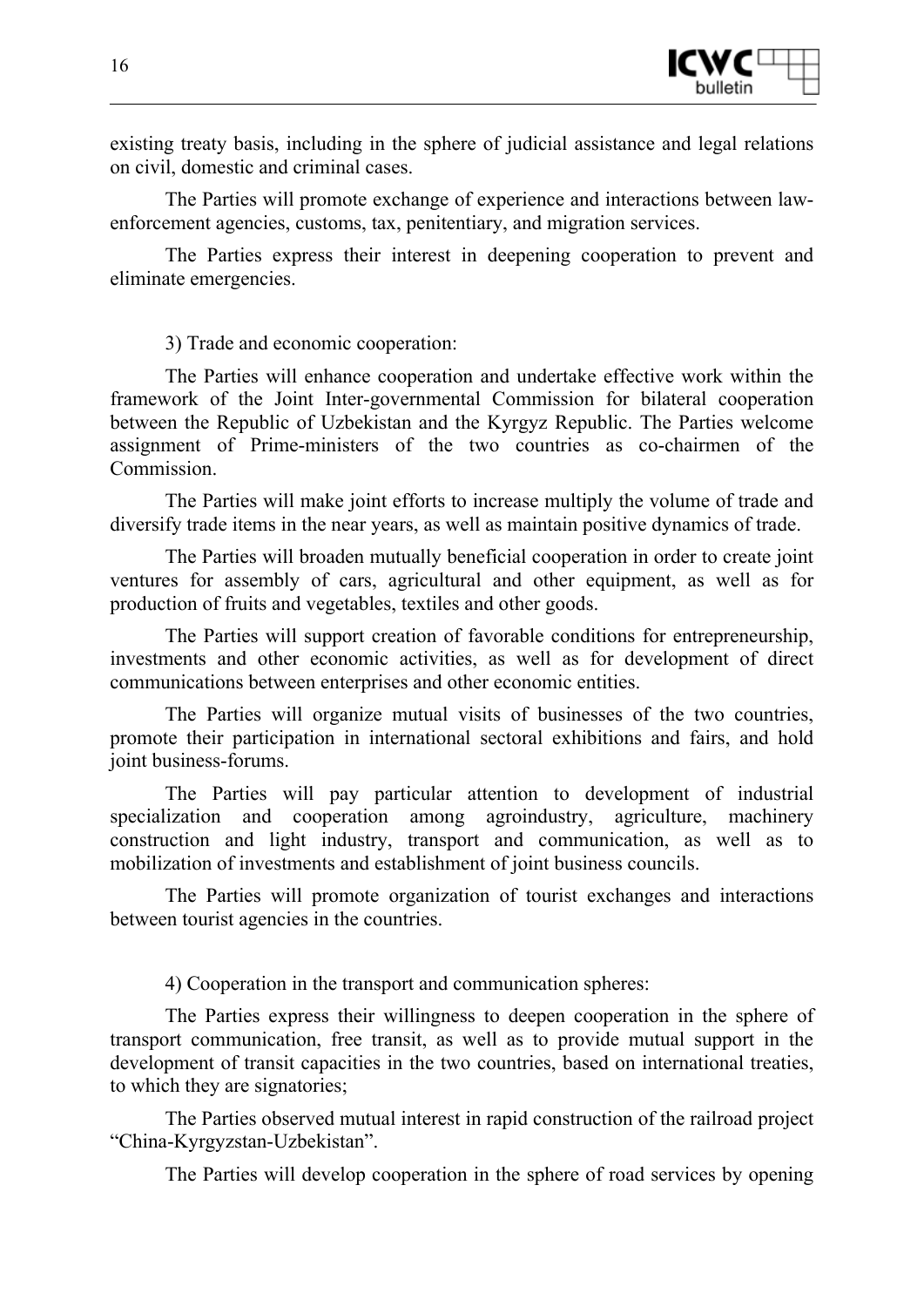

new road corridors, including on the Kashgar-Irkeshtam-Osh-Andizhan-Tashkent route and other mutually agreed transit routes in territories of the Parties. This will expand mutually beneficial communications between the states in the region and provide additional impetus to their economic development.

The Parties will broaden air-, motor- and railway transportation between the two countries, that will be backed by the Memorandum of Cooperation in the field of transport and the signature of intergovernmental Agreement on delegation of responsibilities over air traffic service, as well as the flight Tashkent-Issyk Kul-Tashkent and rail communication along agreed routes.

For further development of road services between the cities of Uzbekistan and Kyrgyzstan, and for cooperation in the touristic sphere, the Parties express their intention to consider the matter of opening bus routes between the countries' cities.

The Parties agreed to establish cooperation in the field of information technologies and e-government services for further exchanges on the above matters.

5) Water and energy cooperation:

The Parties recognize the importance of enhanced bi- and regional cooperation on effective and multipurpose utilization of water and energy resources in Central Asia, taking into account the interests of all the countries in the region. To this end, the Parties will hold regular consultations for rapid development of relevant long-term mechanisms that are mutually beneficial and sustainable.

The Parties will hold regular meetings of the Joint Bilateral Water Commission to address matters of multipurpose water use.

The Parties will develop cooperation in the sphere of energy, including implementation of joint hydropower projects.

6) Cultural and humanitarian cooperation:

The Parties intend to deepen cooperation in the field of education, science and technology and encourage direct communication between educational and research institutions, including for implementation of joint educational, scientific, and technological programs and projects. The Parties will interact and create favorable conditions for training academic and teaching staff, for exchanges of researchers and students and information related to recognition of diplomas, qualifications, and scientific degrees.

The Parties will make efforts to save rich cultural heritage of the republics and contribution of two nations to the world civilization, to establish and maintain contacts and exchanges between cultural, artistic, and civil society organizations and unions, implement relevant joint programs and events.

The Parties intend to hold regular events dedicated to work of distinguished cultural figures, men of arts and science in the two countries.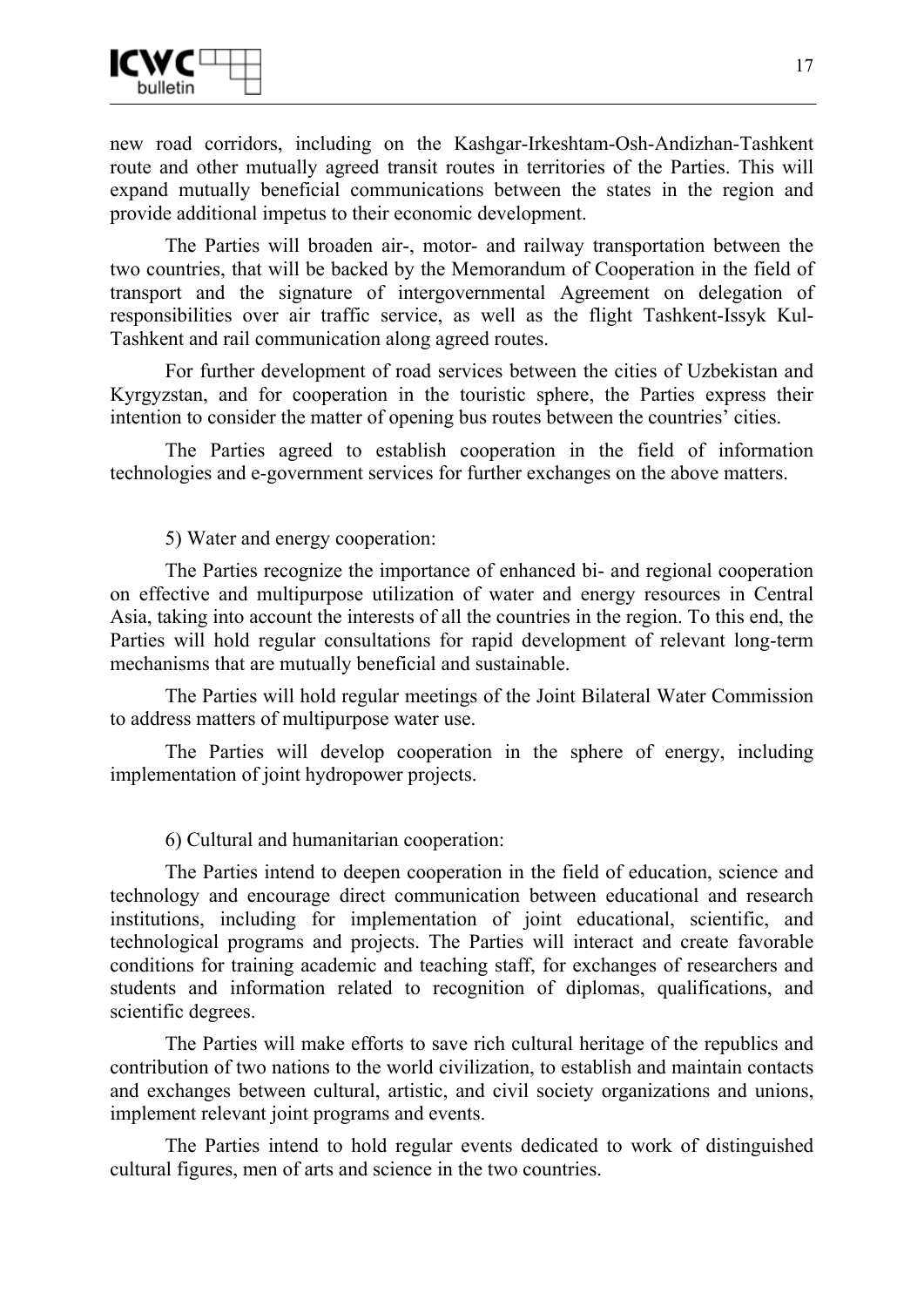

The Parties will organize mutual days of culture and arts and support all kinds of cultural and humanitarian exchanges.

The Parties intend to develop bilateral cultural cooperation at the level of public and civil society organizations and between citizens.

The Parties will render every assistance to development of Uzbek language and culture in Kyrgyzstan and of Kyrgyz language and culture in Uzbekistan.

The Parties will promote cooperation in the sphere of mass media, encourage direct communication and exchanges between agencies and representatives of electronic and print media in order to strengthen and expand interstate relations and interactions between peoples of the two countries.

The President of the Kyrgyz Republic H.E. Almazbek Atambayev expressed thanks to the President of the Republic of Uzbekistan H.E. Shavkat Mirziyoyev and to the Uzbek nation for hospitality and warm and friendly welcome.

Signed in the city of Tashkent on the  $5<sup>th</sup>$  of September 2017 года in two original copies in Uzbek, Kyrgyz and Russian.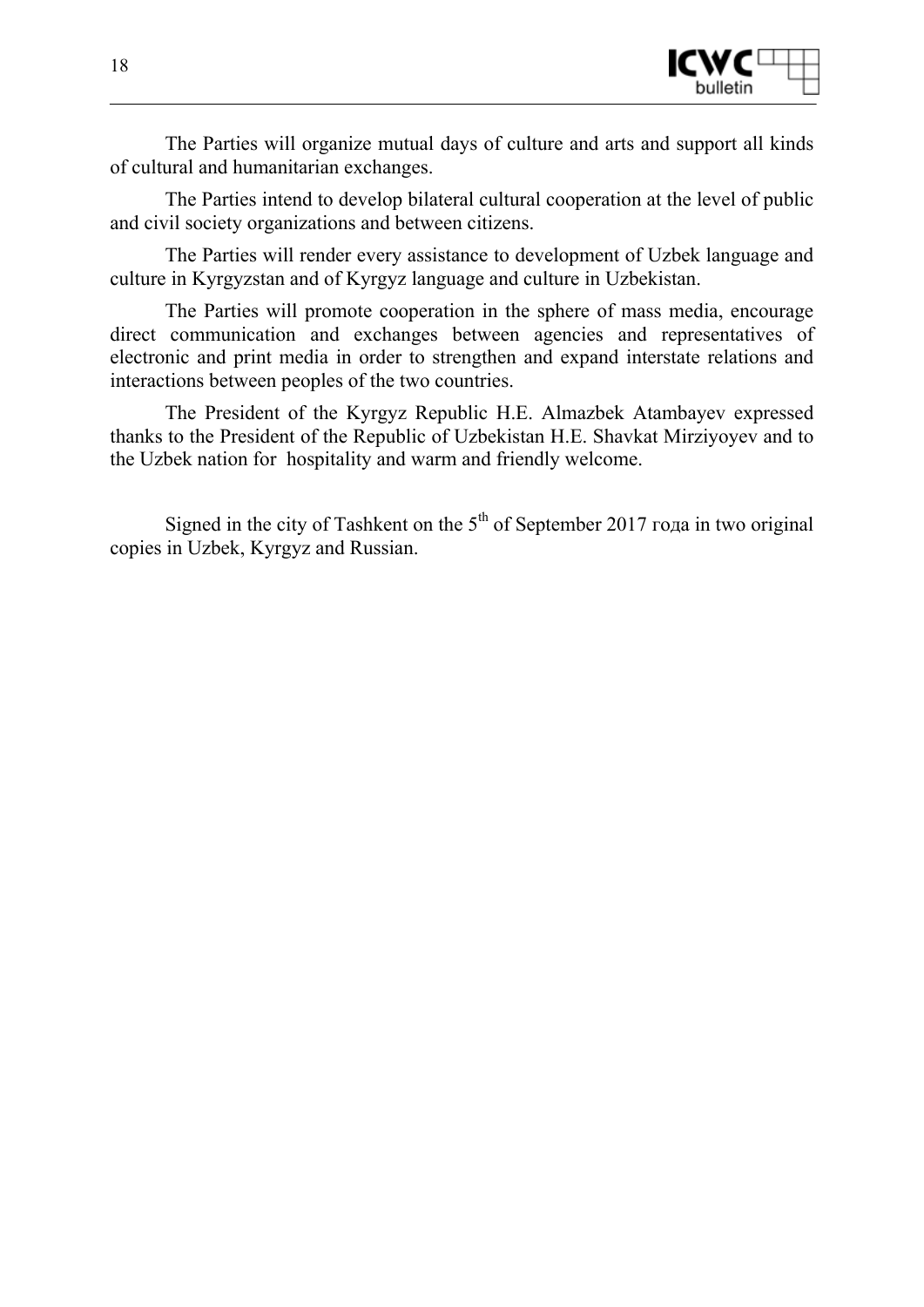

# **JOINT DECLARATION OF THE PRESIDENT OF THE REPUBLIC OF TAJIKISTAN AND THE PRESIDENT OF TURKMENISTAN**

H.E. Mr. Gurbanguly Berdymukhamedov, President of Turkmenistan made an official visit to Tajikistan on the 2<sup>nd</sup> of November 2017 upon invitation of H.E. Emomaly Rahmon, President of the Republic.

The Presidents of Tajikistan and Turkmenistan discussed in a friendly atmosphere the current states and prospects of development in bilateral relations and also a number of topical issues on the regional and global agenda, which were of mutual interest.

The Heads of State were pleased to note the sustainable and positive dynamics of interactions between Tajikistan and Turkmenistan in political, economic, sociohumanitarian and other spheres of bilateral cooperation at the present stage. It was noted that the key factors for development of relations is friendship, equality and mutual respect. The Heads of State made a commitment for further strengthening of bilateral partnership to the benefits of the both states.

The Presidents stressed a need to expand cooperation and coordinate the steps within the framework of the international organizations, of which Turkmenistan and Tajikistan are participants. The Parties affirmed the role of the United Nations Organization and its agencies as an universal mechanism in addressing global issues, such as sustainable development, enhanced security and stability in the world.

In terms of economy, the presidents advocated more active trade and economic relations between the countries and expressed their intention to promote searching and implementation of more promising directions.

To achieve a totally new level of bilateral trade and economic cooperation, the presidents of Tajikistan and Turkmenistan underlined a need for more effective control over fulfillment of decisions made within the Joint Tajik-Turkmen Inter-governmental Commission for trade, economic and scientific and technological development.

The Heads of State noted favorable conditions for improvement of cooperation in the area of transport, energy, industry, trade, and agriculture. In this context, the parties expressed a need to make efforts to encourage business links, explore products produced in the countries, study export and import opportunities, and seek new forms for enhancement of economic cooperation.

The presidents acknowledged that the enhancement of cooperation in transport area is key for development of international trade between countries and regions. It was noted that mutual participation in projects dealing with formation of international transport corridors will contribute to improved and expanded economic cooperation,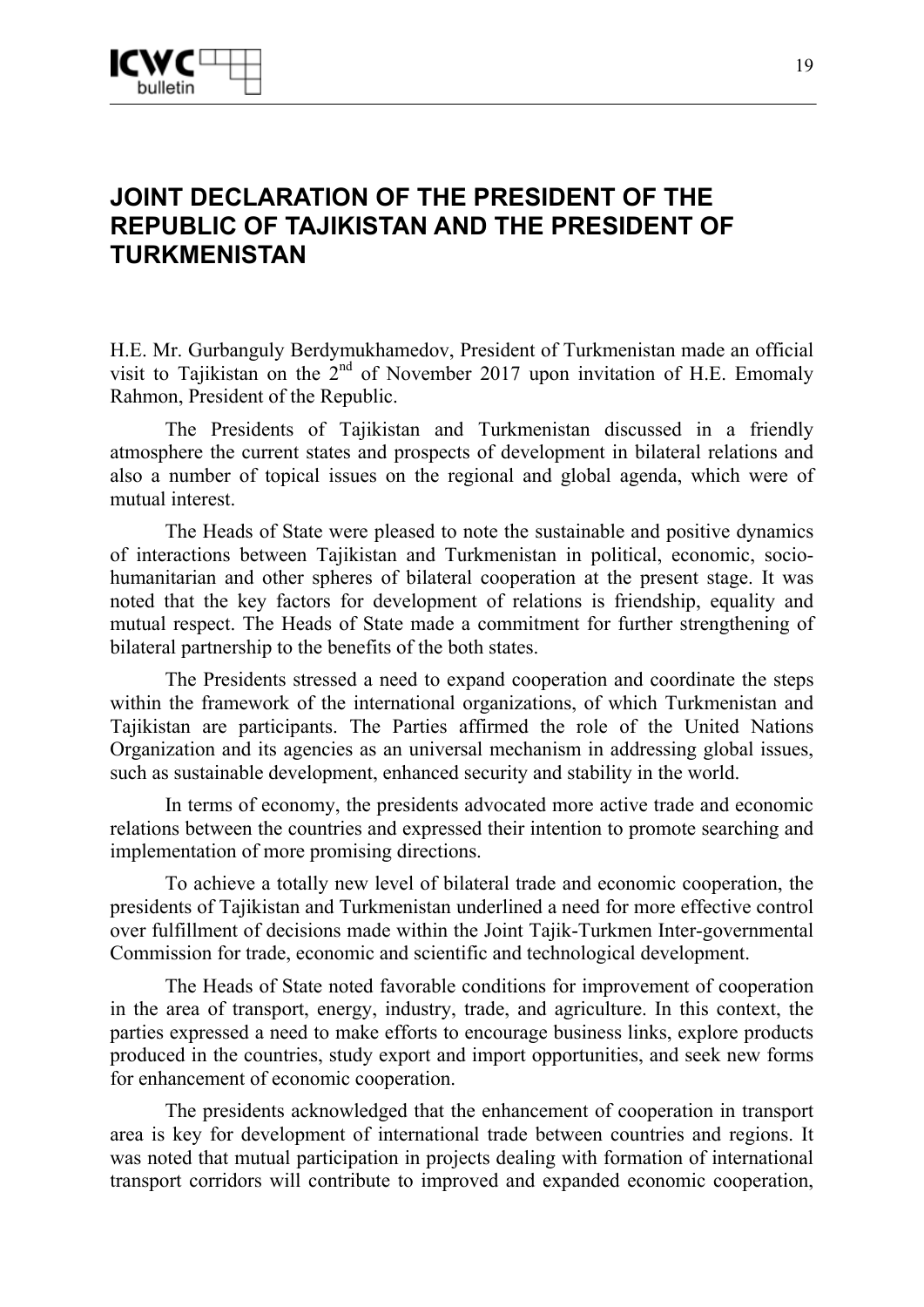

developed transport infrastructure and new transit traffic flows via transport communications of the two states.

The sides underlined the importance of a project for construction of the railway connecting Tajikistan, Afghanistan, and Turkmenistan. This project is the largest transport project in the region.

The presidents also noted the importance of further developing cooperation in the field of reasonable water and energy use.

The heads of state expressed view that cultural dialogue makes a significant contribution to all-round cooperation between Tajikistan and Turkmenistan, strengthens friendship and mutual understanding between two nations. In this context, the sides agreed to provide every possible support to development of bilateral relations in the field of education, science, and culture.

For strengthening old friendship ties between two nations, the Presidents expressed their intention to continue days of culture and organize exchanges of cultural and arts delegations.

The sides underlined that early political stabilization and socio-economic recovery of Afghanistan will be crucial for security and stability in the region. They also noted the significance of regional and international projects contributing to sustainable development in this country.

The heads of state considered it necessary to further expand joint efforts for fighting such transboundary threats as terrorism, organized crime, and illegal drug turnover.

While welcoming high quality of the international treaty framework for Tajik-Turkmen relations, the presidents stated a need to continue working on its broadening and improvement.

The sides stated that during the visit it was important to sign a range of documents related to broadening of specific fields of relations in trade, economy, culture, etc. and development of cooperation at subnational level between Turkmenistan and Tajikistan.

The signed documents are to strengthen the legal framework of bilateral relations between Turkmenistan and Tajikistan. This will serve as a reliable base for inclusive development of countries' interactions and efficient use of their potential to the benefits of both nations.

The heads of state expressed their confidence that the visit would provide additional impetus to next steps forward in bilateral interaction, based on traditions of friendship, mutual understanding, and trust between two friendly nations.

H.E. Emomali Rahmon, President of Tajikistan and H.E. Gurbanguly Berdymukhamedov, President of Turkmenistan were encouraged by the results of their meeting held in the atmosphere of full trust and mutual understanding.

The sides agreed to continue active high-level political dialogues and regularly hold bilateral meetings to discuss the status of Tajik-Turkmen relations and set further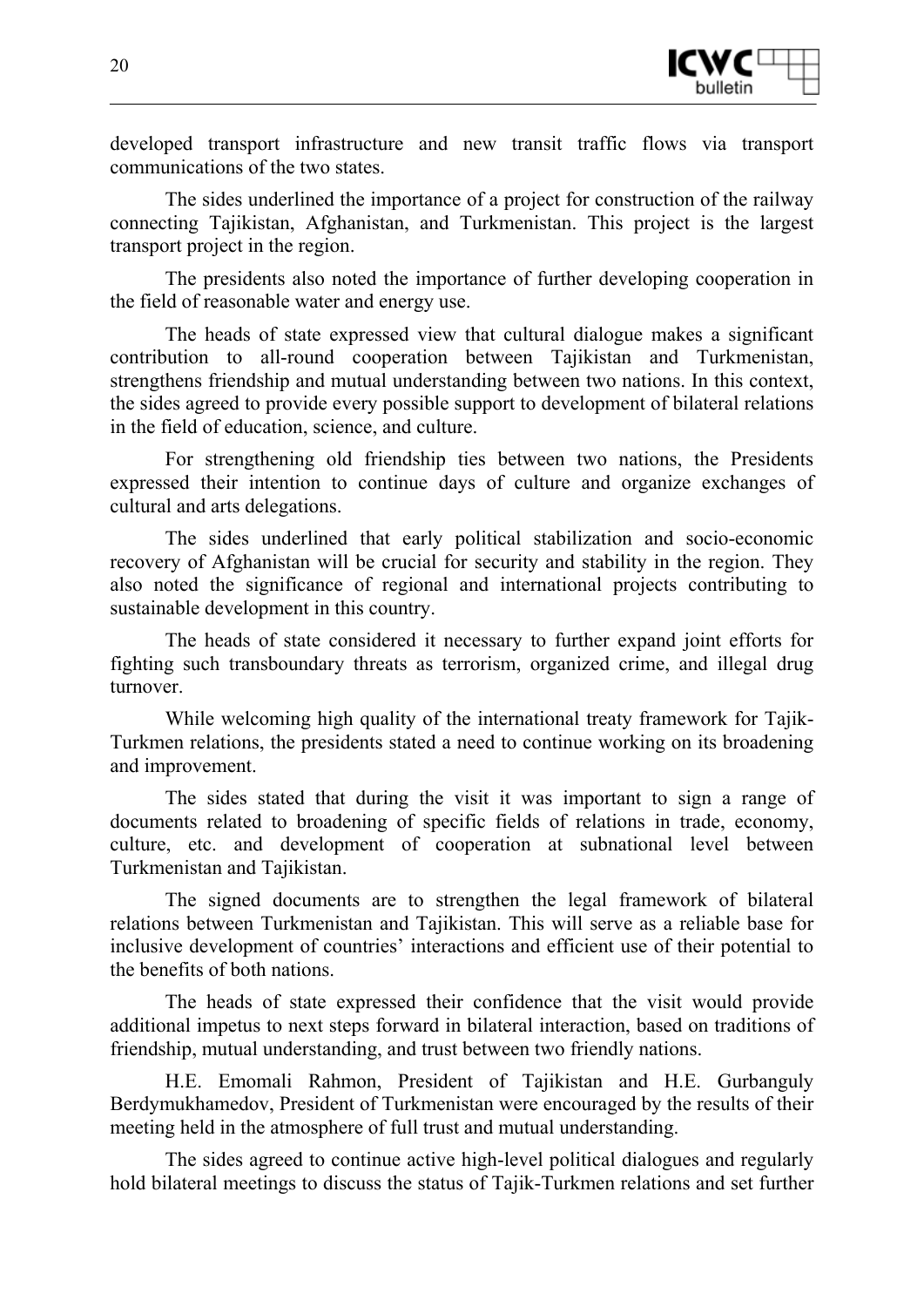

prospects for development.

The President of Turkmenistan expressed profound gratitude to the President of Tajikistan for hospitality and hearty welcome and invited H.E. Emomaly Rahmon to make an official visit to Turkmenistan in any convenient time. The invitation was gratefully accepted. Dates of the visit will be coordinated through the diplomatic channels.

H.E. Emomaly Rahmon President Republic of Tajikistan

H.E. Gurbanguly Berdymukhamedov President Turkmenistan

Dushanbe, 2 November 2017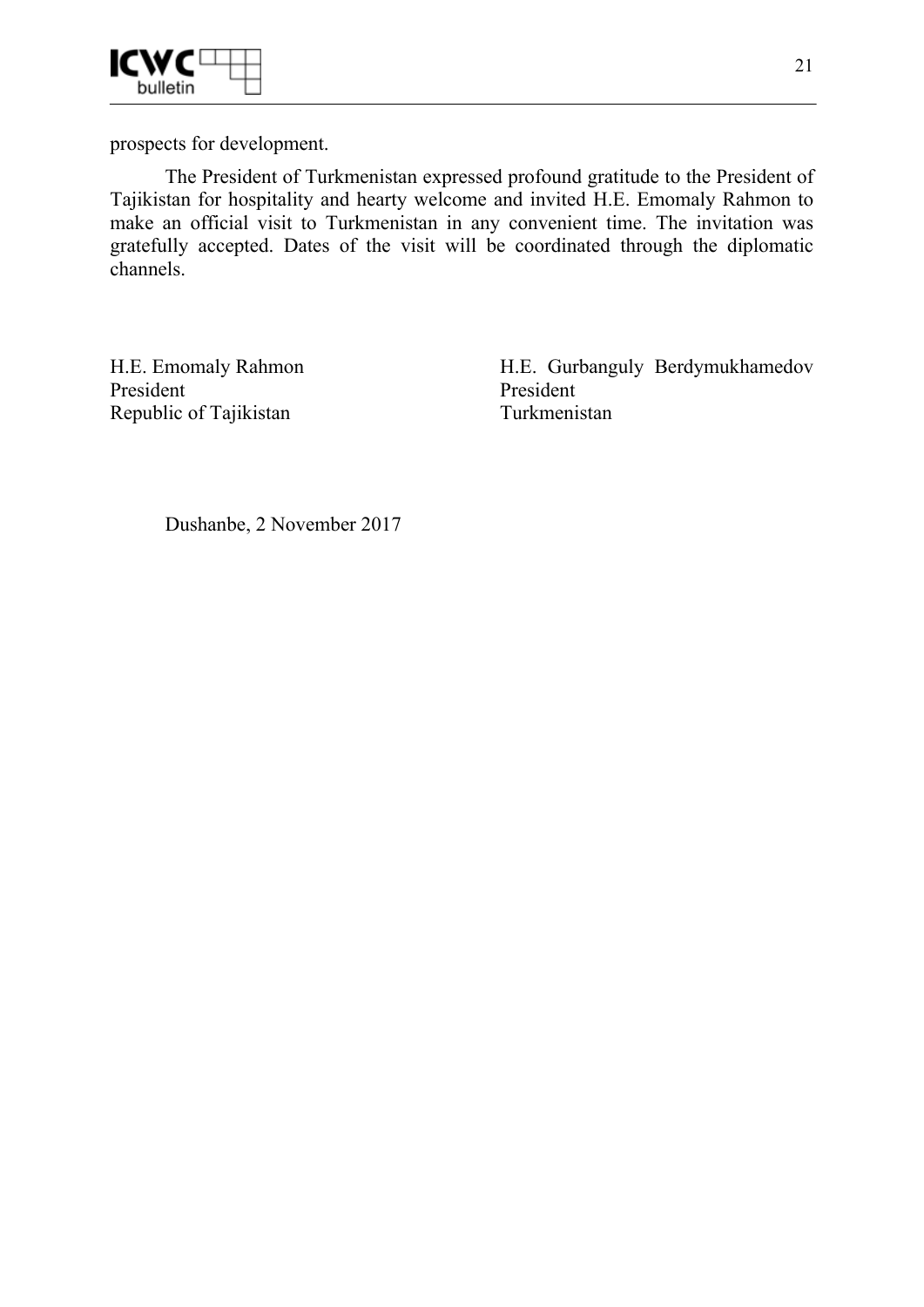

# **COMMUNIQUÉ OF THE INTERNATIONAL CONFERENCE ON SECURITY AND SUSTAINABLE DEVELOPMENT IN CENTRAL ASIA UNDER THE AUSPICES OF THE UNITED NATIONS**

On November 10-11, 2017, the city of Samarkand hosted the International Conference on Ensuring Security and Sustainable Development in Central Asia under the auspices of the United Nations «Central Asia: Shared Past and Common Future, Cooperation for Sustainable Development and Mutual Prosperity».

The forum has been organized by Uzbekistan in cooperation with the UN Regional Centre for Preventive Diplomacy for Central Asia (UNRCCA) and the UNODC Regional Office for Central Asia.

High level officials of the UN, EU, OSCE, SCO, CIS, delegations of Central Asian countries, Afghanistan, USA, European states, Russia, China, Turkey, Iran, India, Pakistan, Japan, South Korea and others, as well as scientists, public figures and officials took part in the conference.

Participants underscored that Central Asia, located at the crossroads of the ancient routes between East and West along "The Great Silk Road", has contributed to promoting dialogue and interaction of world cultures, languages and religions for thousands of years. Possessing significant energy and natural resources, unique transport and communication potential, Central Asia possesses geopolitical significance. Developments in the region affect the stability of the entire Eurasian continent.

In this context, it was pointed out that in the prevailing conditions, Central Asian states play a significant role in addressing contemporary issues, related to enhancing international security. Among them are: countering the threats of terrorism and extremism, measures aimed at tackling illicit drug trafficking, illegal arms trade, organized crime, human trafficking, preventing threats in the information sphere.

Participants emphasized that the security of Central Asia is inseparable from global security. It was especially pointed out that in order to prevent new challenges and threats, Central Asian countries require closer and more coordinated cooperation as well as interaction with international and regional organizations and partner states.

Participants also underlined the need for strengthening the central role of the UN in countering security challenges and threats in the region. They noted the need for more effective use of preventive diplomacy instruments, including the relevant mechanisms of the United Nations and the UN Regional Centre for Preventive Diplomacy for Central Asia according to its mandate.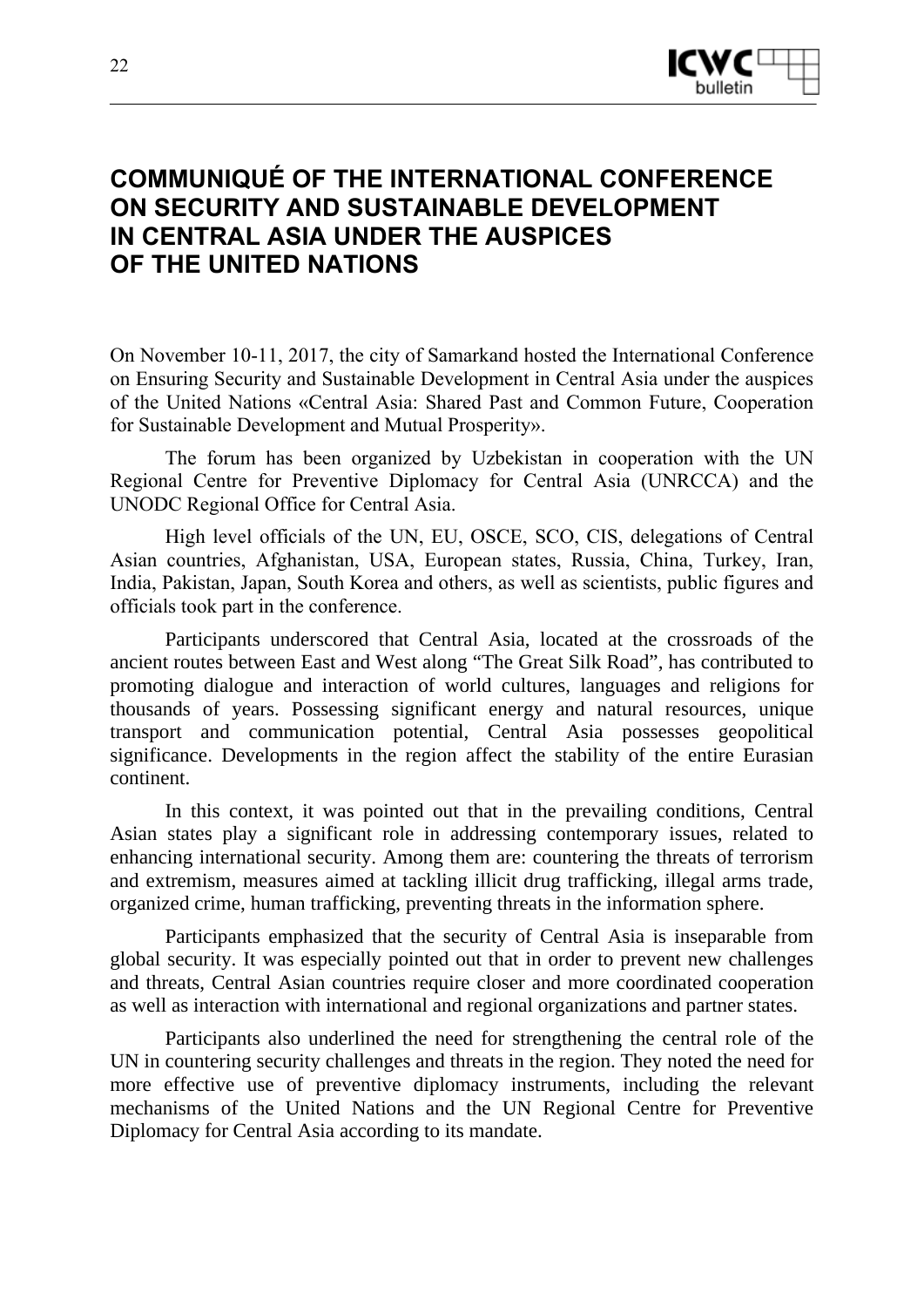At the same time, participants marked the primary and decisive role of the countries of the region in ensuring peace, security and sustainable development, as well as in encouraging regional and international cooperation in Central Asia through mutual negotiations and consultations based on consensus, equality, and respect of each other's interests.

The countries of Central Asia recognized the importance of strengthening bilateral and regional cooperation on the rational and complex use of water and energy resources in Central Asia taking into account the interests of all regional states. For these purposes, they will hold regular consultations to elaborate mutually beneficial and sustainable mechanisms in this domain.

Participants also noted that International Decade for Action "Water for Sustainable Development", 2018-2028 is good platform for promoting progress on water and sanitation on all levels.

Participants welcomed the positive developments on solving the issues of delimitation and demarcation of state borders, which are important factors for ensuring peace, stability and security in Central Asia. In this context, they greeted the signing of the Agreement between the Republic of Kazakhstan and Turkmenistan on demarcation of the Kazakh-Turkmen state border, the Treaty between the Kyrgyz Republic and the Republic of Uzbekistan on the Kyrgyz-Uzbek state border, and the Treaty between the Republic of Kazakhstan, Turkmenistan and the Republic of Uzbekistan on tripoint of state borders between the three countries.

Participants supported initiatives aimed at backing the peace process in Afghanistan, promoting the reconstruction of socio-economic infrastructure, more active integration of the country into global economic networks. In this regard, the high importance of implementing energy, transport-communications, investment and other projects by the Central Asian countries in cooperation with Afghanistan was stressed.

Delegates underlined the necessity of information and experience exchange on all aspects of preventing terrorism and extremism, as well as the development of relevant joint measures and strategies based on the UN Global Counter-Terrorism Strategy and the UN Secretary-General's Plan of Action to prevent violent extremism.

Taking into account the Joint Plan of Action for implementing the UN Global Counter-Terrorism Strategy in Central Asia, developed with the support of UNRCCA, the Ashgabat Declaration and the results of the "High-level Dialogue between the UN and Central Asia on implementing the UN Global Counter-Terrorism Strategy in Central Asia", held on 13 June 2017, in Ashgabat, Turkmenistan, under the chairmanship of the UN Secretary-General, participants noted the need to strengthen cooperation in identifying and preventing cross-border terrorist activities, suppressing recruitment channels of militants, countering terrorism financing and arms smuggling, ensuring cyber security and protecting information space from extremist attacks.

Representatives of the Central Asian states noted the importance of concrete joint measures to prevent the involvement of youth in the activities of various terrorist and radical organizations. In this context, they stressed the need for special attention to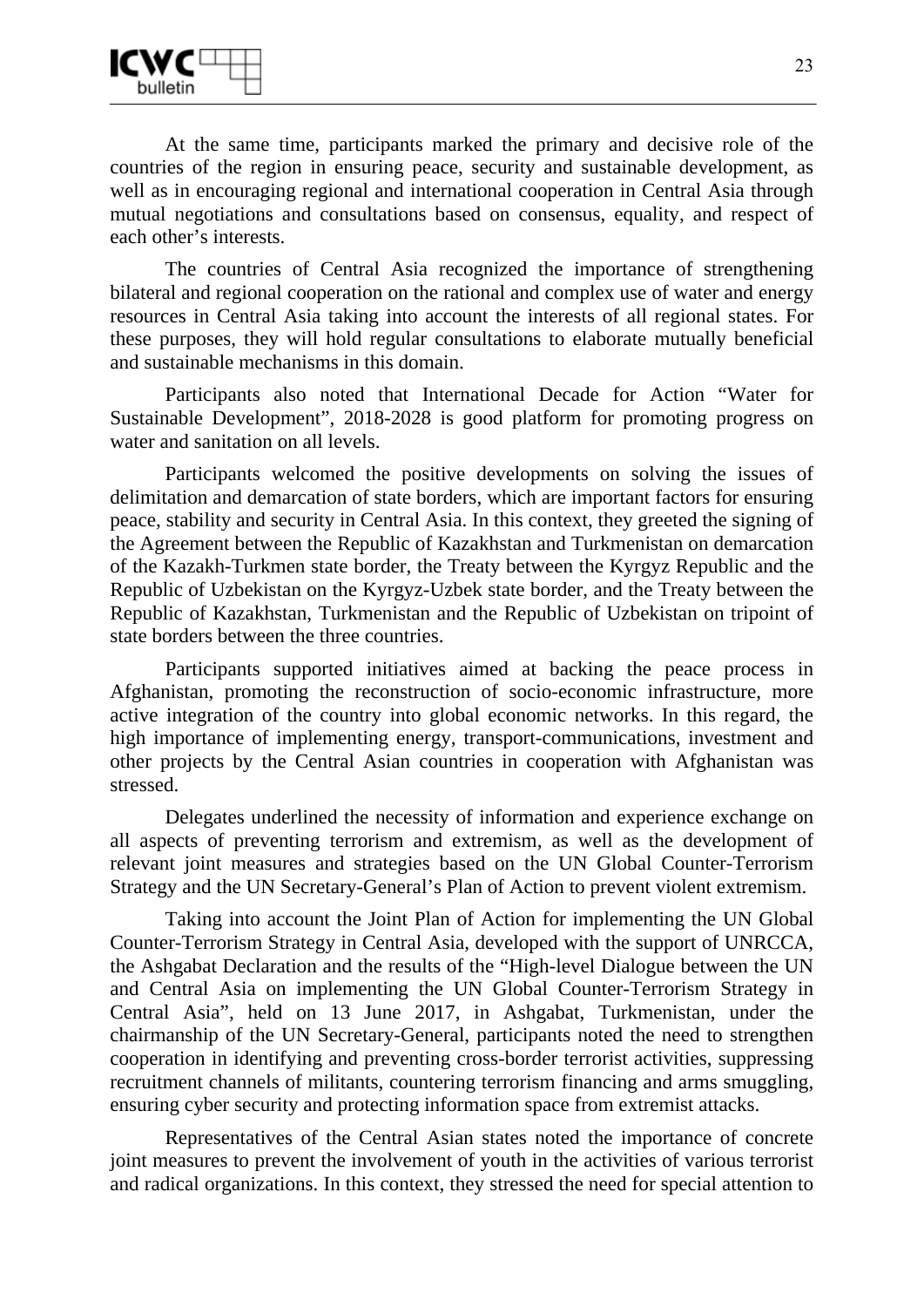

the enlightenment, spiritual and moral upbringing of youth, nurturing in them a striving for knowledge and self-improvement.

Participants called for the development of coordinated measures by the Central Asian states, including in cooperation with the UNODC and Interpol, to strengthen measures to counter drug trafficking in the region by mobilizing additional resources, new technologies and methods to combat illicit trafficking of drugs and precursors.

Participants stressed the importance of implementing the 2006 Treaty on Nuclear-Weapon-Free-Zone in Central Asia and Protocol on Guarantees from the Permanent Members of the UN Security Council of 2014 to take measures on nonproliferation of weapons of mass destruction, maintaining nuclear safety, eliminating radioactive waste, establishing reliable mechanisms of cooperation in preventing illicit trafficking in nuclear materials and combating nuclear terrorism in Central Asia, as well as disseminating best practices of Central Asian countries to expand nuclear-free zones into other regions.

Participants noted the important role of the Resolution No. 68/218 adopted by the UN General Assembly in 2013 "The Role of the International Community in Preventing Radiation Threats in Central Asia" in addressing ecological security issues in the region. In this regard, the sides underlined the need for the adoption of a new UN General Assembly resolution calling for further international support in addressing the challenge of the uranium legacy in Central Asia.

Participants unanimously noted and expressed readiness to assist in strengthening the dialogue and cooperation between the countries of Central Asia, in particular, in advancing joint initiatives on ensuring regional security, developing trade and cross-border cooperation, renewing and expanding the transport and communication linkages, including through opening of new bridges, roads, railways and flights.

Participants expressed their readiness for further strengthening good neighborhood and friendly relations between nations, promoting deeper relations in the fields of education, science and technology, innovation, tourism, culture, arts, sports, as well as continuing mutual assistance in emergency situations.

Participants welcomed the initiative on holding consultative meetings of the Heads of Central Asian states for maintaining regular open dialogue and developing mutually acceptable approaches on contemporary regional issues.

Delegates supported the practice of regular meetings of Central Asian Foreign Ministers for discussing prevailing regional issues. In this regard, they welcomed the signing of the Program of cooperation among the Ministries of Foreign Affairs of the Republic of Kazakhstan, the Kyrgyz Republic, Republic of Tajikistan, Turkmenistan and the Republic of Uzbekistan for the years of 2018-2019 on the sidelines of the Samarkand conference.

Participants called on the states of the region to intensify cooperation between relevant ministries and agencies, as well as the administrations of bordering regions. They noted the importance of establishing partnerships with national parliaments by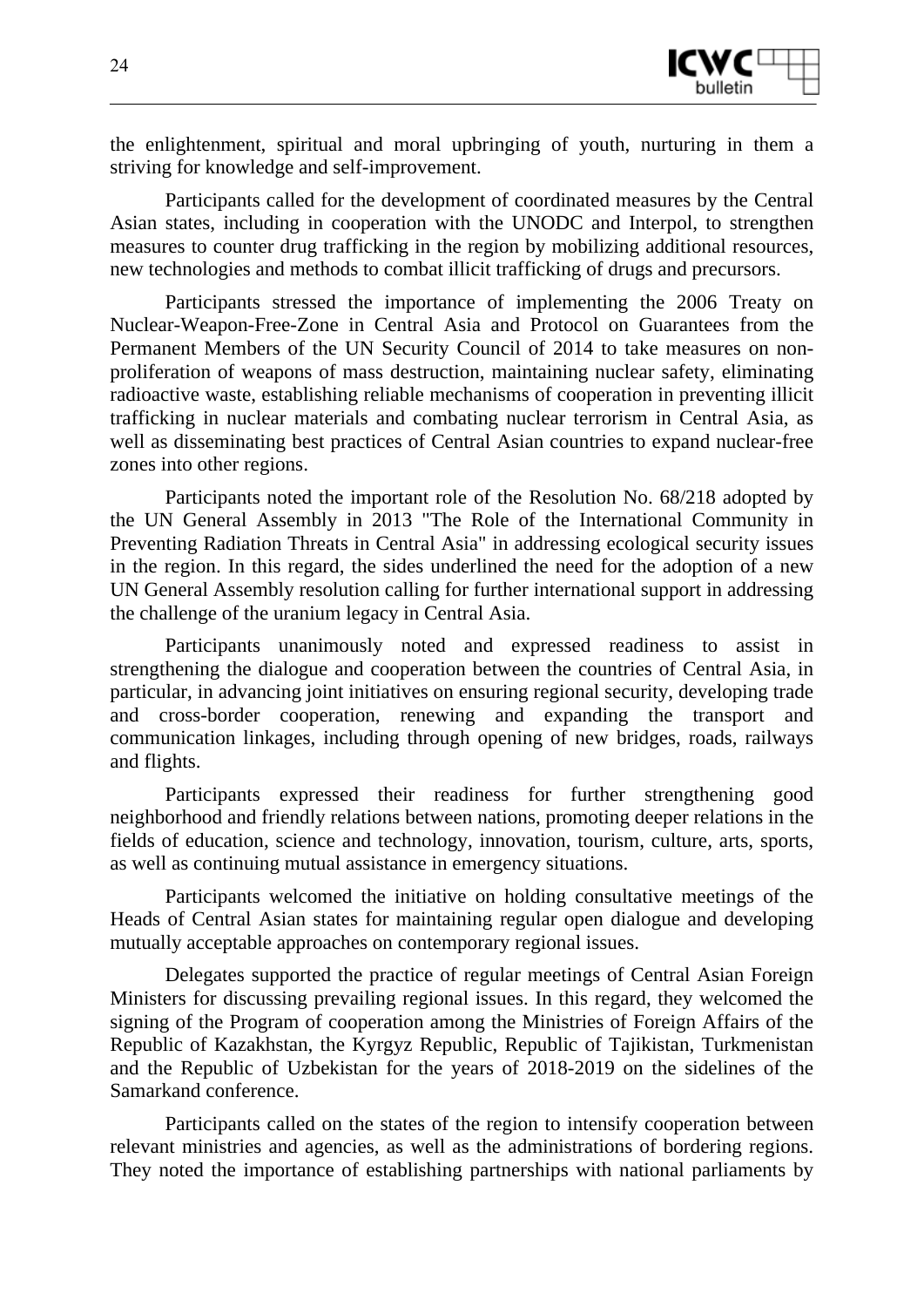

creating "friendship groups". They stressed the need to broadly engage public organizations, primarily youth movements, cultural and creative associations, NGOs, scientific, think tanks and other structures in intensifying contacts between Central Asian states.

Delegates called all UN agencies and other international organizations, and partner countries of the Central Asian states, to increase and strengthen their cooperation with the region on security and sustainable development issues, in accordance with the priorities, interests, needs and national programs of the Central Asian countries by providing required technical, expert, legal, financial and other forms of assistance.

Participants especially highlighted the importance of promoting the development and implementation of promising projects aimed at ensuring sustainable development of the region, in particular those that enable Central Asian states to obtain guaranteed access to international seaports and roads of communication, thus increasing their transit potential, investment attractiveness and improving the conditions for doing business in the region.

Delegates noted that this meeting provided a unique opportunity for open and comprehensive discussions on a wide range of important issues in Central Asia, which will facilitate the development of mutually agreed solutions on them.

Participants supported the proposal on drafting a mutually agreed UN General Assembly Resolution by the Central Asian states on enhancing regional and international cooperation to ensure security, peace and sustainable development in the Central Asian region.

In conclusion, Conference participants expressed gratitude to the Government of Uzbekistan, the UN Regional Centre for Preventive Diplomacy for Central Asia and the UNODC Regional Office for Central Asia for organizing the Conference at the highest level.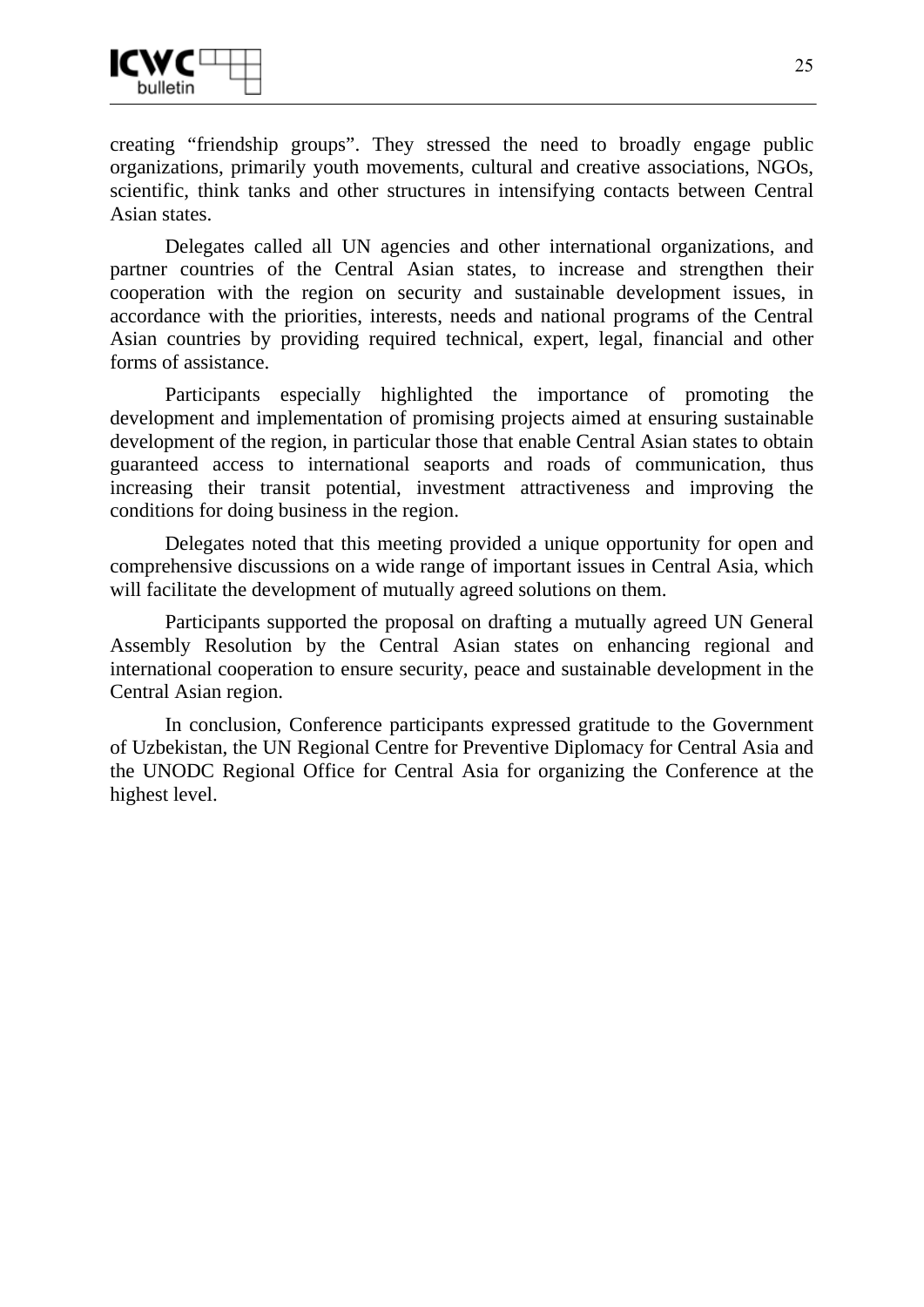

# **MINUTES OF THE 72<sup>nd</sup> MEETING OF THE INTERSTATE COMMISSION FOR WATER COORDINATION (ICWC) OF THE REPUBLIC OF KAZAKHSTAN, KYRGYZ REPUBLIC, REPUBLIC OF TAJIKISTAN, TURKMENISTAN AND REPUBLIC OF UZBEKISTAN**

| November 24, 2017                   | Tashkent, Uzbekistan                                                                           |
|-------------------------------------|------------------------------------------------------------------------------------------------|
| Chairman:                           |                                                                                                |
| Khamraev Shavkat<br>Rakhimovich     | Deputy Minister of Agriculture and Water Resources of<br>the Republic of Uzbekistan (MAWR RUz) |
| <b>ICWC</b> members:                |                                                                                                |
| Nysanbayev Yerlan<br>Nuralievich    | Vice Minister of Agriculture, Republic of Kazakhstan                                           |
| Rakhimzoda Sulton<br>Nurmakhmadpur  | First Deputy Minister of Energy and Water Resources,<br>Republic of Tajikistan (MEWR RT)       |
| Mommadov Begench<br>Amanovich       | Head, Water Use Department, Ministry of Agriculture<br>and Water Resources, Turkmenistan       |
| <b>ICWC</b> executive bodies:       |                                                                                                |
| Dukhovniy Viktor<br>Abramovich      | Director, Scientific Information Center (SIC) of ICWC                                          |
| Babadjanova Malika<br>Pulatovna     | Head, ICWC Secretariat                                                                         |
| Kholkhuzhaev Odil<br>Akhmedovich    | Head, BWO Syrdarya                                                                             |
| Makhramov Makhmud<br>Yakhshibaevich | Head, BWO Amudarya                                                                             |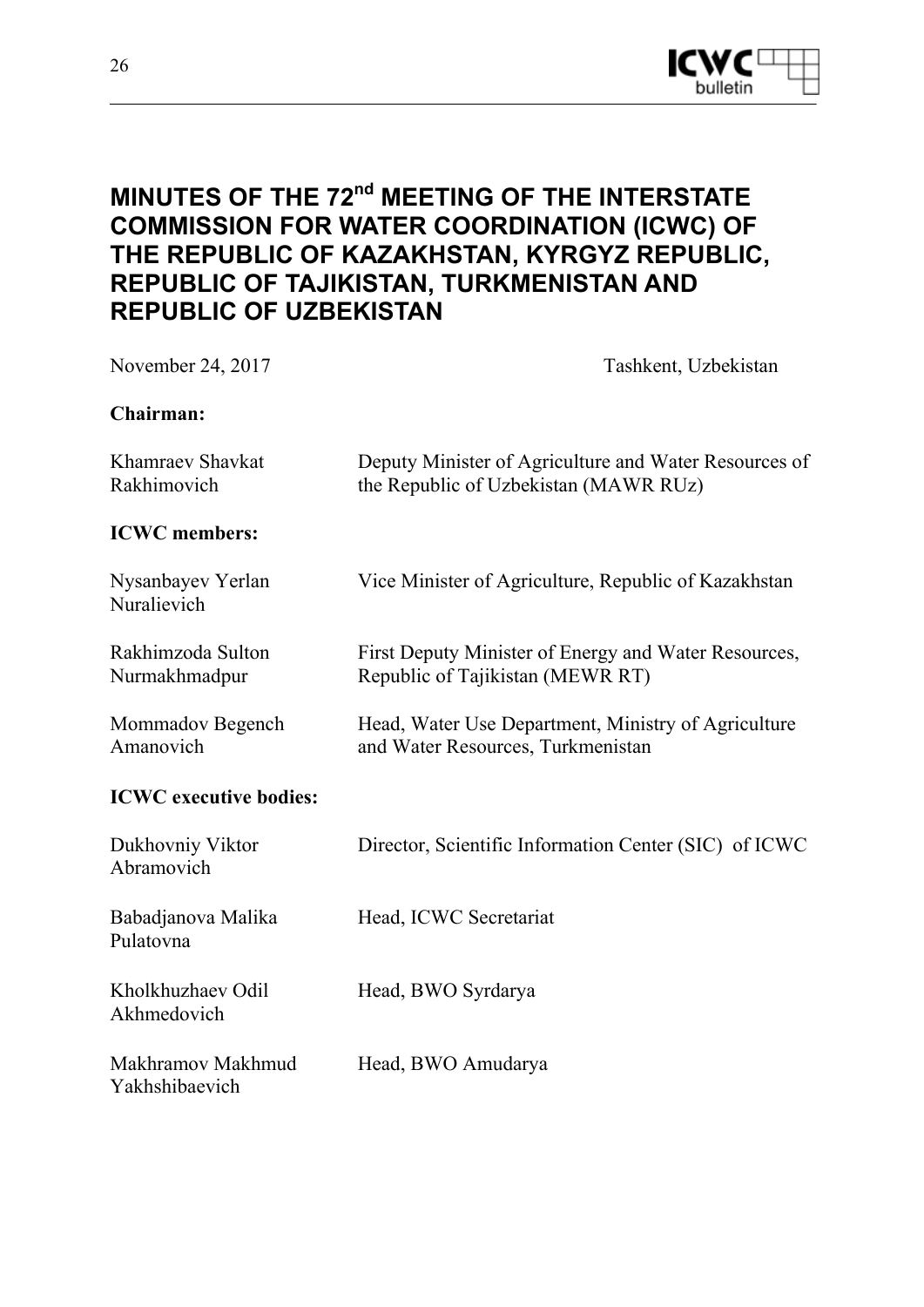

### **Invited:**

| Baydjanov Guyzgeldy.<br>Nazargeldyyevich  | Chairman, Executive Committee of IFAS                                                                                                                          |
|-------------------------------------------|----------------------------------------------------------------------------------------------------------------------------------------------------------------|
| <b>Badashev Yerlan</b><br>Aytmakhanovich  | Advisor to Vise Minister of Agriculture of the Republic<br>of Kazakhstan                                                                                       |
| Zhienbaev Musilim<br>Rysmakhanovich       | Head, Transboundary Rivers Division of Water and<br>Resources Department, Ministry of Agriculture,<br>Republic of Kazakhstan                                   |
| Imasheva Gulmira<br>Saginbayevna          | Head, Administration on Regulation of Use of Water<br>Resources of the Committee for Water Resources,<br>Ministry of Agriculture of the Republic of Kazakhstan |
| Karlykhanov Adilkhan<br>Karlykhanovich    | Head, Aralo-Syrdarya Basin Inspection for Water Use<br><b>Regulation and Protection</b>                                                                        |
| Khasanzoda Khomid                         | Deputy Director, Agency of Land Reclamation and<br>Irrigation at the Government of the Republic                                                                |
| <b>Kholmatov Daler</b><br>Abdukhalokovich | Head, Administration on Energy and Water Policy,<br>Ministry of Energy and Water Resources of Tajikistan                                                       |
| Pashyyev Yanov<br>Durdyevich              | Head, Water Use Administration, Ministry of<br>Agriculture and Water Resources, Turkmenistan                                                                   |
| Kuchkarov Sharifjon<br>Zikrillayevich     | Head, Water Balance and Advanced Water Saving<br>Technologies Division, MAWR of the Republic of<br>Uzbekistan                                                  |
| <b>Beglov Iskander</b><br>Ferdinandovich  | Head, Information Division of SIC ICWC                                                                                                                         |
| Uktamov Avazjon<br>Rakhimberdievich       | Head, Water Use Department, BWO Syrdarya                                                                                                                       |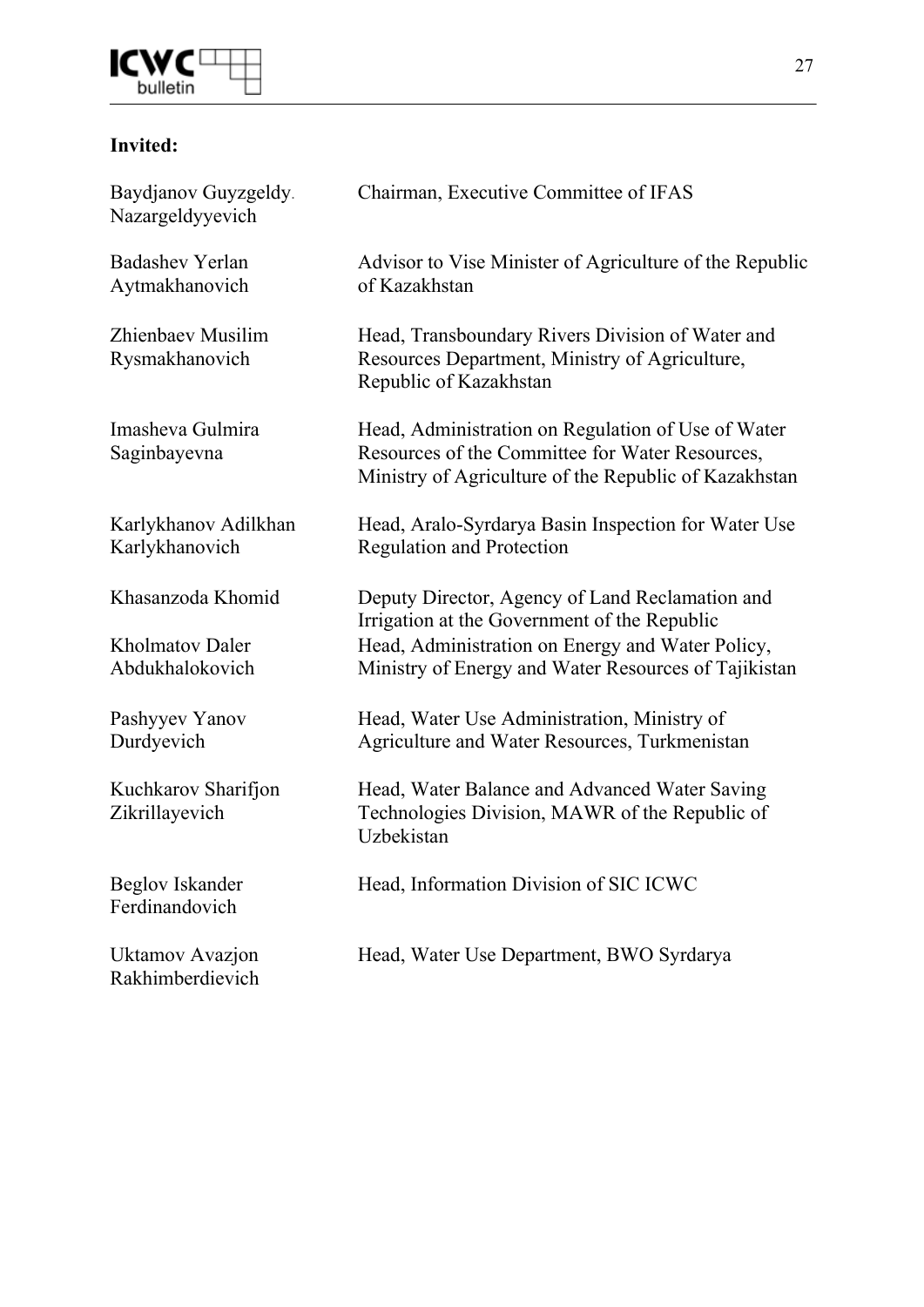

# **Agenda of the 72nd ICWC Meeting**

1. Results of the use of water withdrawal limits and operation regimes of reservoir cascade in the Syrdarya and Amudarya River basins over the growing season 2017 and forecasts for the non-growing season 2017-2018.

2. Progress on the "Implementation Plan on strengthening ICWC activities in key directions".

3. Agenda and venue of the next  $73<sup>rd</sup>$  ICWC meeting.

4. Supplementary items

### **Decisions on the first item:**

1. Take into account the reports presented by BWO Amudarya and BWO Syrdarya on the results of the use of water withdrawal limits and operation regimes of the reservoir cascade in the Amudarya and Syrdarya River basins over the growing season 2017, including the fact that water was discharged into the Arnasay depression (Syrdarya basin) at the expense of the Uzbekistan's limit in the amount of 500 mcm, as well as emergency water releases because of high water availability in this period.

2. Approve water withdrawal limits by country and forecast operation regimes of the reservoir cascade in the Amudarya and Syrdarya River basins over the nongrowing season 2017-2018 (Annexes 1 and 2).

### **Decisions on the second item:**

1. Take into account information of SIC ICWC about the progress on the "Implementation Plan on strengthening ICWC activities in key directions".

2. Note that based on decisions of ICWC, four Working Groups were organized on water conservation, IWRM, water accounting, and water sector professional development with the participation of Kazakhstan, Turkmenistan, Uzbekistan, BWO Amudarya, and BWO Syrdarya.

3. Agree on the need to enhance the work of these groups and focus on water conservation and water accounting, as well as staff professional development. It is desirable to establish a network of demonstration sites, 50 ha each, in all representative areas of the Aral Sea basin countries.

4. Apply to the World Bank, Asian Development Bank, Swiss Agency for Development and Cooperation, GIZ, and other donors with the request to develop a unique donor program to support the strengthening of ICWC activities.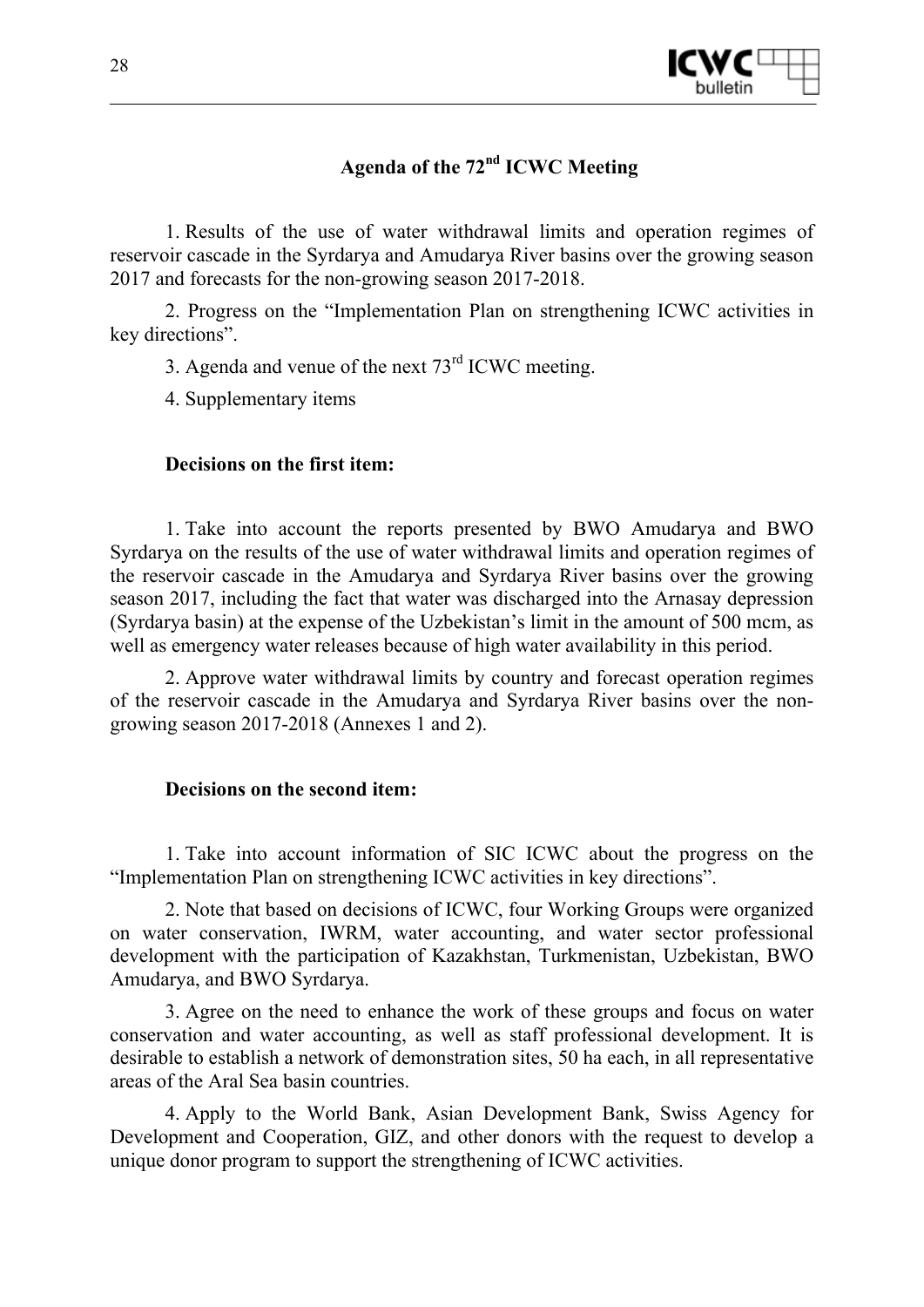

#### **Decisions on the third item:**

1. Hold the 73rd meeting of ICWC in Kyzylorda, Republic of Kazakhstan. The date of the meeting should be approved in a working order.

2. Propose the following agenda of the  $73<sup>rd</sup>$  meeting of ICWC:

- 1) Use of water withdrawal limits and operation regimes of the reservoir cascade in the Amudarya and Syrdarya River basins over the non-growing season 2017-2018 and forecasts for 2018.
- 2) Supplementary issues.
- 3) Agenda and venue of the next  $74<sup>th</sup>$  ICWC meeting.

#### **Decisions on the supplementary issue**

- 1. Award the title "Honorary member of ICWC" to:
- 1) Kokhir Rasulzoda, Prime-Minister of the Republic of Tajikistan;
- 2) Islam Abishev, Chairman of the Committee for Water Resources, Republic of Kazakhstan;
- 3) Shavkat Khamraev, Deputy Minister of Agriculture and Water Resources, Republic of Uzbekistan;
- 4) Khomid Khasanzoda, Deputy Director of the Agency for Land Reclamation and Irrigation at the Government of Tajikistan,
- 5) Begench Mommadov, Head of Water Use Department, Ministry of Agriculture and Water Resources, Turkmenistan
- 6) Ismat Eshmirzoev, former Minister of Land Reclamation and Water Resources, Republic of Tajikistan

2. Award the breastplates "Veteran of ICWC" and "For active work" to distinguished members of water-management organizations in the Central Asian countries (Annex 3)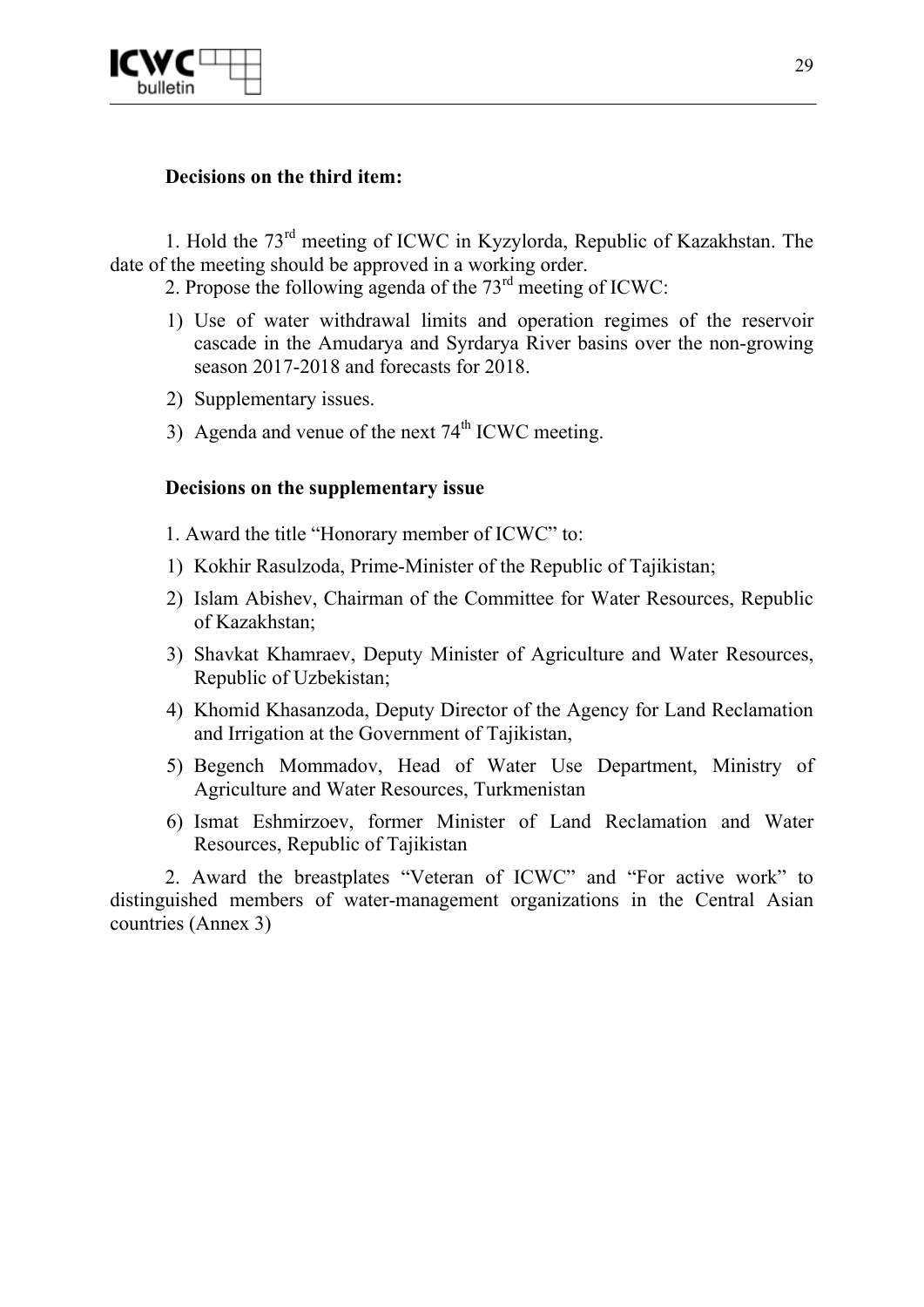

| <b>Republic of Kazakhstan</b> | Y.N.Nysanbayev    |
|-------------------------------|-------------------|
| <b>Kyrgyz Republic</b>        |                   |
| <b>Republic of Tajikistan</b> | S.N.Rakhimzoda    |
| Turkmenistan                  | <b>B.Mommadov</b> |

**Republic of Uzbekistan Sh.R.Khamraev**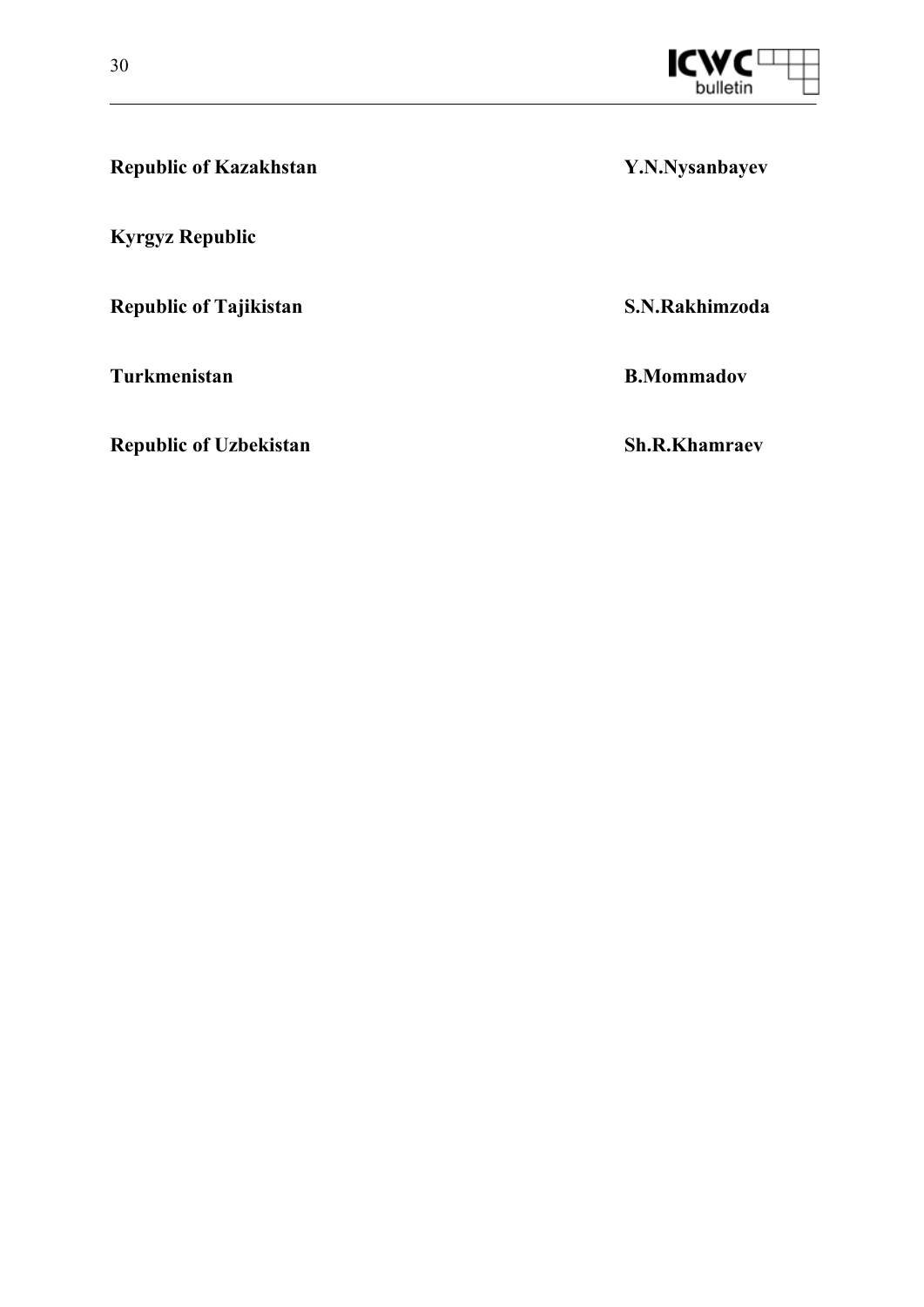#### **Forecast schedule of the Naryn-Syrdarya reservoir cascade (October 1, 2017-March 31, 2018)**

|                                   |         | October | November | December | January | February | March  | Total,<br>mcm |
|-----------------------------------|---------|---------|----------|----------|---------|----------|--------|---------------|
| <b>Toktogul reservoir</b>         |         |         |          |          |         |          |        |               |
| Inflow to the reservoir           | $m^3/s$ | 245     | 213      | 177      | 166     | 163      | 173    |               |
|                                   | mcm     | 657     | 553      | 474      | 445     | 394      | 462    | 2,985         |
| Volume: beginning of the season   | mcm     | 19,586  | 19,366   | 18,619   | 17,348  | 15,998   | 14,771 |               |
| end of the season                 | mcm     | 19,366  | 18,619   | 17,348   | 15,998  | 14,771   | 13,813 |               |
| Water releases from the reservoir | $m^3/s$ | 400     | 500      | 650      | 670     | 670      | 530    |               |
|                                   | mcm     | 1,071   | 1,296    | 1,741    | 1,795   | 1,621    | 1,420  | 8,943         |
| <b>Bakhri Tochik reservoir</b>    |         |         |          |          |         |          |        |               |
| Inflow to the reservoir           | $m^3/s$ | 724     | 644      | 862      | 947     | 1,012    | 807    |               |
| (Akjar gauging station)           | mcm     | 1,938   | 1,670    | 2,309    | 2,535   | 2,449    | 2,162  | 13,064        |
| Volume: beginning of the season   | mcm     | 3,404   | 3,330    | 3,415    | 3,418   | 3,397    | 3,366  |               |
| end of the season                 | mcm     | 3,330   | 3,415    | 3,418    | 3,397   | 3,366    | 3,430  |               |
| Water releases from the reservoir | $m^3/s$ | 772     | 613      | 850      | 980     | 1,050    | 800    |               |
|                                   | mcm     | 2,069   | 1,588    | 2,277    | 2,625   | 2,540    | 2,143  | 13,242        |
| Shardara reservoir                |         |         |          |          |         |          |        |               |
| Inflow to the reservoir           | $m^3/s$ | 729     | 582      | 1,064    | 1,079   | 1,156    | 916    |               |
|                                   | mcm     | 1,953   | 1,509    | 2,849    | 2,891   | 2,797    | 2,453  | 14,452        |
| Volume: beginning of the season   | mcm     | 1,194   | 1,055    | 1,017    | 2,633   | 4,076    | 4,793  |               |
| end of the season                 | mcm     | 1,055   | 1,017    | 2,633    | 4,076   | 4,793    | 4,611  |               |
| Water releases from the reservoir | $m^3/s$ | 900     | 616      | 450      | 500     | 500      | 550    |               |
|                                   | mcm     | 2,411   | 1,596    | 1,205    | 1,339   | 1,210    | 1,473  | 9,234         |
| Water supply to the Aral Sea      | $m^3/s$ | 171     | 180      | 260      | 265     | 255      | 224    |               |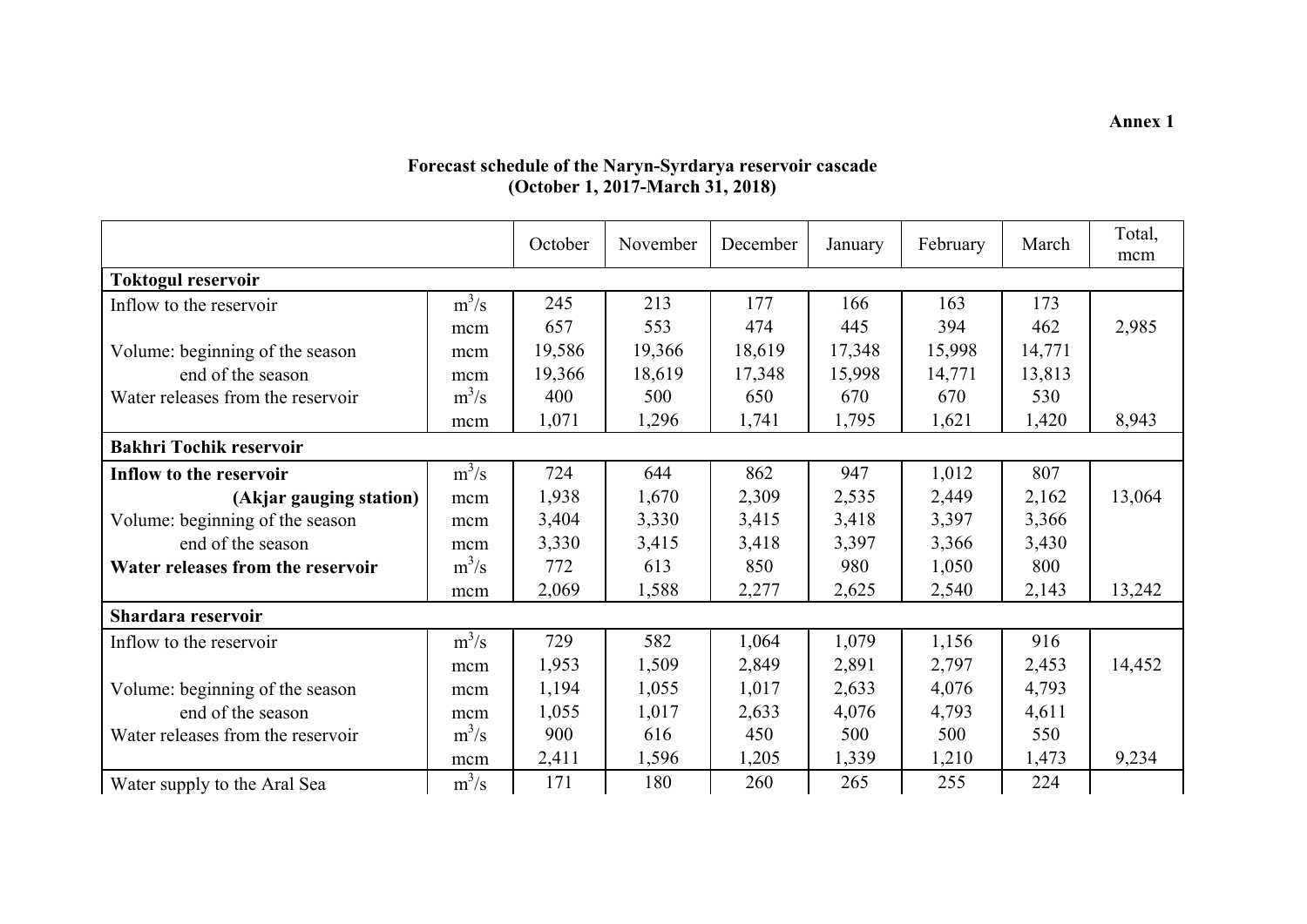

|                                              |         | October | November | December | January | February | March | Total,<br>mcm |
|----------------------------------------------|---------|---------|----------|----------|---------|----------|-------|---------------|
|                                              | mcm     | 459     | 467      | 696      | 710     | 617      | 600   | 3,548         |
| Charvak reservoir                            |         |         |          |          |         |          |       |               |
| Inflow to the reservoir                      | $m^3/s$ | 135     | 119      | 101      | 90      | 88       | 127   |               |
| $(4$ rivers in total)                        | mcm     | 361     | 309      | 271      | 240     | 214      | 339   | 1,735         |
| Volume: beginning of the season              | mcm     | 1,768   | 1,665    | 1,582    | 1,451   | 1,261    | 1,087 |               |
| end of the season                            | mcm     | 1,665   | 1,582    | 1,451    | 1,261   | 1,087    | 1,051 |               |
| Water releases from the reservoir            | $m^3/s$ | 172     | 150      | 150      | 160     | 160      | 140   |               |
| (water releases from the Gazalkent)<br>HEPS) | mcm     | 461     | 389      | 402      | 429     | 387      | 375   | 2,442         |
| Andizhan reservoir                           |         |         |          |          |         |          |       |               |
| Inflow to the reservoir                      | $m^3/s$ | 65      | 68       | 72       | 60      | 52       | 57    |               |
|                                              | mcm     | 174     | 177      | 192      | 161     | 125      | 152   | 981           |
| Volume: beginning of the season              | mcm     | 1,019   | 981      | 1,059    | 1,211   | 1,343    | 1,407 |               |
| end of the season                            | mcm     | 981     | 1,059    | 1,211    | 1,343   | 1,407    | 1,339 |               |
| Water releases from the reservoir            | $m^3/s$ | 79      | 38       | 15       | 11      | 25       | 82    |               |
|                                              | mcm     | 210     | 98       | 39       | 29      | 61       | 220   | 658           |

Mr. O.A. Kholkhuzhaev, Head of BWO Syrdarya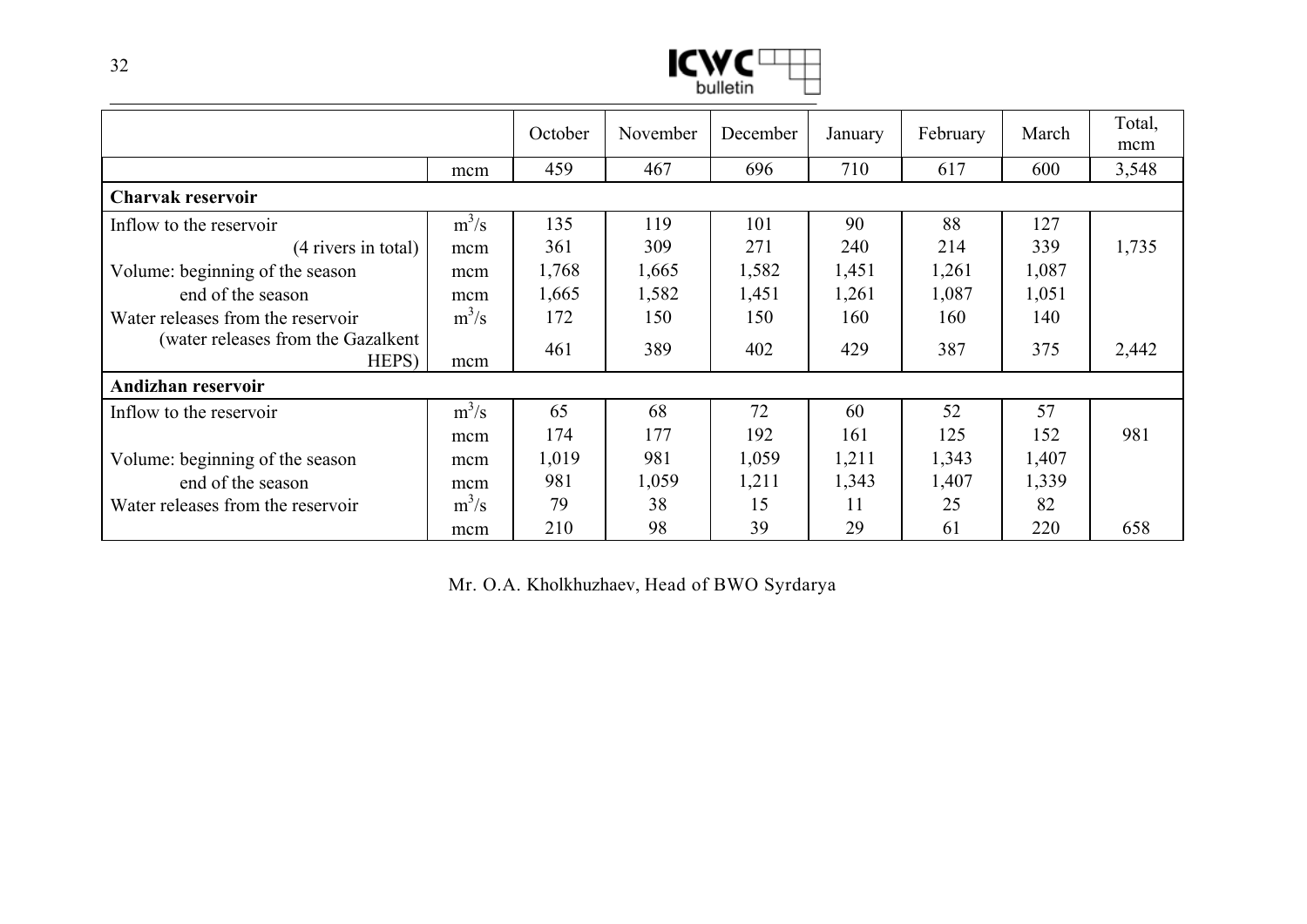

**Forecast operation regimes of the Nurek and Tuyamuyun reservoirs (October 2017-March 2018)** 

|                                     |         | Actual   |                     | Total   |          |        |          |          |
|-------------------------------------|---------|----------|---------------------|---------|----------|--------|----------|----------|
| unit                                | October | November | December            | January | February | March  |          |          |
| Nurek reservoir                     |         |          |                     |         |          |        |          |          |
| Volume: beginning of the season     | mcm     | 10,571   | 10,503              | 10,122  | 9,352    | 8,424  | 7,656    | 10,571   |
| Inflow to the reservoir             | $m^3/s$ | 356      | 262                 | 162     | 170      | 183    | 212      |          |
|                                     | mcm     | 954      | 679                 | 435     | 455      | 442    | 566      | 3,531    |
| Water releases from the reservoir   | $m^3/s$ | 382      | 409                 | 450     | 516      | 500    | 450      |          |
|                                     | mcm     | 1,023    | 1,060               | 1,205   | 1,382    | 1,210  | 1,205    | 7,085    |
| Volume: end of the season           | mcm     | 10,503   | 10,122              | 9,352   | 8,424    | 7,656  | 7,020    | 7,020    |
| Accumulation $(+)$ , drawdown $(-)$ | mcm     | $-68$    | $-381$              | $-770$  | $-928$   | $-768$ | $-637$   | $-3,551$ |
|                                     |         |          | Tuyamuyun reservoir |         |          |        |          |          |
| Volume: beginning of the season     | mcm     | 4,672    | 4,649               | 5,061   | 4,412    | 4,760  | 4,496    | 4,672    |
| Inflow to the reservoir             | $m^3/s$ | 415      | 305                 | 321     | 400      | 464    | 437      |          |
|                                     | mcm     | 1,112    | 791                 | 860     | 1,071    | 1,123  | 1,172    | 6,128    |
| Water releases from the reservoir   | $m^3/s$ | 424      | 146                 | 564     | 271      | 573    | 851      |          |
|                                     | mcm     | 1,136    | 378                 | 1,511   | 726      | 1,385  | 2,278    | 7,414    |
| Volume: end of the season           | mcm     | 4,649    | 5,061               | 4,412   | 4,760    | 4,496  | 3,386    | 3,386    |
| Accumulation $(+)$ , drawdown $(-)$ | mcm     | $-23$    | 412                 | $-649$  | 348      | $-264$ | $-1,110$ | $-1,286$ |

Mr.M.Makhramov, Head of BWO Amudarya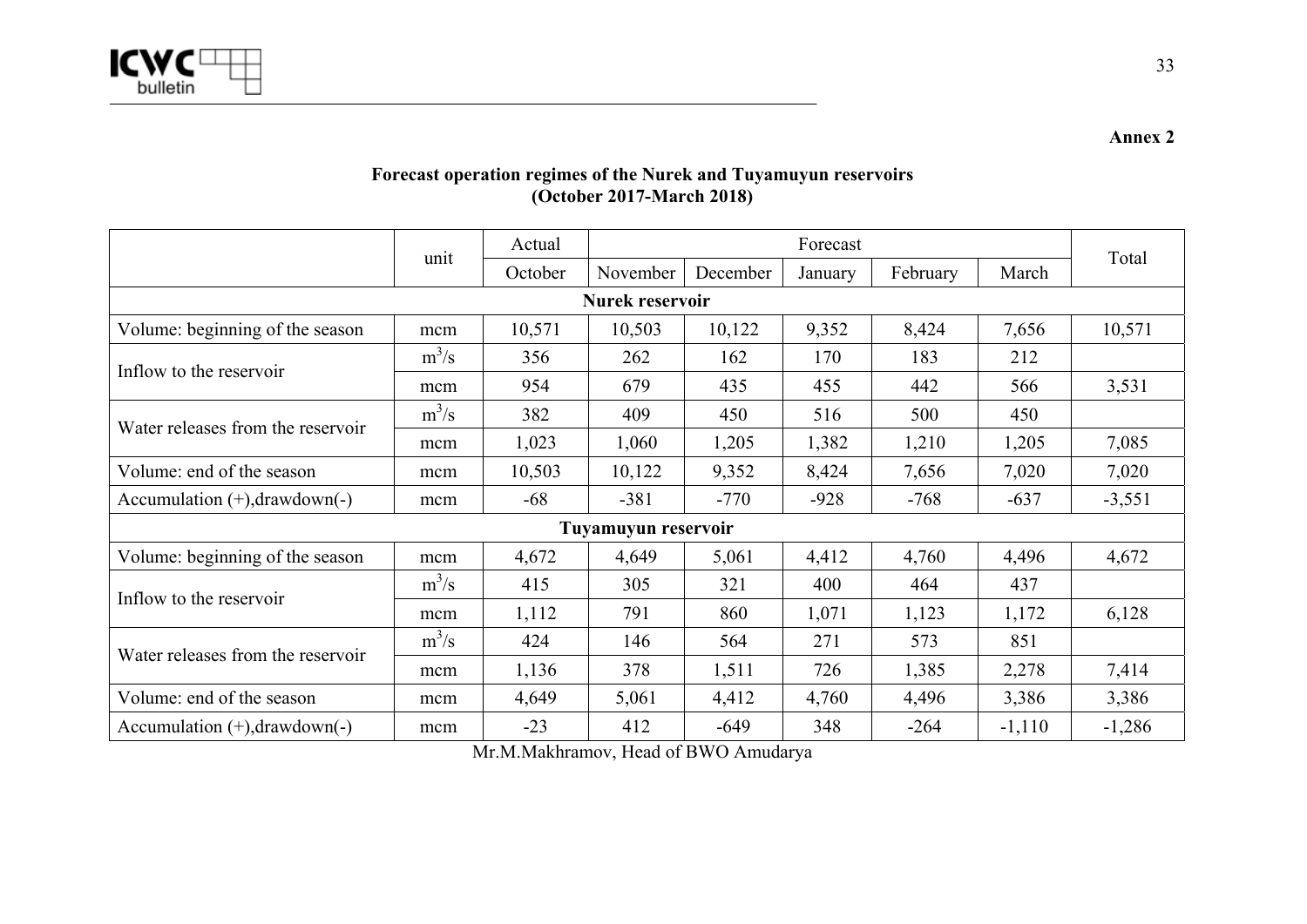### **List of awardees on the occasion of the 25th Anniversary of ICWC**

#### **Breastplate "Veteran of ICWC"**

*The breastplate is awarded to ICWC founders; ICWC members who served for 10 and more years; heads and staff of Executive bodies, who served 10 and more years.* 

- 1. R.A.Giniyatullin
- 2. I.Kh.Djurabekov
- 3. Z.Kh.Djurabekov
- 4. U.Kh.Majidov
- 5. N.K.Kipshakbayev Director of Kazakh branch of SIC ICWC
- 6. V.A.Dukhovniy SIC ICWC Director
- 7. T.A.Altyev former minister of land reclamation and water resources of Turkmenistan
- 8. A.K. Kenshimov Director of Department of Water Resources, Executive Administration of IFAS (Kazakhstan)
- 9. A. Muhamedov Head of Middle Amudarya Administration (Turkmenistan)
- 10. M.Saparbaev Deputy Head of BWO Amudarya (Uzbekistan)
- 11. G.K.Tilyavova Deputy Head of Water Resource Administration, BWO Amudarya (Uzbekistan)
- 12.U.A.Ashirbekov first Head of BWO Amudarya (Uzbekistan)
- 13. I.Kalandarov Head of BWO Amudarya (1994–2000, Uzbekistan)
- 14. Yu.Khudayberganov Head of BWO Amudarya (2000–2008, Uzbekistan)
- 15. M.Kh. Khamidov former head of BWO Syrdarya
- 16. A.G.Laktionov former deputy head of BWO Syrdarya
- 17.A.Muminov Chief Engineer of the Naryn-Karadarya Administration of Hydroschemes, BWO Syrdarya
- 18.O.Tursunova Head of Gulistan Administration of Hydroschemes and Dustlik canal, BWO Syrdarya
- 19.A.Urazmetov Mechanic Engineer, Upper Chirchik Administration of Hydroschemes, BWO Syrdarya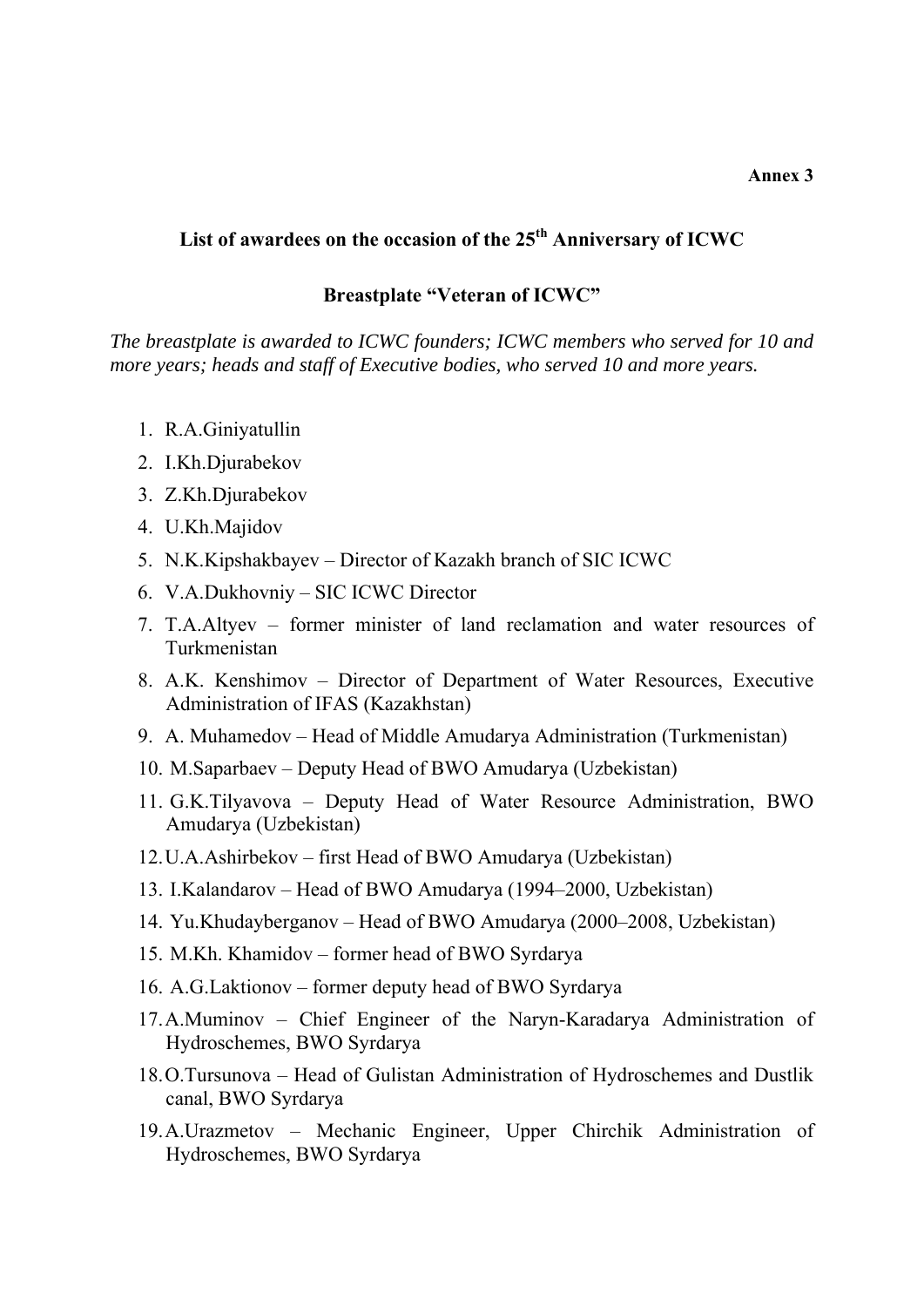

- 20.Kh.E.Mukhiddinov former head of ICWC Secretariat and Tajik branch of BWO Syrdarya
- 21.Kh.Kuchkarov Head of Water Use Department, Naryn-Karadarya Administration of Hydroschemes, BWO Syrdarya
- 22. F.F.Beglov Head of Division, SIC ICWC
- 23.A.G. Sorokin Head of Division, SIC ICWC
- 24.O.K.Usmanova Head of Division, SIC ICWC
- 25.V.I.Sokolov Deputy Director, SIC ICWC (1996-2016)

### **Breastplate "For active work"**

*The breastplate is awarded to veterans of water management from Central Asian states, experts of ICWC's Executive bodies who actively (more than 10 years) participated in the implementation of decisions made by ICWC.* 

- 1. T.Kh.Kholtoev
- 2. L.Kh.Mukhamednazarov
- 3. U.V.Abdullaev
- 4. Z.Srajiddinov
- 5. U.A.Azimov
- 6. Kh.Kh.Ishanov
- 7. N.Sh.Ernazarov
- 8. Kh.K.Gapparov
- 9. U.K.Buranov
- 10.S.T.Pernabekov
- 11.Sh.Kh.Rakhimov
- 12.L.P.Shadrina
- 13.Sh.Z.Kuchkarov
- 14.R.A.Mamutov
- 15.V.M.Akhmadjonov
- 16.K.S.Bobojonov
- 17.A.R.Rakhmatillaev
- 18.B.R.Rakhimov
- 19.K.Artikov
- 20.R.M.Ostonov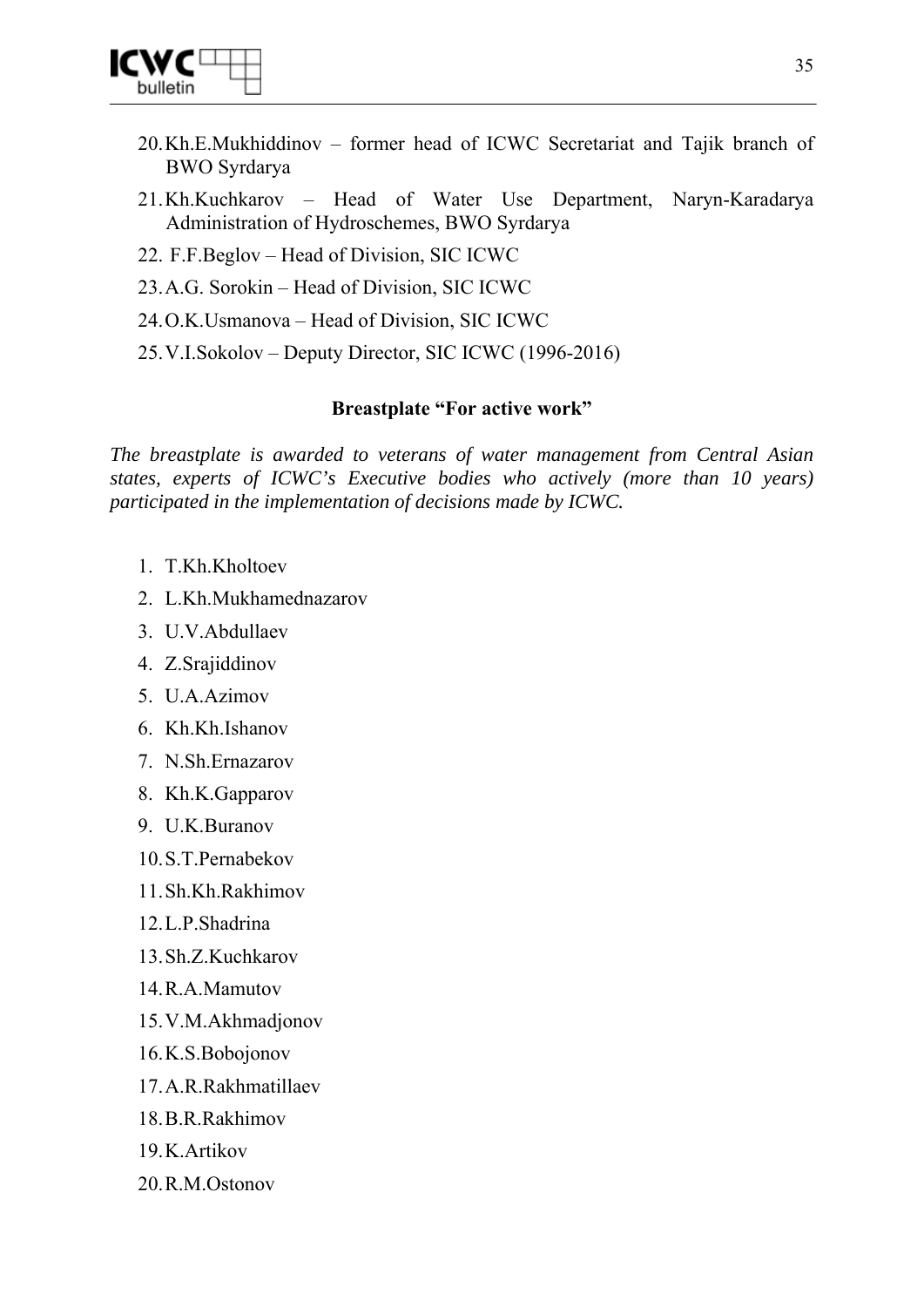

- 21.A.Yulbarsov
- 22.A.Mustanov
- 23.Ye.N.Nysanbayev Vice Minister of Agriculture of the Republic of Kazakhstan
- 24.S.N.Rakhimzoda First Deputy Minister of Energy and Water Resources of the Republic of Tajikistan
- 25.A.Shamshyeva veteran of water management (Kazakhstan)
- 26.A.K. Karlykhanov Head of the Aralo-Syrdarya Basin Inspection for Water Use Regulation and Protection, Committee for Water Resources of the Ministry of Agriculture (Kazakhstan)
- 27.D.A. Kholmatov Head of Administration on Energy and Water Policy, Ministry of Energy and Water Resources of Tajikistan
- 28. A.Kamolidinov Deputy Head of the "Integrated management in the Zarafshon River basin" project
- 29.M.P. Babadjanova Head of ICWC Secretariat
- 30.Ya.D.Pashyyev Head of Water Use Department, Ministry of Agriculture and Water Resources (Turkmenistan)
- 31.M.Babadjanov Head of Water Use Department, Production Association of the Dashoguz province (Turkmenistan)
- 32.M.Ya.Makhramov Head, BWO Amudarya
- 33.O.A. Kholkhuzhaev Head, BWO Syrdarya
- 34.M.M. Atamyratov Head of Water Resources Administration, BWO Amudarya
- 35. S.A.Karomatov Chief engineer, Upper Amudarya Administration of BWO Amudarya
- 36.Yu.A.Latipova Head of Palvan-Shavat Department of UPRADIK BWO Amudarya
- 37.E.Jeleznova Senior engineer, BWO Syrdarya
- 38.D.R.Ziganshina Deputy Director, SIC ICWC
- 39.I.F.Beglov Head of division, SIC ICWC
- 40.L.A.Mukhina Chief accountant, SIC ICWC
- 41.R.I.Kadyrova Senior expert, SIC ICWC
- 42.Yu.Kh. Rysbekov Head of division, SIC ICWC
- 43.S.I.Obidina Head of division, SIC ICWC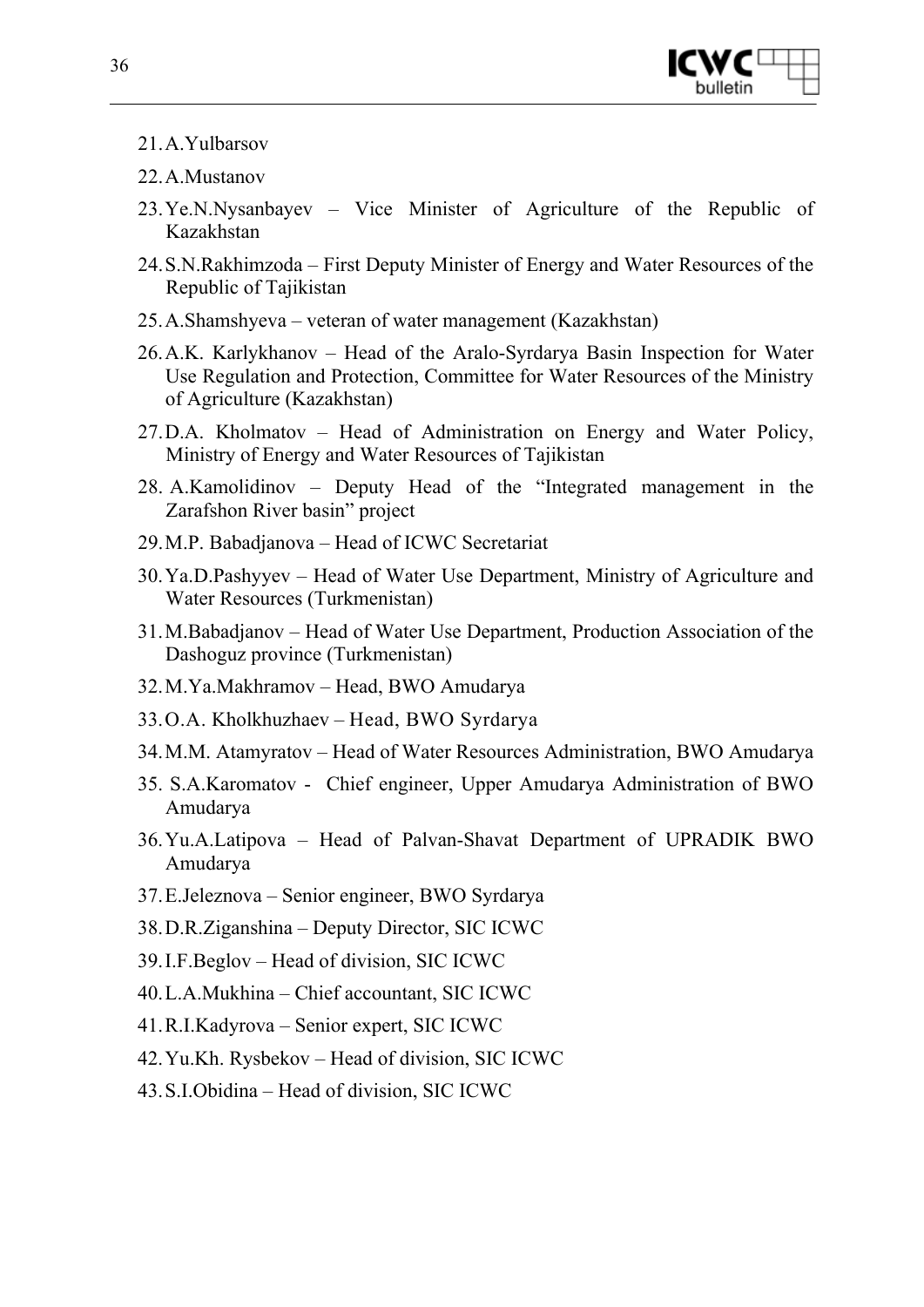

## **Honorary diploma**

*The diploma is awarded to experts in Executive bodies, water management organizations, research institutes, design institutes and higher education institutions of countries who have made significant contribution to ICWC.* 

- 1. U.P.Umurzakov
- 2. M.Kh.Khamidov
- 3. A.T. Salokhiddinov
- 4. R.K.Ikramov
- 5. E.J.Makhmudov
- 6. A.K.Fozilov
- 7. Sh.G.Talipov
- 8. N.I.Sheraliev
- 9. I.A.Ergashev
- 10.J.R.Durmatov
- 11.Z.E.Ishpulatov
- 12.P.Rasulov
- 13.Sh.Ergashev
- 14.Sh.Kazakov
- 15.N.Rikhsitillaev
- 16.M.Sobirov
- 17.I.Kurbanov
- 18.B.K.Ruzibaev
- 19.M.F.Nadjimov
- 20.Kabilov Kh.Kh.
- 21.Majidov
- 22.M.R. Zhienbaev Head, Transboundary Rivers Division of Water and Resources Department, Ministry of Agriculture, Republic of Kazakhstan
- 23.S.A.Bekmaganbetov (Kazakhstan) representative of Kazakhstan in the Executive Committee of IFAS
- 24.M.D.Egenov (Kazakhstan) Acting General Director, RSE "Kazvodkhoz"
- 25.T.O.Balpikov (Kazakhstan) Acting Director, South Kazakhstan branch of RSE "Kazvodkhoz"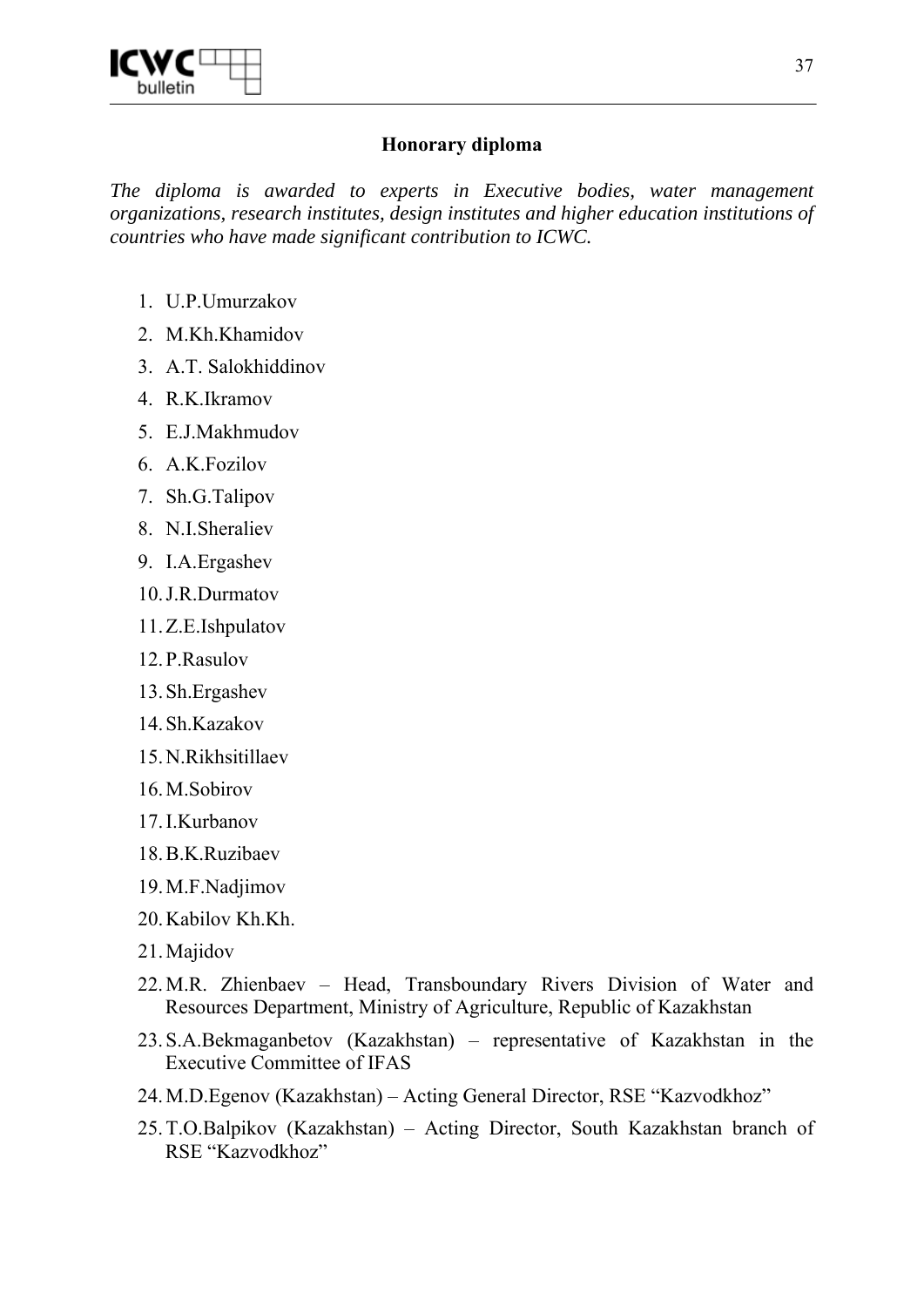

- 26.B.S.Arystanbayev (Kazakhstan) Director, Kyzylorda branch of RSE "Kazvodkhoz"
- 27.A.Meyrman (Kazakhstan) Head, Water Use Department of the South Kazakhstan branch of RSE "Kazvodkhoz"
- 28.M.Eshanov Head of sluice dam site, Lower Amudarya Administration of BWO Amudarya
- 29.Sh.I.Rozyev Engineer, Water Allocation Department, Middle Syrdarya Administration of BWO Amudarya
- 30.A.Fayzov Head of Dekhkanabad site, Upper Amudarya Administration of BWO Amudarya
- 31.A.M. Iskandarov Engineer, Lower Shevat Department of Dashoguz Directorate, BWO Amudarya
- 32.U.Baratov Head, Upper Chirchik Administration of Hydroschemes, BWO Syrdarya
- 33.R.Valikhanov Head, Kazakh branch of the Dustlik Canal, BWO Syrdarya
- 34.A.R.Uktamov Deputy Head, Water Use Department, BWO Syrdarya
- 35.A.K.Boboev Head, Tajik branch of Golodnaya Steppe Administration of Hydroschemes and Dustlik Canal, BWO Syrdarya
- 36.R.Valiev Head, Upper Amudarya Administration of BWO Amudarya
- 37.V.M.Stepanov driver, SIC ICWC
- 38.D.A.Sorokin head of division, SIC ICWC
- 39.A.S.Degtyaryova expert, SIC ICWC
- 40.A.G.Galustyan senior expert, SIC ICWC
- 41.R.R.Masumov senior expert, SIC ICWC
- 42.N.N.Mirzaev senior expert, SIC ICWC
- 43.Sh.Sh.Mukhamedjanov senior expert, SIC ICWC
- 44.Sharofiddinov Kh. Director, Tajik branch of SIC ICWC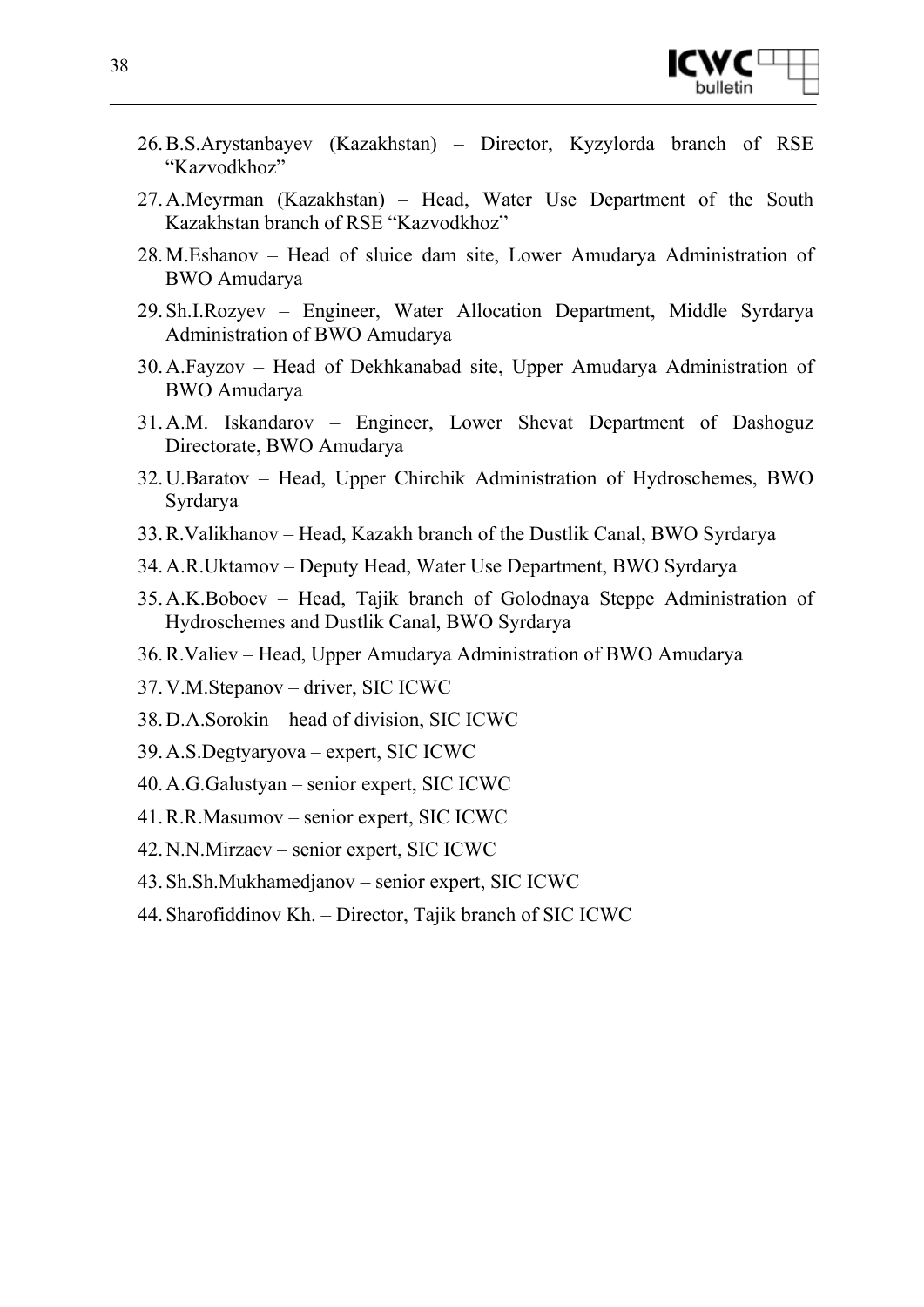# **RESULTS OF THE USE OF WATER WITHDRAWAL LIMITS AND OPERATION REGIMES OF THE RESERVOIR CASCADE IN THE AMUDARYA AND SYRDARYA RIVER BASINS OVER THE GROWING SEASON 2017 AND FORECASTS FOR THE NON-GROWING SEASON 2017- 2018<sup>1</sup>**

## **I. Amudarya River basin**

## **Results of the growing season 2017**

The actual water content in the Amudarya River basin at the nominal Atamyrat gauging station upstream of Garagumdarya was 107.8 % of the norm over the growing season 2017. The calculations were made taking into account the natural flow in the Vakhsh River and the flow regulation by the Nurek reservoir. Given the norm 47,592 mcm, the actual water content amounted to 51,326 mcm. In the past season, water content was 85.2 %.

The use of approved water withdrawal limits by state is as follows for the growing season:

Taking into account such hydrological conditions, totally in the basin 95.8 % of the approved water withdrawal limits was used. While the limit was 39,662.5 mcm, actually used volume was 37,997.2 mcm, of which:

The Republic of Tajikistan actually used 5,980.1 mcm (86.1 % of the total limit);

Turkmenistan actually used 14,837.7 mcm (95.7 % of the total limit);

The Republic of Uzbekistan actually used 17,179.4 mcm (99.8 % of the total limit);

| Water user state       | Limit, mcm | Actual,<br>mcm | $\%$ % of<br>the total<br>limit |
|------------------------|------------|----------------|---------------------------------|
| Republic of Tajikistan | 6,942.5    | 5,980.1        | 86.1                            |
| Turkmenistan           | 15,500.0   | 14,837.7       | 95.7                            |
| Republic of Uzbekistan | 17,220.0   | 17,179.4       | 99.8                            |
| Total                  | 39,662.5   | 37,997.2       | 95.8                            |

<sup>-</sup><sup>1</sup> Information on the first item of the  $72<sup>nd</sup>$  meeting of ICWC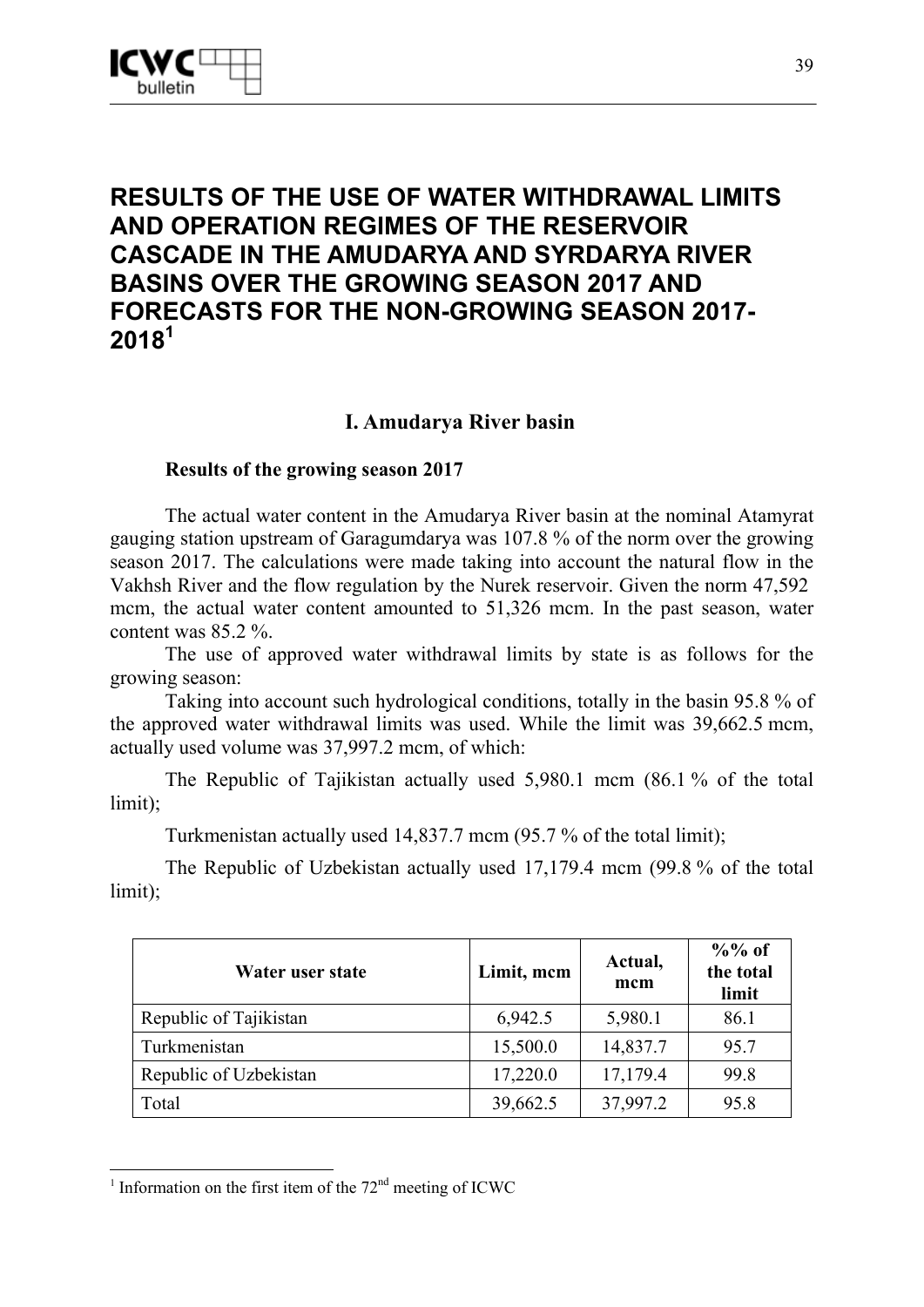

Over the growing season 2017, the use of limits downstream of the nominal Atamyrat GS (upstream of Garagumdarya) was 98.3 % of the total limit, of which:

The Republic of Uzbekistan actually used 16,157.7 mcm (100.9 % of the total limit)

Turkmenistan actually used 14,837.7 mcm (95.7 % of the total limit)

| <b>River reach</b><br>Water user state | Limit, mcm | Actual,<br>mcm | $\%$ % of<br>the total<br>limit |
|----------------------------------------|------------|----------------|---------------------------------|
| Downstream of the nominal Atamyrat GS  | 31,520.0   | 30,995.5       | 98.3                            |
| Turkmenistan                           | 15,500.0   | 14,837.7       | 95.7                            |
| Republic of Uzbekistan                 | 16,020.0   | 16,157.7       | 100.9                           |

Actual use of the approved water withdrawal limits by river reach is as follows:

1. Upper reaches – 86.0 %, including 86.1 % in the Republic of Tajikistan and 85.1 % in the Republic of Uzbekistan.

2. Middle reaches – 100.8 %, including 102.4 % in the Republic of Uzbekistan and 100.0% in Turkmenistan.

3. Lower reaches – 95.7 %, including 99.9 % in the Republic of Uzbekistan and 86.8 % in Turkmenistan.

| <b>River reach</b><br>Water user state | Limit,<br>mcm | Actual,<br>mcm | $\%$ % of<br>the total<br>limit |
|----------------------------------------|---------------|----------------|---------------------------------|
| Upper reaches                          | 8,142.5       | 7,001.8        | 86.0                            |
| Republic of Tajikistan                 | 6,942.5       | 5,980.1        | 86.1                            |
| Republic of Uzbekistan                 | 1,200.0       | 1,021.7        | 85.1                            |
| Middle reaches                         | 16,284.0      | 16,419.9       | 100.8                           |
| Turkmenistan                           | 10,514.0      | 10,510.7       | 100.0                           |
| Republic of Uzbekistan                 | 5,770.0       | 5,909.2        | 102.4                           |
| Lower reaches                          | 15,236.0      | 14,575.6       | 95.7                            |
| Turkmenistan                           | 4,986.0       | 4,327.0        | 86.8                            |
| Republic of Uzbekistan                 | 10,250.0      | 10,248.6       | 99.9                            |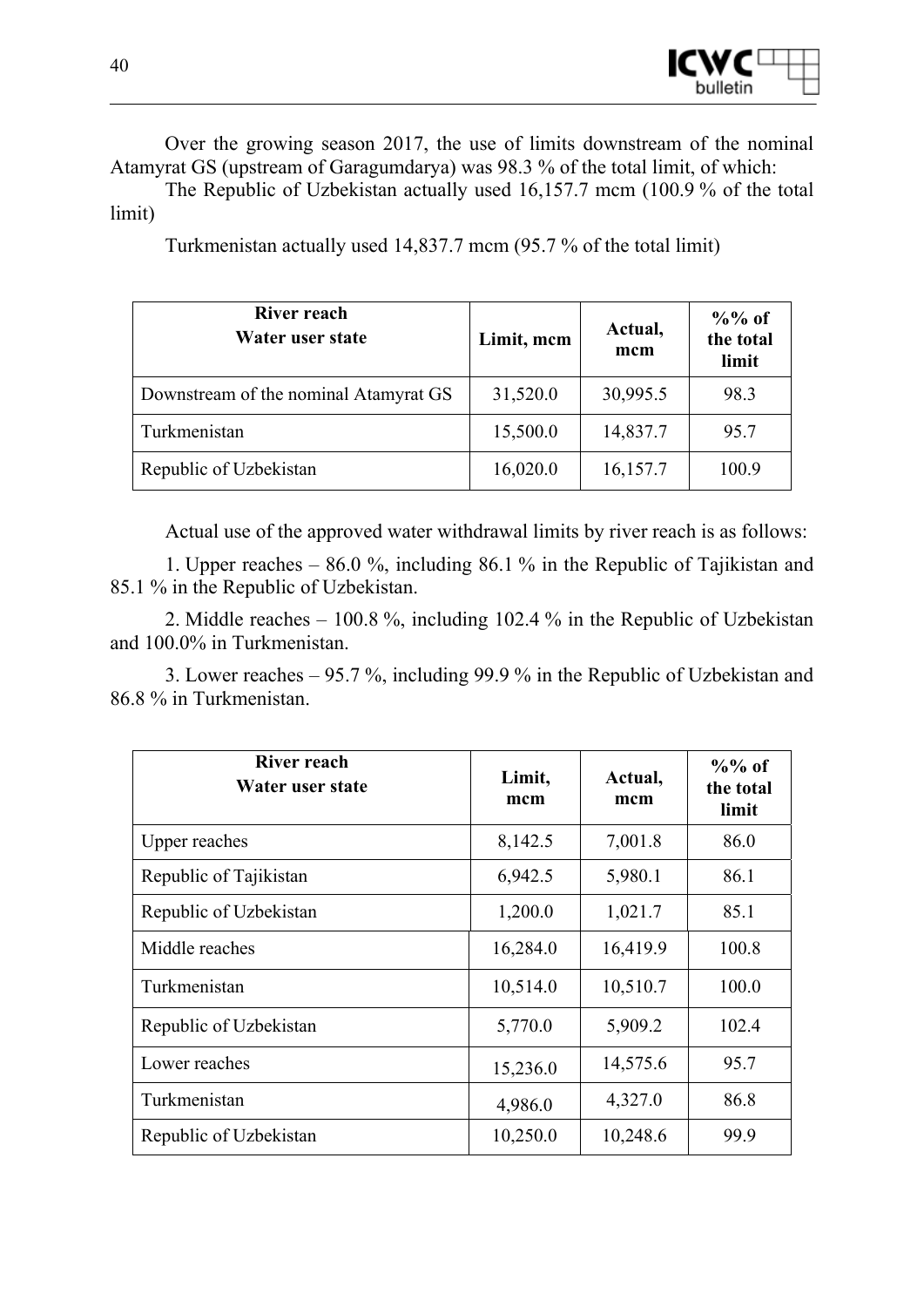Water supply to the Amudarya River delta and Aral Sea was planned to be 2,100 mcm. However, actual supply was 9,423 mcm or 448.7% over the growing season.

For the growing season, the forecast inflow to the Nurek reservoir was to be 22,148 mcm; it actually was 21,887 mcm or 98.8 % of the forecast. Water releases from the reservoir were planned to be 18,346 mcm; they actually were 18,051 mcm or 98.4 % of the forecast. By the end of the growing season 2017, water volume in the reservoir was to be 10,543 mcm. The actual volume was 10,571 mcm or 100.3 % of the forecast.

For the growing season, the forecast inflow to the Tuyamuyun reservoir was to be 30,527 mcm; however, it was 27,743 mcm or 91.0 % of the forecast. Water releases from the reservoir were planned to be 28,005 mcm; actual releases were 25,656 mcm or 91.0 %.

By the end of the growing season 2017, water storage in the reservoir was planned to be 5,107 mcm; however, actual storage was 4,672mcm or 91.5 % of the forecast.

| <b>Name</b>                        |          | unit            | <b>Nurek reservoir</b> | Tuyamuyun<br>reservoir |
|------------------------------------|----------|-----------------|------------------------|------------------------|
| Volume: beginning of the<br>season |          | mcm             | 6,733                  | 2,585                  |
|                                    | forecast | mcm             | 22,148                 | 30,527                 |
| Inflow to the reservoir            | actual   | mcm             | 21,887                 | 27,743                 |
|                                    |          | $\frac{0}{0}$   | 98.8                   | 91                     |
| Water releases from the            | forecast | mcm             | 18,346                 | 28,005                 |
|                                    | actual   | mcm             | 18,051                 | 25,656                 |
| reservoir                          |          | $\frac{0}{0}$   | 98.4                   | 91                     |
|                                    | forecast | mcm             | 10,543                 | 5,107                  |
| Volume: end of the season          | actual   | mcm             | 10,571                 | 4,672                  |
|                                    |          | $\frac{0}{0}$   | 100.3                  | 91.5                   |
|                                    | forecast | mcm             | 3,810                  | 2,522                  |
| Accumulation $(+)$ ,               | actual   | mcm             | 3,838                  | 2,087                  |
| $drawdown(-)$                      |          | $\frac{0}{0}$ % | 100.7                  | 82.8                   |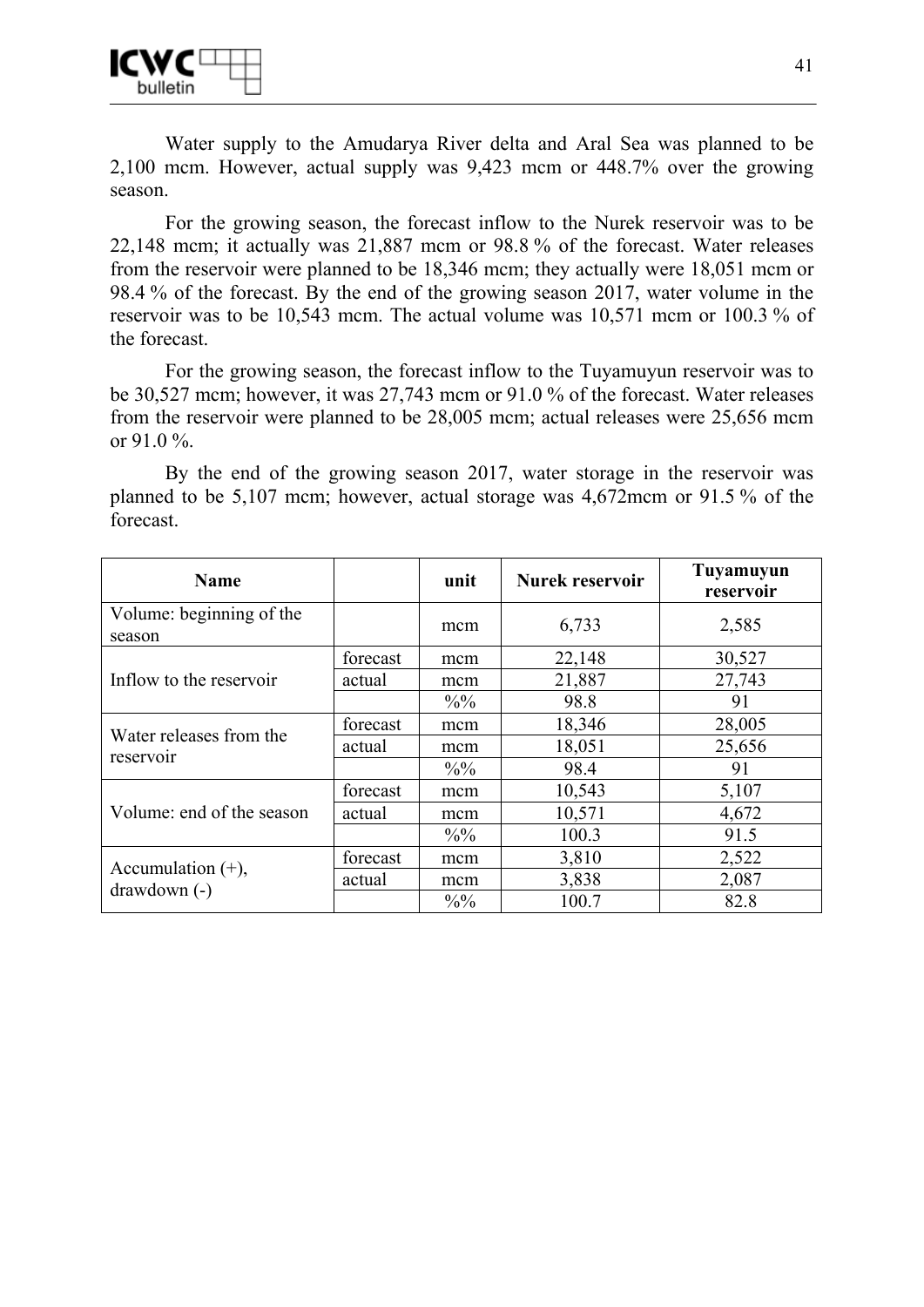More detailed information is given in Annexes 1.1-1.3

#### **Annex 1.1**

| <b>Name</b>                                 | Limit    | Actual   | $\frac{0}{0}$ % |
|---------------------------------------------|----------|----------|-----------------|
| <b>Upper Amudarya Administration</b>        |          |          |                 |
| (upper reaches)                             | 8,142.5  | 7,001.8  | 86.0            |
| of which:                                   |          |          |                 |
| Tajikistan                                  | 6,942.5  | 5,980.1  | 86.1            |
| Uzbekistan                                  | 1,200.0  | 1,021.7  | 85.1            |
| Water withdrawals from the Amudarya River   |          |          |                 |
| at nominal Atamyrat gauging station (Kerki) | 31,520.0 | 30,995.5 | 98.3            |
| of which:                                   |          |          |                 |
| Turkmenistan                                | 15,500.0 | 14,837.7 | 95.7            |
| Uzbekistan                                  | 16,020.0 | 16,157.8 | 100.9           |
| Middle Amudarya Administration              | 16,284.0 | 16,419.9 | 100.8           |
| (middle reaches) of which:                  |          |          |                 |
| Turkmenistan                                | 10,514.0 | 10,510.7 | 100.0           |
| Uzbekistan                                  | 5,770.0  | 5,909.2  | 102.4           |
|                                             |          |          |                 |
| Lower reaches:                              | 15,236.0 | 14,575.6 | 95.7            |
| of which:                                   |          |          |                 |

# **Analysis of use of approved water withdrawal limits in the Amudarya basin over the growing season 2017, mcm**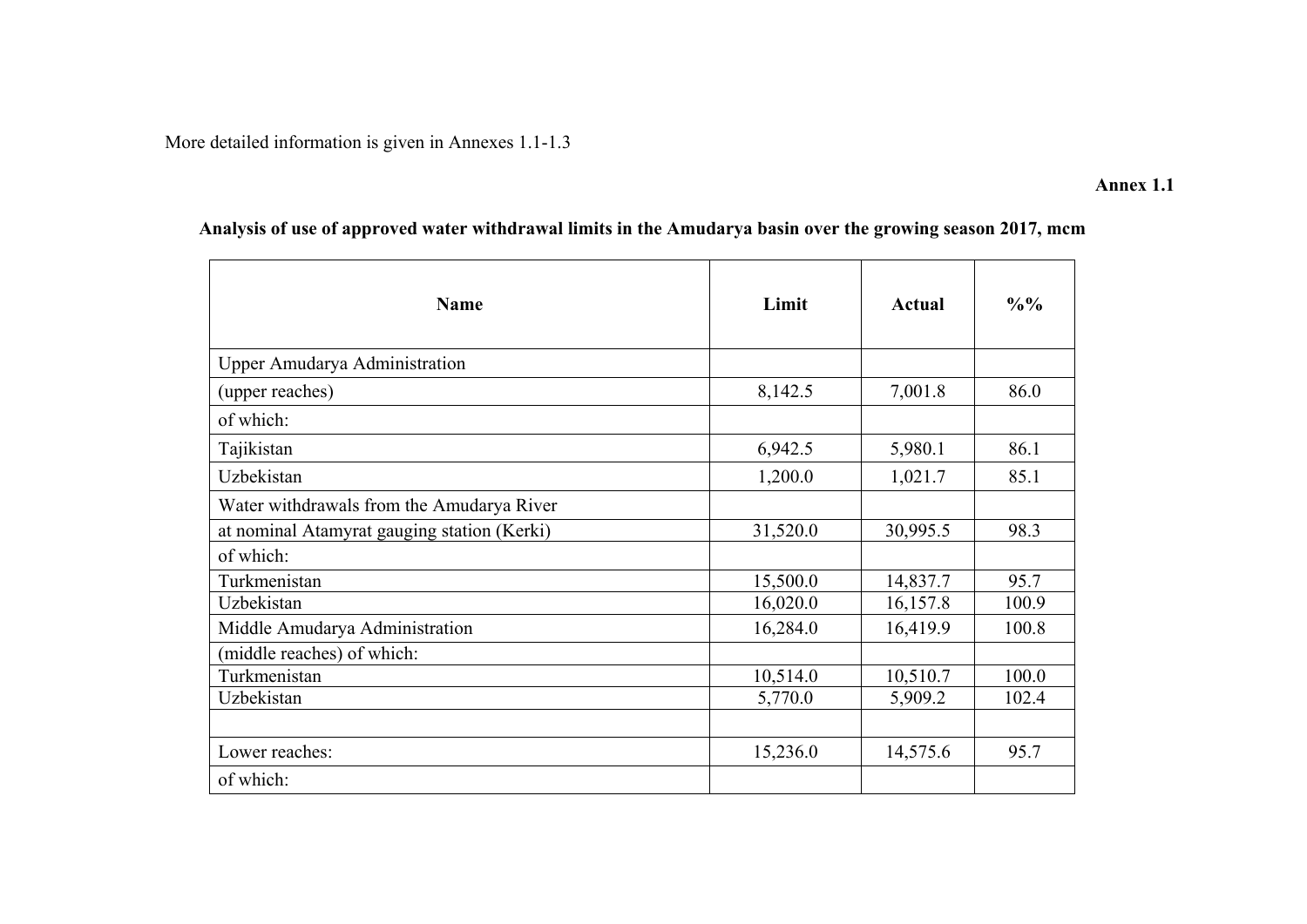

| <b>Name</b>         | Limit    | Actual   | $\frac{0}{0}$ % |
|---------------------|----------|----------|-----------------|
| Turkmenistan        | 4,986.0  | 4,327.0  | 86.8            |
| Uzbekistan          | 10,250.0 | 10,248.6 | 99.9            |
| Total for the basin | 39,662.5 | 37,997.3 | 95.8            |
| of which:           |          |          |                 |
| Tajikistan          | 6,942.5  | 5,980.1  | 86.1            |
| Turkmenistan        | 15,500.0 | 14,837.7 | 95.7            |
| Uzbekistan          | 17,220.0 | 17,179.5 | 99.8            |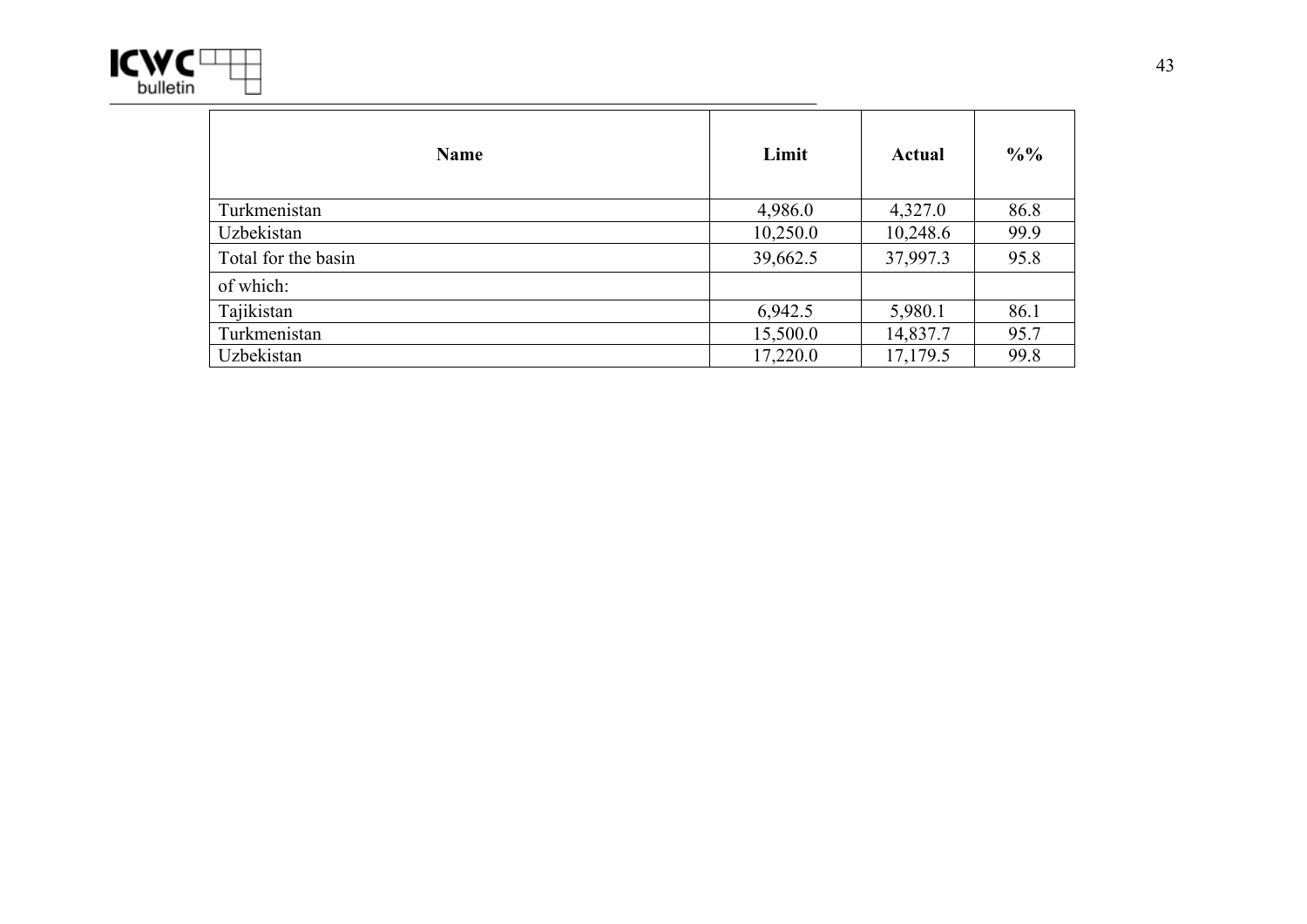

## **Actual operation regime of the Nurek and Tuyamuyun reservoirs from April 2017 to September 2017**

|                                   |         | actual       |            |       |        |               |           |                |
|-----------------------------------|---------|--------------|------------|-------|--------|---------------|-----------|----------------|
|                                   | unit    | <b>April</b> | <b>May</b> | June  | July   | <b>August</b> | September | total          |
| Nurek reservoir                   |         |              |            |       |        |               |           |                |
| Inflow                            | $m^3/s$ | 751          | 1,426      | 1,777 | 2,071  | 1,464         | 789       | 21,887         |
| Water losses                      | $m^3/s$ |              |            |       |        |               |           | $\overline{0}$ |
| Volume: beginning of the season   | mcm     | 6,733        | 6,893      | 7,617 | 9,040  | 10,029        | 10,543    | 6,733          |
| end of the season                 | mcm     | 6,893        | 7,617      | 9,040 | 10,029 | 10,543        | 10,571    | 10,571         |
| $Accumulation(+), drawdown(-)$    | mcm     | 185          | 783        | 1,647 | 1,116  | 590           | 33        | 3,838          |
| Water level: end of the season    | m       |              |            |       |        |               |           |                |
| Water releases from the reservoir | $m^3/s$ | 695          | 1,157      | 1,225 | 1,701  | 1,271         | 777       | 18,051         |
|                                   |         |              |            |       |        |               |           |                |
| Tuyamuyun reservoir               |         |              |            |       |        |               |           |                |
| Inflow                            | $m^3/s$ | 988          | 1,782      | 2,548 | 2,714  | 1,658         | 809       | 27,743         |
| Volume: beginning of the season   | mcm     | 2,585        | 3,344      | 4,083 | 4,350  | 5,487         | 5,168     | 2,585          |
| end of the season                 | mcm     | 3,344        | 4,083      | 4,350 | 5,487  | 5,168         | 4,672     | 4,672          |
| $Accumulation(+), drawdown(-)$    | mcm     | 759          | 739        | 267   | 1,137  | $-319$        | $-496$    | 2,087          |
| Water level: end of the season    | m       |              |            |       |        |               |           |                |
| Water releases from the reservoir | $m^3/s$ | 695          | 1,505      | 2,445 | 2,290  | 1,777         | 1,000     | 25,656         |
| including to the river            | $m^3/s$ | 456          | 1,251      | 2,155 | 1,923  | 1,416         | 742       | 20,982         |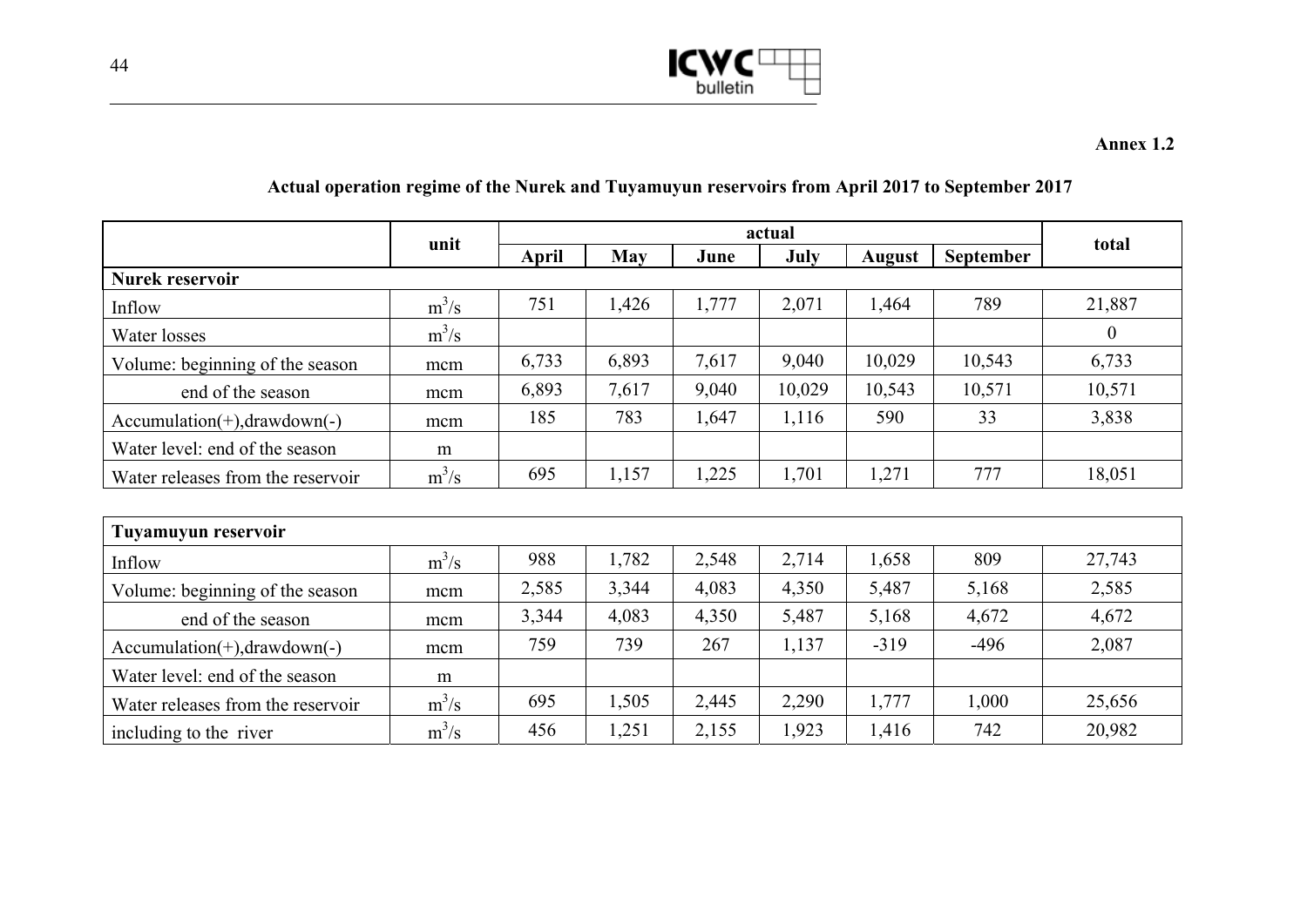

## **Information on water supply to the Aral Sea and Amudarya River delta for the growing season 2017, mcm**

| Name                                                              | April | <b>May</b> | June  | July  | <b>August</b>  | September | <b>Actual water supply</b><br>from 01.04.17 to<br>30.09.17 |
|-------------------------------------------------------------------|-------|------------|-------|-------|----------------|-----------|------------------------------------------------------------|
| From the Amudarya                                                 |       |            |       |       |                |           |                                                            |
| River, at Samanbay GS                                             | 161   | 884        | 2,696 | 1,645 | 2,587          | 474       | 8,447                                                      |
| Total water discharge<br>from system Dustlik and<br>Suenli canals |       |            |       |       |                |           |                                                            |
|                                                                   | 20    | 34         | 12    |       | $\overline{2}$ | 39        | 108                                                        |
| <b>CDF</b>                                                        | 122   | 127        | 148   | 162   | 167            | 142       | 868                                                        |
| TOTAL:                                                            | 303   | 1,045      | 2,856 | 1,808 | 2,756          | 655       | 9,423                                                      |
| Cumulative, mcm                                                   | 303   | 1,348      | 4,204 | 6,012 | 8,768          | 9,423     |                                                            |

Note: Data on water supply to Prearalie was agreed with UzHydroMet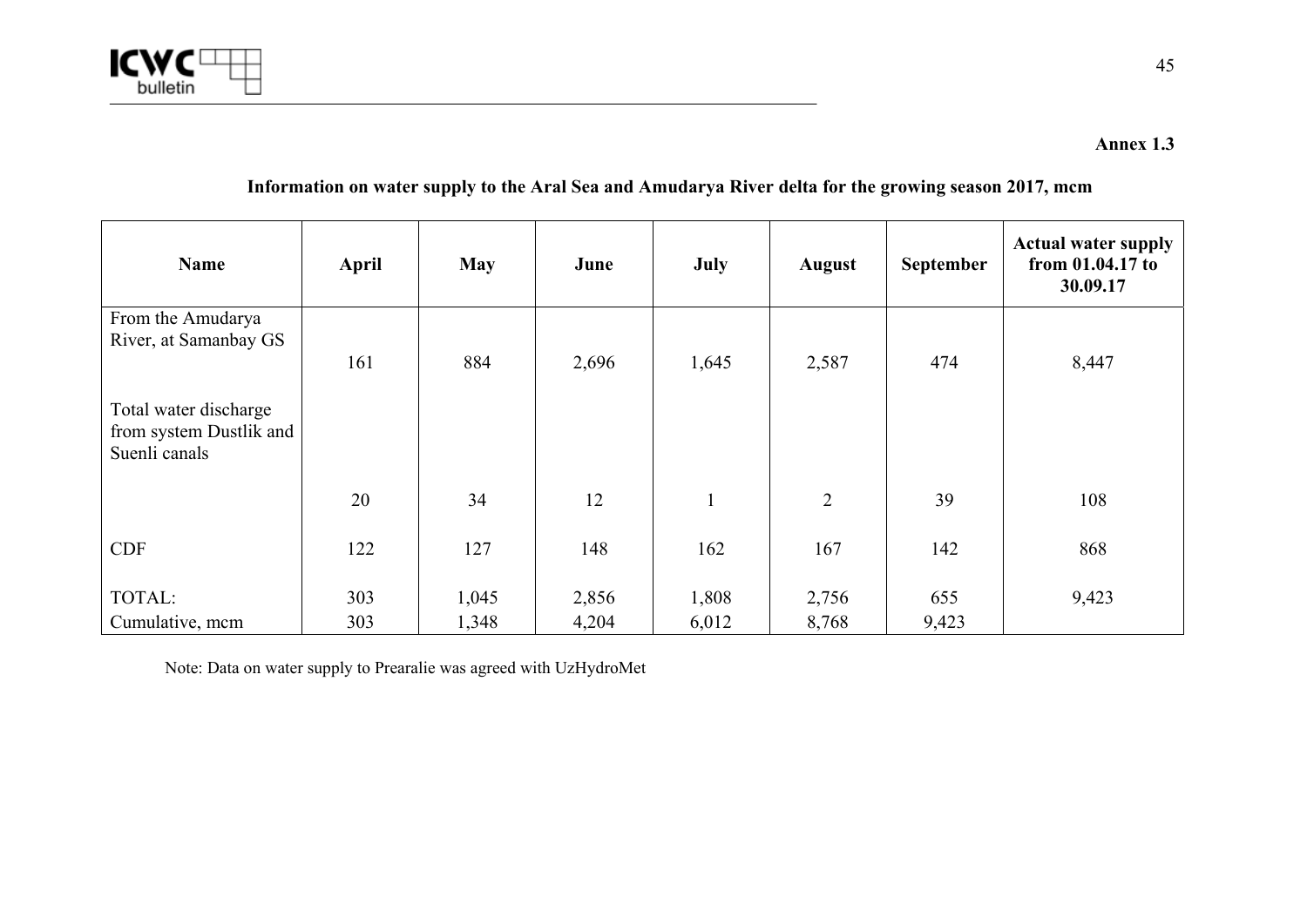#### **Forecast water withdrawal limits and operation regimes of the reservoir cascade for the non-growing season 2017-2018**

BWO Amudarya submits limits for the non-growing season to ICWC members for consideration. Those limits were previously agreed with water management agencies of the countries, taking into account 100% of water content.

Based on these limits and normal water content, forecast operation regimes were developed for the Nurek and Tuyamuyun reservoirs.

One should take into account that the current hydrological conditions are not favorable for the non-growing season 2017-2018.

According to data and reposts of BWO Amudarya, water content is expected to be 90% of the norm totally in the Amudarya River basin, and at about 85% of the annual average norm at the nominal Atamyrat GS upstream of Garagumdarya over the non-growing season 2017-2018.

Taking into account the above-mentioned information, one may suppose that this growing season will be under pressure. To provide a secure and timely supply of water to the Amudarya River water users, supply of sanitary and environmental releases to Prearalie and Aral Sea and while approving water withdrawal limits and forecast operation regime, BWO Amudarya proposes to take note of these factors.

BWO Amudarya and each water user state of the basin have agreed upon preliminary limits of water withdrawal at the long-term annual average level for the non-growing season as follows:

The limit for the Republic of Tajikistan is 2,871.1 mcm,

The limit for the Republic of Uzbekistan is 5,980 mcm; moreover, for the Surkhandarya province it is 370 mcm.

The limit for Turkmenistan is 6,500 mcm.

BWO Amudarya submits the following issues to ICWC for consideration and approval for the non-growing season 2017-2018, taking into account current hydrological conditions and forecast for water availability:

1. Operation regime of the Nurek and Tuyamuyun reservoirs (Annex 1.5)

2. Water withdrawal limits from the Amudarya River basin (Annex 1.4)

3. Volume of water supply to Prearalie and Aral Sea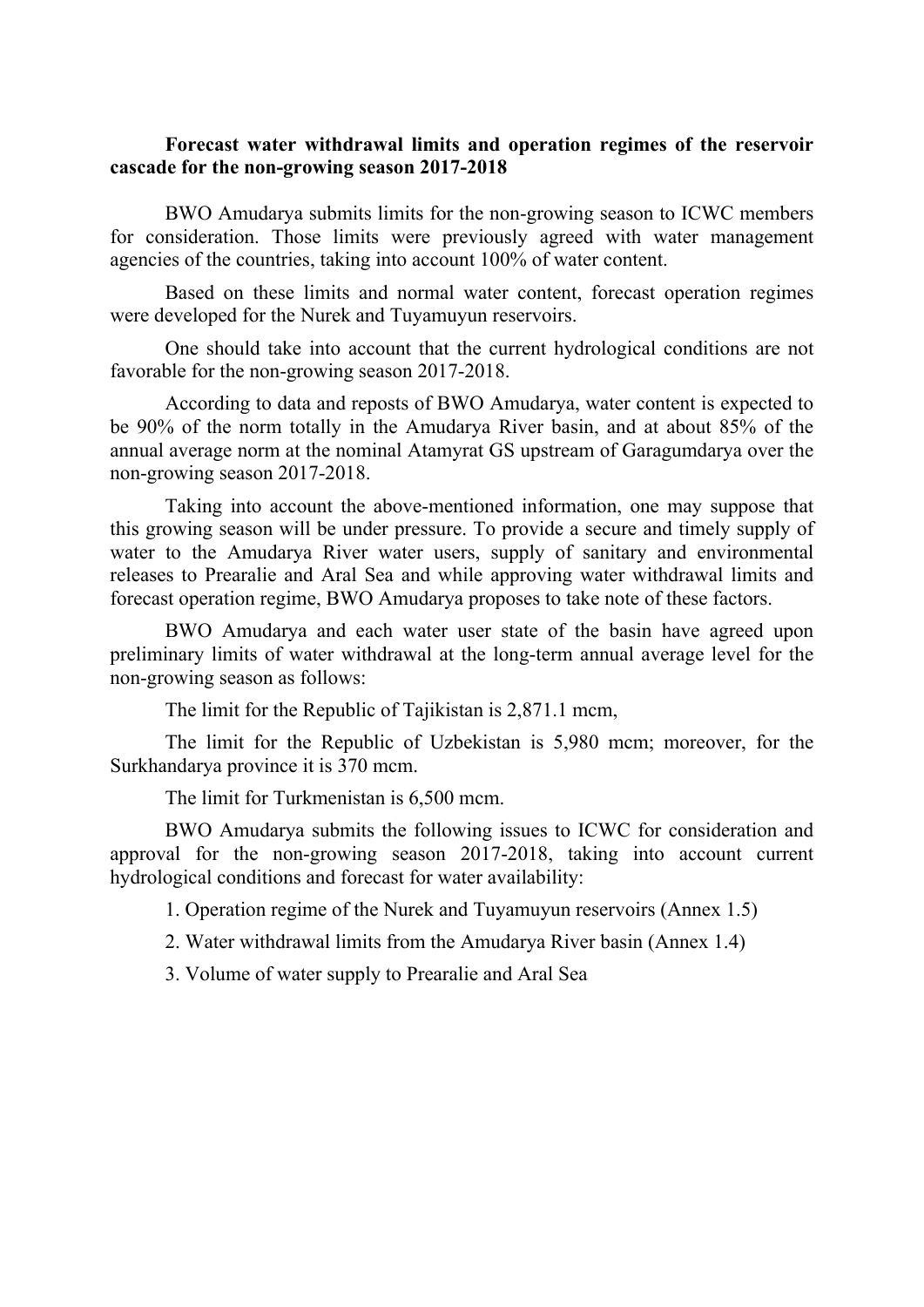|                                                                               | Water withdrawal limits, mcm                   |                                                                          |  |  |  |
|-------------------------------------------------------------------------------|------------------------------------------------|--------------------------------------------------------------------------|--|--|--|
| River basin, state                                                            | total annual<br>(from $1.10.17$ to $1.10.18$ ) | <b>Including non-growing</b><br>season<br>(from $1.10.17$ to $1.04.18$ ) |  |  |  |
| Total withdrawal from the Amudarya River                                      | 55,424                                         | 15,721.1                                                                 |  |  |  |
| of which:                                                                     |                                                |                                                                          |  |  |  |
| Republic of Tajikistan                                                        | 9,854                                          | 2,871.1                                                                  |  |  |  |
| From the Amudarya River to Atamyrat gauging station                           | 44,000                                         | 12,480                                                                   |  |  |  |
| Turkmenistan                                                                  | 22,000                                         | 6,500                                                                    |  |  |  |
| Republic of Uzbekistan                                                        | 22,000                                         | 5,980                                                                    |  |  |  |
| In addition:                                                                  |                                                |                                                                          |  |  |  |
| Surkhandarya province, Republic of Uzbekistan                                 | 1,570                                          | 370                                                                      |  |  |  |
| Plus:                                                                         |                                                |                                                                          |  |  |  |
| - water supply to the Priaralie, including irrigation water and<br><b>CDW</b> | 4,200                                          | 2,100                                                                    |  |  |  |
| - sanitary and environmental releases to irrigation systems in:               | 800                                            | 800                                                                      |  |  |  |
| Dashoguz province                                                             | 150                                            | 150                                                                      |  |  |  |
| Khorezm province                                                              | 150                                            | 150                                                                      |  |  |  |
| Republic of Karakalpakstan                                                    | 500                                            | 500                                                                      |  |  |  |

**Limits of water withdrawal from the Amudarya River and water supply to the Aral Sea for the non-growing season 2017-2018** 

Note: Water withdrawal limits imply water supply for irrigation, industrial, municipal and other needs. If water availability in the basin changes, the limits will be adjusted accordingly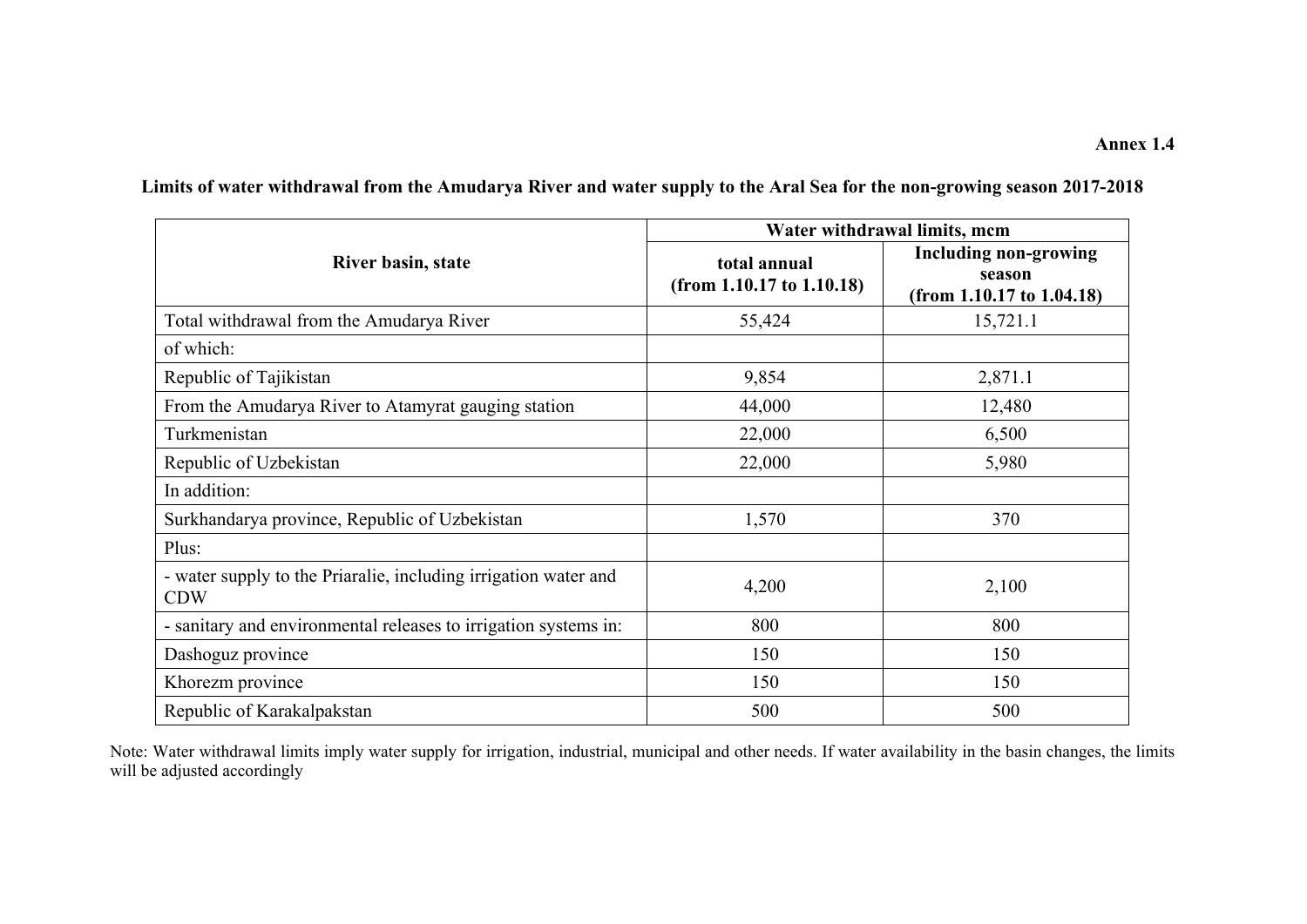

**Annex 1.5** 

## **Forecast operation regime of the Nurek and Tuyamuyun reservoirs (from October 2017 to March 2018)**

|                                   |         | <b>Actual</b> | Forecast        |                            |        |          |          | <b>Total</b> |
|-----------------------------------|---------|---------------|-----------------|----------------------------|--------|----------|----------|--------------|
|                                   | unit    | October       | <b>November</b> | December<br><b>January</b> |        | February | March    |              |
| <b>Nurek reservoir</b>            |         |               |                 |                            |        |          |          |              |
| Volume: beginning of the season   | mcm     | 10,571        | 10,503          | 10,122                     | 9,352  | 8,424    | 7,656    | 10,571       |
| Inflow                            | $m^3/s$ | 356           | 262             | 162                        | 170    | 183      | 212      |              |
|                                   | mcm     | 954           | 679             | 435                        | 455    | 442      | 566      | 3,531        |
|                                   | $m^3/s$ | 382           | 409             | 450                        | 516    | 500      | 450      |              |
| Water releases from the reservoir | mcm     | 1,023         | 1,060           | 1,205                      | 1,382  | 1,210    | 1,205    | 7,085        |
| Volume: end of the season         | mcm     | 10,503        | 10,122          | 9,352                      | 8,424  | 7,656    | 7,020    | 7,020        |
| $Accumulation(+), drawdown(-)$    | mcm     | $-68$         | $-381$          | $-770$                     | $-928$ | $-768$   | $-637$   | $-3,551$     |
| Tuyamuyun reservoir               |         |               |                 |                            |        |          |          |              |
| Volume: beginning of the season   | mcm     | 4,672         | 4,649           | 5,061                      | 4,412  | 4,760    | 4,496    | 4,672        |
| Inflow to the reservoir           | $m^3/s$ | 415           | 305             | 321                        | 400    | 464      | 437      |              |
|                                   | mcm     | 1,112         | 791             | 860                        | 1,071  | 1,123    | 1,172    | 6,128        |
|                                   | $m^3/s$ | 424           | 146             | 564                        | 271    | 573      | 851      |              |
| Water releases from the reservoir | mcm     | 1,136         | 378             | 1,511                      | 726    | 1,385    | 2,278    | 7,414        |
| Volume: end of the season         | mcm     | 4,649         | 5,061           | 4,412                      | 4,760  | 4,496    | 3,386    | 3,386        |
| $Accumulation(+), drawdown(-)$    | mcm     | $-23$         | 412             | $-649$                     | 348    | $-264$   | $-1,110$ | $-1,286$     |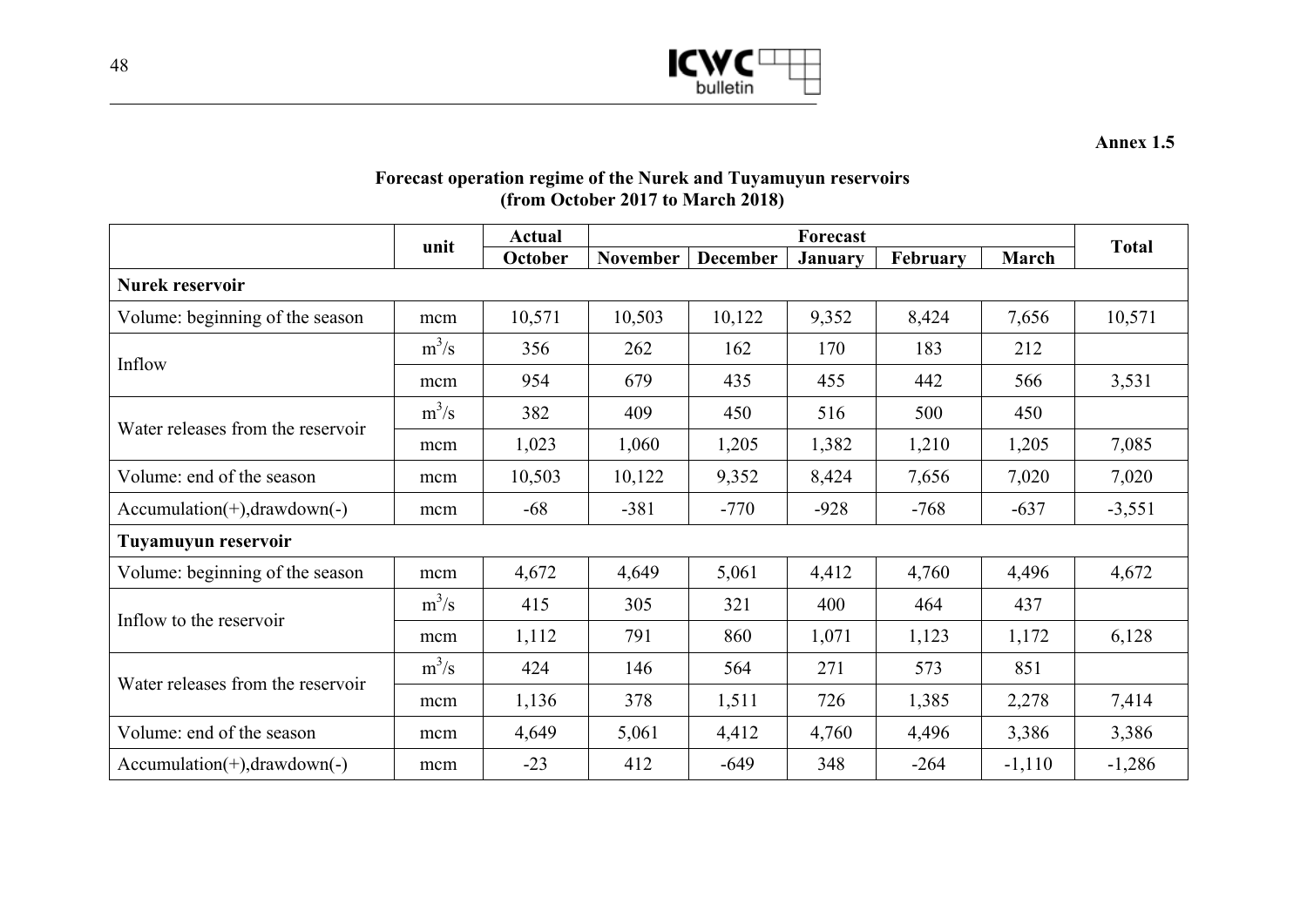

**Annex 1.6** 

| <b>Parameters</b>                               | unit          | April | <b>May</b> | June   | July           | <b>August</b> | September | total  |
|-------------------------------------------------|---------------|-------|------------|--------|----------------|---------------|-----------|--------|
|                                                 |               |       |            |        | actual         |               |           | mcm    |
| Inflow to the Nurek reservoir                   | $m^3/s$       | 751   | 1,426      | 1,777  | 2,071          | 1,464         | 789       | 21,887 |
| Volume of the Nurek reservoir                   | mcm           | 6,893 | 7,617      | 9,040  | 10,029         | 10,543        | 10,571    |        |
| Water releases from the reservoir               | $m^3/s$       | 695   | 1,157      | 1,225  | 1,701          | 1,271         | 777       | 18,051 |
| Atamyrat GS<br>actual                           | $m^3/s$       | 1,388 | 2,609      | 3,016  | 3,098          | 2,133         | 1,243     | 35,633 |
| norm                                            | $m^3/s$       | 1,072 | 2,314      | 2,853  | 3,447          | 2,454         | 1,460     | 35,961 |
| $\frac{0}{0}$ %                                 | $\frac{0}{0}$ | 129.4 | 112.7      | 105.7  | 89.9           | 86.9          | 85.1      | 99,1   |
| Upstream of Garagumdarya (actual water content) | $m^3/s$       | 2,123 | 3,644      | 4,373  | 4,309          | 3,128         | 1,856     | 51,326 |
| norm                                            | $m^3/s$       | 1,613 | 2,646      | 3,783  | 4,529          | 3,465         | 1,970     | 47,592 |
| $\frac{0}{0}$                                   | $\frac{0}{0}$ | 131.6 | 137.7      | 115.6  | 95.2           | 90.3          | 94.2      | 107.8  |
| Cumulative<br>actual                            | mcm           | 5,504 | 15,263     | 26,596 | 38,139         | 46,515        | 51,326    | 51,326 |
| norm                                            | mcm           | 4,182 | 11,269     | 21,076 | 33,205         | 42,485        | 47,592    | 47,592 |
| $\frac{0}{0}$                                   | $\frac{0}{0}$ | 131.6 | 135.4      | 126.2  | 114.9          | 109.5         | 107.8     | 107.8  |
| Surkhandarya province                           | $m^3/s$       | 38    | 49         | 58     | 87             | 83            | 72        | 1,022  |
| Water withdrawals upstream of Atamyrat GS       | $m^3/s$       | 636   | 716        | 749    | 756            | 720           | 530       | 10,833 |
| Inflow to Kelif GS                              | $m^3/s$       | 2,023 | 3,325      | 3,765  | 3,853          | 2,852         | 1,773     | 46,466 |
| Water withdrawals at Kelif-Birata reach         | $m^3/s$       | 5,245 | 14,149     | 23,908 | 34,229         | 41,869        | 46,466    |        |
| Return water of Kelif-Birata reach              | $m^3/s$       | 140   | 133        | 129    | 119            | 112           | 109       | 1,952  |
| Water losses at Kelif-Birata reach              | $m^3/s$       | 353   | 674        | 345    | $\overline{2}$ | 113           | 130       | 4,259  |
| Inflow to Birata GS- actual                     | $m^3/s$       | 934   | 1,748      | 2,414  | 2,757          | 1,725         | 912       | 27,729 |

# **Actual hydrological conditions in the Amudarya River over the growing season 2017**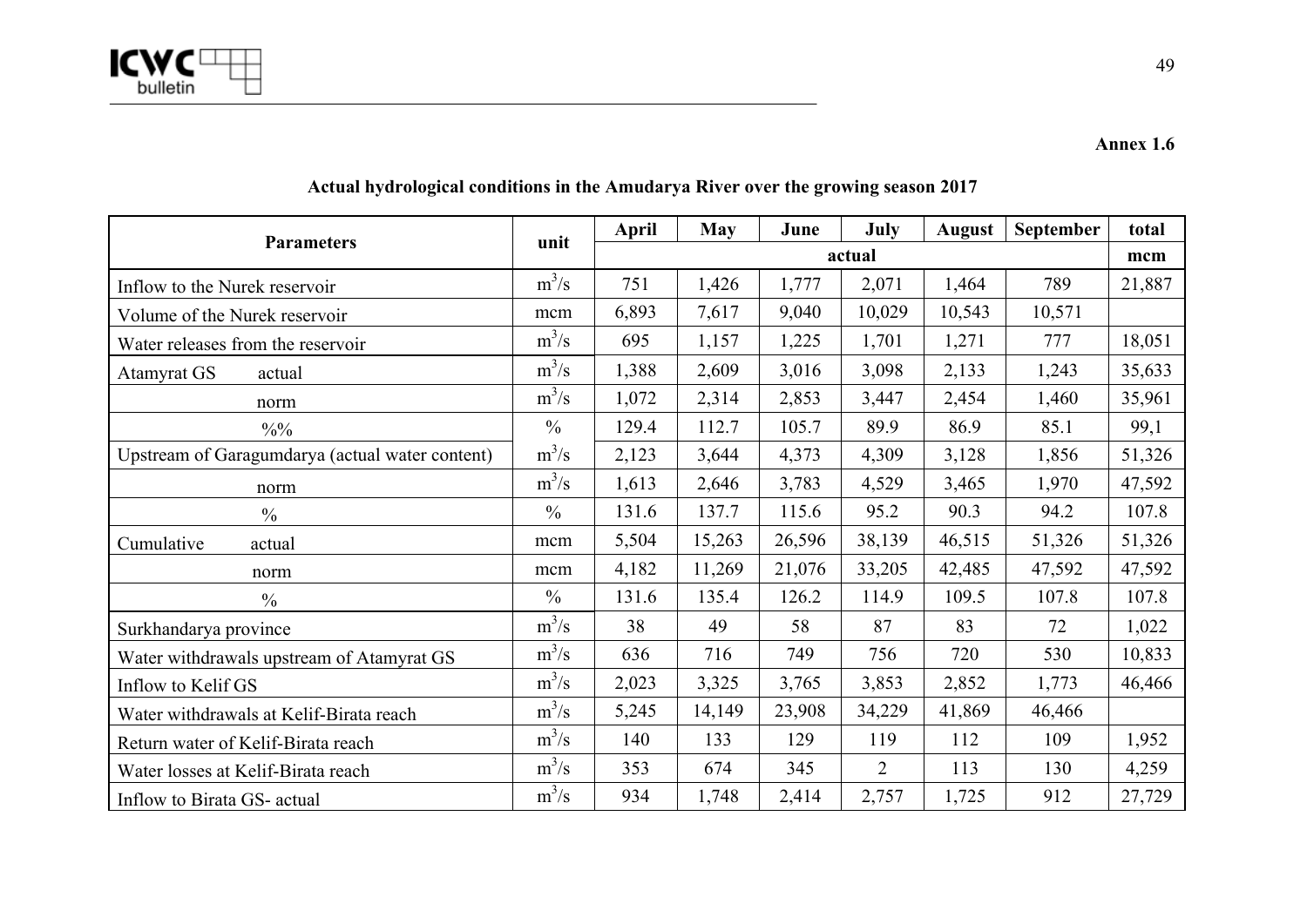| v,       |  |
|----------|--|
| bulletin |  |

| <b>Parameters</b>                                             | unit          | April  | <b>May</b> | June   | July   | <b>August</b> | <b>September</b> | total  |
|---------------------------------------------------------------|---------------|--------|------------|--------|--------|---------------|------------------|--------|
|                                                               |               | actual |            |        |        |               |                  |        |
| norm                                                          | $m^3/s$       | 899    | 1,689      | 2,077  | 2,781  | 1,959         | 1,076            | 27,721 |
| Cumulative,<br>actual                                         | mcm           | 2,420  | 7,101      | 13,359 | 20,743 | 25,364        | 27,729           | 27,729 |
| actual                                                        | mcm           | 2,329  | 6,853      | 12,236 | 19,685 | 24,932        | 27,721           | 27,721 |
| $\frac{0}{0}$                                                 | $\frac{0}{0}$ | 103.9  | 103.6      | 109.2  | 105.4  | 101.7         | 100.0            | 100.0  |
| Water losses at Birata-Tuyamuyun reach                        | $m^3/s$       | $-55$  | $-34$      | $-134$ | 43     | 67            | 104              | $-14$  |
| Volume of the Tuyamuyun reservoir: beginning of<br>the season | mcm           | 2,585  | 3,344      | 4,083  | 4,350  | 5,487         | 5,168            |        |
| Inflow to the Tuyamuyun reservoir                             | $m^3/s$       | 988    | 1,782      | 2,548  | 2,714  | 1,658         | 809              | 27,743 |
| Water releases from the Tuyamuyun reservoir                   | $m^3/s$       | 695    | 1,505      | 2,445  | 2,290  | 1,777         | 1,000            | 25,656 |
| Volume of the Tuyamuyun reservoir: end of the<br>season       | mcm           | 3,344  | 4,083      | 4,350  | 5,487  | 5,168         | 4,672            |        |
| Accumulation $(+)$ , drawdown $(-)$                           | mcm           | 759    | 739        | 267    | 1,137  | $-319$        | $-496$           | 2,087  |
| Water withdrawals from the Tuyamuyun reservoir                | $m^3/s$       | 239    | 255        | 291    | 366    | 361           | 258              | 4,674  |
| Water withdrawals at Tuyamuyun-Samanbay                       | $m^3/s$       | 316    | 510        | 710    | 984    | 915           | 305              | 9,902  |
| Water losses at Tuyamuyun-Samanbay                            | $m^3/s$       | 69     | 351        | 417    | 308    | 399           | 246              | 4,729  |
| Water releases through Takhiatash                             | $m^3/s$       | 71     | 390        | 1,027  | 632    | 102           | 191              | 6,351  |
| Water withdrawals at Kelif-Samanbay reach                     | $m^3/s$       | 1,432  | 1,800      | 2,135  | 2,563  | 2,403         | 1,404            | 31,006 |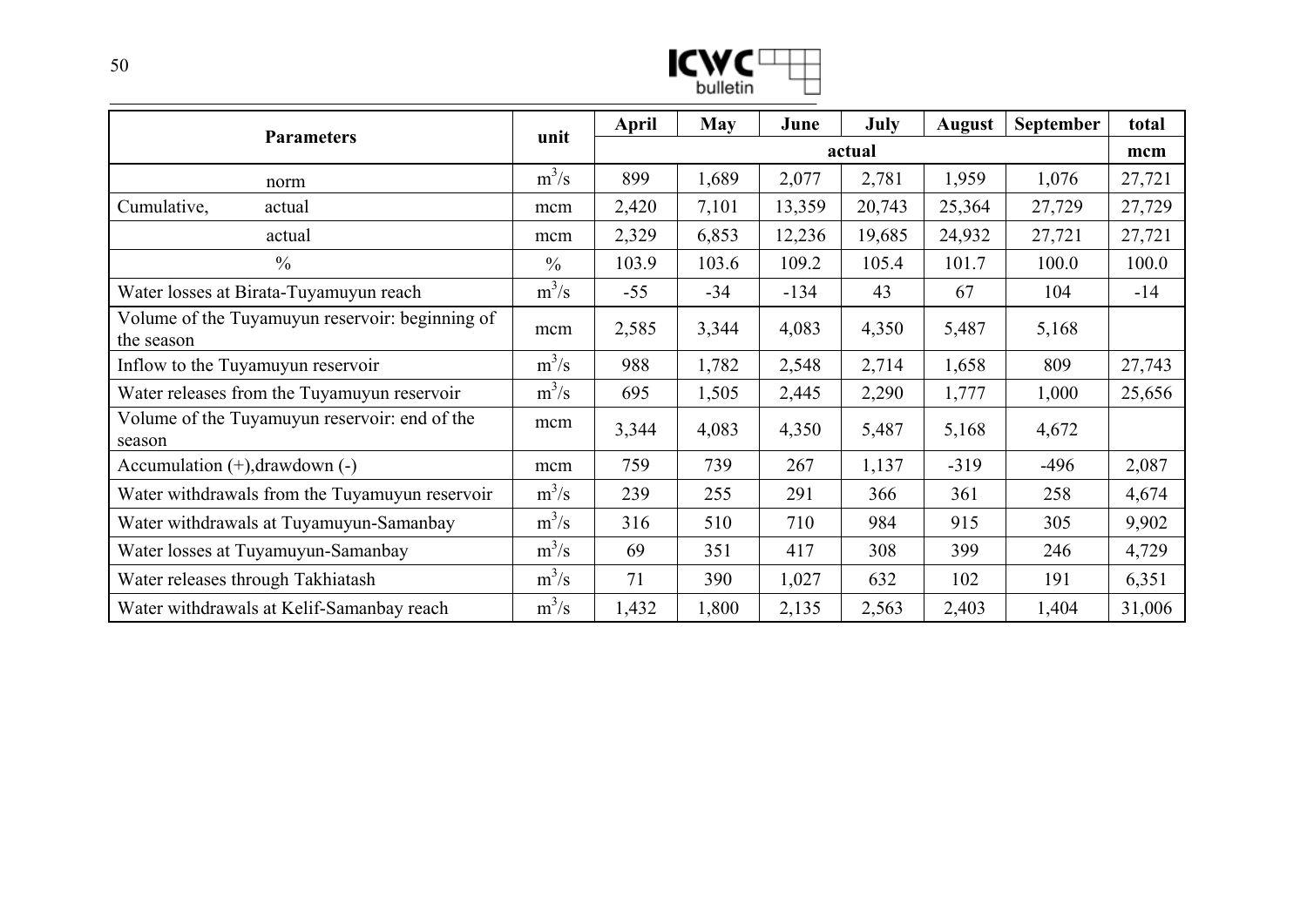## **II. Syrdarya River basin**

#### **Results of the growing season 2017**

According to the forecast by Hydromet, water content in the Syrdarya River basin was expected to be within norm for the growing season 2017: Naryn, Karadarya, rivers in the South of the Fergana Valley, Chirchik, and Akhangaran within 100-110% of the norm and rivers in the North of the Fergana Valley within 90-100% of the norm.

At the  $70<sup>th</sup>$  meeting of ICWC, its members considered the forecast operation schedule (hereinafter, schedule) of the Naryn-Syrdarya reservoir cascade for the growing season 2017 and water withdrawal limits for the user states in the Syrdarya River basin.

The results of operation of the reservoir cascade and use of water withdrawal limits in the Syrdarya River basin from April 1 to September 30 2017 are as follows:

#### **Inflow to the upstream reservoirs**

The normal inflow to the upstream reservoirs of the Naryn-Syrdarya cascade was 18,482 mcm during the growing season.

The scheduled inflow was to be 21,116 mcm.

The actual inflow to the upstream reservoirs was 26,209 mcm or 124% of the schedule (Table 2.1).

#### **Lateral inflow**

The lateral inflow to the Syrdarya River up to the Shardara reservoir is 11,042 mcm.

According to the Hydromet's forecast, the lateral inflow was to be 11,713 mcm.

Actual lateral inflow was 2,241 mcm or 119% more than the forecast and amounted to 13,954 mcm (Table 2.1).

#### **Total inflow**

The total inflow to the Syrdarya River was 29,524 mcm of the norm; however, 32,829 mcm were scheduled.

Actual total inflow was 40,163 mcm or 122% more than the schedule (Table 2.1).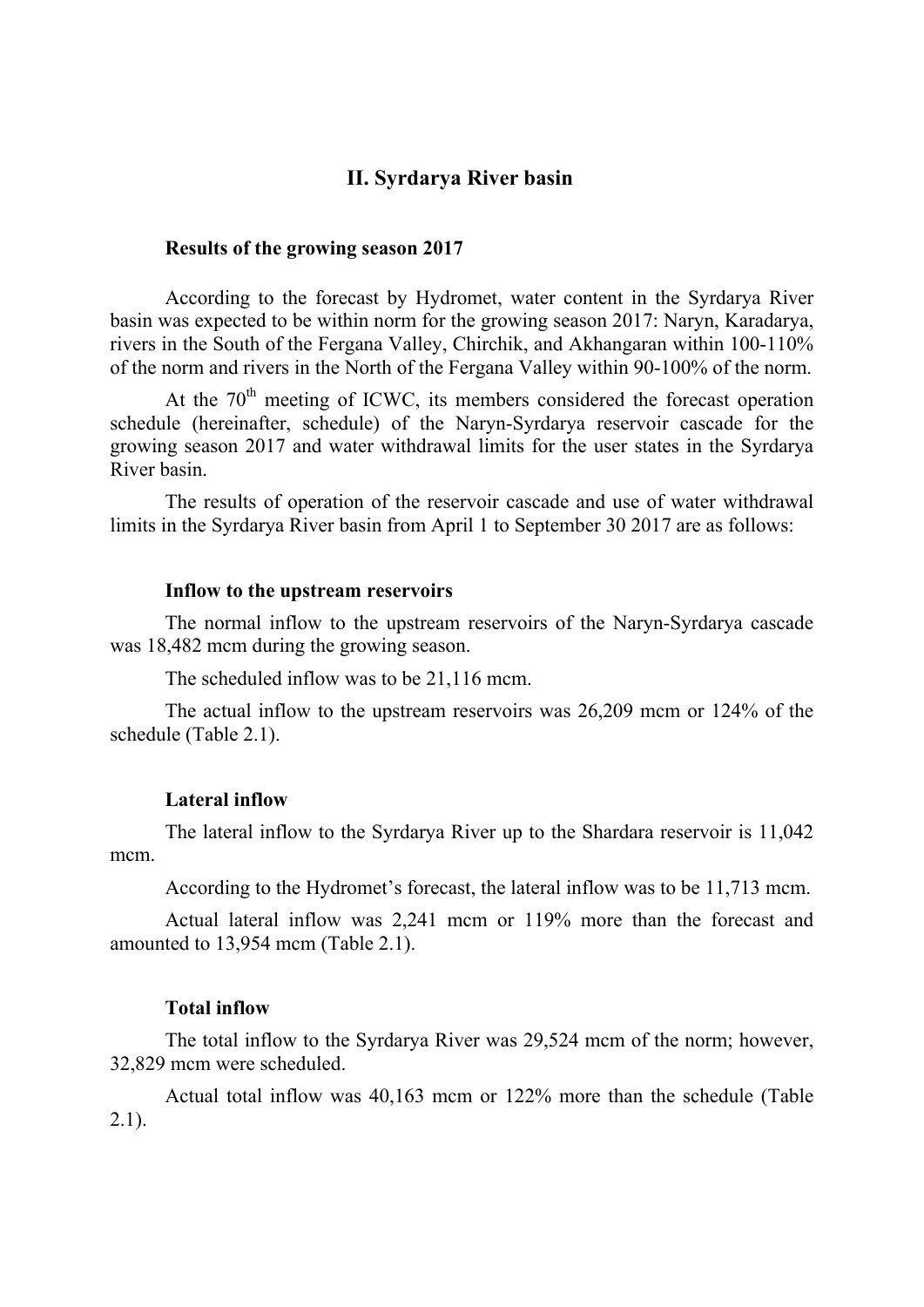

#### **Table 2.1**

| Name                                  |                  | Volume, mcm<br>from April 1 to September 30,<br>2017 |                               | actual /<br>forecast | actual /<br>norm | Actual, mcm<br>from April 1<br>to September<br>30, 2016 |  |
|---------------------------------------|------------------|------------------------------------------------------|-------------------------------|----------------------|------------------|---------------------------------------------------------|--|
|                                       | norm             | schedule<br>-forecast                                | actual                        | $(\%)$               | $(\%)$           |                                                         |  |
|                                       |                  |                                                      | Inflow to upstream reservoirs |                      |                  |                                                         |  |
| Toktogul                              | 9,746            | 11,702                                               | 13,383                        | 114                  | 137              | 12,095                                                  |  |
| Andizhan                              | 2,990            | 3,240                                                | 4,132                         | 128                  | 138              | 2,277                                                   |  |
| Charvak<br>(4 rivers in total)        | 5,746            | 6,174                                                | 8,694                         | 141                  | 151              | 6,145                                                   |  |
| <b>Total:</b>                         | 18,482<br>21,116 |                                                      | 26,209                        | 124                  | 142              | 20,518                                                  |  |
|                                       |                  | <b>Lateral inflow</b>                                |                               |                      |                  |                                                         |  |
| Toktogul – Uchkurgan                  | 1,216            | 1,275                                                | 1,901                         | 149                  | 156              | 1,794                                                   |  |
| Andizhan - Uchtepa                    | 2,529            | 2,768                                                | 3,227                         | 117                  | 128              | 2,379                                                   |  |
| Uchkurgan, Uchtepa -<br>Bakhri Tochik | 3,368            | 3,479                                                | 4,391                         | 126                  | 130              | 3,541                                                   |  |
| Bakhri Tochik - Shardara              | 3,020            | 3,163                                                | 2,874                         | 91                   | 95               | 3,141                                                   |  |
| Gazalkent- Chinaz<br>(excluding Ugam) | 909              | 1,027                                                | 1,561                         | 152                  | 172              | 998                                                     |  |
| <b>Total:</b>                         | 11,041           | 11,713                                               | 13,954                        | 119                  | 126              | 11,853                                                  |  |
| Overall:                              | 29,524           | 32,829                                               | 40,163                        | 122                  | 136              | 32,370                                                  |  |

### **Water releases from the reservoir**

According to the operation regime schedule of the Naryn-Syrdarya reservoir cascade (NSRC), 27,676 mcm were to be released from April 1 to September 30, 2017.

Actual water releases were 40,492 mcm, which were 12,816 mcm or 146 % more than the schedule (Table 2.2).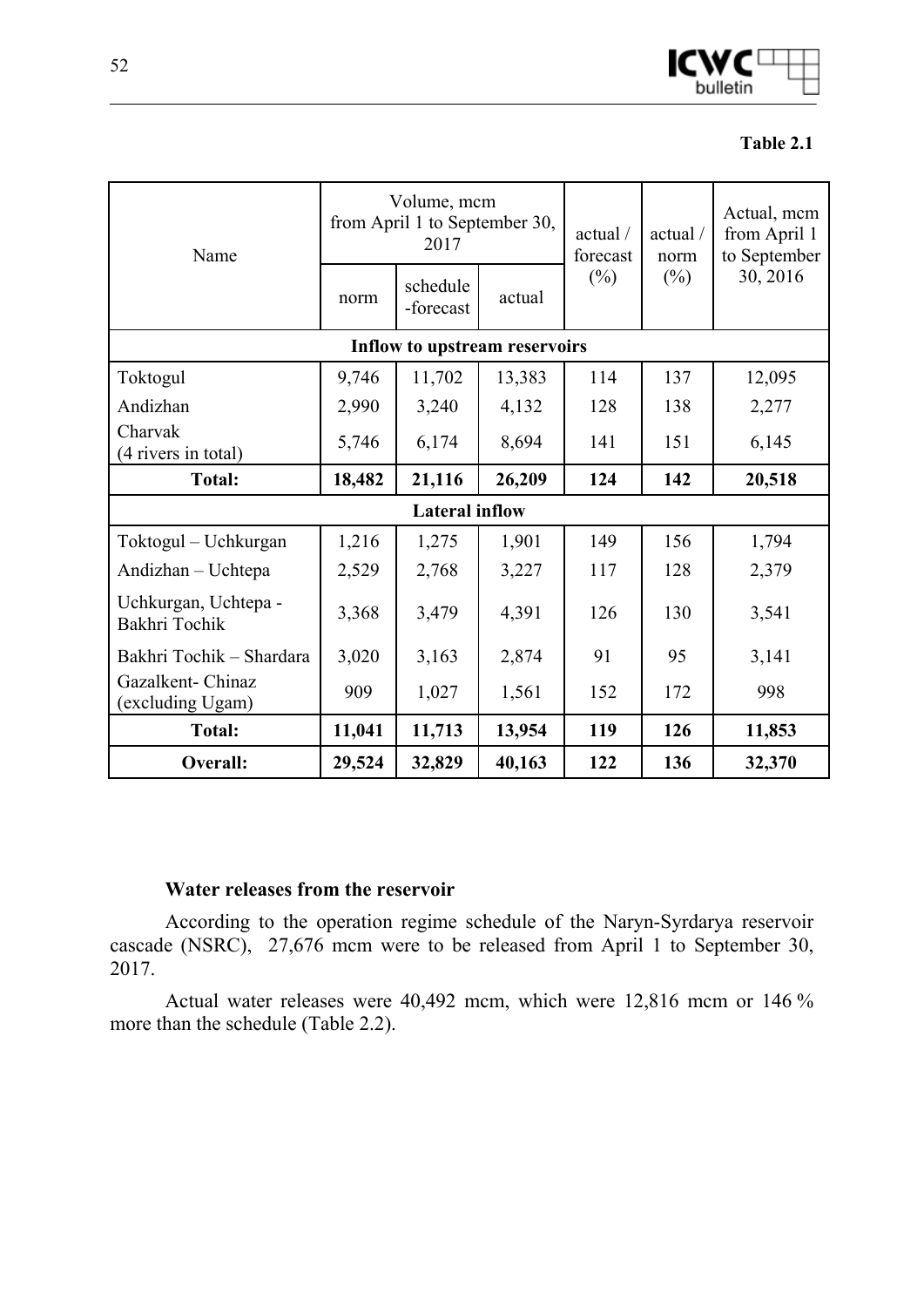

## **Table 2.2**

| Reservoir                                              | Water releases, mcm<br>from April 1 to September 30, 2017 |         | Actual/<br>schedule | Actual from<br>April 1 to<br>September 30, |  |
|--------------------------------------------------------|-----------------------------------------------------------|---------|---------------------|--------------------------------------------|--|
|                                                        | Based on operation<br>schedule of NSRC                    | $(\% )$ | 2016                |                                            |  |
| Toktogul                                               | 4,971                                                     | 6,567   | 132                 | 3,573                                      |  |
| Andizhan                                               | 3,754                                                     | 4,193   | 112                 | 2,651                                      |  |
| Charvak (water<br>releases from the<br>Gazalkent HEPS) | 4,966                                                     | 6,842   | 138                 | 5,180                                      |  |
| Bakhri Tochik                                          | 6,890                                                     | 10,849  | 157                 | 6,112                                      |  |
| Shardara                                               | 7,095                                                     | 12,041  | 170                 | 7,593                                      |  |
| <b>TOTAL:</b>                                          | 27,677                                                    | 40,492  | 146                 | 25,109                                     |  |

## **Water storage in the reservoirs**

By October 1, 2017, water storage in the reservoirs is 26,971 mcm, which is 3,727 mcm or 116% more than in 2016.

In 2016, water storage in the reservoirs was 23,244 mcm (Table 2.3).

#### **Table 2.3**

| Name         |        | Water storage in the reservoirs by October 1 (mcm) | Dead                   |                  |       |
|--------------|--------|----------------------------------------------------|------------------------|------------------|-------|
|              |        | including dead storage                             | excluding dead storage | storage<br>(mcm) |       |
|              | 2017   | 2016                                               | 2017                   |                  |       |
|              |        | <b>Upstream reservoirs</b>                         |                        |                  |       |
| Toktogul     | 19,586 | 17,487                                             | 14,086                 | 11,987           | 5,500 |
| Andizhan     | 1,019  | 731                                                | 869                    | 581              | 150   |
| Charvak      | 1,768  | 1,679                                              | 1,342                  | 1,253            | 426   |
| <b>Total</b> | 22,373 | 19,897                                             | 16,297                 | 13,821           | 6,076 |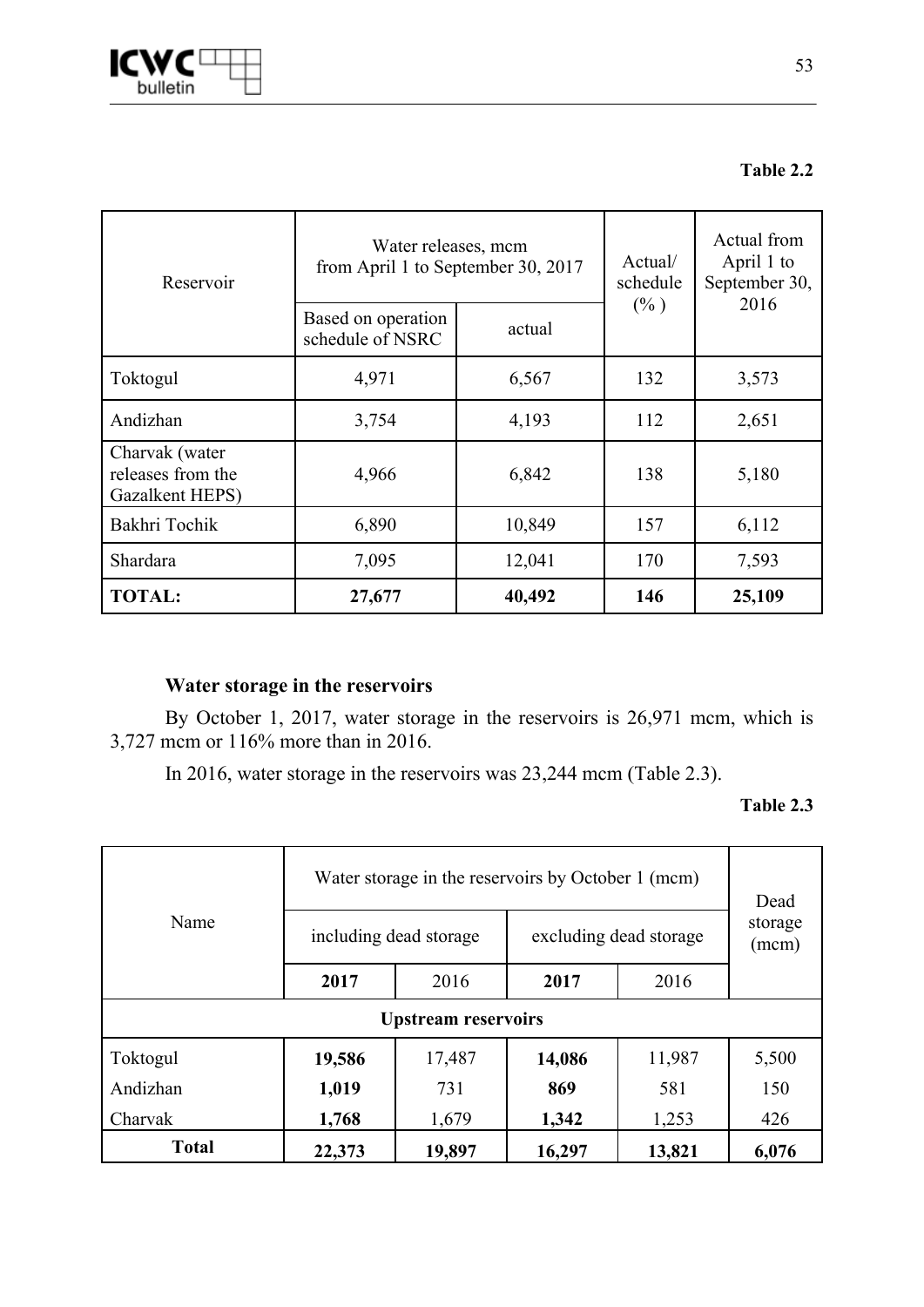

| Name          |        | Water storage in the reservoirs by October 1 (mcm) | Dead                   |                  |       |  |
|---------------|--------|----------------------------------------------------|------------------------|------------------|-------|--|
|               |        | including dead storage                             | excluding dead storage | storage<br>(mcm) |       |  |
|               | 2017   | 2016                                               | 2017                   |                  |       |  |
|               |        | <b>In-stream reservoirs</b>                        |                        |                  |       |  |
| Bakhri Tochik | 3,404  | 2,270                                              | 2,487                  | 1,353            | 917   |  |
| Shardara      | 1,194  | 1,077                                              | 674                    | 557              | 520   |  |
| <b>Total</b>  | 4,598  | 3,347<br>1,910<br>3,161                            |                        |                  |       |  |
| Overall       | 26,970 | 23,244                                             | 19,457                 | 15,731           | 7,513 |  |

## **Water supply to states**

Water was supplied to the states from April 1 to September 30, 2017 based on their requests.

The total actual water withdrawals by the states were 11,191 mcm (Table 2.4).

## **Таблица 2.4**

| Water user state                       | Water withdrawals, mcm<br>from April 1 to September 30, 2017 |        |                 |  |  |  |  |
|----------------------------------------|--------------------------------------------------------------|--------|-----------------|--|--|--|--|
|                                        | limit                                                        | actual | $\frac{0}{0}$ % |  |  |  |  |
| Republic of Kazakhstan (Dustlik canal) | 732                                                          | 739    | 101             |  |  |  |  |
| Kyrgyz Republic                        | 247                                                          | 188    | 76              |  |  |  |  |
| Republic of Tajikistan                 | 1,905                                                        | 1,593  | 84              |  |  |  |  |
| Republic of Uzbekistan                 | 8,800                                                        | 8,671  | 99              |  |  |  |  |
| <b>Total:</b>                          | 11,684                                                       | 11,191 | 96              |  |  |  |  |

## **Inflow to in-stream reservoirs, discharge into Arnasay, and water supply to the Aral Sea**

From April 1 to September 30, 2017, the inflow to the Bakhri Tochik reservoir was scheduled to be 6,360 mcm.

Actually, it was 11,341 mcm or 4,981 mcm more than the schedule (Table 2.5).

The inflow to the Shardara reservoir was scheduled to be 5,439 mcm.

Actual inflow was 9,800 mcm or 4,361 mcm more than the schedule (Table 2.5).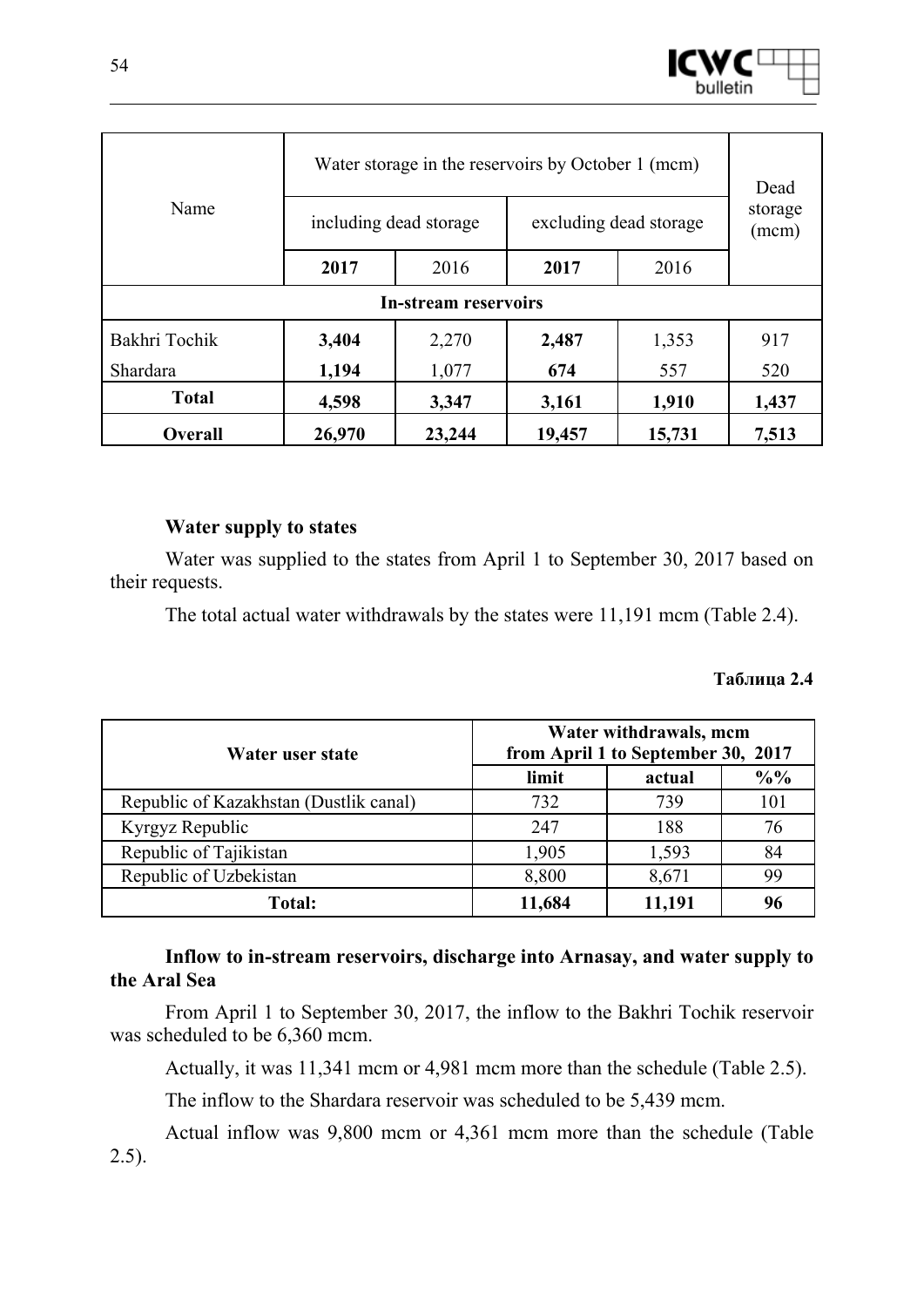

According to data by CDC "Energy" and RSE "Kazvodkhoz", 1,387 mcm were supplied to Arnasay over the growing season 2017 (Table 2.5).

According to data by the South Karakalpakstan branch of RSE "Kazvodkhoz", 1,348 mcm were diverted from the Shardara reservoir to the Arnasay depression for the growing season 2017.

This water was then supplied to Aydarkul lake. These were emergency water releases from Arnasay against bank erosion and flooding in the lower reaches of the Syrdarya River.

From April 1 to September 30, 2017, 1,363 mcm were to be supplied to the Aral Sea and Prearalie.

According to data by the Committee for Water Resources of the Republic of Kazakhstan, the inflow was 4,434 mcm or 3,071 mcm more than the schedule at the Karateren GS (Table 2.5).

Water supply to the Aral Sea and Prearalie was more than the scheduled amount because of high precipitation and increased water releases from the Shardara reservoir.

### **Table 2.5**

| Name                                     | Schedule,<br>from April 1 to<br>September 30,<br>2017, mcm | Actual,<br>from April 1 to<br>September 30,<br>2017, mcm | Actual/<br>schedule<br>$(\% )$ | Actual, from<br>April 1 to<br>September 30,<br>2016, mcm |
|------------------------------------------|------------------------------------------------------------|----------------------------------------------------------|--------------------------------|----------------------------------------------------------|
| Inflow to the Bakhri Tochik<br>reservoir | 6,360                                                      | 11,341                                                   | 178                            | 5,732                                                    |
| Inflow to the Shardara<br>reservoir      | 5,439                                                      | 9,800                                                    | 180                            | 6,139                                                    |
| Discharge into Arnasay                   | $\boldsymbol{0}$                                           | 1,387                                                    |                                | 22.5                                                     |
| 1,363<br>Water supply to the Aral Sea    |                                                            | 4,434                                                    | 325                            | 1,199                                                    |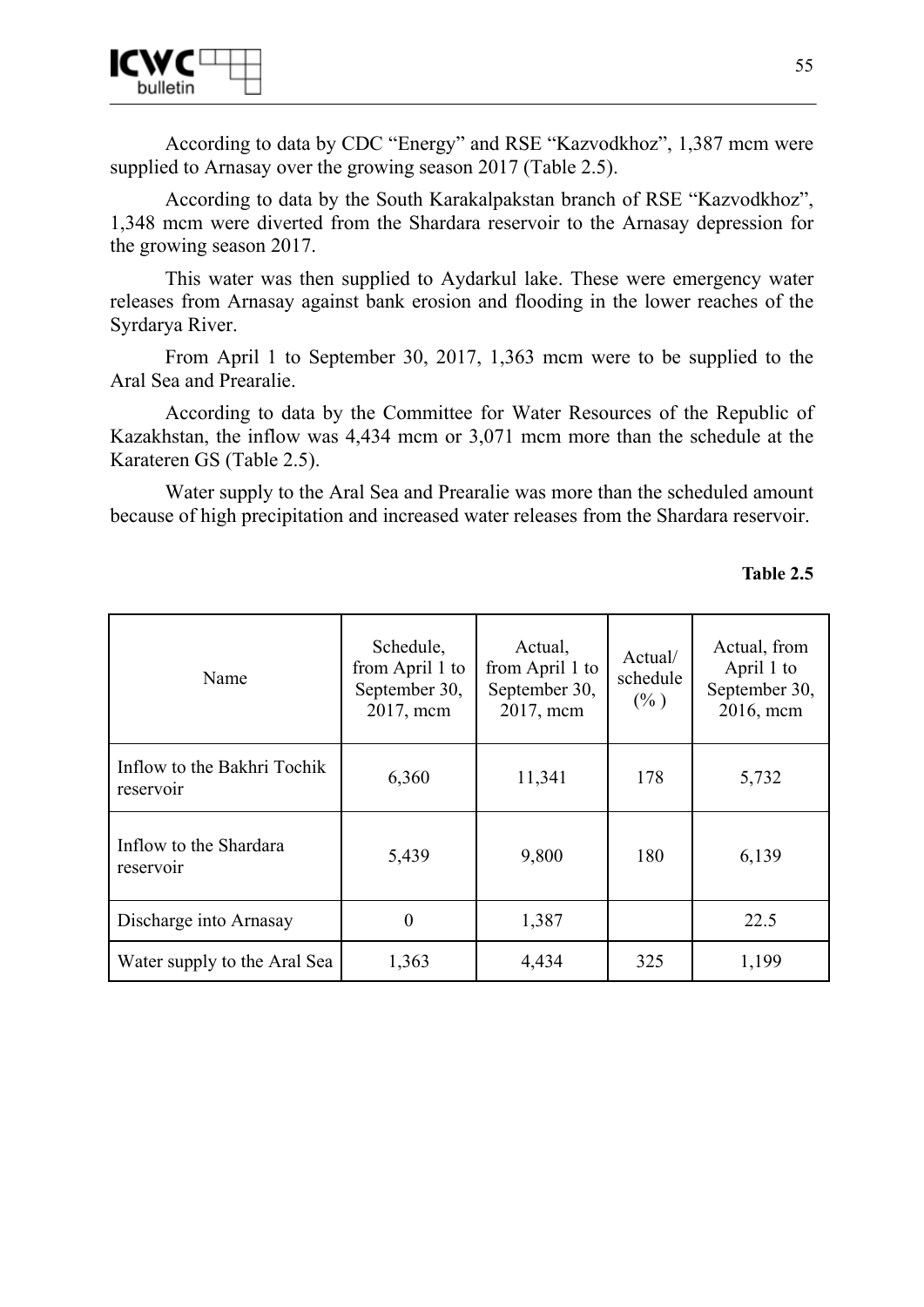

## **Conclusions**

To conclude, the total inflow to the Syrdarya River basin amounted to 40,163 mcm or  $122\%$  more than the schedule.

High precipitation in spring resulted in increased inflow to the upstream reservoirs and lateral inflow.

Over the growing season, the inflow to upstream reservoirs was as follows (Table 2.1):

 $-$  Toktogul – 114 %;

- Andizhan – 128 %;

- Charvak – 141 % of the schedule-forecast.

Totally, the lateral inflow to the Syrdarya River was 119% of the forecast.

The inflow to the in-stream reservoirs was (Table 2.5):

- Bakhri Tochik – 178 %;

- Shardara – 180 % of the schedule.

Actual water releases from the reservoirs over the growing season were 40,492 mcm or 146% more than the schedule. Last year, they were 15,383 mcm less (25,109) mcm in 2016) (Table 2.2).

According to data by CDC "Energy", actual water releases from the Shardara reservoir were 12,041 mcm over the growing season 2017.

According to data by Kazhydromet, water releases from the Shardara reservoir at the gauging station in tail-water of Shardara were 11,813 mcm.

By October 1, 2017, because of high water content in the Syrdarya River basin, the total water volume in the reservoirs was 26,971 mcm or 3,737 mcm more than by October 1, 2016 (23,244 mcm in 2016) (Table 2.3).

Over the growing season, water was supplied to the states based on their requests. Actual water withdrawals were 96% of the limit (Table 2.4).

Over the growing season, **the following positive factors** should be highlighted:

**1.** The Republic of Uzbekistan bought electricity from the Kyrgyz Republic in the amount of 1,200 million kWh. From June 16 to September 30, 2017, Uzbekistan received 1,036 million kWh from the Kyrgyz Republic; this ensured additional water releases from the Toktogul reservoir in the amount of 1,152 mcm.

Power receipt by Uzbekistan positively impacted on meeting needs of the water user states in the upper and middle reaches of the Syrdarya River over the peak of the growing season 2017.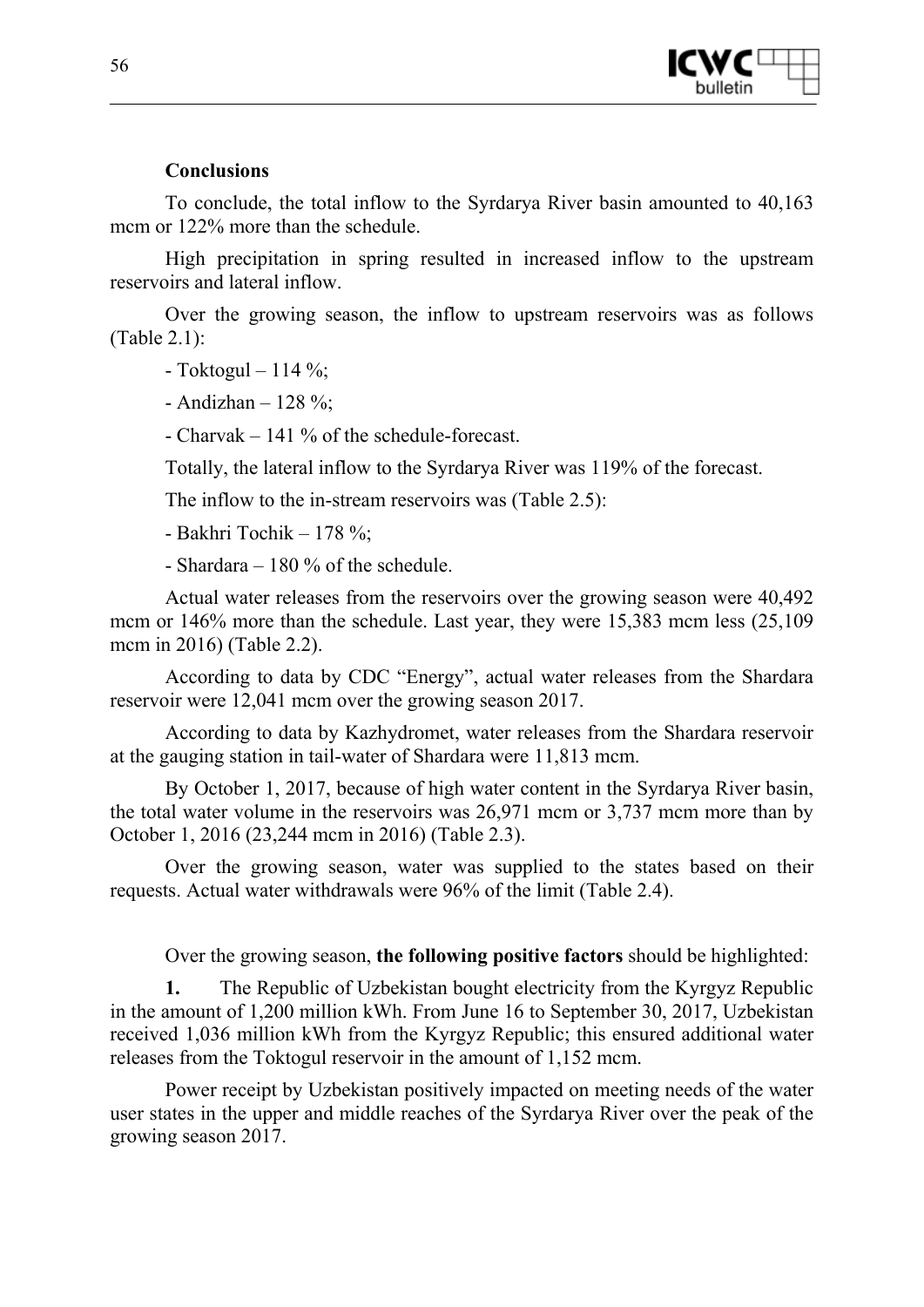

**2.** In the growing season 2017, the Republic of Tajikistan maintained maximum storage in the Bakhri Tochik reservoir. This allowed storing necessary water to cover possible water scarcity in the middle reaches of the Syrdarya River.

The representatives of the Republic of Tajikistan, Republic of Uzbekistan, and BWO Syrdarya jointly arrange water accounting and facilitate mechanical cleaning of BFC and NFC in the border districts.

**3.** In the growing season, the Republic of Kazakhstan made all efforts to ensure water supply to the Aral Sea and Prearalie in the amount of 4,434 mcm, given the schedule of 1,363 mcm, as well as water supply to the Aydar-Arnasay lakes system in the amount of 1,387 mcm in order to maintain water content in the middle reaches of the Syrdarya River and improve environment in the region.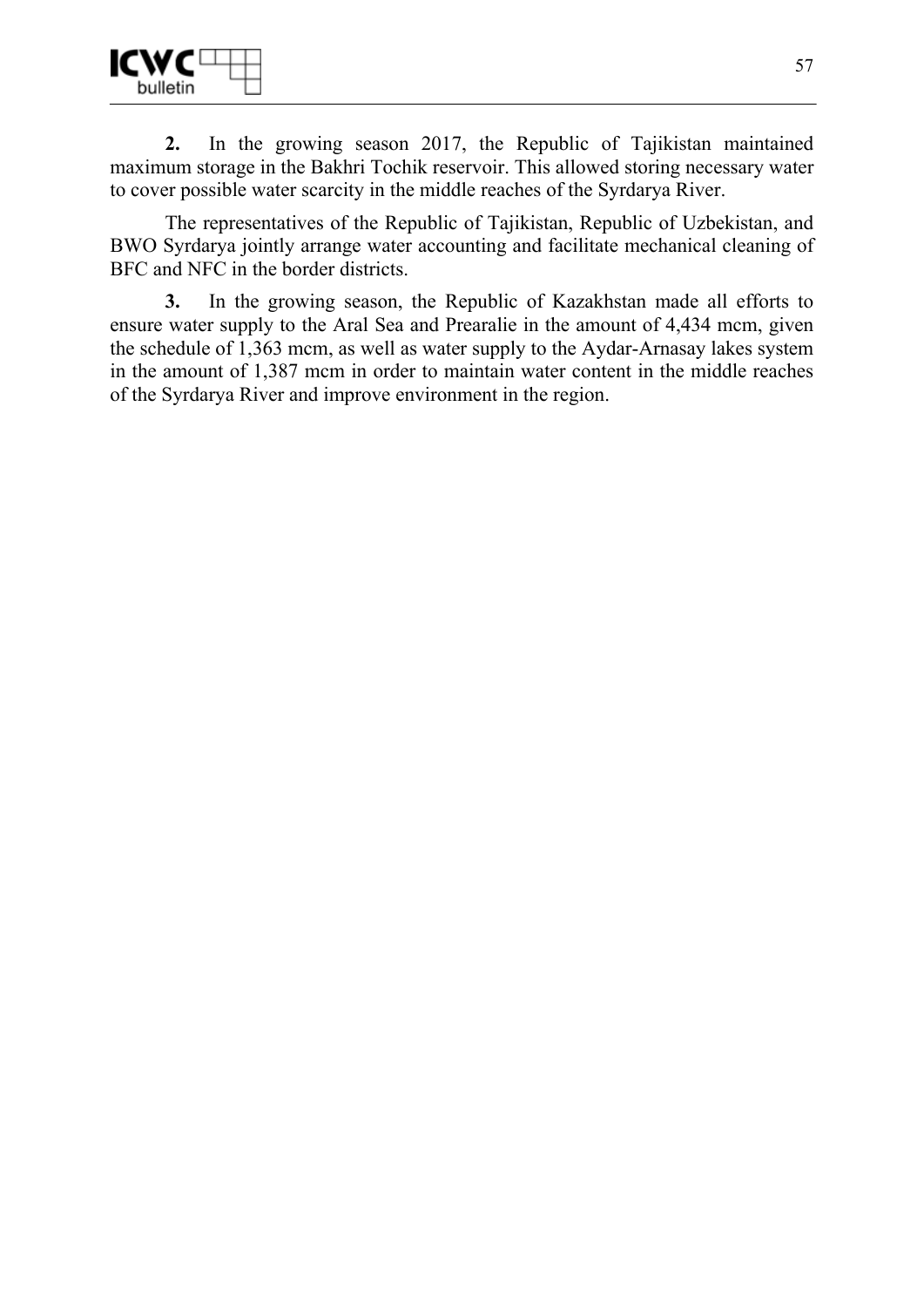|                                     |      | <b>April</b> | <b>May</b> | June      | July      | <b>August</b> | September | Total, mcm |
|-------------------------------------|------|--------------|------------|-----------|-----------|---------------|-----------|------------|
| <b>Toktogul reservoir</b>           |      |              |            |           |           |               |           |            |
| Inflow to the reservoir             | m3/s | 350.00       | 785.00     | 1,370.00  | 1,045.00  | 487.74        | 400.00    |            |
|                                     | mcm  | 907.20       | 2,102.54   | 3,551.04  | 2,798.93  | 1,306.37      | 1,036.80  | 1,1702.88  |
| Volume: beginning of the season     | mcm  | 12,777.00    | 12,773.92  | 14,256.95 | 17,027.12 | 19,011.60     | 19,498.32 |            |
| end of the season                   | mcm  | 12,773.92    | 14,256.95  | 17,027.12 | 19,011.60 | 19,498.32     | 19,454.52 |            |
| Water releases from the reservoir   | m3/s | 350.00       | 230.00     | 300.00    | 300.00    | 300.00        | 410.00    |            |
|                                     | mcm  | 907.20       | 616.03     | 777.60    | 803.52    | 803.52        | 1,062.72  | 4,970.59   |
| <b>Bakhri Tochik reservoir</b>      |      |              |            |           |           |               |           |            |
| Inflow to the reservoir             | m3/s | 555.56       | 430.97     | 300.00    | 300.00    | 380.00        | 450.00    |            |
| (Akdjar GS)                         | mcm  | 1,440.00     | 1,154.31   | 777.61    | 803.53    | 1,017.80      | 1,166.40  | 6,359.65   |
| Volume: beginning of the season     | mcm  | 3,330.10     | 3,403.05   | 3,408.13  | 2,742.41  | 1,969.10      | 1,784.05  |            |
| end of the season                   | mcm  | 3,403.05     | 3,408.13   | 2,742.41  | 1,969.10  | 1,784.05      | 2,099.15  |            |
| Water releases from the reservoir   | m3/s | 530.00       | 400.00     | 500.00    | 500.00    | 385.48        | 300.00    |            |
|                                     | mcm  | 1,373.76     | 1,071.36   | 1,296.00  | 1,339.20  | 1,032.48      | 777.60    | 6,890.40   |
| Shardara reservoir                  |      |              |            |           |           |               |           |            |
| Inflow to the reservoir             | m3/s | 576.88       | 412.90     | 257.89    | 256.93    | 174.81        | 390.87    |            |
|                                     | mcm  | 1,495.28     | 1,105.92   | 668.45    | 688.16    | 468.21        | 1,013.14  | 5,439.16   |
| Volume: beginning of the season     | mcm  | 4,633.00     | 4,679.35   | 4,312.15  | 3,339.87  | 2,099.58      | 1,000.93  |            |
| end of the season                   | mcm  | 4,679.35     | 4,312.15   | 3,339.87  | 2,099.58  | 1,000.93      | 1,127.60  |            |
| Water releases from the reservoir   | m3/s | 500.00       | 400.00     | 470.00    | 550.00    | 470.00        | 300.00    |            |
|                                     | mcm  | 1,296.00     | 1,071.36   | 1,218.24  | 1,473.12  | 1,258.85      | 777.60    | 7,095.17   |
| Water releases to the Kzylkum canal | m3/s | 20.00        | 100.00     | 110.00    | 110.00    | 90.00         | 25.00     |            |
|                                     | mcm  | 51.84        | 267.84     | 285.12    | 294.62    | 241.06        | 64.80     | 1,205.28   |
| Discharge into the Arnasay          | m3/s | 0.00         | 0.00       | 0.00      | 0.00      | 0.00          | 0.00      |            |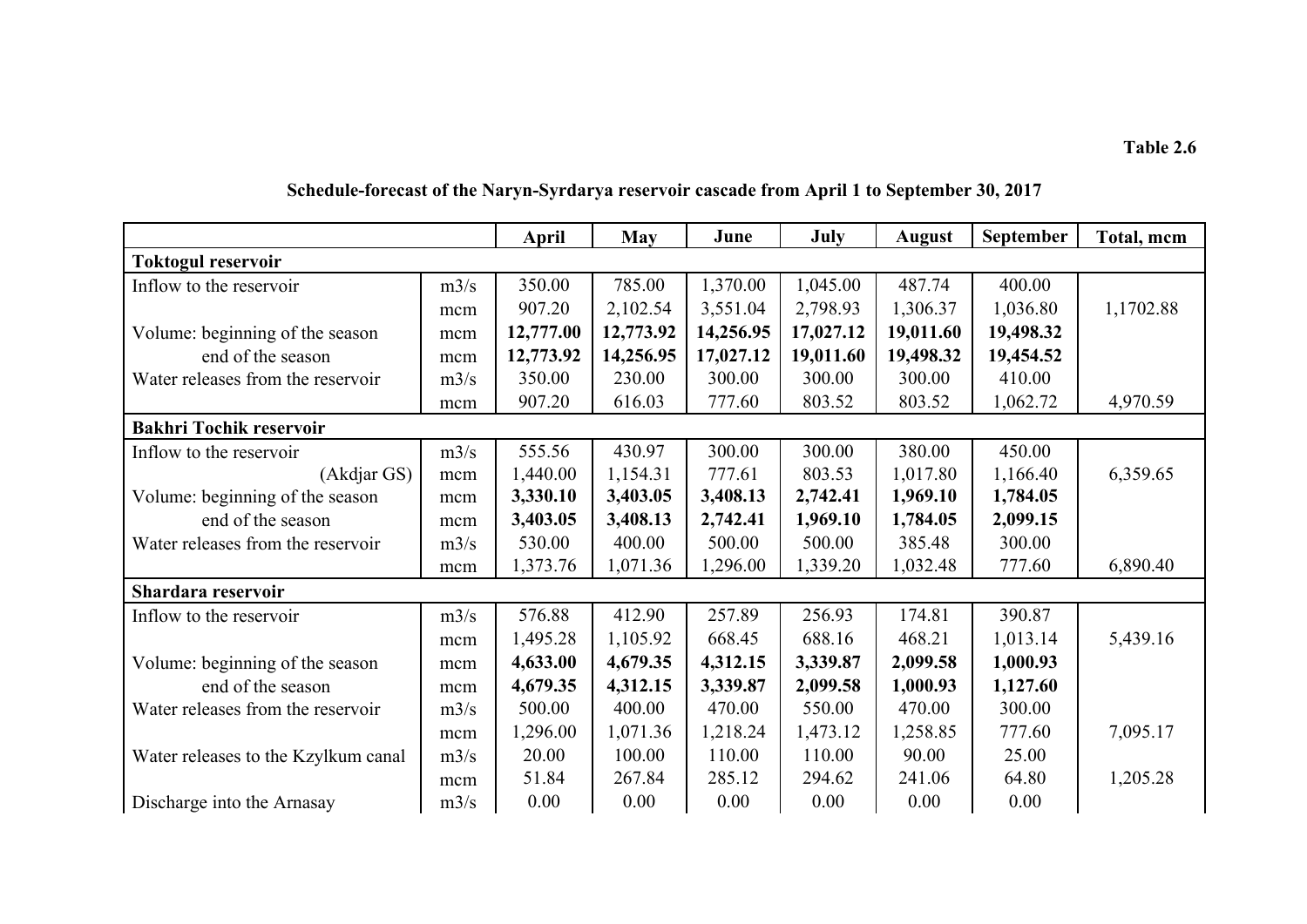|                                   |      | April    | <b>May</b> | June     | July     | August   | <b>September</b> | Total, mcm |
|-----------------------------------|------|----------|------------|----------|----------|----------|------------------|------------|
| depression                        | mcm  | 0.00     | 0.00       | 0.00     | 0.00     | 0.00     | 0.00             | 0.00       |
| Water supply to the Aral Sea      | m3/s | 175.50   | 93.90      | 42.70    | 44.70    | 44.30    | 118.70           |            |
|                                   | mcm  | 454.90   | 251.50     | 110.68   | 119.72   | 118.65   | 307.67           | 1,363.12   |
| Charvak reservoir                 |      |          |            |          |          |          |                  |            |
| Inflow to the reservoir           | m3/s | 278.53   | 497.33     | 647.15   | 483.89   | 270.07   | 163.02           |            |
| (4 rivers in total)               | mcm  | 721.95   | 1,332.05   | 1,677.41 | 1,296.05 | 723.36   | 422.55           | 6,173.37   |
| Volume: beginning of the season   | mcm  | 564.00   | 767.03     | 1,293.95 | 1,931.46 | 1,991.16 | 1,852.60         |            |
| end of the season                 | mcm  | 767.03   | 1,293.95   | 1,931.46 | 1,991.16 | 1,852.60 | 1,753.38         |            |
| Water releases from the reservoir | m3/s | 200.00   | 300.00     | 400.00   | 460.00   | 320.00   | 200.00           |            |
| (discharge by the Gazalkent HEPS) | mcm  | 518.40   | 803.52     | 1,036.80 | 1,232.06 | 857.09   | 518.40           | 4,966.28   |
| Andizhan reservoir                |      |          |            |          |          |          |                  |            |
| Inflow to the reservoir           | m3/s | 200.00   | 305.71     | 329.52   | 215.56   | 103.60   | 74.60            |            |
|                                   | mcm  | 518.40   | 818.81     | 854.12   | 577.36   | 277.48   | 193.36           | 3,239.53   |
| Volume: beginning of the season   | mcm  | 1,099.60 | 1,228.27   | 1,594.00 | 1,787.48 | 1,424.66 | 1,029.81         |            |
| end of the season                 | mcm  | 1,228.27 | 1,594.00   | 1,787.48 | 1,424.66 | 1,029.81 | 1,039.09         |            |
| Water releases from the reservoir | m3/s | 150.00   | 250.00     | 350.00   | 350.00   | 250.00   | 70.00            |            |
|                                   | mcm  | 388.80   | 669.60     | 907.20   | 937.44   | 669.60   | 181.44           | 3,754.08   |

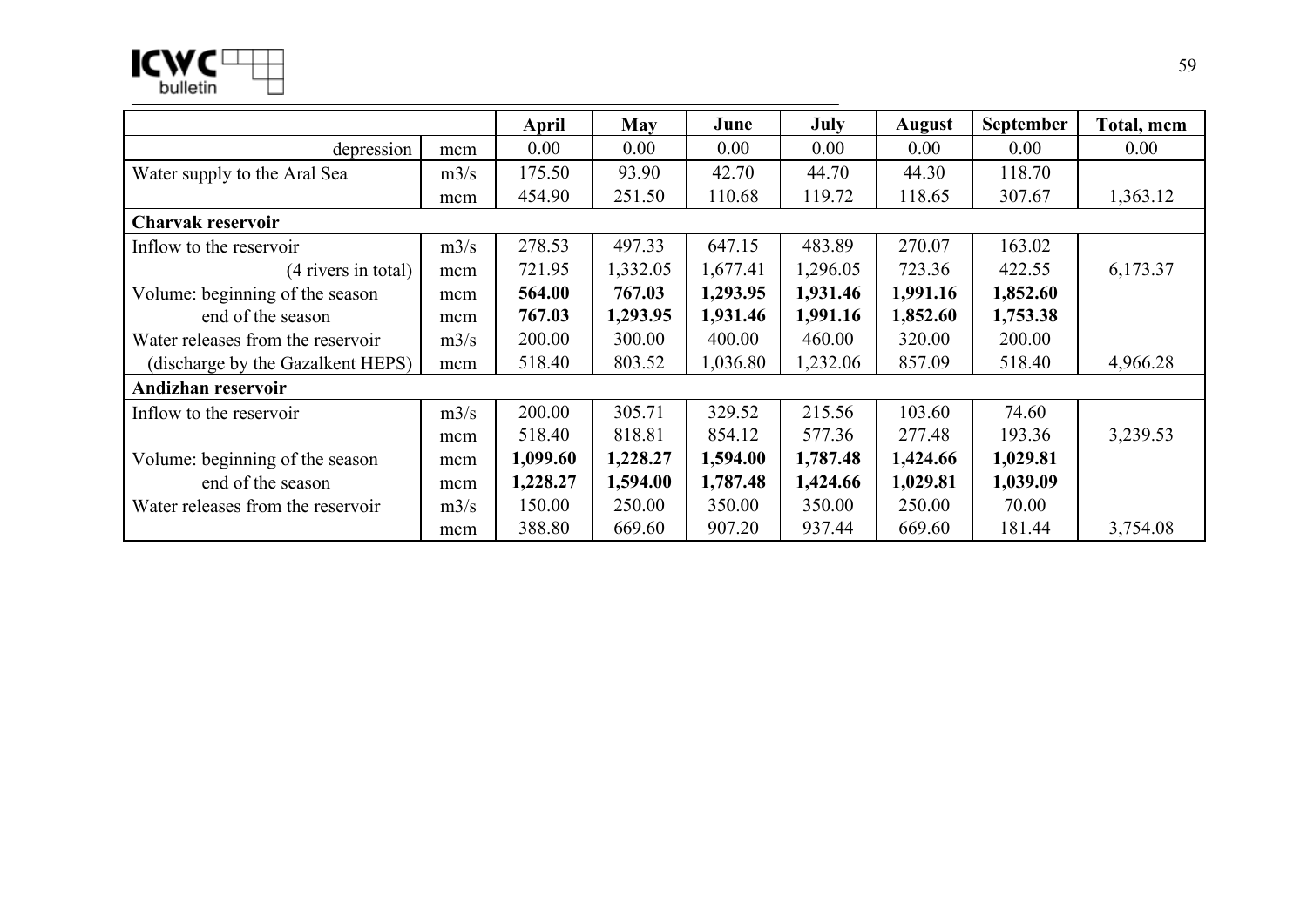

## **Actual operation regime of the Naryn-Syrdarya reservoir cascade from April 1 to September 30, 2017**

|                                     |      | April,<br>actual | May,<br>actual | June,<br>actual | July,<br>actual | August,<br>actual | September,<br>actual | Total,<br>mcm |
|-------------------------------------|------|------------------|----------------|-----------------|-----------------|-------------------|----------------------|---------------|
| <b>Toktogul reservoir</b>           |      |                  |                |                 |                 |                   |                      |               |
| Inflow to the reservoir             | m3/s | 505.00           | 1,243.93       | 1,299.73        | 1,067.45        | 579.71            | 371.10               |               |
|                                     | mcm  | 1,308.96         | 3,331.75       | 3,368.92        | 2,859.06        | 1,552.69          | 961.90               | 13,383        |
| Volume: beginning of the season     | mcm  | 12,777.00        | 13,257.00      | 16,047.00       | 18,510.00       | 19,475.00         | 19,600.00            |               |
| end of the season                   | mcm  | 13,257.00        | 16,047.00      | 18,510.00       | 19,475.00       | 19,600.00         | 19,586.00            |               |
| Water releases from the reservoir   | m3/s | 323.20           | 212.45         | 344.07          | 697.22          | 532.87            | 375.50               |               |
|                                     | mcm  | 837.73           | 569.03         | 891.83          | 1,867.45        | 1,427.23          | 973.30               | 6,567         |
| <b>Bakhri Tochik reservoir</b>      |      |                  |                |                 |                 |                   |                      |               |
| Inflow to the reservoir             | m3/s | 1,068.10         | 875.81         | 666.13          | 712.29          | 545.00            | 436.83               |               |
| (Akdjar GS)                         | mcm  | 2,768.51         | 2,345.76       | 1,726.61        | 1,907.79        | 1,459.73          | 1,132.27             | 11,341        |
| Volume: beginning of the season     | mcm  | 3,330.10         | 3,442.90       | 3,472.30        | 3,398.80        | 3,256.60          | 3,168.30             |               |
| end of the season                   | mcm  | 3,442.90         | 3,472.30       | 3,398.80        | 3,256.60        | 3,168.30          | 3,403.70             |               |
| Water releases from the reservoir   | m3/s | 1,031.39         | 857.05         | 662.60          | 700.82          | 552.88            | 310.37               |               |
|                                     | mcm  | 2,673.36         | 2,295.53       | 1,717.47        | 1,877.08        | 1,480.84          | 804.48               | 10,849        |
| Shardara reservoir                  |      |                  |                |                 |                 |                   |                      |               |
| Inflow to the reservoir             | m3/s | 1,345.04         | 983.01         | 709.38          | 361.55          | 158.58            | 173.10               |               |
|                                     | mcm  | 3,486.36         | 2,632.89       | 1,838.72        | 968.38          | 424.75            | 448.68               | 9,800         |
| Volume: beginning of the season     | mcm  | 4,633.00         | 4,853.00       | 4,560.00        | 4,185.00        | 2,537.00          | 1,213.00             |               |
| end of the season                   | mcm  | 4,853.00         | 4,560.00       | 4,185.00        | 2,537.00        | 1,213.00          | 1,194.00             |               |
| Water releases from the reservoir   | m3/s | 1,174.50         | 945.97         | 733.50          | 852.42          | 658.00            | 199.33               |               |
|                                     | mcm  | 3,044.30         | 2,533.68       | 1,901.23        | 2,283.13        | 1,762.38          | 516.68               | 12,041        |
| Water releases to the Kzylkum canal | m3/s | 81.50            | 49.68          | 46.50           | 101.77          | 36.45             | 6.33                 |               |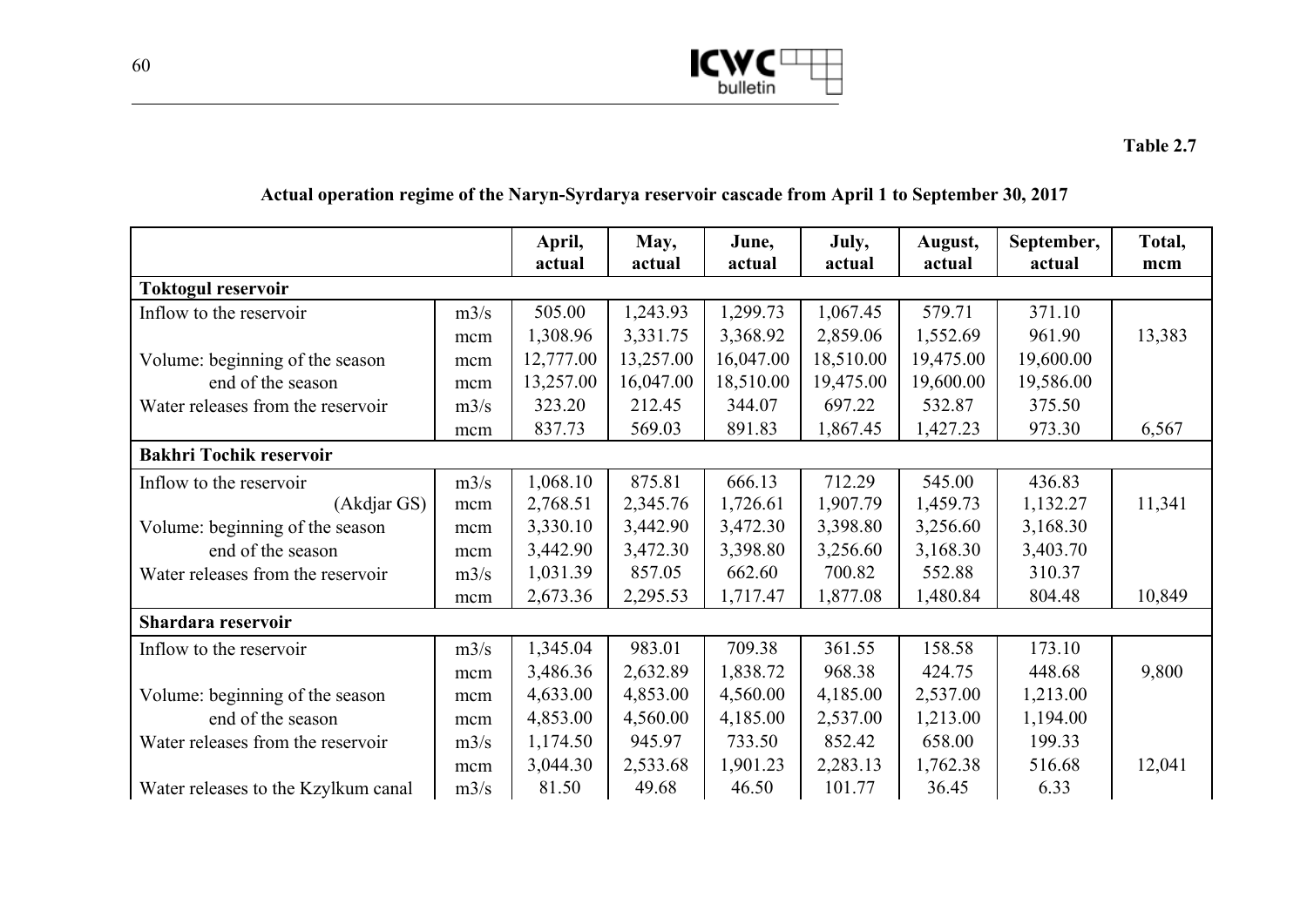$ICMC^{\square}$ 

|                                          |      | April,<br>actual | May,<br>actual | June,<br>actual | July,<br>actual | August,<br>actual | September,<br>actual | Total,<br>mcm |
|------------------------------------------|------|------------------|----------------|-----------------|-----------------|-------------------|----------------------|---------------|
|                                          | mcm  | 211.25           | 133.05         | 120.52          | 272.58          | 97.64             | 16.42                | 851           |
| Discharge into the Arnasay<br>depression | m3/s | 121.33           | 310.97         | 92.50           | 0.00            | 0.00              | 0.00                 |               |
|                                          | mcm  | 314.50           | 832.90         | 239.76          | 0.00            | 0.00              | 0.00                 | 1,387         |
| Water supply to the Aral Sea             | m3/s | 394.37           | 363.42         | 267.70          | 216.84          | 226.71            | 214.80               |               |
|                                          | mcm  | 1,022.20         | 973.39         | 693.88          | 580.77          | 607.23            | 556.76               | 4,434         |
| Charvak reservoir                        |      |                  |                |                 |                 |                   |                      |               |
| Inflow to the reservoir                  | m3/s | 477.33           | 867.97         | 828.93          | 585.78          | 320.34            | 214.78               |               |
| (4 rivers in total)                      | mcm  | 1,237.23         | 2,324.76       | 2,148.58        | 1,568.94        | 858.01            | 556.70               | 8,694         |
| Volume: beginning of the season          | mcm  | 564.00           | 982.00         | 1,672.00        | 1,968.80        | 2,001.00          | 1,863.80             |               |
| end of the season                        | mcm  | 982.00           | 1,672.00       | 1,968.80        | 2,001.00        | 1,863.80          | 1,768.00             |               |
| Water releases from the reservoir        | m3/s | 332.13           | 587.00         | 721.57          | 485.07          | 283.00            | 185.83               |               |
| (Discharge by the Gazalkent HEPS)        | mcm  | 860.89           | 1,572.23       | 1,870.29        | 1,299.20        | 757.98            | 481.68               | 6,842         |
| Andizhan reservoir                       |      |                  |                |                 |                 |                   |                      |               |
| Inflow to the reservoir                  | m3/s | 311.60           | 497.42         | 377.07          | 265.97          | 71.07             | 43.07                |               |
|                                          | mcm  | 807.67           | 1,332.29       | 977.36          | 712.36          | 190.35            | 111.63               | 4,132         |
| Volume: beginning of the season          | mcm  | 1,099.60         | 1,460.00       | 1,746.26        | 1,797.13        | 1,628.08          | 1,141.40             |               |
| end of the season                        | mcm  | 1,460.00         | 1,746.26       | 1,797.13        | 1,628.08        | 1,141.40          | 1,018.60             |               |
| Water releases from the reservoir        | m3/s | 169.68           | 386.02         | 357.20          | 334.52          | 247.22            | 90.83                |               |
|                                          | mcm  | 439.82           | 1,033.90       | 925.87          | 895.97          | 662.16            | 235.44               | 4,193         |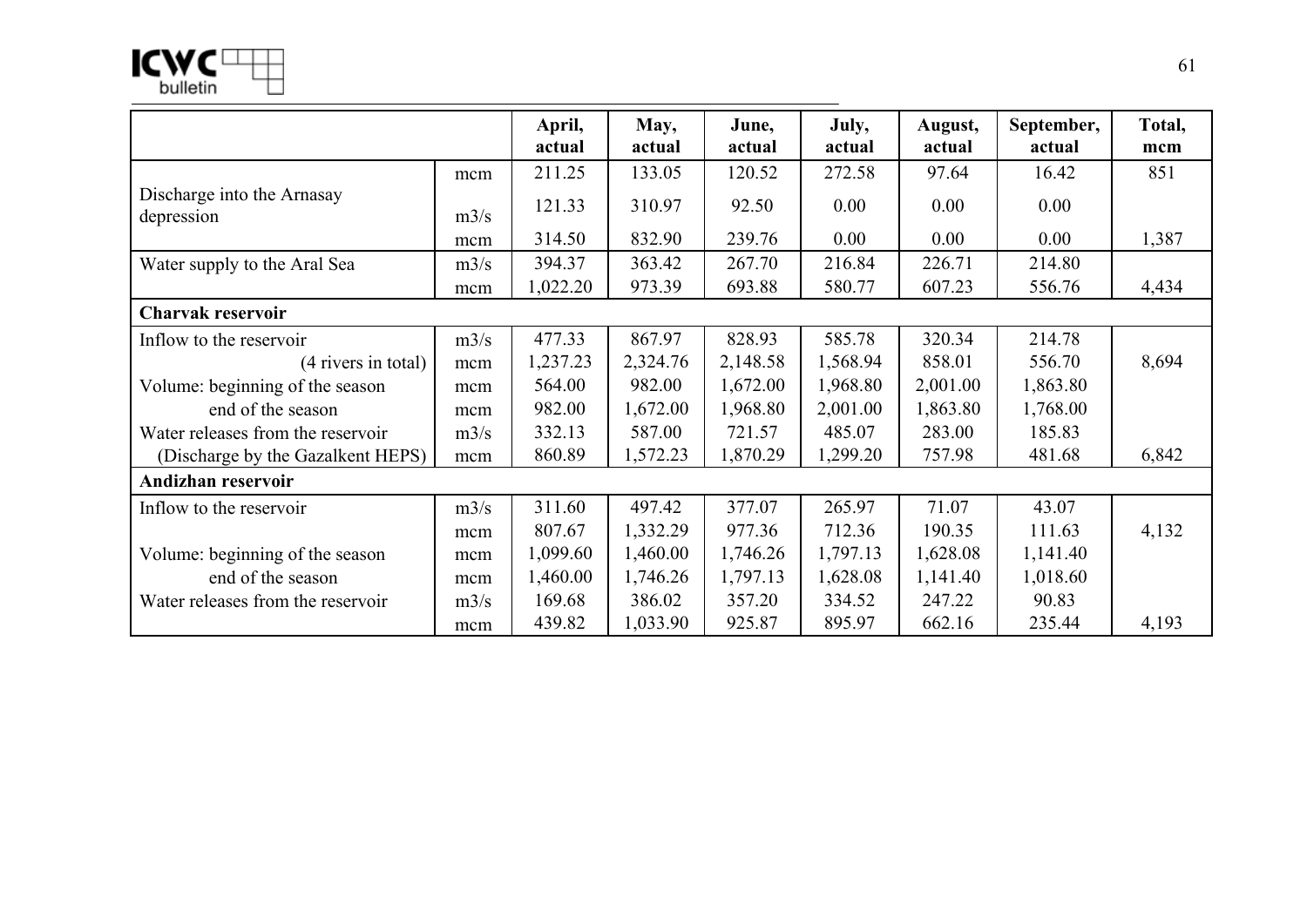## **Forecast water withdrawal limits and operation regime of the Naryn-Syrdarya reservoir cascade for the non-growing season 2017-2018**

### **Forecast by Hydromet**

On September 26, 2017, BWO Syrdarya obtained forecast by Hydromet for the non-growing season 2017-2018 and adjusted forecast for the 4<sup>th</sup> quarter of 2017.

Accroding to the forecast, the inflow to upstream reservoirs is expected to be as follows:

- Toktogul reservoir 103 %;
- Andizhan  $105\%$ :
- Charvak 123  $\%$  of the norm.

The total lateral inflow is expected to be 106 % of the norm.

Totally, water content in the Syrdarya River basin is to be 107% of the norm.

#### **Inflow to upstream reservoirs**

The normal inflow to upstream reservoirs in the Naryn-Syrdarya reservoir cascade is 5,233 mcm for the non-growing season. The forecast inflow is expected to be 5,700 mcm (Table 2.8).

The normal inflow to the Toktogul reservoir is 2,891 mcm.

The forecast inflow is expected to be 2,985 mcm or 103 % more than the norm.

The normal inflow to the Andizhan reservoir is 934 mcm.

The forecast inflow is expected to be 981 mcm or 105 % more than the norm.

The normal inflow to the Charvak reservoir is 1,408 bcm.

The forecast inflow is expected to be 1,735 mcm or 123 % more than the norm.

### **Laterl inflow**

The normal lateral inflow is 11,075 mcm. According to the forecast, the lateral inflow is expected to be 11,723 mcm or 106% more than the norm.

### **Total inflow**

The total normal inflow to the Syrdarya River basin is 16,308 mcm for the nongrowing season.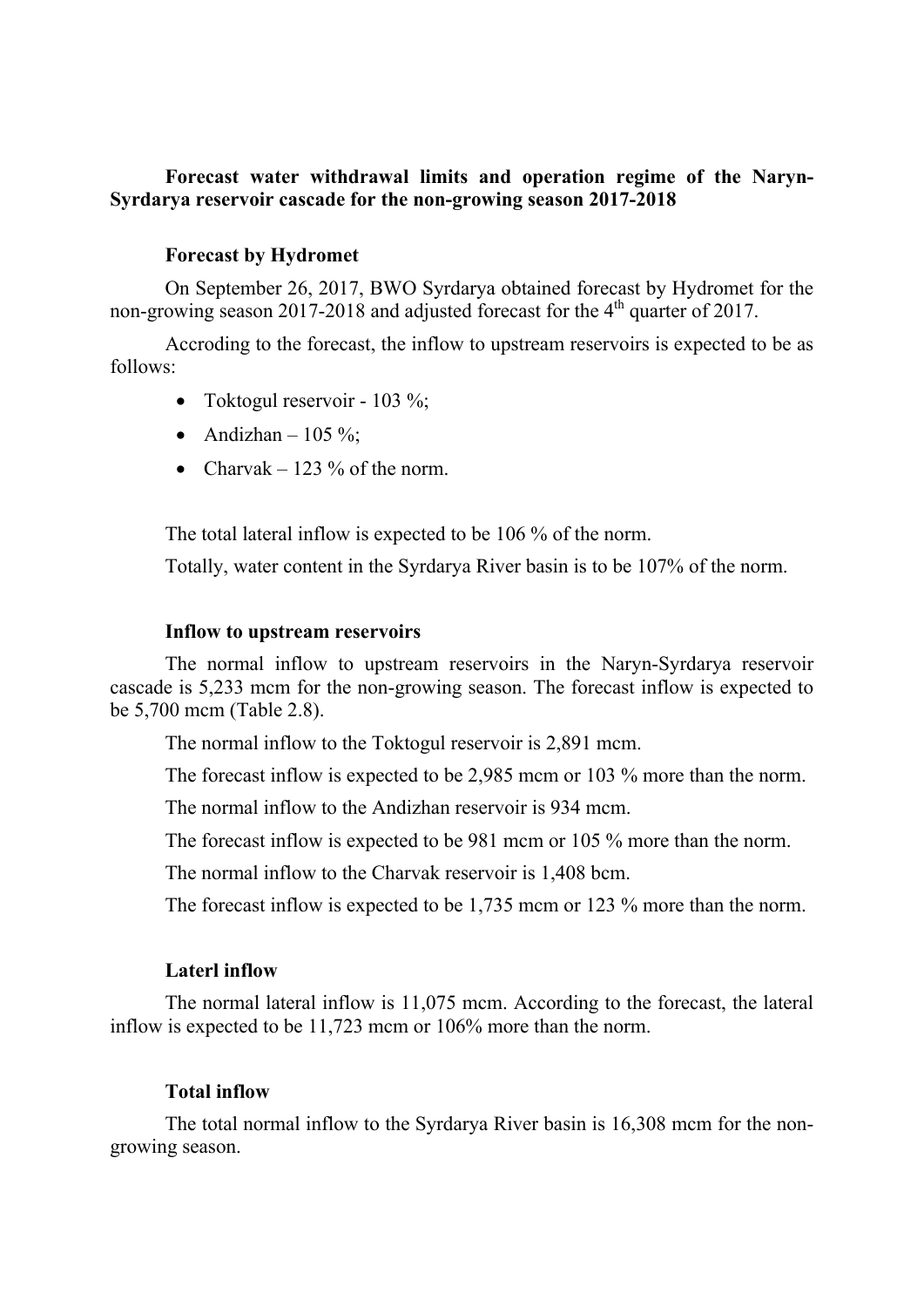

According to the forecast, water content is expected to be 17,423 mcm, which is 1,115 mcm or 107 % more than the norm.

To compare, the total inflow to the Syrdarya River basin was expected to be 16,082 mcm last year; it actually was 18,853 mcm, which was 2,771 mcm or 117% more than the forecast over the non-growing season 2016-2017.

| Table 2.8 |  |
|-----------|--|
|-----------|--|

|                                       | Non-growing season, mcm<br>from October 1, 2017 to March 31, 2018 |                                   |               |           |        |  |  |  |
|---------------------------------------|-------------------------------------------------------------------|-----------------------------------|---------------|-----------|--------|--|--|--|
| <b>Name</b>                           |                                                                   | forecast                          | % of the norm | 2016-2017 |        |  |  |  |
|                                       | norm                                                              |                                   |               | forecast  | actual |  |  |  |
|                                       |                                                                   | Inflow to the upstream reservoirs |               |           |        |  |  |  |
| Toktogul                              | 2,891                                                             | 2,985                             | 103           | 2,804     | 3,643  |  |  |  |
| Andizhan                              | 934                                                               | 981                               | 105           | 945       | 1,124  |  |  |  |
| Charvak (4 rivers in total)           | 1,408                                                             | 1,735                             | 123           | 1,498     | 1,873  |  |  |  |
| Total                                 | 5,233                                                             | 5,700                             | 109           | 5,247     | 6,640  |  |  |  |
| <b>Lateral inflow</b>                 |                                                                   |                                   |               |           |        |  |  |  |
| Toktogul - Uchkurgan                  | 398                                                               | 410                               | 103           | 386       | 423    |  |  |  |
| Andizhan - Uchtepe                    | 2,518                                                             | 2,754                             | 109           | 2,675     | 2,857  |  |  |  |
| Uchkurgan, Uchtepe - Bakhri<br>Tochik | 4,365                                                             | 4,710                             | 108           | 4,317     | 5,435  |  |  |  |
| Bakhri Tochik - Shardara              | 2,953                                                             | 2,985                             | 101           | 2,750     | 2,477  |  |  |  |
| Gazalkent-Chinaz (excluding)<br>Ugam) | 841                                                               | 865                               | 103           | 707       | 1,021  |  |  |  |
| Total                                 | 11,075                                                            | 11,723                            | 106           | 10,835    | 12,213 |  |  |  |
| Overall (total inflow)                | 16,308                                                            | 17,423                            | 107           | 16,082    | 18,853 |  |  |  |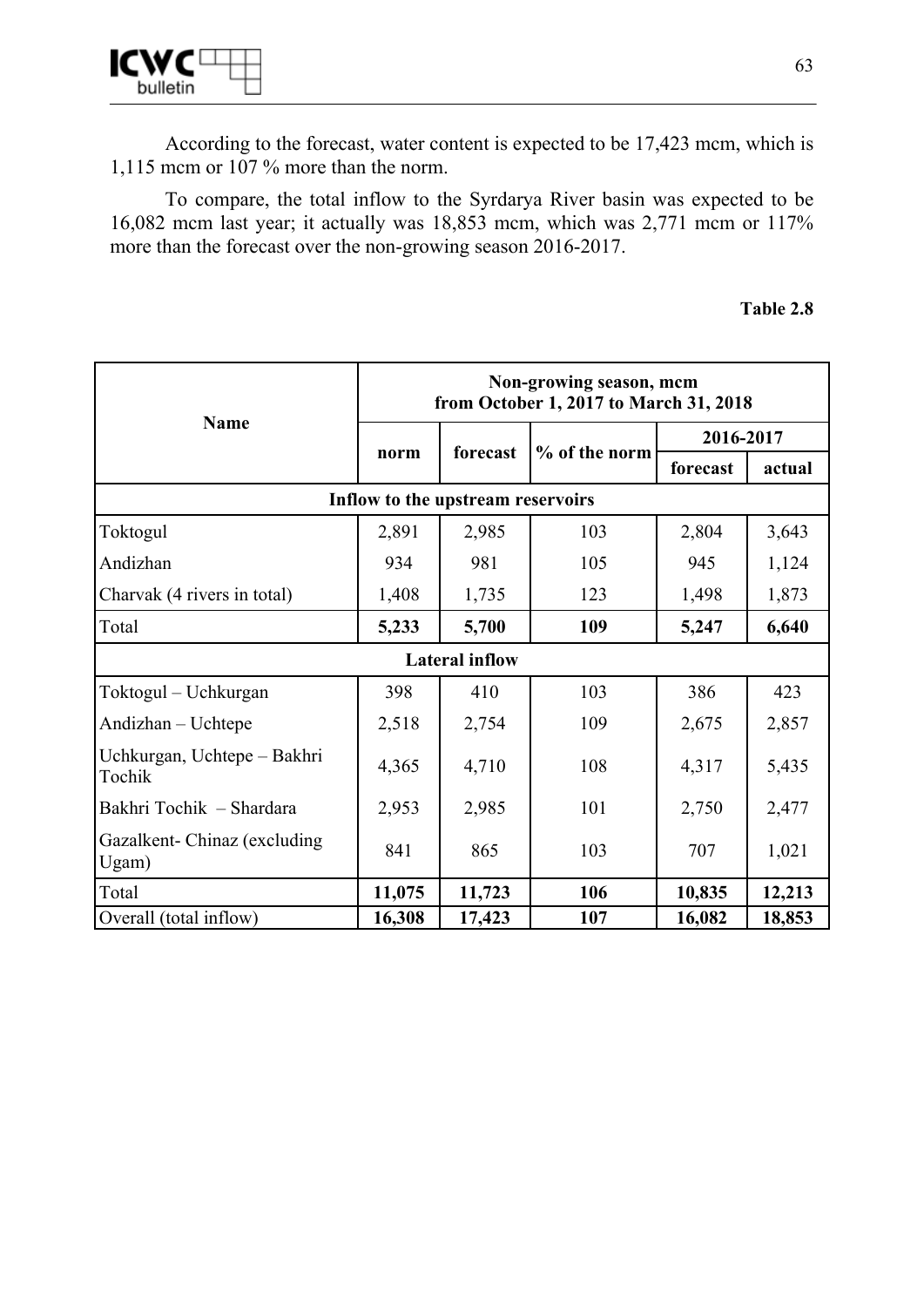

## **Water storage in the reservoirs**

By the beginning of the non-growing season, water storage in the reservoirs, excluding dead storage, is 19,458 mcm.

By October 1, 2017, water storage in the reservoirs, excluding dead storage, was 3,727 mcm more than for the same period last year (15,731 mcm by the beginning of the non-growing season 2016, excluding dead storage) (Table 2.9).

### **Table 2.9**

|                     | Water storage in the reservoirs as of October 1 (mcm) | Dead                   |                        |                  |       |  |  |  |  |  |
|---------------------|-------------------------------------------------------|------------------------|------------------------|------------------|-------|--|--|--|--|--|
| Name                |                                                       | including dead storage | excluding dead storage | storage<br>(mcm) |       |  |  |  |  |  |
|                     | 2017                                                  | 2016                   | 2017                   | 2016             |       |  |  |  |  |  |
|                     | Upstream reservoir                                    |                        |                        |                  |       |  |  |  |  |  |
| Toktogul            | 19,586                                                | 17,487                 | 14,086                 | 11,987           | 5,500 |  |  |  |  |  |
| Andizhan            | 1,019                                                 | 731                    | 869                    | 581              | 150   |  |  |  |  |  |
| Charvak             | 1,768                                                 | 1,679                  | 1,342                  | 1,253            | 426   |  |  |  |  |  |
| TOTAL:              | 22,373                                                | 19,897                 | 16,297                 | 13,821           | 6,076 |  |  |  |  |  |
| In-stream reservoir |                                                       |                        |                        |                  |       |  |  |  |  |  |
| Bakhri Tochik       | 3,404                                                 | 2,270                  | 2,487                  | 1,353            | 917   |  |  |  |  |  |
| Shardara            | 1,194                                                 | 1,077                  | 674                    | 557              | 520   |  |  |  |  |  |
| TOTAL:              | 4,598                                                 | 3,347                  | 3,161                  | 1,910            | 1,437 |  |  |  |  |  |
| <b>OVERALL:</b>     | 26,971                                                | 23,244                 | 19,458                 | 15,731           | 7,513 |  |  |  |  |  |

Available water resources are 36,881 mcm in the Naryn-Syrdarya reservoior cascade (water storage in the reservoirs, excluding dead storage plus total inflow).

### **Water releases from the reservoir**

According to the forecast operation schedule of the Naryn-Syrdarya reservoir cascade, 34,519 mcm are to be released over the non-growing season.

Last year, 34,106 mcm were released from the reservoirs over the non-growing season (Table 2.10).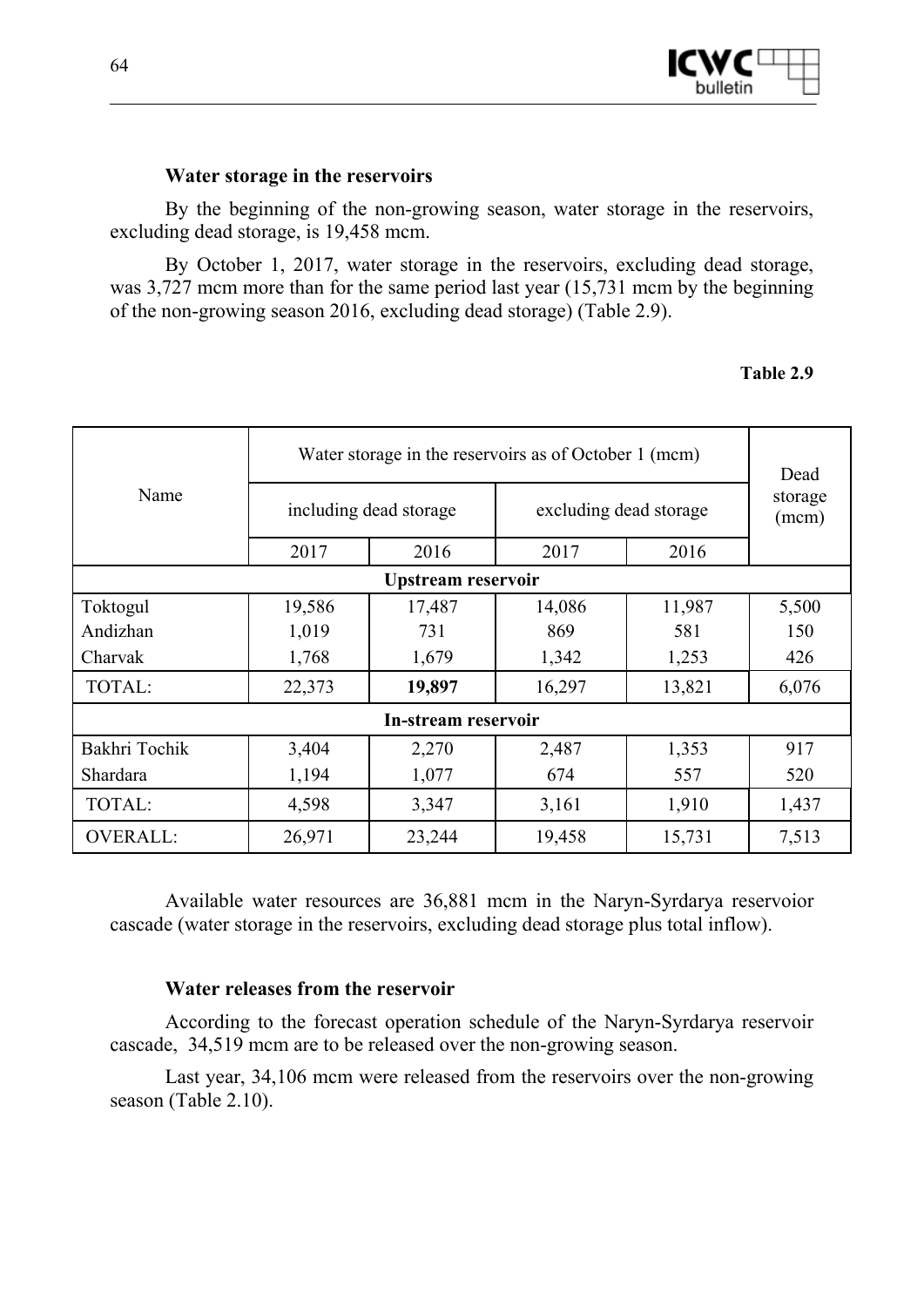| <b>Reservoir</b>                                              | scheduled<br>from October 1, 2017 to<br>March 31, 2018 | actual<br>from October 1, 2016 to<br>March 31, 2017 |  |  |  |
|---------------------------------------------------------------|--------------------------------------------------------|-----------------------------------------------------|--|--|--|
| <b>Toktogul</b>                                               | 8,943                                                  | 8,351                                               |  |  |  |
| Andizhan                                                      | 658                                                    | 741                                                 |  |  |  |
| <b>Charvak</b> (water releases<br>from the Gazalkent<br>HEPS) | 2,442                                                  | 2,746                                               |  |  |  |
| <b>Bakhri Tochik reservoir</b>                                | 13,242                                                 | 12,390                                              |  |  |  |
| <b>Shardara</b>                                               | 9,234                                                  | 9,878                                               |  |  |  |
| <b>TOTAL:</b>                                                 | 34,519                                                 | 34,106                                              |  |  |  |

#### **Table 2.10**

## **Water withdrawal limits**

According to the requests submitted by water user states, the following water withdrawal limits are proposed for the non-growing season.

The total water withdrawal limits of all water user states are 3,360 mcm for the non-growing season (Table 2.11).

#### **Table 2.11**

| Water user state                     | <b>Based on request, mcm</b> |
|--------------------------------------|------------------------------|
| Republic of Kazakhstan               | 475                          |
| Kyrgyz Republic                      | 37                           |
| Republic of Tajikistan               | 365                          |
| Republic of Uzbekistan               | 2,483                        |
| <b>Total from the Syrdarya River</b> | 3,360                        |

For the non-growing season, water supply to the Aral Sea and Prearalie is shceduled in the amount of 3,548 mcm (based on the long-term annual average data).

According to the Hydromet's forecast, based on water accumulation in the reservoirs and requests of the water user states, forecast operation regime of the Naryn-Syrdarya reservoir cascade was developed for the period from October 1, 2017 to March 31, 2018. This operation regime is submitted to ICWC for consideration (Table 2.12).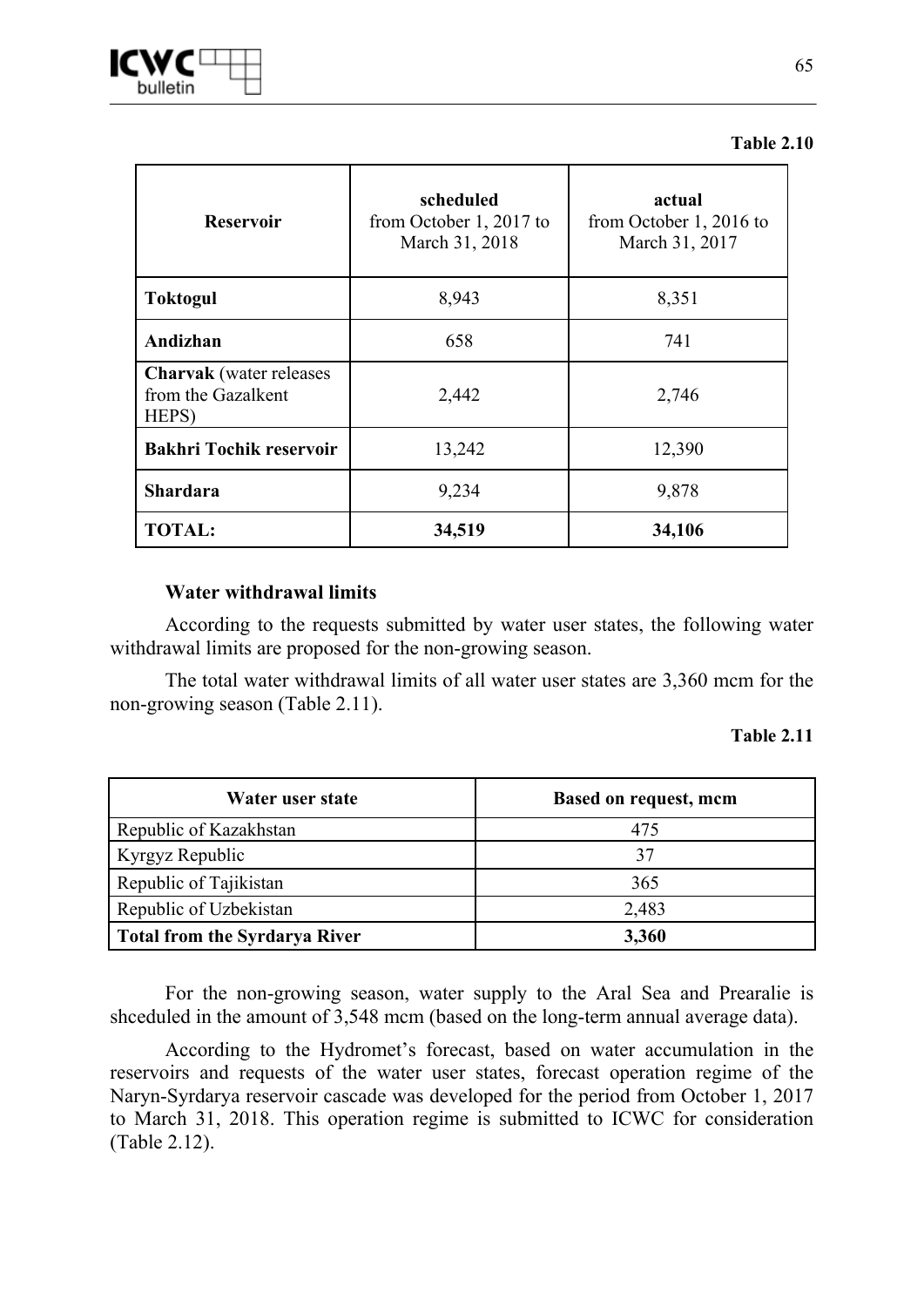|                                   |      | October | <b>November</b> | <b>December</b> | <b>January</b> | February | March  | Total,<br>mcm |
|-----------------------------------|------|---------|-----------------|-----------------|----------------|----------|--------|---------------|
| <b>Toktogul reservoir</b>         |      |         |                 |                 |                |          |        |               |
| Inflow to the reservoir           | m3/s | 245     | 213             | 177             | 166            | 163      | 173    |               |
|                                   | mcm  | 657     | 553             | 474             | 445            | 394      | 462    | 2,985         |
| Volume: beginning of the season   | mcm  | 19,586  | 19,366          | 18,619          | 17,348         | 15,998   | 14,771 |               |
| end of the season                 | mcm  | 19,366  | 18,619          | 17,348          | 15,998         | 14,771   | 13,813 |               |
| Water releases from the reservoir | m3/s | 400     | 500             | 650             | 670            | 670      | 530    |               |
|                                   | mcm  | 1,071   | 1,296           | 1,741           | 1,795          | 1,621    | 1,420  | 8,943         |
| <b>Bakhri Tochik reservoir</b>    |      |         |                 |                 |                |          |        |               |
| Inflow to the reservoir           | m3/s | 724     | 644             | 862             | 947            | 1,012    | 807    |               |
| (Akdjar GS)                       | mcm  | 1,938   | 1,670           | 2,309           | 2,535          | 2,449    | 2,162  | 13,064        |
| Volume: beginning of the season   | mcm  | 3,404   | 3,330           | 3,415           | 3,418          | 3,397    | 3,366  |               |
| end of the season                 | mcm  | 3,330   | 3,415           | 3,418           | 3,397          | 3,366    | 3,430  |               |
| Water releases from the reservoir | m3/s | 772     | 613             | 850             | 980            | 1,050    | 800    |               |
|                                   | mcm  | 2,069   | 1,588           | 2,277           | 2,625          | 2,540    | 2,143  | 13,242        |
| Shardara reservoir                |      |         |                 |                 |                |          |        |               |
| Inflow to the reservoir           | m3/s | 729     | 582             | 1,064           | 1,079          | 1,156    | 916    |               |
|                                   | mcm  | 1,953   | 1,509           | 2,849           | 2,891          | 2,797    | 2,453  | 14,452        |
| Volume: beginning of the season   | mcm  | 1,194   | 1,055           | 1,017           | 2,633          | 4,076    | 4,793  |               |
| end of the season                 | mcm  | 1,055   | 1,017           | 2,633           | 4,076          | 4,793    | 4,611  |               |
| Water releases from the reservoir | m3/s | 900     | 616             | 450             | 500            | 500      | 550    |               |
|                                   | mcm  | 2,411   | 1,596           | 1,205           | 1,339          | 1,210    | 1,473  | 9,234         |
| Water supply to the Aral Sea      | m3/s | 171     | 180             | 260             | 265            | 255      | 224    |               |

# **Forecast schedule of the Naryn-Syrdarya reservoir cascade from October 1, 2017 to March 31, 2018**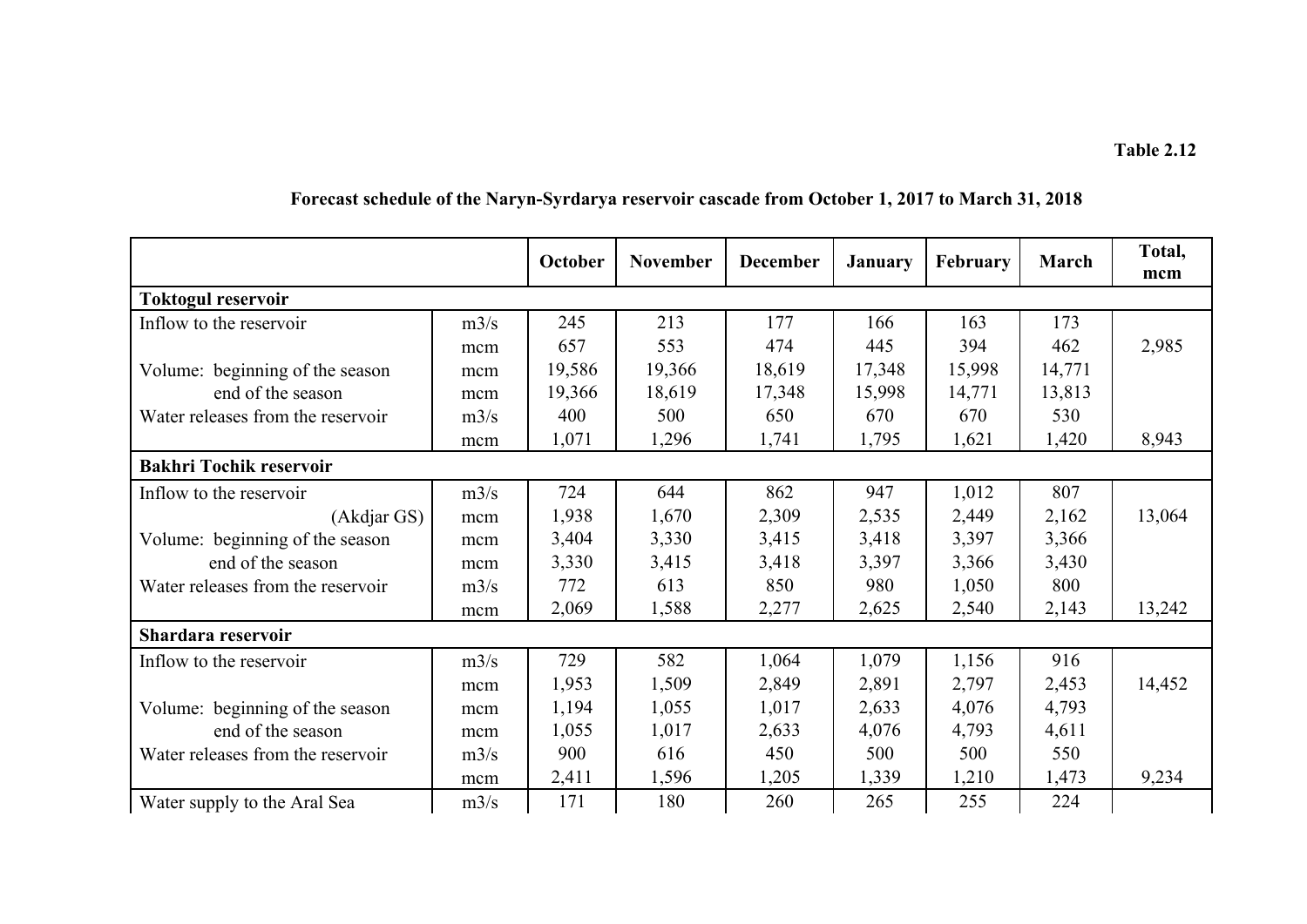

|                                              |      | October | <b>November</b> | <b>December</b> | <b>January</b> | <b>February</b> | <b>March</b> | Total,<br>mcm |
|----------------------------------------------|------|---------|-----------------|-----------------|----------------|-----------------|--------------|---------------|
|                                              | mcm  | 459     | 467             | 696             | 710            | 617             | 600          | 3,548         |
| <b>Charvak reservoir</b>                     |      |         |                 |                 |                |                 |              |               |
| Inflow to the reservoir                      | m3/s | 135     | 119             | 101             | 90             | 88              | 127          |               |
| (4 rivers in total)                          | mcm  | 361     | 309             | 271             | 240            | 214             | 339          | 1,735         |
| Volume: beginning of the season              | mcm  | 1,768   | 1,665           | 1,582           | 1,451          | 1,261           | 1,087        |               |
| end of the season                            | mcm  | 1,665   | 1,582           | 1,451           | 1,261          | 1,087           | 1,051        |               |
| Water releases from the reservoir            | m3/s | 172     | 150             | 150             | 160            | 160             | 140          |               |
| (water releases from the Gazalkent)<br>HEPS) | mcm  | 461     | 389             | 402             | 429            | 387             | 375          | 2,442         |
| Andizhan reservoir                           |      |         |                 |                 |                |                 |              |               |
| Inflow to the reservoir                      | m3/s | 65      | 68              | 72              | 60             | 52              | 57           |               |
|                                              | mcm  | 174     | 177             | 192             | 161            | 125             | 152          | 981           |
| Volume: beginning of the season              | mcm  | 1,019   | 981             | 1,059           | 1,211          | 1,343           | 1,407        |               |
| end of the season                            | mcm  | 981     | 1,059           | 1,211           | 1,343          | 1,407           | 1,339        |               |
| Water releases from the reservoir            | m3/s | 79      | 38              | 15              | 11             | 25              | 82           |               |
|                                              | mcm  | 210     | 98              | 39              | 29             | 61              | 220          | 658           |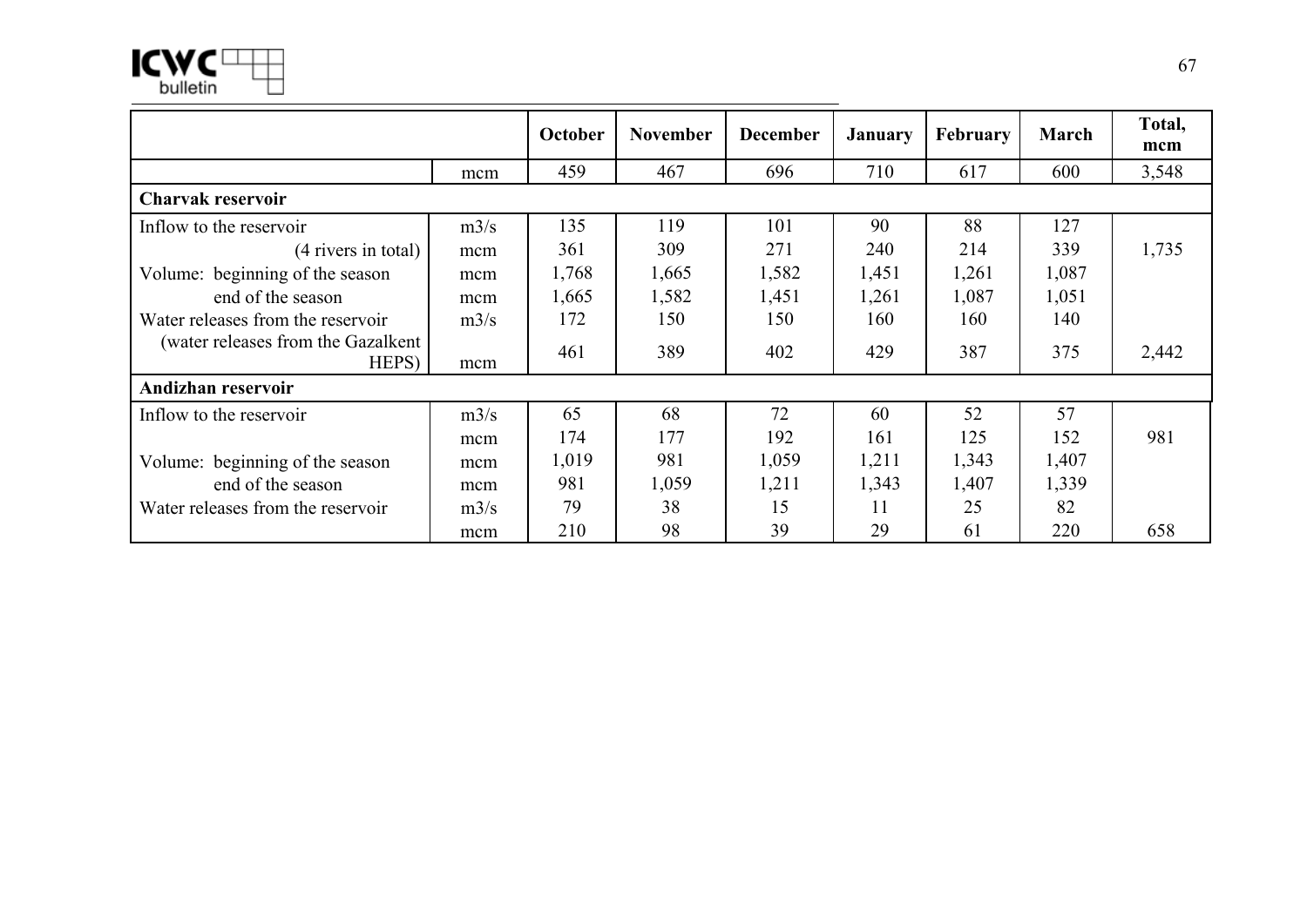# **PROGRESS ON THE IMPLEMENTATION PLAN ON STRENGTHENING ICWC ACTIVITIES IN KEY DIRECTIONS2**

## **General information**

At the  $63<sup>rd</sup>$  ICWC meeting (18-19.04.2014, Tashkent), the "Implementation Plan on strengthening ICWC activities in key directions" was approved. The Plan consists of four main directions:

(1) Water conservation

(2) Implementation of IWRM as a tool for "green" development and adaptation to climate change

(3) Improvement of water accounting quality and accuracy

(4) Building capacity of regional and national organizations

According to the Plan, in the first stage it was planned to make inventory of all groundwork in the countries and the region as a whole in the four directions. The generalized material on each direction was then published in form of brochures and should serve as input for determination of necessary work efforts under each direction of the Plan and of relevant cost estimates. To implement the Plan, 4 working groups were organized.

At the  $70<sup>th</sup>$  meeting of ICWC (11-12.04.2017, Tashkent) the ICWC members decided to:

*3. Approve activity plan of the working groups for 2017 and the following schedule of their meetings:* 

- *meeting of the Working Group on Water Conservation to be held on June 5, 2017 under the Central Asian International Ecological Forum in Ashgabat, Turkmenistan;*
- *meeting of the Working Group on Improvement of Water Accounting Quality and Accuracy to be held on July 19-20, 2017 under EXPO-2017 in Astana, Republic of Kazakhstan; and*
- *meeting of the Working Groups on Building Capacity of Regional and National Organizations and Implementation of IWRM and Adaptation to Climate Change to be held in September 2017 in Tashkent, Republic of Uzbekistan.*

 $\overline{a}$  Information on the second item of  $72<sup>nd</sup>$  ICWC meeting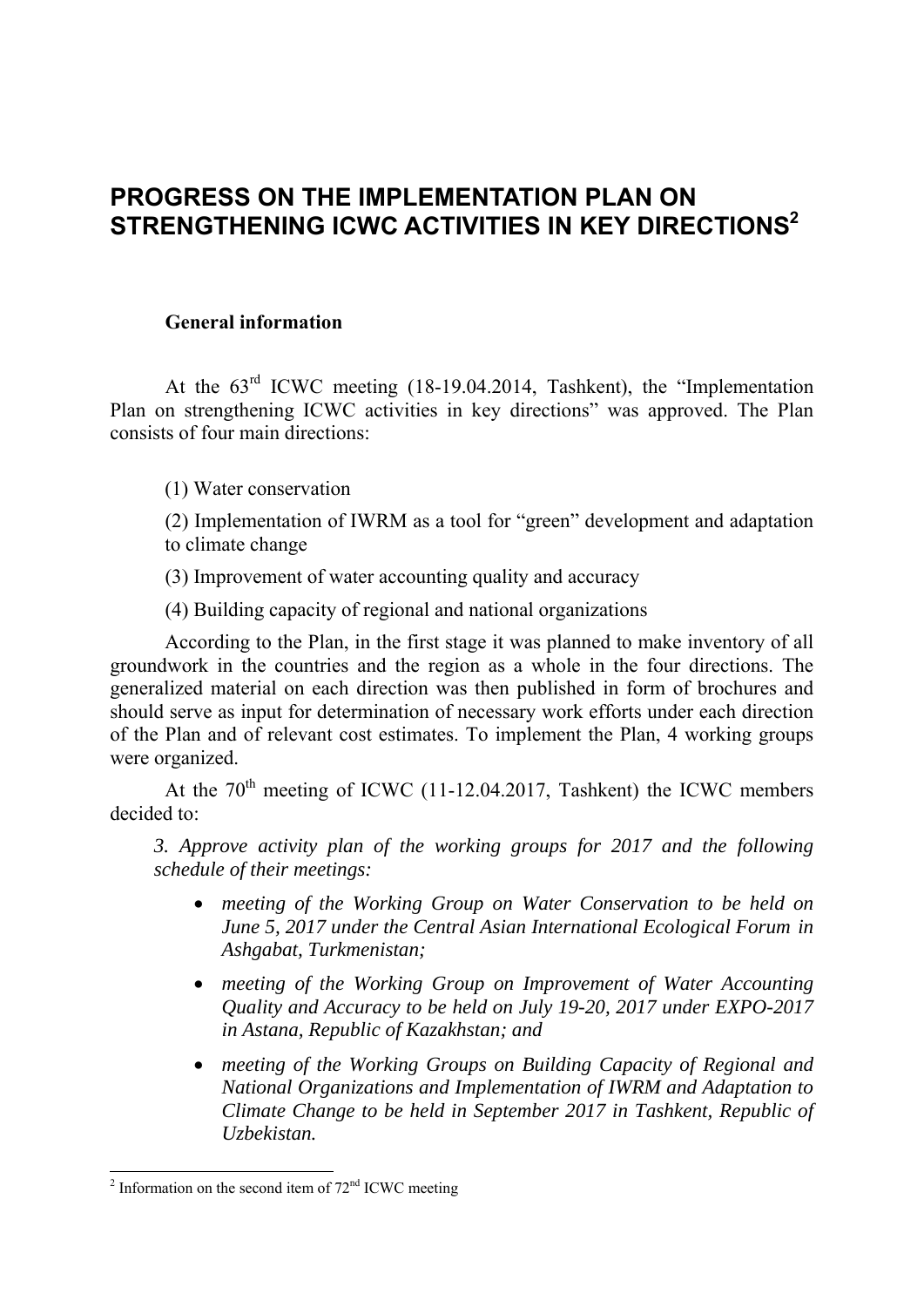*4. Entrust SIC ICWC to appeal to GIZ and CAREC with the request to fund meetings and preparation of reports of four regional groups, as previously agreed.* 

Implementation in 2017 is summarized below on the four directions

## **I. Water conservation**

Results by 20 November 2017:

1. First *meeting* of the ICWC working group on water conservation was held (6.06. 2017, Ashkhabad).

2. *Summary report* "Water saving in the Central Asian countries: lessons learnt and future prospects" was prepared on the basis of country reports and presentations on water saving practices and future plans in Kazakhstan, Turkmenistan, and Uzbekistan and its main positions were presented at the ICWC anniversary Conference in Tashkent.

The total water withdrawal over this period decreased in Kazakhstan, Tajikistan, Turkmenistan and significantly in Uzbekistan. As to transboundary rivers, according to BWO Syr Darya, Tajikistan decreased its withdrawal by  $680 \text{ Mm}^3$  in 2 years; Turkmenistan, by 1,760  $\text{Mm}^3$ ; Uzbekistan, by 1,630  $\text{Mm}^3$ . However, this cannot be considered as the achievement of the countries as in 2015 all the riparian countries in the Syr Darya Basin did not change their amounts of water withdrawal and even increased them in the Amu Darya Basin. The proposal to set water conservation targets has not yet been formally adopted by any country. Meanwhile, the risk of water shortage in the Amu Darya Basin is  $8 \text{ km}^3$  by 2035. And we must be prepared to this.

As water conservation measures, all member-countries, first of all, plan implementation of drip irrigation, coverage of which achieved 72,000 ha in Kazakhstan, 34,309 ha in Turkmenistan by 01.01.2017. Additionally, Uzbekistan expands areas irrigated by portable pipelines that covered 122,000 ha. Country reports by Kazakhstan and Uzbekistan indicated to prospective expansion of drip irrigation to 300,000 ha and 200,000 ha, respectively by 2030. The Turkmenistan's report does not show figure targets.

3. An *exhibition* "Water technology and industry - WATER 2017" was organized as part of the ICWC anniversary Conference and covered the water conservation issues as well.

4. An *interactive map of the best practices* on the use of water, land and energy resources and of environment in Central Asia (http://riverbp.net/innovation/map-best-practices/) was developed, representing 30 best practices of efficient water use and water saving from all countries in Central Asia. The interactive map was generated by SIC ICWC by request of CAREC under the Project "Promoting dialogue for conflict prevention related to water nexus in Central Asia. Central Asia Water Nexus Cooperation (CAWECOOP)" implemented with the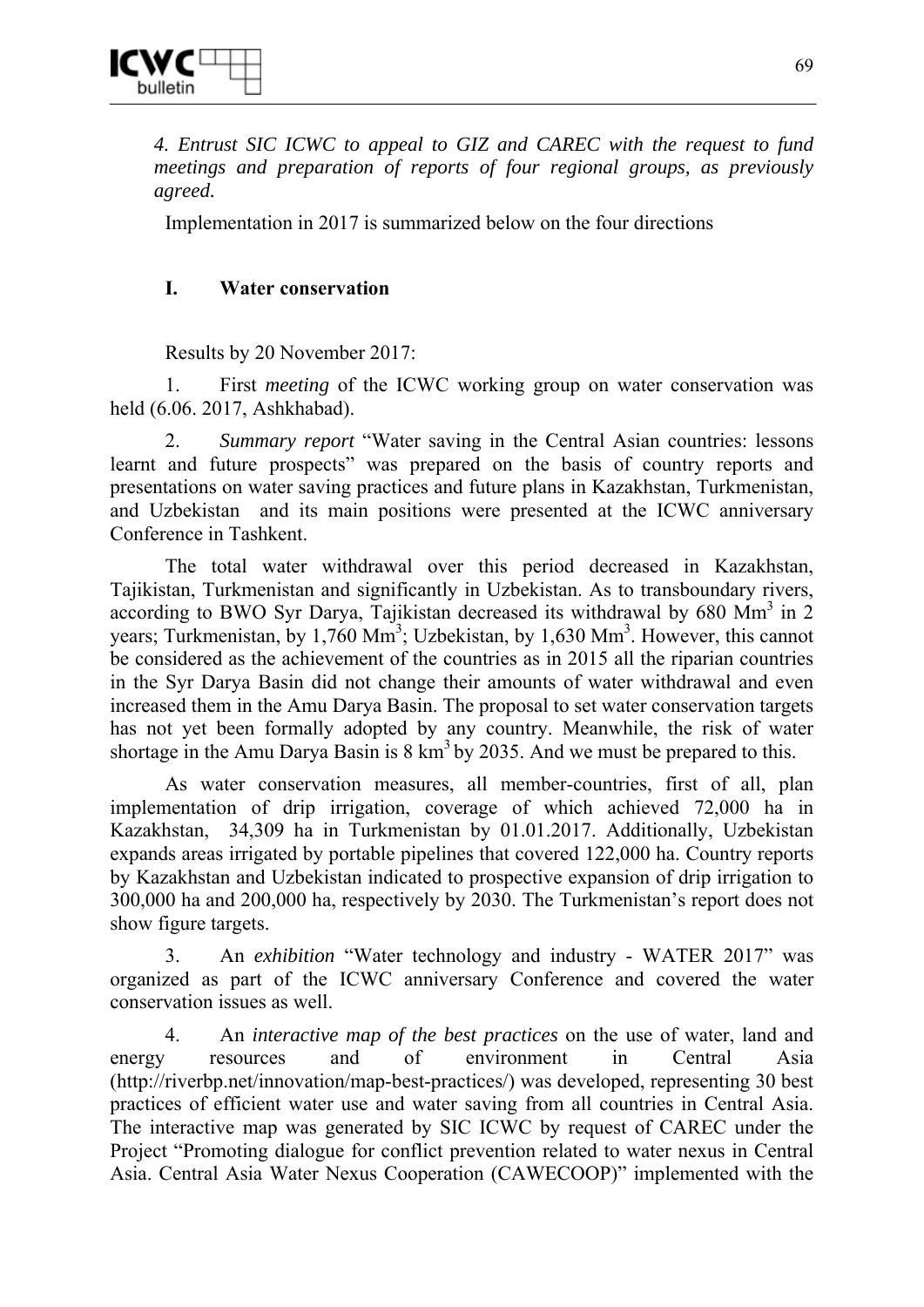

support of the European Union.

## **II. Implementation of IWRM as a tool for "green" development and adaptation to climate change**

Results by 20 November 2017:

1. A *meeting* of the ICWC working group was held (4.09.2017, Tashkent).

2. *Summary report* "Implementation of IWRM in the Central Asian countries: lessons learnt and future prospects" was prepared on the basis of country reports and presentations collected from the members of the group in Kazakhstan, Turkmenistan, and Uzbekistan.

Kazakhstan implemented IWRM at basin level by organizing successfully Basin Councils in all country's basins, with the engagement of all subordinate water management organizations and water users (energy, environment, provincial authorities). Kyrgyzstan, Uzbekistan, and Tajikistan successfully developed and implemented IWRM in the Ferghana Valley on an area of 130,000 ha. Kyrgyzstan and Uzbekistan continued (though partially) working in this direction at the level of BISAs under a number of projects, such as RESP 2, WRMSP, IWRM-Zaravshan. In Tajikistan this work is taking off. Turkmenistan made the first step in form of a Government's decree, which opened road to participatory approach and other principles of IWRM. However, none of the countries provided future development reports with concrete proposals.

3. A special *thematic roundtable* "Integrated water resources management as a tool for 'green growth' and adaptation to climate change" was organized during the ICWC anniversary Conference on 23-24 November in Tashkent, where the summary report was presented and presentations of the countries and representatives of international and regional organizations were made. The report will be presented by the following ICWC meeting.

4. An *interactive map of the best practices* on the use of water, land and energy resources and of environment in Central Asia *(*http://riverbp.net/education/map-learning-centers/*)* was developed, representing 46 cases of best practices on IWRM from all countries in Central Asia. The map was generated by SIC ICWC by request of CAREC under the Project "Promoting dialogue for conflict prevention related to water nexus in Central Asia. Central Asia Water Nexus Cooperation (CAWECOOP)" implemented with the support of the European Union.

## **III. Improvement of water accounting quality and accuracy**

Results by 20 November 2017: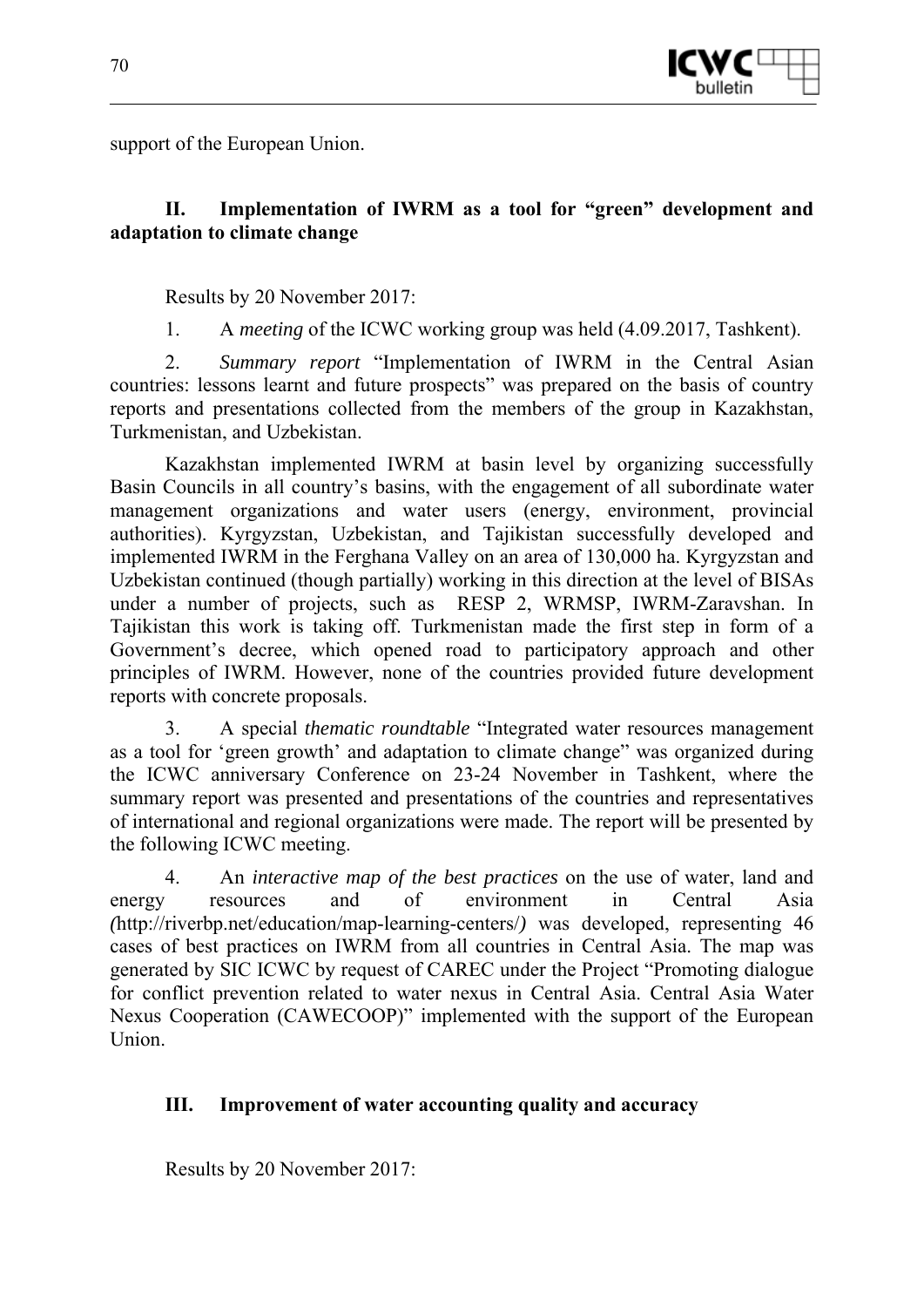

1. A *meeting* of the ICWC working group on water accounting was held (7.09.2017, Almaty).

2. *Summary information* "Improvement of water accounting quality and accuracy in the Amudarya and Syrdarya River Basins" was prepared on the basis of country reports and presentations collected from the members of the group in Kazakhstan, Turkmenistan, and Uzbekistan.

The more detailed report was submitted by Kazakhstan and BWO Amu Darya. As part of the "State program of agroindustry development in the Republic of Kazakhstan for 2017-2021" water accounting in Kazakhstan was assessed and considered to be unsatisfactory. According to the data of Su-Metrology, which made full inventory of all hydrometric stations (2397 in total), 627 stations or 27% need to be reconstructed. In this context, the Kazakh water agency allocated funds for designing and reconstruction until the end of 2017.

Uzbekistan implemented automation of large structures in the Ferghana Valley and of BWO Syr Darya structures. The experience showed their high effectiveness with the use of SCADA technology. And water accounting accuracy improved from  $\pm$ 10 to  $\pm$  2% there. Additionally, the Korean technology SmartWater was tested at water intakes in the Tashkent province. Nevertheless, neither Uzbekistan nor Turkmenistan provided the action plan to improve water accounting in their respective countries.

3. A *section* related to water accounting was updated in *the hierarchical classification system of knowledge base* on the CAWater-Info portal (http://www.cawater-info.net/bk/rubricator04.htm#4-2-1-8-2):

4.2.1.8. Automation and water accounting in irrigation systems

4.2.1.8.1. Automation of water distribution in canals

4.2.1.8.2. Water accounting in irrigation systems

4.2.1.8.2.1. Water accounting in open irrigation system

4.2.1.8.2.2. Water accounting in subsurface irrigation system

4.2.1.8.2.3. Water accounting in collector-drainage network

4.2.1.8.2.4. Water accounting along rivers

4.2.1.8.2.5. Water measuring structures

## **IV. Building capacity of regional and national organizations**

Results by 20 November 2017:

1. A *meeting* of the ICWC working group on capacity building was held (5.09.2017, Tashkent).

2. *Regional report* "Water sector professional development in Central Asia: achievements and tasks for the future" was prepared on the basis of country reports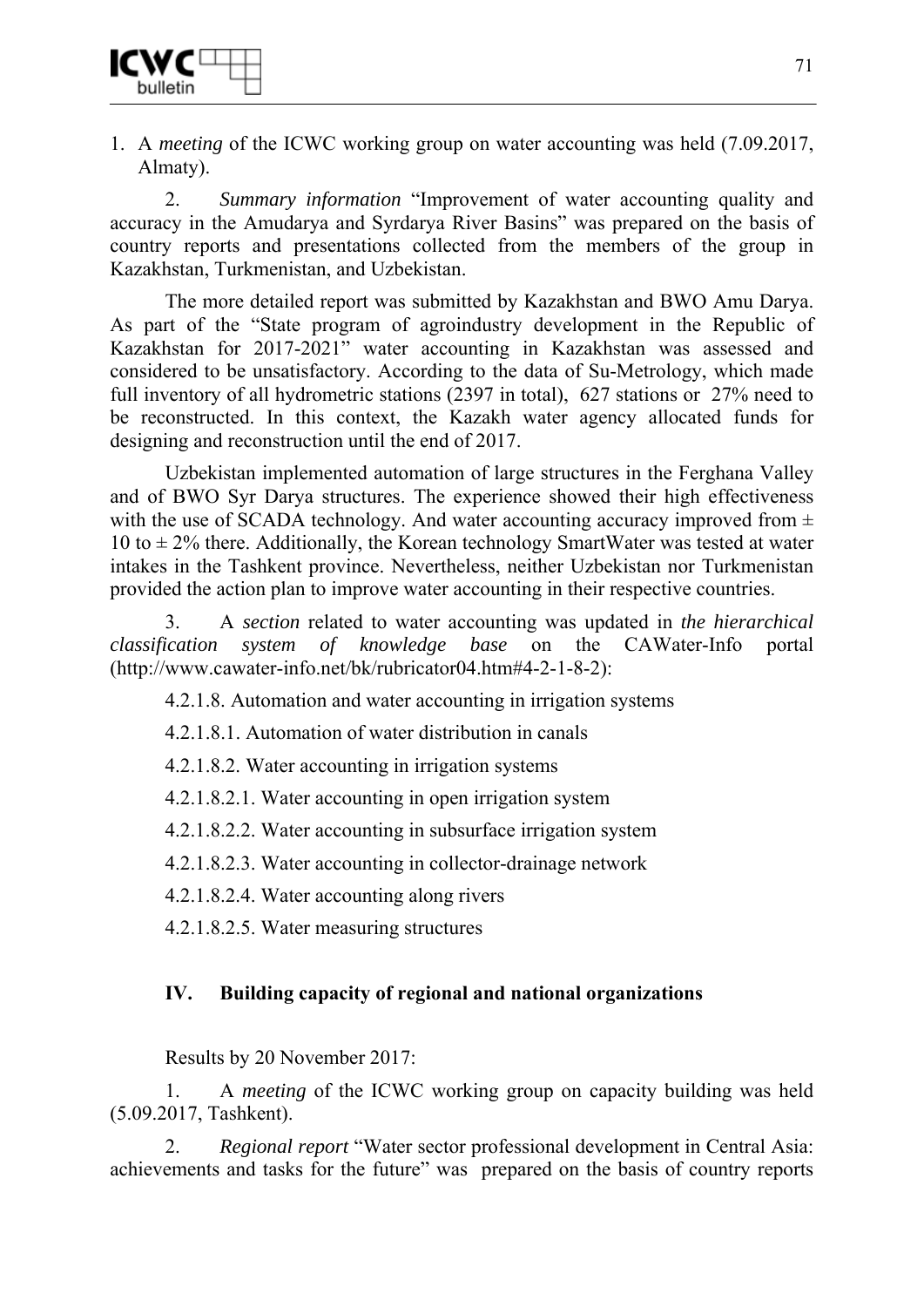

and presentations collected from the members of the group in Kazakhstan, Turkmenistan, and Uzbekistan.

Generally, the professional development system was established under umbrella of ICWC. In 1999, by the ICWC decision, professional development courses (PDC) were established for the Central Asian water sector. In 2000, PDC were re-organized into the Regional Training Center (RTC) with the support of the Canadian International Development Agency (CIDA). In 2000-2012, RTC organized and held more than 100 training courses for water sector professionals from the Central Asian countries in different water management topics. Over this period of time approx. 3300 representatives of national water management institutions got training.

In the recent years, due to lack of financing from the side of donors and ICWC member-states, except for Uzbekistan, the activity of RTC has become less active.

The establishment and development of the regional professional development system was supported significantly by the following two projects:

• CIDA project (2000-2005)

• Joint SIC ICWC and IHE-UNESCO project "Capacity Building for Integrated Water Resources Planning and Management in Central Asia" (2009-2012)

To cover as much trainees as possible and take into account training needs, national training centers were established at water-management organizations in Kazakhstan (Almaty), Kyrgyzstan (Bishkek, Osh), Tajikistan (Khojent), and Uzbekistan (Andizhan, Urgench, Fergana).

Activity of SIC ICWC has been particularly vigorous with the Uzbek Ministry of Agriculture and Water Resources since 2015. According to relevant orders of the Minister of agriculture and water resources, training courses has been held every year on various aspects of water management in all republican regions, and specialized courses as well. In 2016, specialized courses were held for hydrometry specialists of all Irrigation System Administrations (ISA) and their regional branches. In total, 224 hydrometry specialists from territorial organizations of the Central Water Management Administration were trained.

In 2015-2016, training courses were held for the water sector staff all over the republic. SIC ICWC helped the Central Water Management Administration of Uzbek MAWR to develop main directions and curricula of training courses and their optimal schedules. Lectures and other training materials were prepared and disseminated by SIC's lecturers.

1877 specialists were trained in three directions in 2016 only. In total, in winter and spring sessions (January-March) in 2016 training courses, including specialized hydrometry courses, were attended by more than  $2100$  (1877 + 224 (hydrometry courses)) specialists from organizations of the Central Water Management Administration. In 2017 in winter and spring sessions (February-May) the training courses were attended by 638 specialists.

3. A special *thematic roundtable* "Enhancement of water education and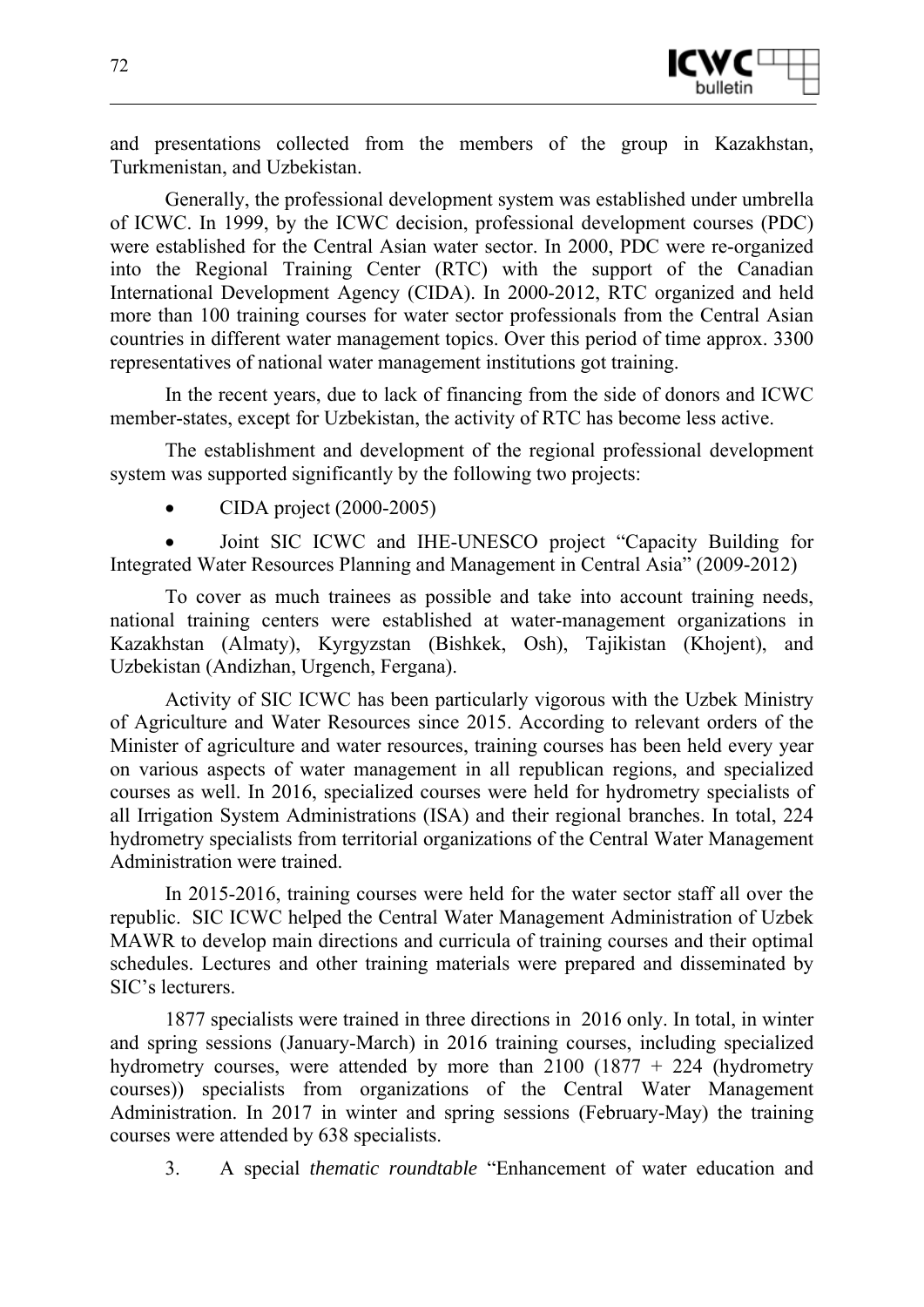

professional development as well as improvement of regional and national training activities in Central Asia" was organized during the ICWC anniversary Conference, where the *regional report* was presented and presentations of the countries and representatives of international and regional organizations were made.

4. An *interactive map* was developed on issues related to building capacity of water sector professionals in the Central Asian countries *(*http://riverbp.net/education/map-learning-centers/*)* and included key information on institutions dealing with training provision in Central Asian water sector. The map was generated by SIC ICWC by request of CAREC under the Project "Promoting dialogue for conflict prevention related to water nexus in Central Asia. Central Asia Water Nexus Cooperation (CAWECOOP)" implemented with the support of the European Union.

5. A database was developed on key international projects, on-going or completed, on capacity building in the water sector of the Central Asian countries (joint product of CAREC and SIC ICWC).

#### **Conclusions**

1. Very active, useful and important work has been started in anticipation of future challenges and growing water scarcity. This requires active engagement of all members and bodies of ICWC and efficient implementation of working group decisions. We are behind time, it urges us to work together and share experiences and best practices.

2. It is necessary for ICWC members to apply to donors as it was not enough when SIC applied to them on behalf of ICWC. GIZ initially agreed to support financially but later told that financing will be arranged via CAREC, to which they allocated money. CAREC supported organization of working group meetings but activities of the working groups were financed by none of donors. Thus, all work was made through efforts of working group members and executive bodies of ICWC. It is to apply to donors for financing of competition on water conservation, IWRM and water accounting by analogy with the World Bank's Program A-2 and of the established training system on regular basis.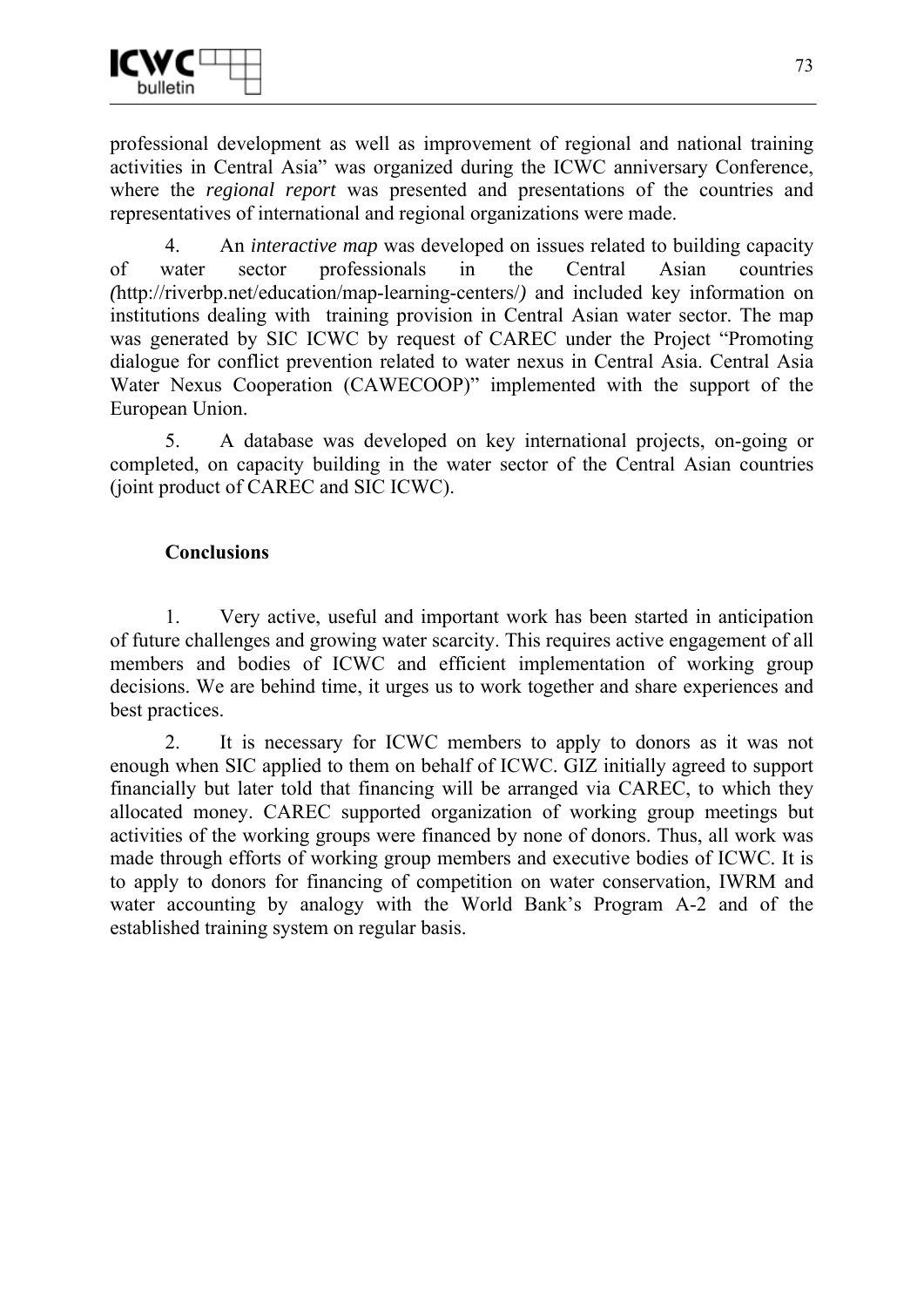

## **ANALYSIS OF HYDROLOGICAL CONDITIONS IN THE SYRDARYA AND AMUDARYA BASINS OVER THE GROWING SEASON 2017**

#### **1 Syrdarya River basin**

The actual inflow to the upstream reservoirs (Toktogul, Andizhan, and Charvak reservoirs) in the Syrdarya basin was 26.21 km<sup>3</sup> or 124% of the forecast and 142% of the norm for the growing season. The total lateral inflow to the Naryn and Syrdarya (in the reaches up to the Shardara reservoir) was 16.19 km<sup>3</sup>.

By the beginning of the growing season, the upstream reservoirs (Toktogul, Andizhan, and Charvak) have accumulated  $14.44 \text{ km}^3$  (total capacity); active capacity was 8.36 km<sup>3</sup> (total capacity minus dead storage). In the Toktogul reservoir, the total capacity was  $12.78$  km<sup>3</sup> and active capacity -  $7.28$  km<sup>3</sup>. The in-stream reservoirs, Bakhri Tochik and Shardara, have accumulated 7.96 km<sup>3</sup> (total capacity); active capacity was 6.52 km<sup>3</sup>.

By the end of the growing season, the total capacity in the upstream reservoirs was  $22.37 \text{ km}^3$  or  $101\%$  of the BWO Syrdarya schedule; active capacity was  $16.3 \text{ km}^3$ , including 19.59 km<sup>3</sup> of total capacity and  $14.09$  km<sup>3</sup> of active capacity in the Toktogul reservoir. The in-stream reservoirs, Bakhri Tochik and Shardara, have accumulated 4.6  $km<sup>3</sup>$  (total capacity); active capacity was  $3.16 \text{ km}^3$ .

Water releases from the Toktogul reservoir were  $6.57 \text{ km}^3$  or  $101\%$  of the BWO Syrdarya schedule. Analysis of operation of the Toktogul reservoir shows that water supply to the reservoir was  $1.7 \text{ km}^3$  more than the forecast and amounted to  $137\%$  of the norm during the growing season. Water releases from the reservoir were  $1.6 \text{ km}^3$ more than scheduled (planned) by BWO Syrdarya. An amount of 18.5 km<sup>3</sup> was accumulated in the reservoir by the end of June, whereas by the end of July, the total capacity was  $19.5 \text{ km}^3$ . Consequently, larger inflow to the reservoir given high water levels allowed higher water releases from the reservoir.

The inflow to the Bakhri Tochik reservoir was  $11.34 \text{ km}^3$  and water releases into the river amounted to 10.85 km<sup>3</sup>. Analysis of operation of the Bakhri Tochik reservoir and HEPS shows that water supply to the reservoir was 5 km<sup>3</sup> more than planned by BWO Syrdarya; water releases from the reservoir by 3.8 km<sup>3</sup> more than scheduled by BWO Syrdarya. Consequently, higher inflow to the Bakhri Tochik reservoir allowed not only fulfilling the plan on water releases, but also maintaining the total capacity in the amount of  $3.1-3.3 \text{ km}^3$ . This, in turn, allowed producing more electricity than planned.

The inflow to the Shardara reservoir was 9.8 km<sup>3</sup>; water releases from the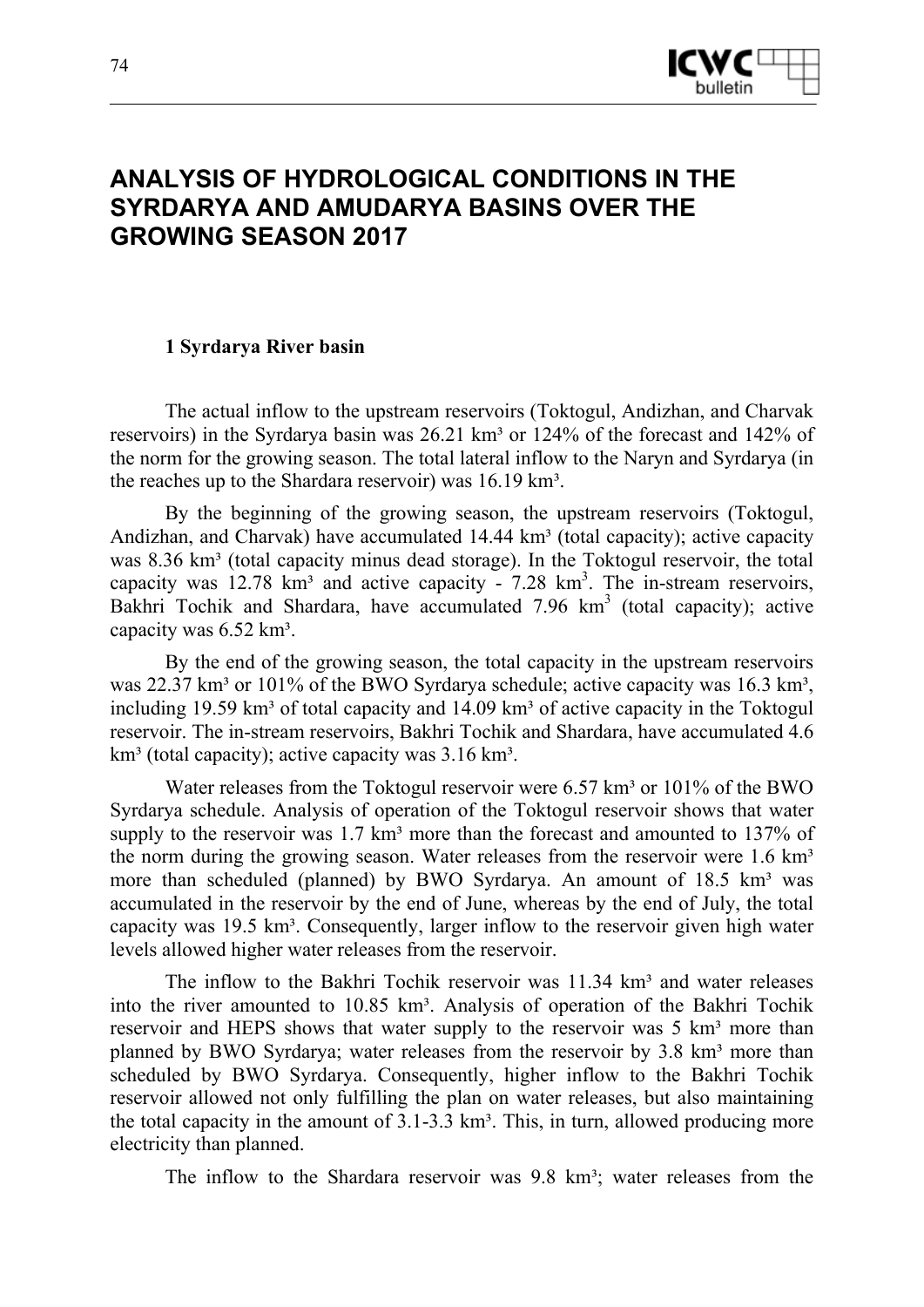

reservoir were  $14.28 \text{ km}^3$ , including  $12.04 \text{ km}^3$  into the river. According to BWO Syrdarya (KazHydroMet), 1.39 km<sup>3</sup> were released into the Arnasay reservoir from the Shardara hydroscheme. According to the Aralo-Syrdarya Basin Water Administration, the Koksarai reservoir accumulated water in the amount of 73 mcm only in April, while in other months it discharged the earlier accumulated flow in the amount of 2,339 mcm.

The total water intake from the Naryn and Syrdarya Rivers was  $11.19 \text{ km}^3$  or 96% of the limit in the reaches up to the Shardara reservoir. Over the growing season 2017, water withdrawal was  $0.49 \text{ km}^3$  less than planned by BWO Syrdarya. Water shortage (against the limit) was not observed in the Republic of Kazakhstan (along the Dustlik canal). However, it was 58 mcm in the Kyrgyz Republic, 313 mcm in the Republic of Tajikistan, and 127 mcm in the Republic of Uzbekistan. Water availability was uneven by state and river reach (Table 1.1). The highest water shortage (% of the limit) was in the middle reach Bakhri Tochik reservoir-Shardara reservoir  $-6\%$ .

Water availability was 99% for the Republic of Uzbekistan and 101% for the Republic of Kazakhstan. The lowest water availability was in the Kyrgyz Republic – 76%. In the Republic of Tajikistan, it was higher than in the Kyrgyz Republic. However, it was rather uneven in the river reaches: 1) Toktogul-Uchkurgan – 45%; 2) Uchkurgan-Bakhri Tochik – 119%; 3) Bakhri Tochik-Shardara – 78%.

Analysis of water balance in basin's reservoirs (Table 1.3) has detected unrecorded inflow of 1.04 km<sup>3</sup> to the Shardara reservoir, losses in other reservoirs in the total amount of  $0.97 \text{ km}^3$ , including  $0.64 \text{ km}^3$  in the Charvak reservoir and  $0.31$ km<sup>3</sup> in the Bakhri Tochik reservoir.

Water losses in open river channel in the Toktogul-Shardara reach were 1.4 km<sup>3</sup> or  $6\%$  of regulated runoff. In the lower reaches, runoff utilization was 10.08 km<sup>3</sup> (including water intake, losses, minus lateral inflow).

According to KazHydroMet, water supply to the Aral Sea and Prearalie (Karateren GS) was  $4.22 \text{ km}^3$  for the growing season. (According to the Committee for Water Resources of the Republic of Kazakhstan, it was 4.43 km<sup>3</sup>).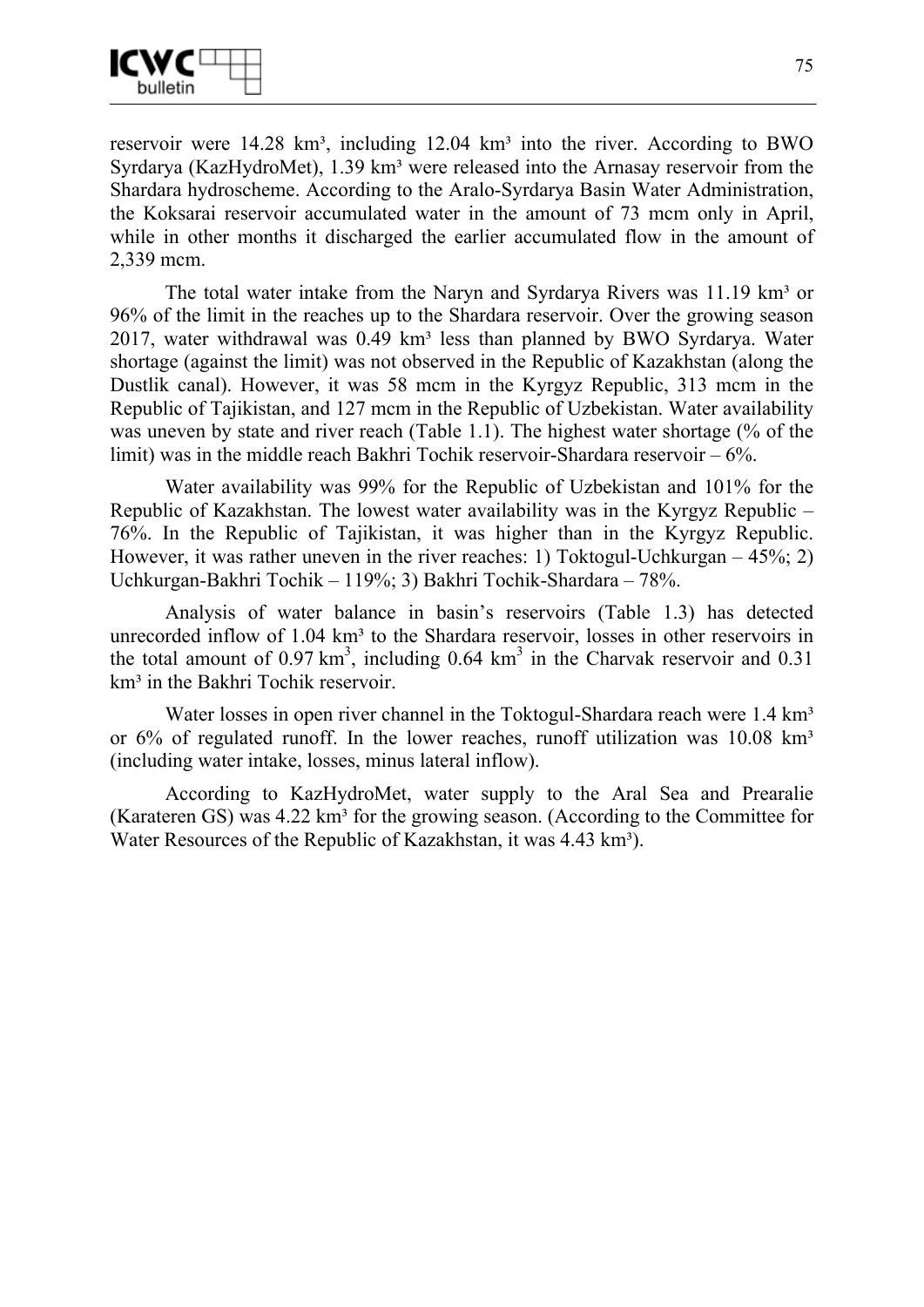

#### **Table 1.1**

# **Water availability in the Syrdarya River basin countries over the growing season 2017**

|                                                                    | Water volume, km <sup>3</sup>    |        | Water<br>availabilit<br>$y\%$ | Deficit (-),<br>surplus $(+)$ ,<br>$km^3$ |
|--------------------------------------------------------------------|----------------------------------|--------|-------------------------------|-------------------------------------------|
| Water user                                                         | <b>BWO</b><br>schedule/<br>Limit | Actual | Season                        | Season                                    |
| Total water withdrawal up to<br>$\mathbf{1}$<br>Shardara reservoir | 11.68                            | 11.19  | 96                            | $-0.492$                                  |
| $\boldsymbol{2}$<br>By state:                                      |                                  |        |                               |                                           |
| - Kyrgyz Republic                                                  | 0.25                             | 0.19   | 76                            | $-0.058$                                  |
| $-Uz$ bekistan                                                     | 8.80                             | 8.67   | 99                            | $-0.127$                                  |
| $-Tajikistan$                                                      | 1.91                             | 1.59   | 84                            | $-0.313$                                  |
| - Kazakhstan                                                       | 0.73                             | 0.74   | 101                           | 0.01                                      |
| 3 <sup>1</sup><br>By river reach                                   |                                  |        |                               |                                           |
| 3.1 Toktogul reservoir - Uchkurgan                                 |                                  |        |                               |                                           |
| hydroscheme                                                        | 3.95                             | 3.77   | 95                            | $-0.18$                                   |
| including:                                                         |                                  |        |                               |                                           |
| Kyrgyz Republic                                                    | 0.16                             | 0.12   | 72                            | $-0.05$                                   |
| Tajikistan                                                         | 0.24                             | 0.11   | 45                            | $-0.13$                                   |
| <b>Uzbekistan</b><br>$\overline{\phantom{0}}$                      | 3.55                             | 3.55   | 100                           | 0.00                                      |
| 3.2 Uchkugran hydroscheme - Bakhri                                 |                                  |        |                               |                                           |
| Tochik reservoir                                                   | 1.08                             | 1.17   | 109                           | 0.09                                      |
| <i>including:</i>                                                  |                                  |        |                               |                                           |
| Kyrgyz Republic                                                    | 0.08                             | 0.07   | 85                            | $-0.01$                                   |
| Tajikistan<br>—                                                    | 0.45                             | 0.54   | 119                           | 0.09                                      |
| <b>Uzbekistan</b>                                                  | 0.54                             | 0.56   | 103                           | 0.02                                      |
| 3.3 Bakhri Tochik reservoir - Shardara<br>reservoir                | 6.66                             | 6.25   | 94                            | $-0.41$                                   |
| <i>including:</i>                                                  |                                  |        |                               |                                           |
| Kazakhstan<br>$\overline{\phantom{0}}$                             | 0.73                             | 0.74   | 101                           | 0.01                                      |
| Tajikistan<br>$\equiv$                                             | 1.22                             | 0.95   | 78                            | $-0.27$                                   |
| Uzbekistan                                                         | 4.71                             | 4.56   | 97                            | $-0.14$                                   |
| <b>Additionally:</b><br>$\overline{\mathbf{4}}$                    |                                  |        |                               |                                           |
| Inflow to Shardara reservoir<br>$\qquad \qquad -$                  | 5.44                             | 9.80   | 180                           | 4.36                                      |
| Discharge into Arnasay                                             | 0.00                             | 1.39   |                               | 1.39                                      |
| Water supply to the Aral Sea and<br>$\overline{\phantom{0}}$       |                                  |        |                               |                                           |
| Prearalie                                                          | 1.36                             | 4.22   | 310                           | 2.86                                      |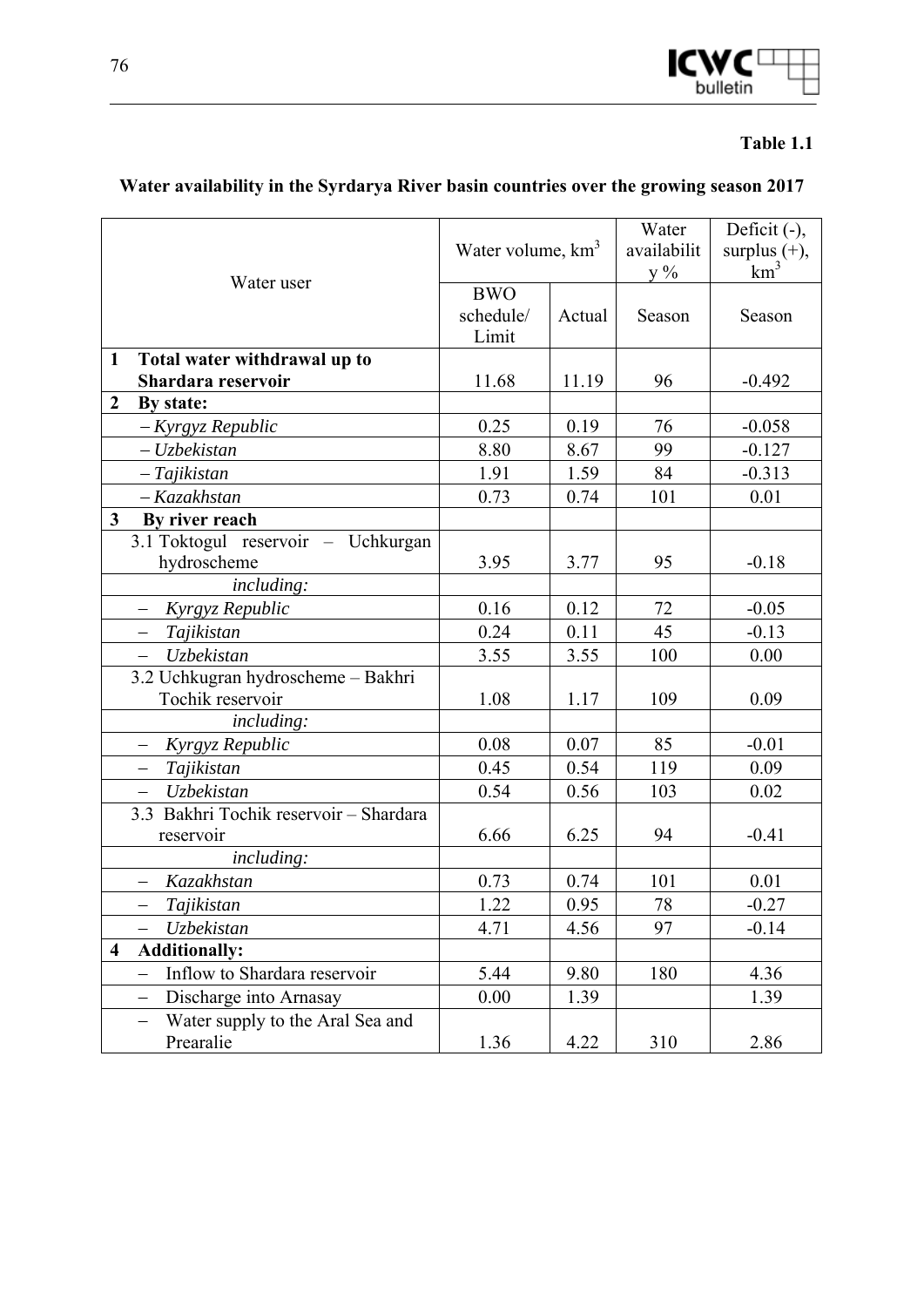

#### **Table 1.2**

|                |                                                        | Water volume, km <sup>3</sup> |          | Deviation |
|----------------|--------------------------------------------------------|-------------------------------|----------|-----------|
|                | Balance item                                           | Forecast/plan                 | Actual   | (actual - |
|                |                                                        |                               |          | plan)     |
| $\mathbf{1}$   | Inflow to the Toktogul reservoir                       | 11.70                         | 13.38    | 1.68      |
| $\overline{2}$ | Lateral inflow in the river reach of Toktogul          |                               |          |           |
|                | reservoir - Shardara reservoir $(+)$                   | 14.00                         | 16.19    | 2.18      |
|                | <i>including:</i>                                      |                               |          |           |
|                | Discharge from the Karadarya river                     | 3.15                          | 3.24     | 0.09      |
|                | Discharge from the Chirchik river<br>$\qquad \qquad -$ | 3.85                          | 3.78     | $-0.07$   |
|                | Lateral inflow from CDF and small rivers               | 7.00                          | 9.17     | 2.17      |
| $\overline{3}$ | Flow regulation in the reservoirs: inflow $(+)$ or     |                               |          |           |
|                | withdrawal (-)                                         | $-6.02$                       | $-7.20$  | $-1.18$   |
|                | including:                                             |                               |          |           |
|                | Toktogul reservoir<br>$-$                              | $-6.73$                       | $-6.82$  | $-0.08$   |
|                | Bakhri Tochik reservoir                                | 0.71                          | $-0.38$  | $-1.09$   |
| $\overline{4}$ | Regulated flow $(1+2+3)$                               | 19.69                         | 22.37    | 2.69      |
| $\overline{5}$ | Water withdrawal in the Toktogul - Shardara            |                               |          |           |
|                | reach $(-)$                                            | $-11.68$                      | $-11.19$ | 0.49      |
| 6              | Water losses (-) or unrecorded inflow to the           |                               |          |           |
|                | river channel $(+)$ in the Toktogul-Shardara           |                               |          |           |
|                | reach                                                  | $-2.56$                       | $-1.38$  | 1.18      |
|                | Including % of regulated flow                          | 13                            | 6        |           |
| $\overline{7}$ | Inflow to the Shardara reservoir                       | 5.44                          | 9.80     | 4.36      |
| $\infty$       | Flow regulation in the Shardara reservoir:             |                               |          |           |
|                | inflow $(+)$ or withdrawal $(-)$                       | 2.86                          | 4.48     | 1.62      |
| 9              | Water releases from the Shardara reservoir             | 8.30                          | 14.28    | 5.98      |
|                | 10 Including water releases into the river             | 7.10                          | 12.04    |           |
|                | 11 Flow regulation in the Koksaray reservoir:          |                               |          |           |
|                | inflow $(+)$ or withdrawal $(-)$                       | 1.68                          | 2.27     | 0.58      |
|                | 12 Runoff discharge (water intake-lateral              |                               |          | 2.67      |
|                | inflow+losses)                                         | 7.41                          | 10.08    |           |
|                | 13 Water supply to the Aral Sea and Prearalie          | 1.36                          | 4.22     | 2.86      |

## **Syrdarya River channel water balance for the growing season 2017**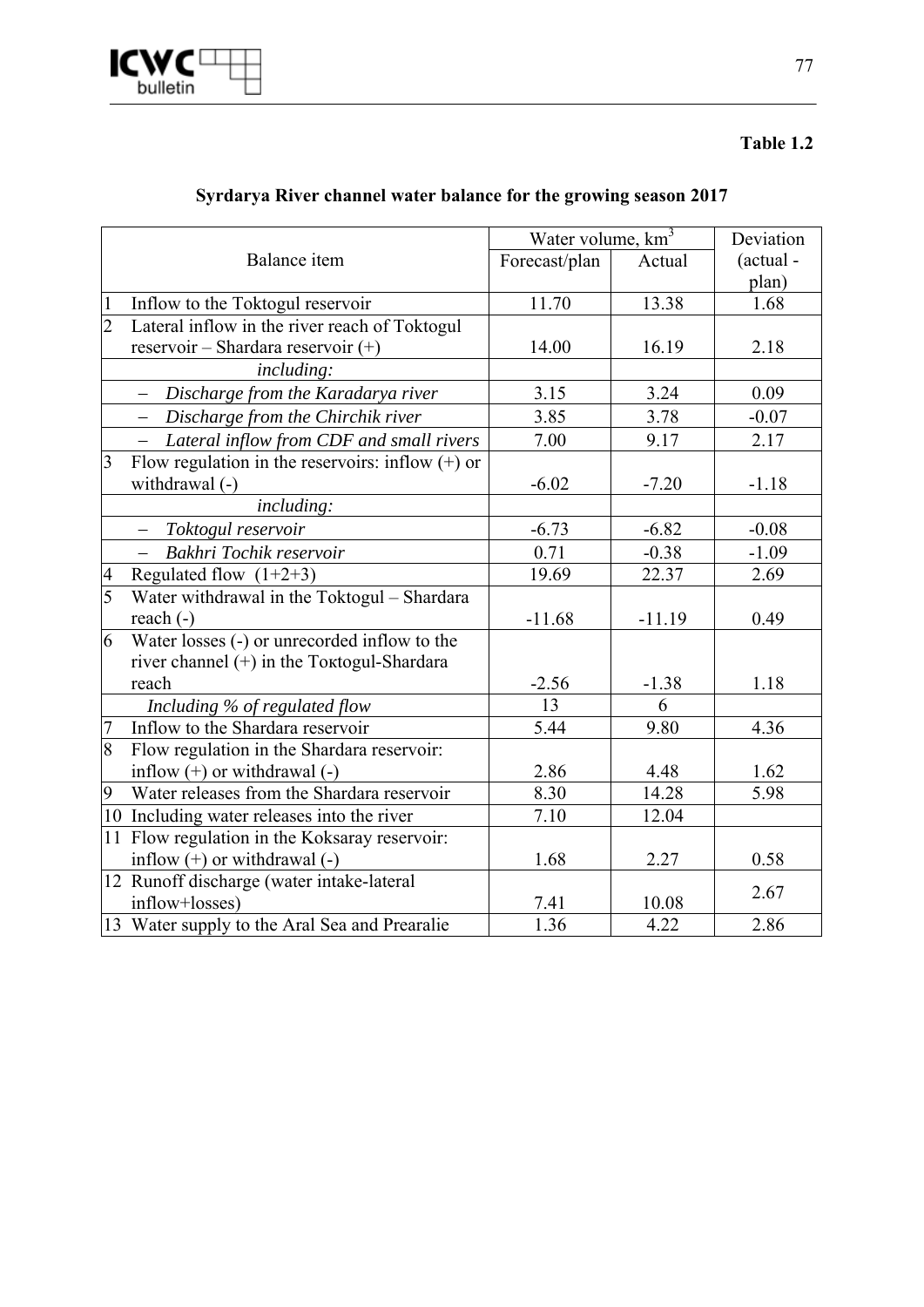

### **Table 1.3**

# **Water balance of the Syrdarya River basin reservoirs for the growing season 2017**

|                                                                    | Water volume, km <sup>3</sup> | Deviation        |                    |
|--------------------------------------------------------------------|-------------------------------|------------------|--------------------|
| Balance item                                                       | Forecast/Plan                 | Actual           | (actual -<br>plan) |
| 1.Toktogul reservoir                                               |                               |                  |                    |
| Inflow to the reservoir<br>1.1                                     | 11.70                         | 13.38            | 1.68               |
| 1.2<br>Water volume in the reservoir:                              |                               |                  |                    |
| beginning of the season (1 April 2017)<br>$\qquad \qquad -$        | 12.78                         | 12.78            | 0.00               |
| end of the season (1 October 2017)<br>$\overline{\phantom{0}}$     | 19.45                         | 19.59            | 0.13               |
| 1.3<br>Water releases from the reservoir                           | 4.97                          | 6.57             | 1.60               |
| Unrecorded inflow $(+)$ or losses $(-)$<br>1.4                     | $-0.06$                       | $\boldsymbol{0}$ | $-0.06$            |
| % of inflow to the reservoir                                       | $\overline{0}$                | $\boldsymbol{0}$ | $\overline{0}$     |
| 1.5 Flow regulation: inflow<br>$(+)$<br>or                         |                               |                  |                    |
| withdrawal (-                                                      | $-6.73$                       | $-6.82$          | $-0.08$            |
| 2. Andizhan reservoir                                              |                               |                  |                    |
| Inflow to the reservoir<br>2.1                                     | 3.24                          | 4.13             | 0.89               |
| 2.2 Water volume in the reservoir:                                 |                               |                  |                    |
| beginning of the season (1 April 2017)<br>$\overline{\phantom{0}}$ | 1.10                          | 1.10             | 0.00               |
| end of the season (1 October 2017)<br>$\equiv$                     | 1.04                          | 1.02             | $-0.02$            |
| 2.3<br>Water releases from the reservoir                           | 3.75                          | 4.19             | 0.44               |
| Unrecorded inflow $(+)$ or losses $(-)$<br>2.4                     | 0.45                          | $-0.02$          | $-0.47$            |
| % of inflow to the reservoir                                       | 14                            | $\boldsymbol{0}$ | 14                 |
| Flow regulation: inflow $(+)$ or<br>2.5                            |                               |                  |                    |
| withdrawal<br>$(-)$                                                | 0.51                          | 0.06             | $-0.45$            |
| 3. Charvak reservoir                                               |                               |                  |                    |
| Inflow to the reservoir<br>3.1                                     | 6.17                          | 8.69             | 2.52               |
| 3.2<br>Water volume in the reservoir:                              |                               |                  |                    |
| beginning of the season (1 April 2017)<br>$\overline{\phantom{0}}$ | 0.56                          | 0.56             | 0.00               |
| end of the season (1 October 2017)<br>$\overline{\phantom{0}}$     | 1.75                          | 1.77             | 0.01               |
| Water releases from the reservoir<br>3.3                           | 4.97                          | 6.84             | 1.88               |
| Unrecorded inflow $(+)$ or losses $(-)$<br>3.4                     | $-0.02$                       | $-0.65$          | $-0.63$            |
| % of inflow to the reservoir                                       | $\boldsymbol{0}$              | $\overline{7}$   | $\overline{7}$     |
| 3.5 Flow regulation: inflow $(+)$ or                               |                               |                  |                    |
| withdrawal (-)                                                     | $-1.21$                       | $-1.85$          | $-0.64$            |
| <b>Bakhri Tochik reservoir</b><br>$\overline{\mathbf{4}}$          |                               |                  |                    |
| 4.1 Inflow to the reservoir                                        | 6.36                          | 11.34            | 4.98               |
| 4.2 Lateral inflow                                                 | 0.30                          | 0.25             | $-0.05$            |
| 4.3 Water volume in the reservoir:                                 |                               |                  |                    |
| beginning of the season (1 April 2017)                             | 3.33                          | 3.33             | 0.00               |
| end of the season (1 October 2017)                                 | 2.10                          | 3.40             | 1.30               |
| 4.4 Water releases from the reservoir                              | 7.37                          | 11.21            | 3.84               |
| including:                                                         |                               |                  |                    |
| Water releases into river                                          | 6.89                          | 10.85            | 3.96               |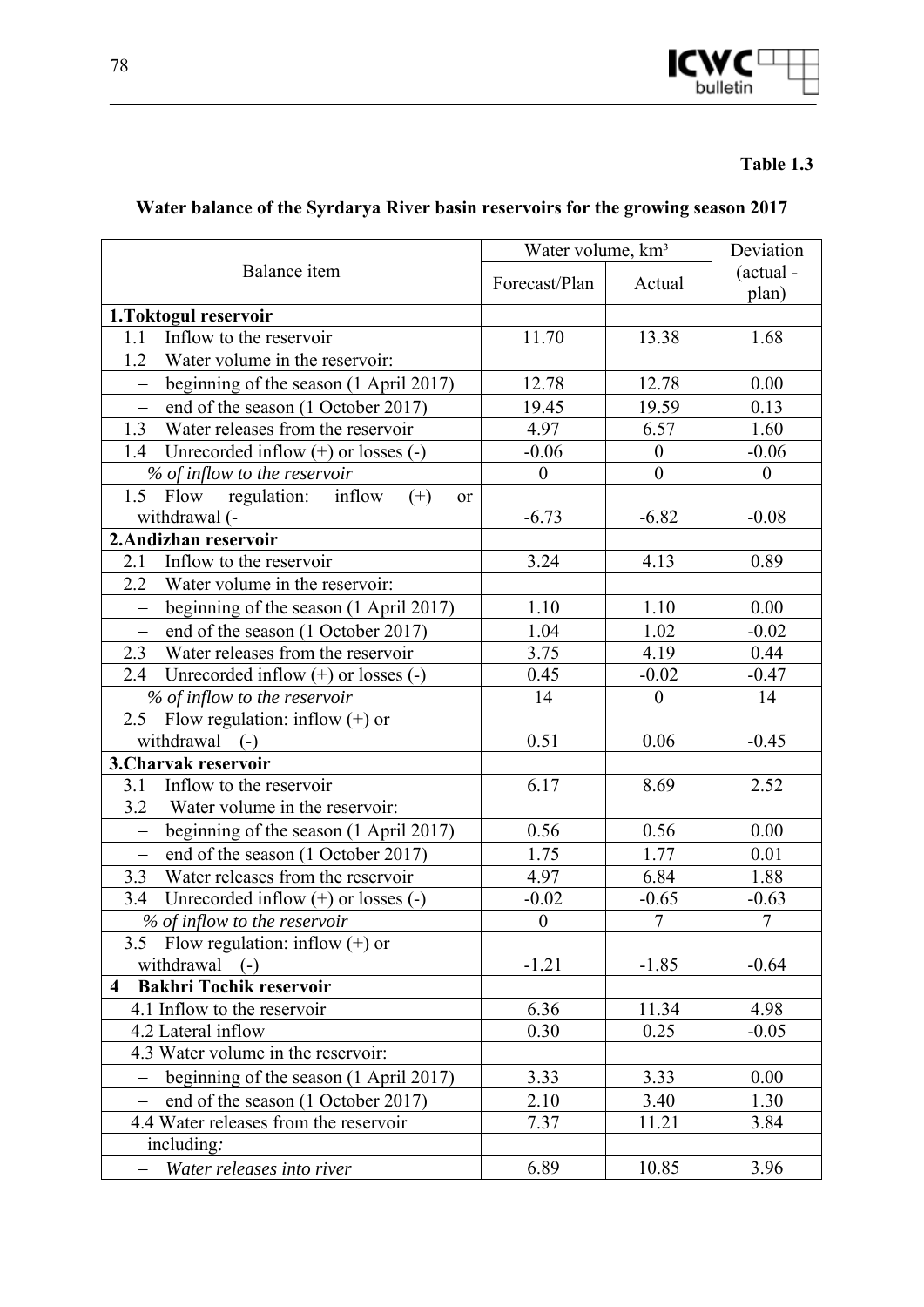

|                                                    | Water volume, km <sup>3</sup> | Deviation      |                    |
|----------------------------------------------------|-------------------------------|----------------|--------------------|
| Balance item                                       | Forecast/Plan                 | Actual         | (actual -<br>plan) |
| Water withdrawal from reservoir                    | 0.48                          | 0.36           | $-0.12$            |
| 4.5 Unrecorded inflow $(+)$ or losses $(-)$        | $-0.52$                       | $-0.31$        | 0.21               |
| % of inflow to the reservoir                       | 8                             | $\overline{3}$ | 5 <sup>5</sup>     |
| 4.6 Flow regulation: inflow $(+)$ or withdrawal    |                               |                |                    |
| ( – )                                              | 0.71                          | $-0.38$        | $-1.09$            |
| Shardara reservoir<br>$\overline{5}$               |                               |                |                    |
| 5.1 Inflow to the reservoir                        | 5.44                          | 9.80           | 4.36               |
| 5.2 Lateral inflow                                 | 0.00                          | 0.00           | 0.00               |
| 5.3 Water volume in the reservoir:                 |                               |                |                    |
| beginning of the season (1 April 2017)<br>$\equiv$ | 4.63                          | 4.63           | 0.00               |
| end of the season (1 October 2017)                 | 1.13                          | 1.19           | 0.07               |
| 5.4 Water releases from the reservoir              | 8.30                          | 14.28          | 5.98               |
| including:                                         |                               |                |                    |
| Discharge into Arnasay                             | 0.00                          | 1.39           | 1.39               |
| Water releases into river                          | 7.10                          | 12.04          | 4.95               |
| Water withdrawal from reservoir                    | 1.21                          | 0.85           | $-0.35$            |
| 5.5 Unrecorded inflow (+) or losses (-)            | $-0.64$                       | 1.04           | 1.69               |
| % of inflow to the reservoir                       | 12                            | 11             | 1                  |
| 5.6 Flow regulation: inflow $(+)$ or withdrawal    |                               |                |                    |
| $(-)$                                              | 2.86                          | 4.48           | 1.62               |
| <b>TOTAL</b> Flow regulation by reservoirs: inflow |                               |                |                    |
| $(+)$ or withdrawal $(-)$                          | $-3.85$                       | $-4.50$        | $-0.65$            |
| <b>TOTAL</b> losses (-), unrecorded inflow $(+)$   | $-0.78$                       | 0.07           | 0.85               |

#### **2 Amudarya River basin**

The actual water content in the Amudarya River at the nominal Atamyrat gauging station (upstream of intake to Garagumdarya) was  $50.3 \text{ km}^3$  or  $11.57 \text{ km}^3$  less than expected by the BWO Amudarya schedule (Table 2.2). The inflow to the Nurek HEPS amounted to  $21.89 \text{ km}^3$  and turned to be higher of the forecast by 1.46 km<sup>3</sup>. Water releases from the reservoir were  $18.05 \text{ km}^3$  or  $1.44 \text{ km}^3$  more than planned. Water withdrawal from the river through accumulation in the Nurek reservoir amounted to  $3.84 \text{ km}^3$  (Table 2.3).

Given such hydrological conditions, the established limit of water withdrawal into canals in the Amudarya River basin was 96% provided (Table 2.1). The total water withdrawal amounted to 38 km<sup>3</sup>, including 31 km<sup>3</sup> downstream of Atamyrat gauging station (starting from intake to Garagumdarya). During the growing season, the average water availability was 86% for the Republic of Tajikistan, 96% for Turkmenistan and 100% for the Republic of Uzbekistan; in the lower reaches water availability was 87% for Turkmenistan, 100% for the Republic of Uzbekistan, and 85% for the Surkhandarya province (Table 2.1)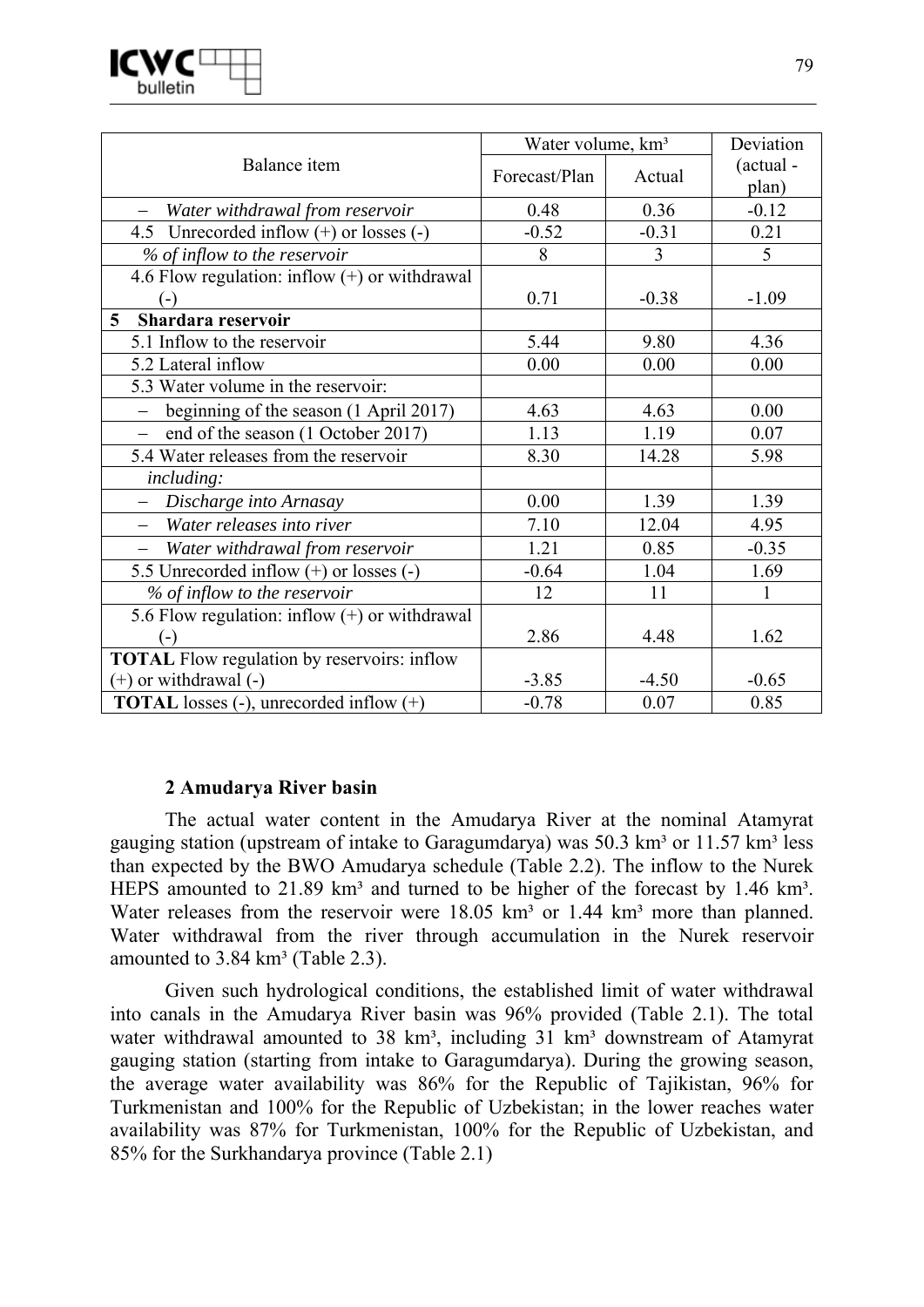

Water supply to TMHS was 11.4 km<sup>3</sup> more than expected. This allowed accumulating about  $2.1 \text{ km}^3$  in the TMHS reservoirs over the growing season. In this period of time, the total water intake by the Nurek reservoir and TMHS reservoirs from the Vakhsh and Amudarya Rivers amounted to 5.9 km<sup>3</sup>.

Water losses in open channel of the Amudarya River at the nominal Atamyrat  $g/s$  to Bir-Ata  $g/s$  were calculated by the balance method and amounted to 4.27 km<sup>3</sup> or about 9 % of runoff at Atamyrat g/s. Water losses in the lower reaches (in the reach Tuyamuyun GS –Samanbay GS) were 2.63 km<sup>3</sup> or 13% of runoff in the Tuyamuyun GS. Water losses along the Amudarya River (from the nominal Atamyrat GS-Samanbay GS) were approximately 9 km<sup>3</sup> or 18% of water content in the river.

An amount of  $9.42 \text{ km}^3$  (Amudarya runoff at Samanbay g/s plus collectordrainage flow) was supplied to Prearalie and the Aral Sea during the growing season.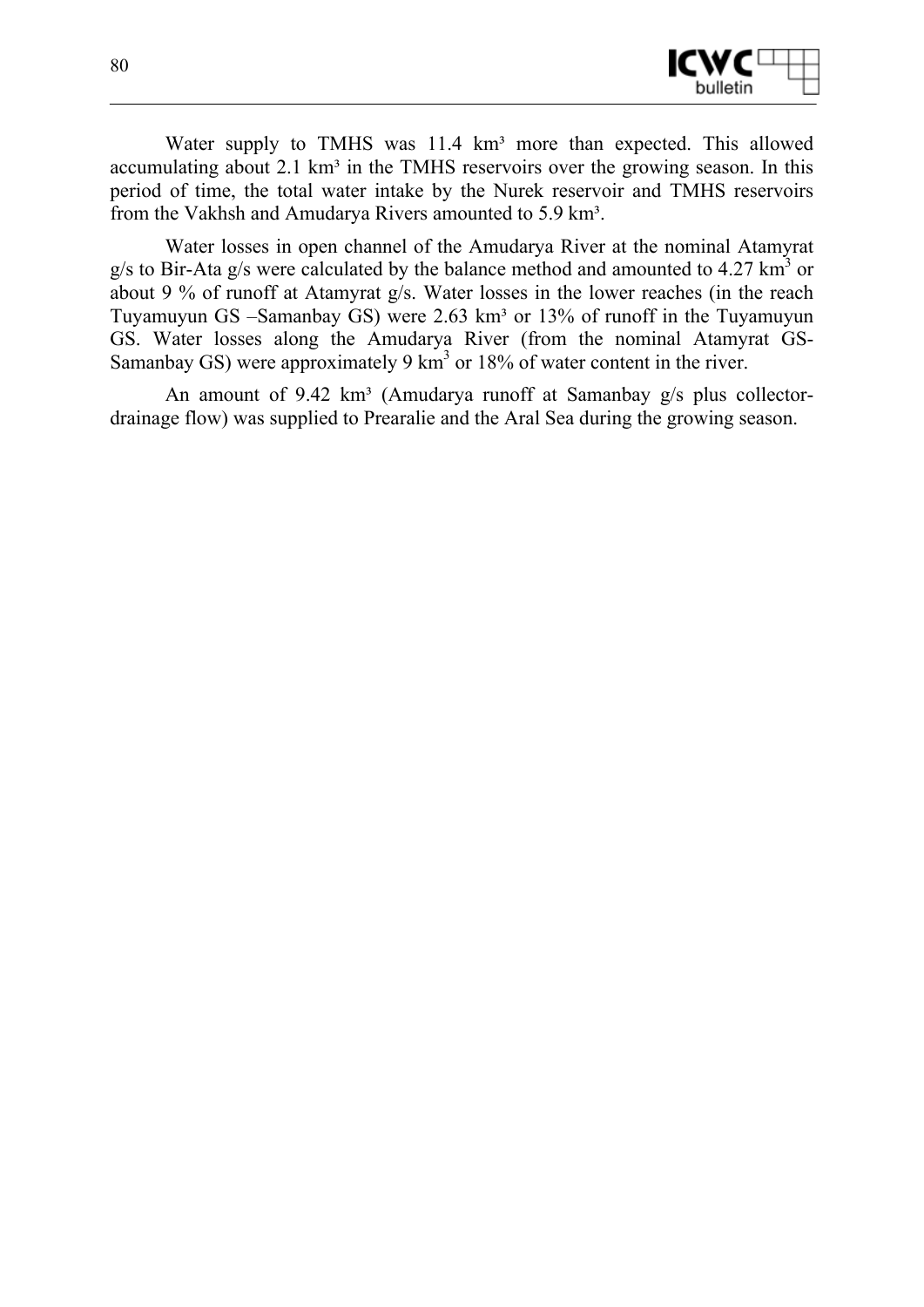

#### **Table 2.1**

### **Water availability in the Amudarya River basin countries over the growing season 2017**

| Water user                               | Water volume, km <sup>3</sup><br>Limit/<br>Actual<br>schedule |                  | Water<br>availabilit<br>$y\%$ | Deficit (-),<br>surplus $(+)$<br>$km^3$ |
|------------------------------------------|---------------------------------------------------------------|------------------|-------------------------------|-----------------------------------------|
|                                          |                                                               |                  | Season                        | Season                                  |
| 1. Total water withdrawal                | 39.7                                                          | 38.00            | 96                            | $-1.7$                                  |
| 2. By state:                             |                                                               |                  |                               |                                         |
| Kyrgyz Republic                          | $\blacksquare$                                                |                  | $\blacksquare$                |                                         |
| Republic of Tajikistan                   | 6.9                                                           | 6.0              | 86                            | $-1.0$                                  |
| Turkmenistan                             | 15.5                                                          | 14.8             | 96                            | $-0.7$                                  |
| Republic of Uzbekistan                   | 17.2                                                          | 17.2             | 100                           | 0.0                                     |
| 3. Downstream of Atamyrat g/s *)         | 31.5                                                          | 31.0             | 98                            | $-0.5$                                  |
| of which:                                |                                                               |                  |                               |                                         |
| Turkmenistan                             | 15.5                                                          | 14.8             | 96                            | $-0.7$                                  |
| Republic of Uzbekistan                   | 16.0                                                          | 16.2             | 101                           | 0.1                                     |
| 4. By river reach:                       |                                                               |                  |                               |                                         |
| <b>Upper reaches</b>                     | 8.14                                                          | 7.00             | 86                            | $-1.1$                                  |
| of which:                                |                                                               |                  |                               |                                         |
| Kyrgyz Republic                          | $\overline{\phantom{a}}$                                      | $\blacksquare$   | $\overline{\phantom{a}}$      | $\overline{\phantom{a}}$                |
| Republic of Tajikistan                   | 6.94                                                          | 5.98             | 86                            | $-1.0$                                  |
| Surkhandarya province, Uzbekistan        | 1.20                                                          | 1.02             | 85                            | $-0.2$                                  |
| <b>Middle reaches</b>                    | 16.28                                                         | 16.42            | 101                           | 0.1                                     |
| of which:                                |                                                               |                  |                               |                                         |
| Turkmenistan                             | 10.51                                                         | 10.51            | 100                           | 0.0                                     |
| Republic of Uzbekistan                   | 5.77                                                          | 5.91             | 102                           | 0.1                                     |
| <b>Lower reaches</b>                     | 15.24                                                         | 14.58            | 96                            | $-0.7$                                  |
| of which:                                |                                                               |                  |                               |                                         |
| Turkmenistan                             | 4.99                                                          | 4.33             | 87                            | $-0.7$                                  |
| Republic of Uzbekistan                   | 10.25                                                         | 10.25            | 100                           | 0.0                                     |
| 5. Additionally:                         |                                                               |                  |                               |                                         |
| <b>Emergency and environmental water</b> | $\boldsymbol{0}$                                              |                  |                               |                                         |
| releases to canals within lower reaches  |                                                               | $\boldsymbol{0}$ |                               |                                         |
| of which:                                |                                                               |                  |                               |                                         |
| Turkmenistan                             | $\boldsymbol{0}$                                              | $\boldsymbol{0}$ |                               |                                         |
| Republic of Uzbekistan                   | $\overline{0}$                                                | $\overline{0}$   |                               |                                         |
| Supply to the Aral Sea and Prearalie **  | 2.10                                                          | 9.42             | 449                           |                                         |

**\*)** Atamyrat g/s nominal – section of the Amudarya River upstream of water intake to Garagumdarya

\*\*) include the discharged collector-drainage water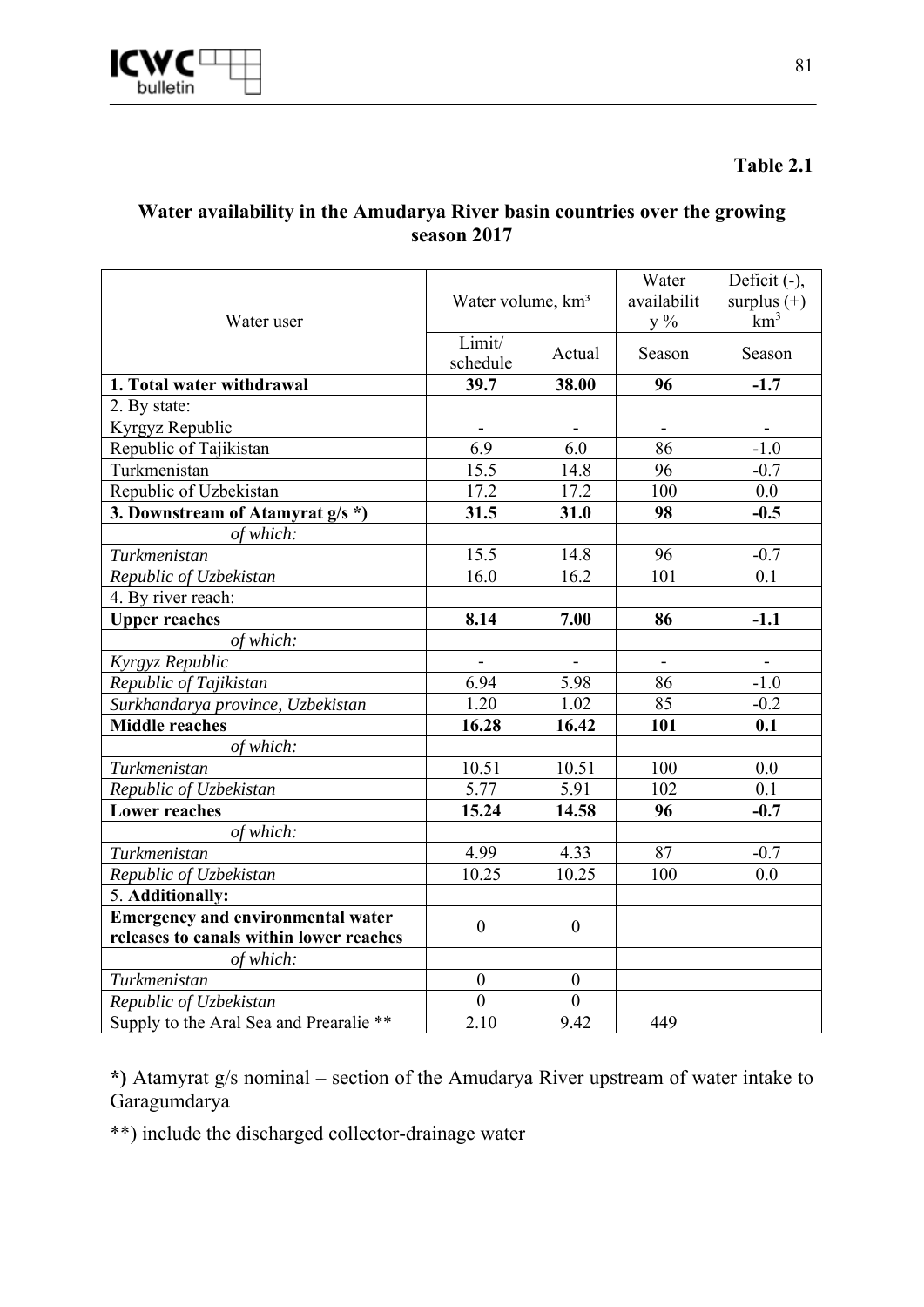

## **Table 2.2**

# **Amudarya River channel water balance for the growing season 2017**

|                                                  | Water volume, km <sup>3</sup> |          | Deviation |
|--------------------------------------------------|-------------------------------|----------|-----------|
| <b>Balance</b> item                              | Forecast/Pla                  | Actual   | (actual-  |
|                                                  | n                             |          | plan)     |
| 1. Water content in the Amudarya River -         |                               |          |           |
| non-regulated flow at Atamyrat g/s               | 61.88                         | 50.30    | $-11.57$  |
| nominal                                          |                               |          |           |
| 2. Flow regulation in the Nurek reservoir:       | $-3.81$                       | $-3.84$  | $-0.03$   |
| $accumulation (+)$ or withdrawal $(-)$           |                               |          |           |
| Water withdrawal in the middle reaches (-)<br>3. | $-16.28$                      | $-16.42$ | $-0.14$   |
| Return flow (collector-drainage) in middle<br>4. | 1.93                          | 1.95     | 0.02      |
| reaches $(+)$                                    |                               |          |           |
| 5. Water losses (-) or unrecorded inflow to      | $-4.57$                       | $-4.27$  | 0.29      |
| the channel $(+)$                                |                               |          |           |
| % of flow at Atamyrat g/s nominal                | 8                             | 9        | 1         |
| 6. River flow at Bir-Atal g/s                    | 39.15                         | 27.73    | $-11.42$  |
| 7. Flow regulation in Tuyamuyun                  |                               |          |           |
| hydroscheme: accumulation $(+)$ or               | $-7.00$                       | $-2.07$  | 4.92      |
| withdrawal (-)                                   |                               |          |           |
| 8. Releases from Tuyamuyun hydroscheme           | 32.15                         | 25.66    | $-6.50$   |
| (including withdrawal from reservoir)            |                               |          |           |
| Withdrawal in lower reaches, including<br>9.     |                               |          |           |
| withdrawal from Tuyamuyun hydroscheme            | $-15.24$                      | $-14.58$ | 0.66      |
| $(-)$                                            |                               |          |           |
| 10. Return flow (collector-drainage) in lower    | 0.00                          | 0.00     | 0.00      |
| reaches $(+)$                                    |                               |          |           |
| 11. Emergency and environmental water            | 0.00                          | 0.00     | 0.00      |
| releases to canals (-)                           |                               |          |           |
| 12. Flow losses (-) or unrecorded inflow to the  | $-6.67$                       | $-2.63$  | 4.03      |
| channel $(+)$                                    |                               |          |           |
| % of flow at Tuyamuyun g/s                       | 25                            | 13       | $-12.50$  |
| 13. Supply to Prearalie and the Aral Sea         | 10.25                         | 8.45     | $-1.80$   |
| (Samanbay g/s)                                   |                               |          |           |
| <b>TOTAL</b> losses:                             | $-18.23$                      | $-8.98$  | 9.25      |
| % of river water content                         | 29                            | 18       | $-11$     |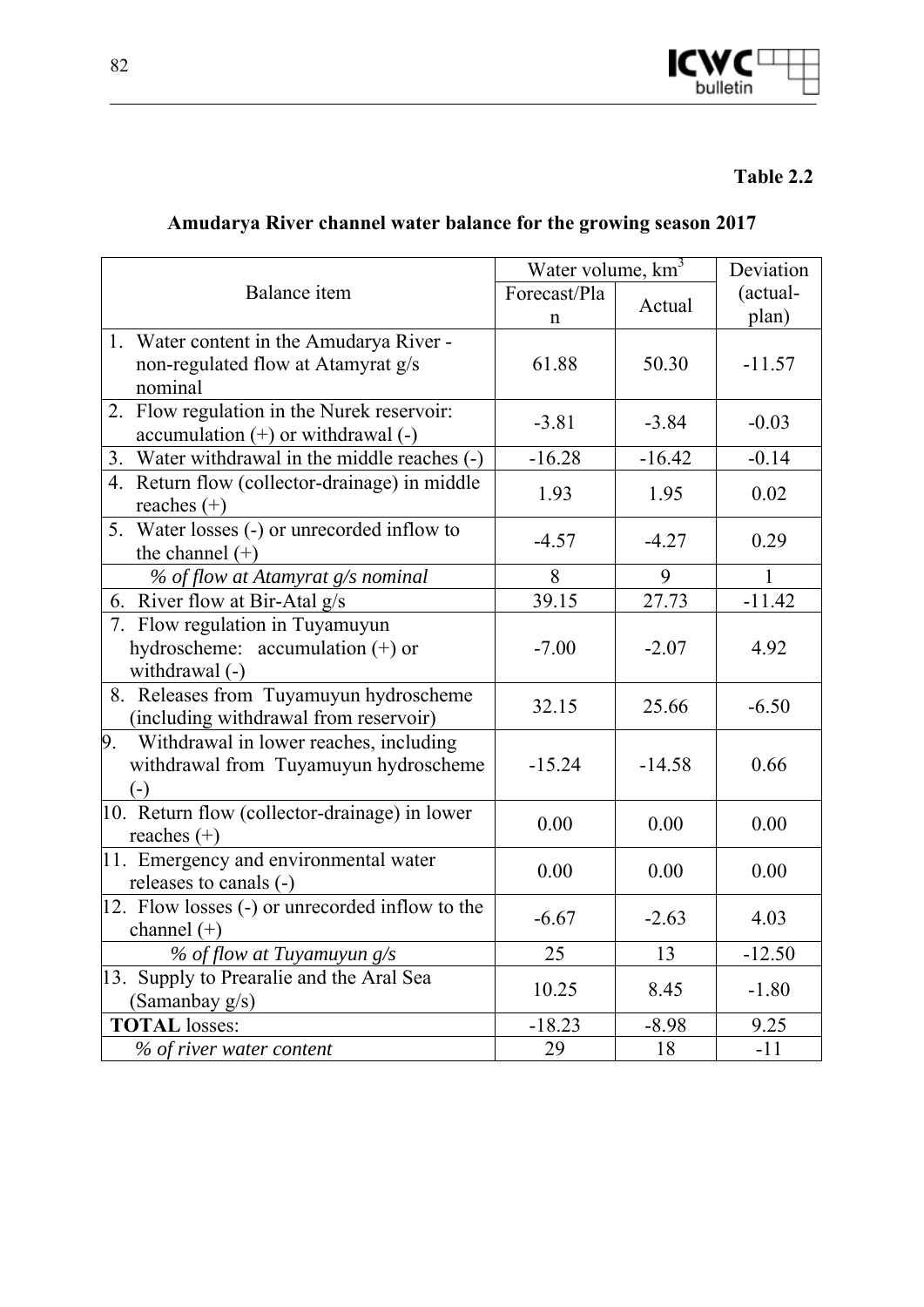

## **Table 2.3**

### **Water balance of the Amudarya River basin reservoirs for the growing season 2017**

|                                                     | Water volume, km <sup>3</sup> |                  | Deviation |
|-----------------------------------------------------|-------------------------------|------------------|-----------|
| Balance item                                        | Forecast/                     | Actual           | (actual-  |
|                                                     | plan                          |                  | plan)     |
| 1 Nurek reservoir                                   |                               |                  |           |
| 1.1 Inflow to the reservoir                         | 20.42                         | 21.89            | 1.46      |
| 1.2 Water volume in the reservoir:                  |                               |                  |           |
| - beginning of the season (1 April                  |                               |                  |           |
| 2017)                                               | 6.00                          | 6.73             | 0.73      |
| - end of the season (1 October                      |                               |                  |           |
| 2017)                                               | 10.54                         | 10.57            | 0.03      |
| 1.3 Water releases from the reservoir               | 16.61                         | 18.05            | 1.44      |
| 1.4 Lateral inflow $(+)$ or water losses $(-)$      | 0.73                          | 0.00             | $-0.73$   |
| % of inflow to the reservoir                        | $\overline{4}$                | $\boldsymbol{0}$ | $-3.58$   |
| 1.5 Flow regulation: accumulation $(+)$ or          |                               |                  |           |
| withdrawal (-)                                      | $-3.81$                       | $-3.84$          | $-0.03$   |
| Tuyamuyun hydroscheme reservoirs<br>$\mathbf{2}$    |                               |                  |           |
| 2.1 Runoff at Bir-Ata g/s                           | 39.15                         | 27.73            | $-11.42$  |
| 2.2 Water volume in the reservoirs:                 |                               |                  |           |
| $\overline{-}$ beginning of the season (1 April     |                               |                  |           |
| 2017)                                               | 2.59                          | 2.59             | 0.00      |
| end of the season (1 October                        |                               |                  |           |
| 2017)                                               | 5.93                          | 4.67             | $-1.26$   |
| 2.3 Water releases from the hydroscheme             | 32.15                         | 25.66            | $-6.50$   |
| of which:                                           |                               |                  |           |
| $-$ releases into the river                         | 26.61                         | 20.98            | $-5.63$   |
| - withdrawal                                        | 5.54                          | 4.67             | $-0.87$   |
| 2.4 Unrecorded inflow (+) or water                  |                               |                  |           |
| $losses(-)$                                         | $-3.65$                       | 0.01             | 3.66      |
| Including % of inflow to the                        |                               |                  |           |
| reservoir                                           | 9                             | $\boldsymbol{0}$ | $-9$      |
| 2.5 Flow regulation: accumulation $(+)$ or          |                               |                  |           |
| withdrawal (-)                                      | $-7.00$                       | $-2.07$          | 4.92      |
| <b>TOTAL</b> flow regulation by the reservoirs:     |                               |                  |           |
| $accumulation (+)$ or withdrawal $(-)$              | $-10.81$                      | $-5.91$          | 4.90      |
| <b>TOTAL</b> losses $(-)$ , unrecorded inflow $(+)$ | $-2.91$                       | 0.02             | 2.93      |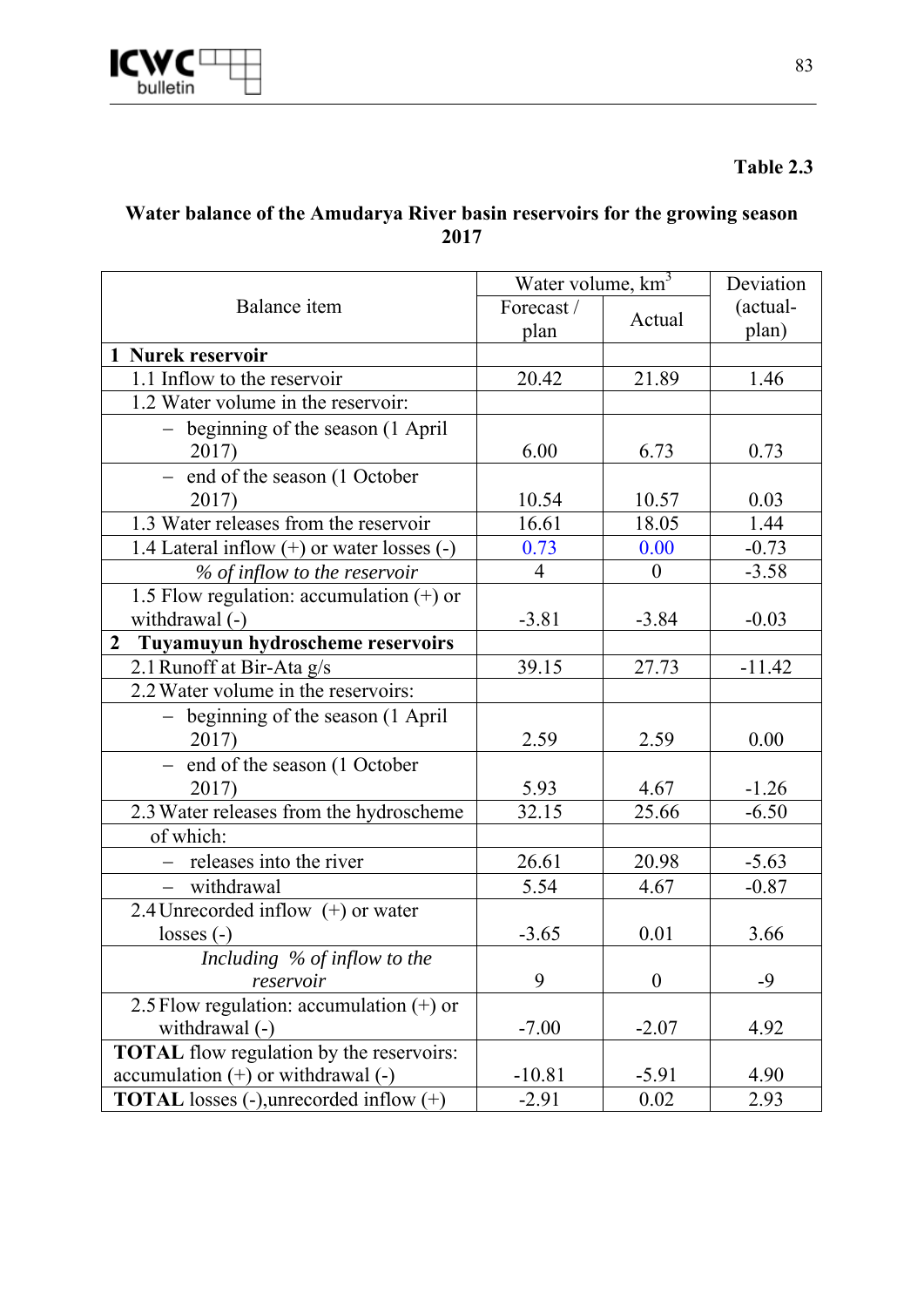

## **CENTRAL ASIAN INTERNATIONAL SCIENTIFIC-PRACTICAL CONFERENCE "THE 25 YEARS OF WATER COOPERATION IN CENTRAL ASIA: LESSONS LEARNT AND FUTURE OUTLOOK"**

The Central Asian International Scientific-Practical Conference "The 25 years of Water Cooperation in Central Asia: Lessons Learnt and Future Outlook" was held on 23-24 November 2017 in Tashkent.

The Conference was dedicated to the 25th anniversary of the Interstate Commission for Water Coordination (ICWC) in Central Asia, which was established on February 18, 1992 upon the initiative of water ministers and with the support of the Heads of the region's states, including Kazakhstan, Kyrgyzstan, Tajikistan, Turkmenistan, and Uzbekistan. Water cooperation in Central Asia is integral to activity of ICWC, which is comprised of the heads of national water ministries and departments. As long as 25 years, ICWC has been maintaining conflict-free distribution of common water resources and ensuring service ability of all interstate watercourses and structures.

Several events were organized as part of the ICWC anniversary celebrations in the course of 2017. Those included the International Scientific and Practical Conference "Challenges and Prospects of Effective Water Management against the Backdrop of Globalization" (11-12 April 2017, Tashkent), International Scientific and Practical Conference "Transboundary Cooperation in Central Asia – Sustainability and Prosperity of the Region" (7 September 2017, Almaty), International Conference "Blue Peace Central Asia: Dialogue for 2030 - Water Security and Inclusive Growth" (18-20 June 2017, Astana), as well as meetings of working groups on the Implementation Plan on strengthening ICWC activities (6 June 2017 in Ashkhabad, 4-5 September 2017 in Tashkent, and 7 September 2017 in Almaty).

The anniversary events were organized by the Ministry of Agriculture of Kazakhstan, Ministry of Energy and Water Resources of Tajikistan, Ministry of Agriculture and Water Resources of Turkmenistan, Ministry of Agriculture and Water Resources of Uzbekistan and the Scientific Information Center of ICWC with the support of the Asian Development Bank (ADB), Swiss Agency for Development and Cooperation (SDC), Organization for Security and Cooperation in Europe (OCSE), and U.S. Agency for International Development (USAID).

The Conference was attended by about 250 representatives of various national, regional, and international organizations from more than 15 countries, including representatives of embassies, UNDP, German Society for Cooperation (GIZ), ADB, WB, OSCE, UNESCO, International Commission on Irrigation and Drainage (ICID), Geneva Water Hub, International Network of Basin Organizations, Global Water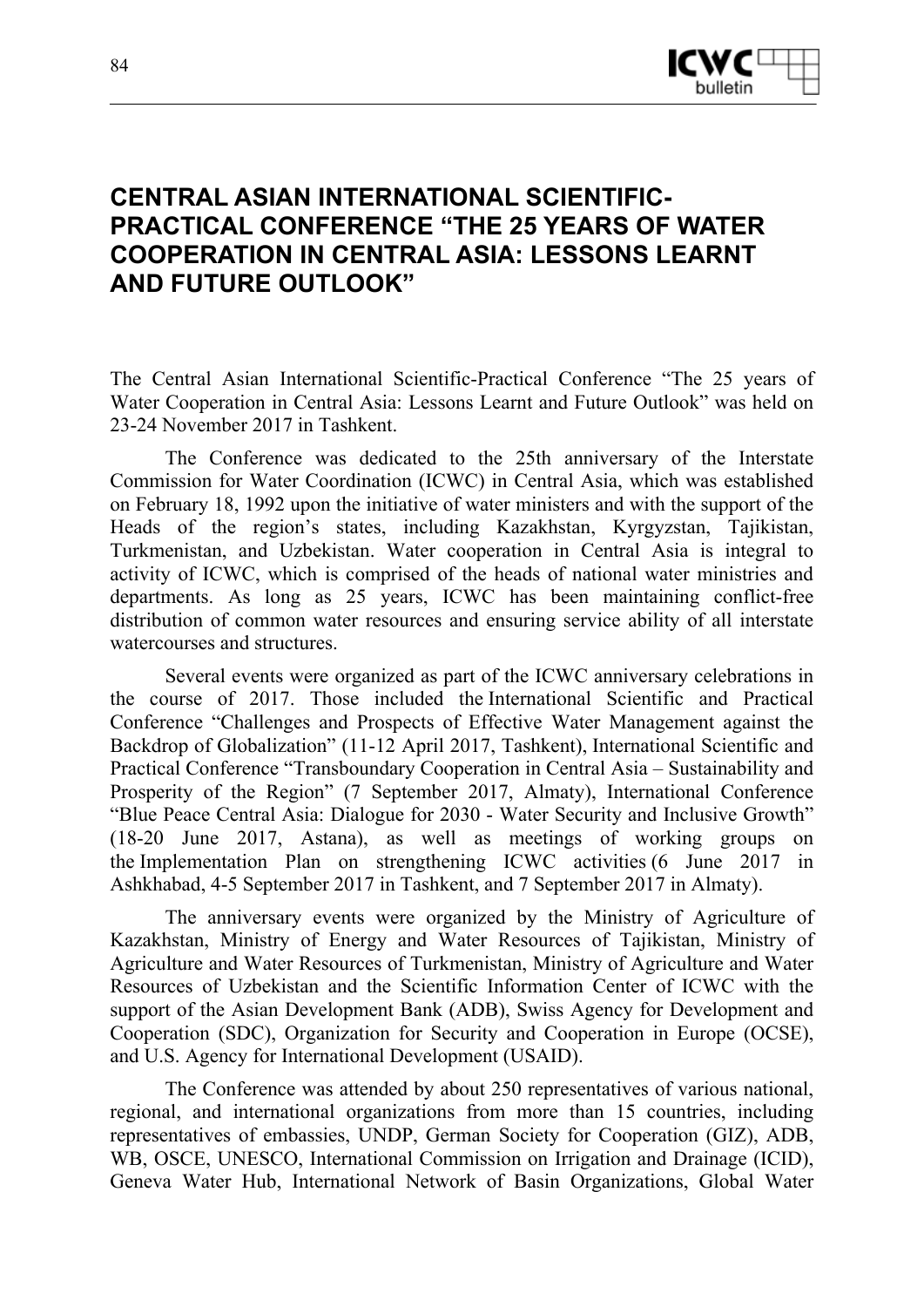Partnership for Central Asia and Caucasus, National Water Partnership (NWP) GEF Agency of the International Fund for saving the Aral Sea in Uzbekistan, Basin Water Organizations of Amu Darya and Syr Darya, Central Asian Regional Environmental Center, Central Asian Institute for Applied Geosciences, Regional Hydrology Center, etc.

The main objectives and tasks of the anniversary events were to:

- review the progress and demonstrate achievements made during the 25-year long activity of ICWC in the area of interstate water cooperation in Central Asia;
- increase visibility of ICWC as a regional institutional mechanism for transboundary water cooperation;
- facilitate formulation of future tasks before ICWC that would contribute to enhancement of mutually beneficial cooperation between the Central Asian countries in the field of efficient water use and protection in the region;
- revitalize development partners' attention to ICWC;
- demonstrate cutting-edge knowledge, best practices and scientific achievements in the field of water use and protection and promote innovations for sustainable water management.

The highly topical conference program included three plenary sessions and six round tables, as well as a special session. During two days, the participants had the opportunity to learn about results of activities in the sphere of Central Asian water cooperation and set milestones for further development and strengthening of close cooperation between the countries in the region. The 72nd meeting of ICWC was also held on the 24th November 2017 as part of the conference.

At the opening ceremony, Deputy Premier of the Republic of Uzbekistan and Minister of Agriculture and Water Resources Mr. Mirzaev welcomed the participants on behalf of the Government of Uzbekistan.

The key reports summarizing ICWC activity over 25 years were presented by the Chairman of the Executive Committee of the International Fund for saving the Aral Sea Mr. Bayjanov Guyzgeldy, as well as by the heads of country delegations from Kazakhstan, Tajikistan, Turkmenistan, and Uzbekistan.

Directors of executive bodies of ICWC, honorary members and veterans of ICWC, as well as representatives of the diplomatic corps and international organizations delivered their speeches on the role of ICWC as a regional institution of interstate water cooperation in Central Asia during the plenary sessions as well.

articular attention was paid to transboundary cooperation as an important driver of food, energy, and environmental security in Central Asia, as well as to actions to overcome growing challenges caused by depletion of available freshwater.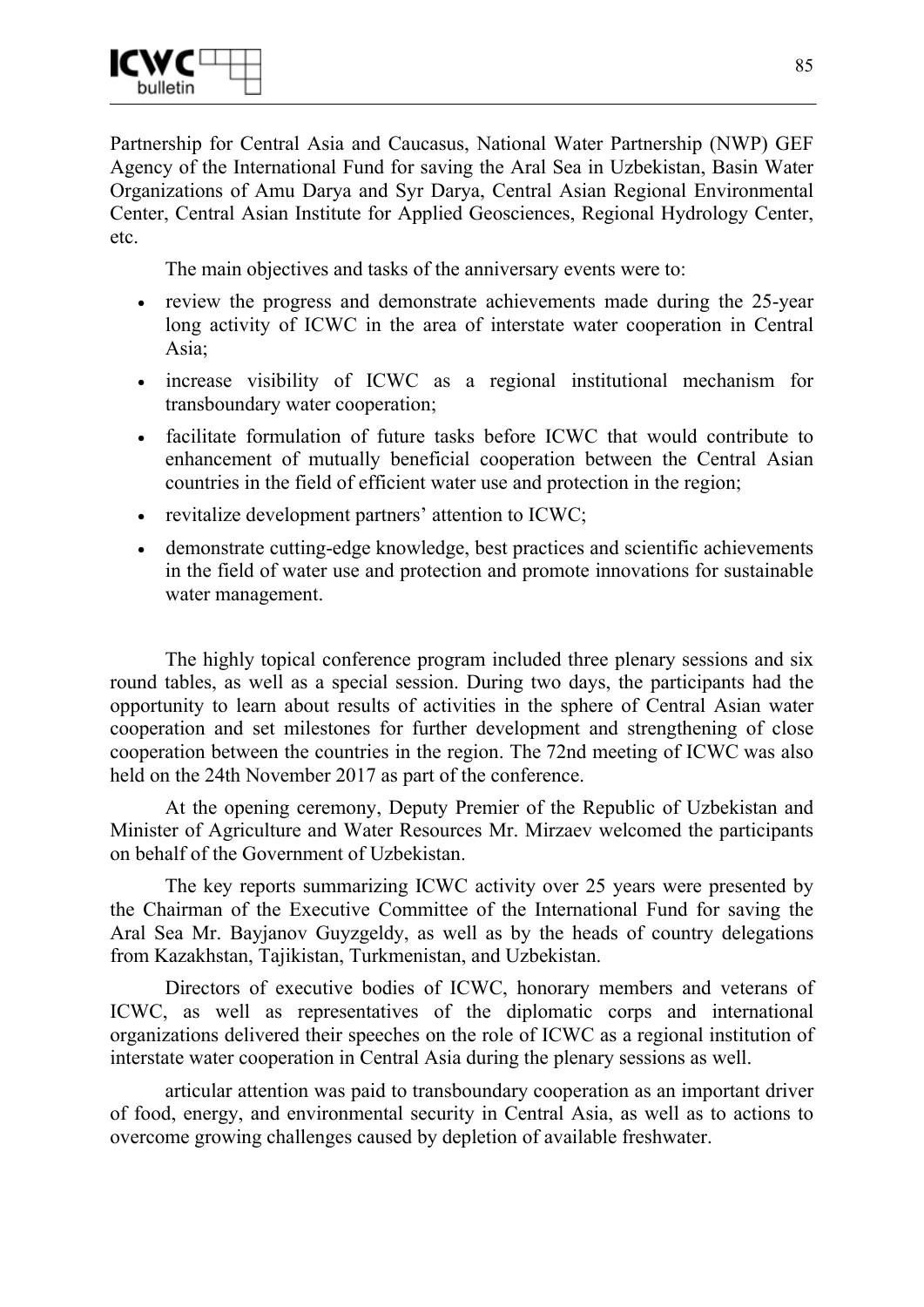

During parallel roundtables, the participants addressed such topical and important issues as integrated water resources management as a tool for 'green growth' and adaptation to climate change, improving legal framework of water cooperation and promoting water diplomacy as a prerequisite for good neighborly relationship between the Central Asian countries, enhancement of water education and professional development as well as improvement of regional and national training activities in Central Asia, financial and economic mechanisms of water management and use, and also issues related to sound water use and ecology.

The special session was organized with participation of young water professionals to address the water use related issues.

On the occasion of the 25th anniversary of ICWC, the awards were presented for diligent work and strong contribution to international and regional water cooperation to specialists of country water sectors in the Aral Sea basin. More than 100 people were awarded in total.

One of key events was the Central Asian International Exhibition "Water Technologies and Industry – WATER-2017", which was organized during the first day of the conference.

he exhibition showcased best practices and scientific achievements in the area of water conservation and sound water use, automation of waterworks facilities, metrology and up-to-date water accounting facilities.

The Russian version of the Report of the Global High-Level Panel on Water and Peace "A Matter of Survival" was presented for the first time during the conference by Mr. Yerlan Nysanbayev, Vice Minister of Agriculture (Republic of Kazakhstan) and a member of this Panel.

A Symphony for Water and Peace composed progressively during two years as the Panel convened in different countries (Switzerland, Senegal, Costa Rica, and Jordan) was performed at the Gala anniversary dinner.

Finally, the Conference adopted its resolution.

To learn more about Conference, please visit icwc-aral.uz/25years/.

The Conference and the preceding events have constituted a part of the regional preparatory process to the 8th World Water Forum to be held in Brasilia in March 2018.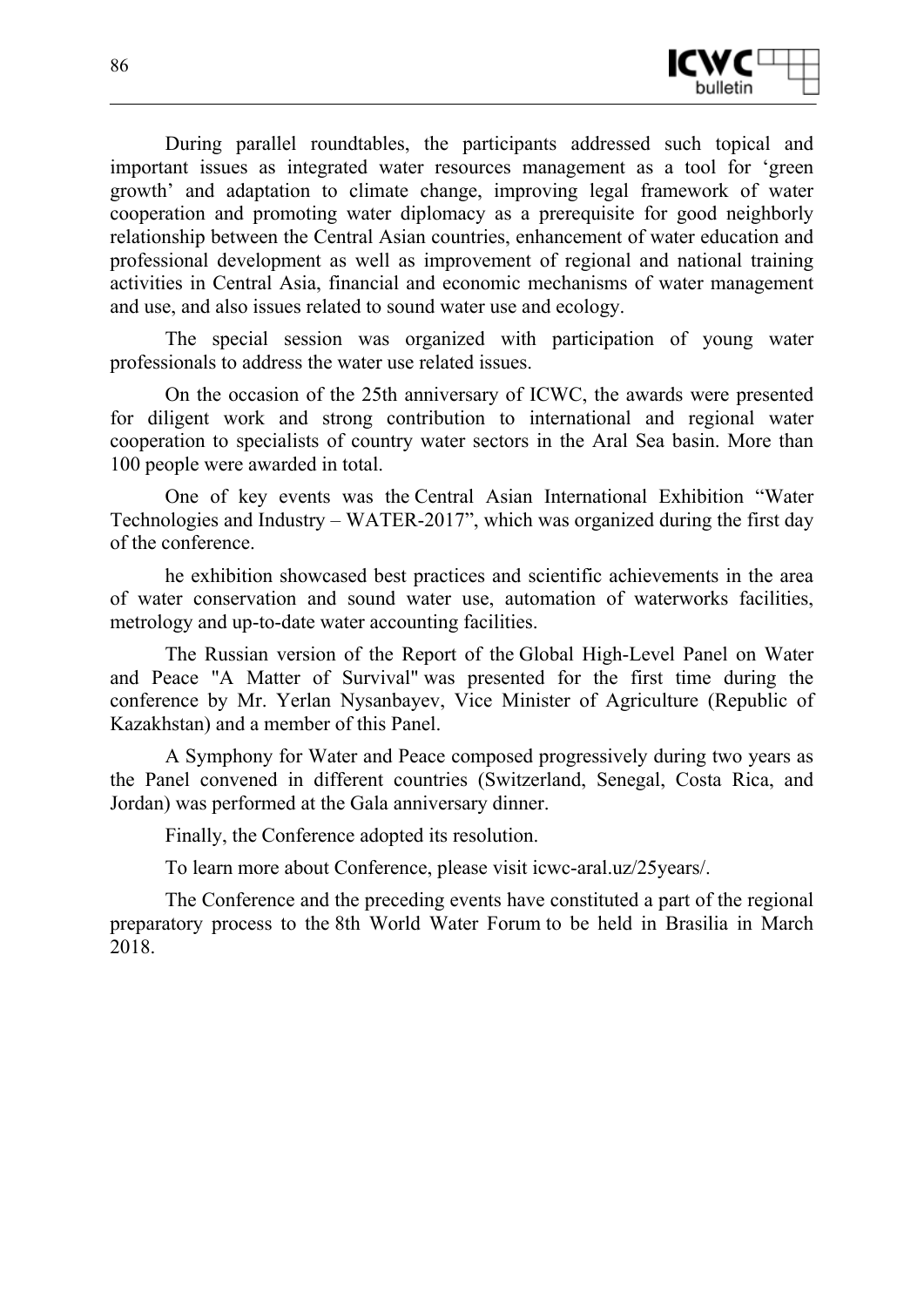

#### **RESOLUTION of the Central Asian International Scientific and Practical Conference "The 25 years of Water Cooperation in Central Asia: Lessons Learnt and Future Outlook"**

We, representatives of ministries, agencies, academia and the public of the Central Asian countries as well as representatives of regional and international organizations, which gathered together in Tashkent on 23-24 November 2017 on the occasion of the 25th anniversary of the Interstate Commission for Water Coordination (ICWC) in Central Asia,

*relying on* the solid historical ties between the Central Asian states, the centuries-old bonds of brotherhood and interaction among the people in the region's countries, based on the principles of mutual respect, trust, and openness,

*noting with satisfaction* the dynamic and progressive development of goodneighborly relations between the Central Asian states, as well as significant results achieved over the past quarter-century,

*adhering to* the understandings reached in the course of bilateral visits and consultations among the countries in the region and at the High-level International Conference "Central Asia: Shared Past and Common Future, Cooperation for Sustainable Development and Mutual Prosperity" held under the auspices of the UN in Samarkand on the  $10-11^{\text{th}}$  of November 2017,

*taking into account* the importance of the resolution adopted by the UN General Assembly on declaration of the International Decade for Action "Water for Sustainable Development", 2018-2028,

*taking into account* the outcomes of events held as part of preparation to the ICWC anniversary, such as the International Scientific and Practical Conference "Challenges and Prospects of Effective Water Management against the Backdrop of Globalization" (11-12 April 2017, Tashkent), International Scientific and Practical Conference "Transboundary Cooperation in Central Asia – Sustainability and Prosperity of the Region" (7 September 2017, Almaty), International Conference "Blue Peace Central Asia: Dialogue for 2030 - Water Security and Inclusive Growth" (18-20 June 2017, Astana), regional consultations on the high-level water panel's initiatives "International Decade for Action 'Water for Sustainable Development', 2018-2028" and "Valuing Water" (June 2017, Dushanbe), as well as meetings of working groups on the Implementation Plan on strengthening ICWC activities (6 June 2017 in Ashkhabad, 4-5 September 2017 in Tashkent, and 7 September 2017 in Almaty);

*in order to further advance the regional dialogue* for elaboration of harmonized approaches to integrated and mutually beneficial use of water resources in interstate sources to the benefit of all countries in the region,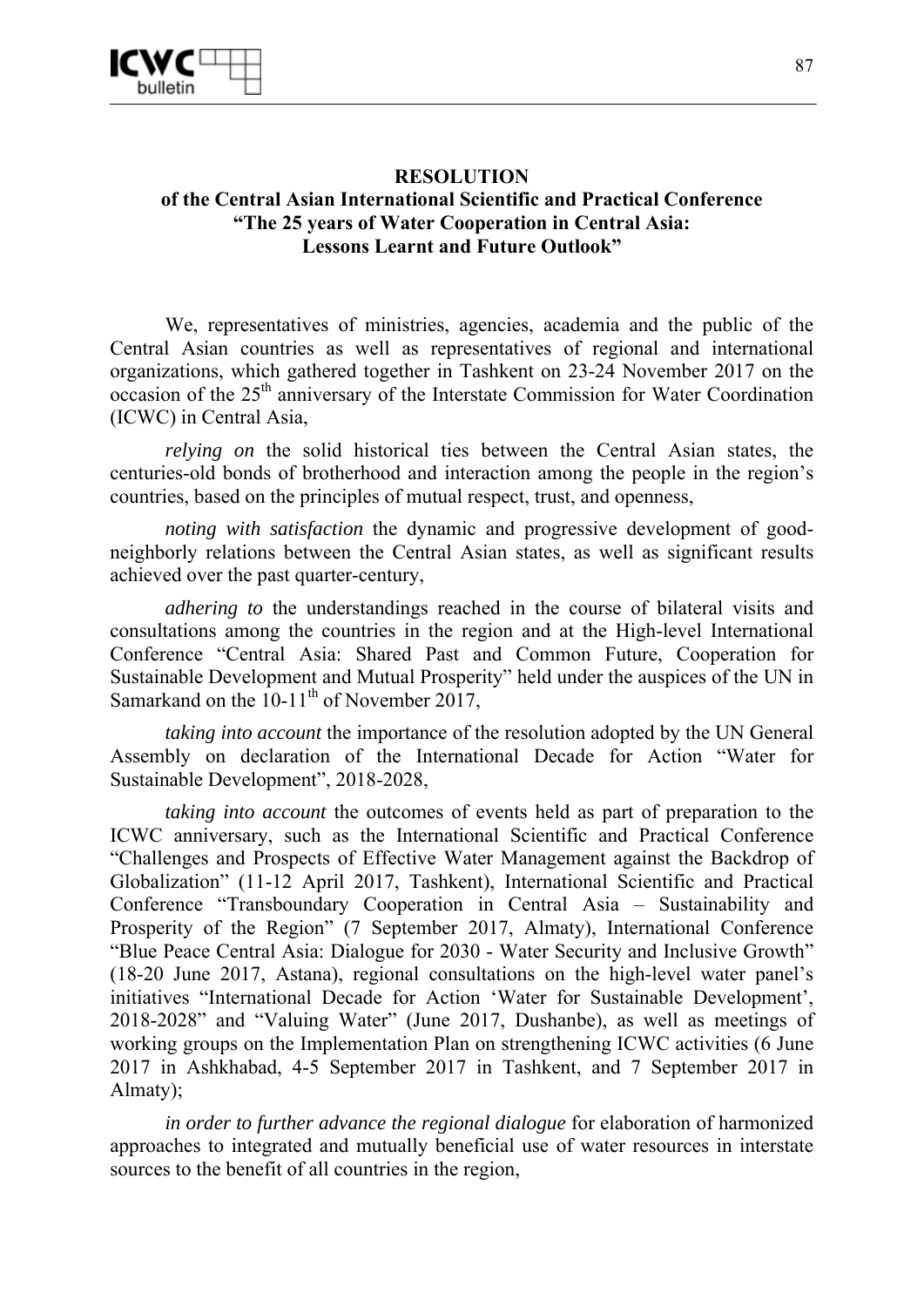

*having discussed* the priority issues of regional water cooperation related to commitments made in the context of Sustainable Development Goals, themes of the 8<sup>th</sup> World Water Forum (Brasilia, March 2018) and directions of the Plan on strengthening ICWC activities,

#### **declare the following:**

1. Water is **central** to sustainable regional development, being a key factor of water, food, energy, and environmental security and a **catalyst of cooperation between** the Central Asia states.

2. The region's countries **have seen significant progress** in the area of water resources management at the interstate and national levels.

3. **The ICWC of Central Asia,** established upon initiative and in goodwill of the region's countries, plays **the key role** in the IFAS's structure in promoting interstate water cooperation in the region. Owing to cooperation within the framework of the ICWC, despite four dry and three extremely high-water years, there has been no disputable situations allowed to emerge. Building on inextricable community and interconnectedness of water-management systems in Central Asia, the ICWC and its executive bodies have achieved significant results in the development of specific tools for cooperation.

4. Legal and institutional conditions for implementation and development of the principles of **integrated water resources management** (IWRM) have been created in the Central Asian countries: transition to hydrographic principle of water management has been made or is being made, also through the establishment of basin administrations, councils and water user associations. It is recognized that IWRM is a key tool of "green growth", adaptation to climate change and water-food-energyenvironment nexus.

5. Measures to introduce up-to-date resource- and **water saving technologies** and best practices and to upgrade and equip irrigation systems have been taken.

6. Some progress in improvement of **water accounting** in irrigation systems and along main canals has been achieved.

7. The Central Asia states, also with the support of development partners, continue to **improve capacity** of water management specialists.

8. Work to protect and restore aquatic **ecosystems**, including restoration of the Northern Aral Sea, development of a system of small water bodies in Southern part of the Aral Sea and afforestation is under way.

9. Reliability and **safety of hydraulic structures** are being improved, also through good operating practices, repair and rehabilitation, and harmonization of technical rules for operation of these structures.

10. At the same time, we note with concern that the available **freshwater per capita is expected to decrease** in the Aral Sea basin by 2030 in light of the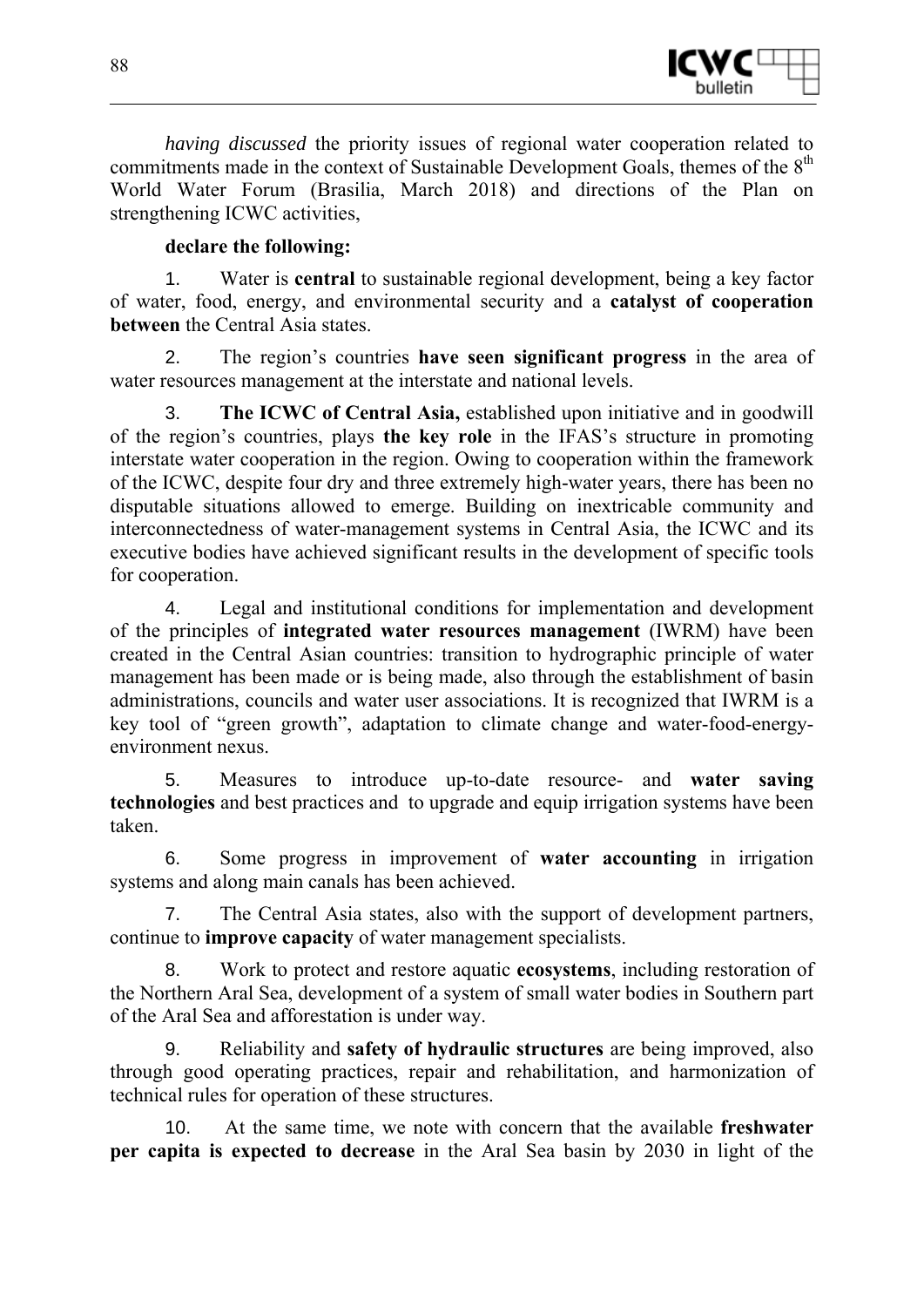declining water resources due to climate change and increased demands for water by growing population and national economies.

11. While acknowledging the importance of tasks to ensure water, energy, and food security and adapt to climate change that the region face, we express our readiness to take **further actions** to reach fair and mutually beneficial agreements on the integrated and rational use of water resources of interstate sources at the regional level and to improve water management at the national level. Among other things, we deem it is necessary to:

- − Strengthen the capacity and operations of the ICWC and its executive bodies to more efficiently and timely implement their tasks and enhance cooperation within the framework of ICWC;
- − Intensify the work to improve legal and institutional mechanisms for interstate water cooperation;
- − Recognize the importance of strengthening bilateral and regional cooperation on rational and integrated use of water and energy resources in Central Asia, taking into account the interests of all of the regional states. With this view, regular consultations will be held to elaborate mutually beneficial long-term sustainable mechanisms in the field at the earliest date;
- − Invite development partners to pay special attention to joint solution of water problems in Central Asian countries caused by drying up of the Aral Sea, climate change, ecosystem degradation and increased frequency of waterrelated disasters;
- − Carry out all appropriate measures to improve water use efficiency in all sectors by paying special attention to reasonable and equitable use of water resources;
- − Improve the efficacy of institutional mechanisms for involving all stakeholders in water governance decision-making process to improve the quality of services and save water;
- − More actively involve at all levels of water use the public, including the young and women, in water resources management and promote the practice of saving and reusing the water;
- − Introduce the principles of integrated water resources management at all levels, including at regional level based on interstate cooperation, and to adapt to climate change and green growth promotion;
- − Take all possible measures to improve the quality and accuracy of water accounting;
- − Improve the adaptation capacity of the countries' water sector to climate change impacts ;
- − Exchange, wherever possible, data, information and knowledge in order to ensure openness and build trust among various stakeholders, sectors and countries;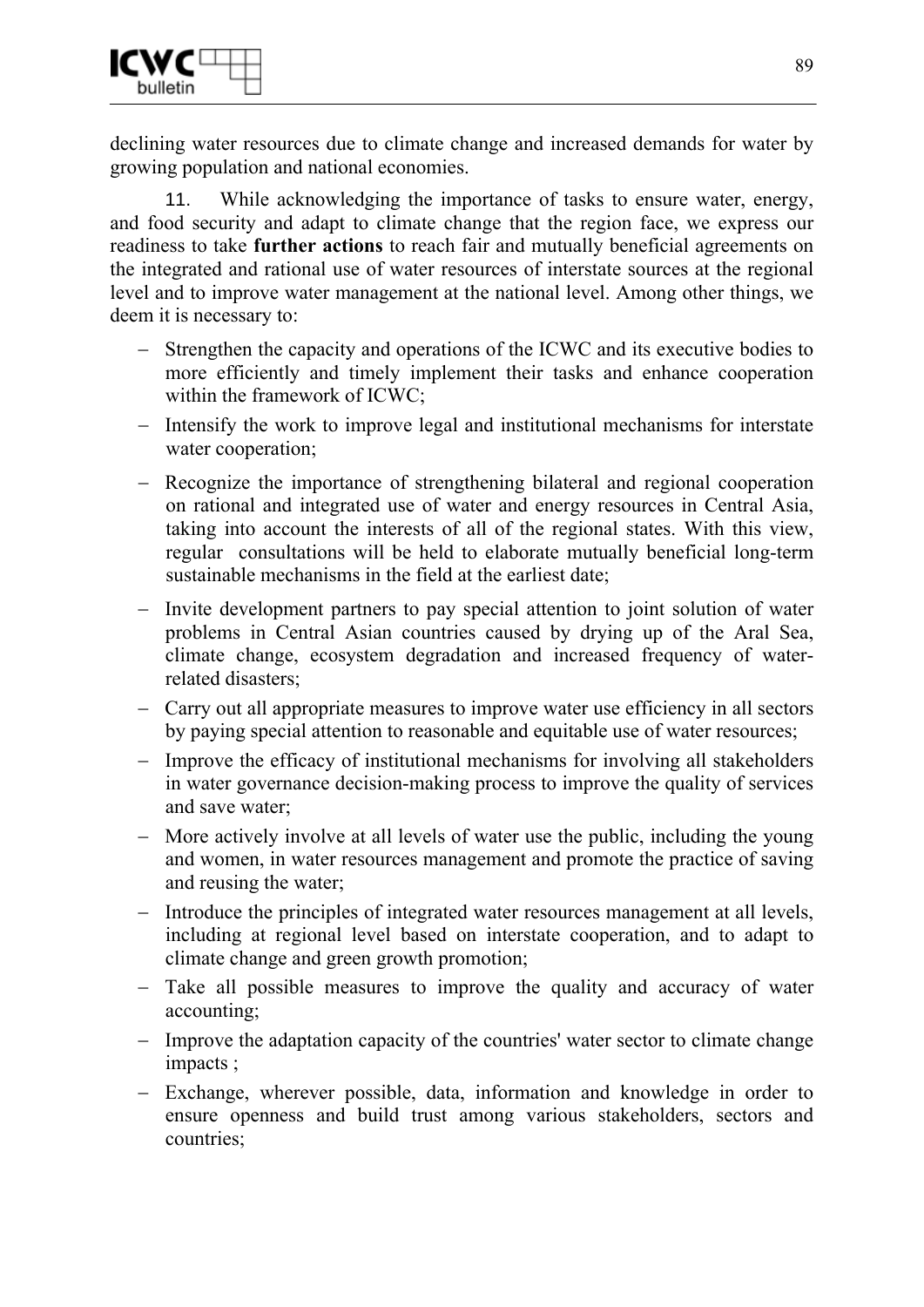

- − Assist relevant services in improving the reliability of water resources-related forecasts and, as possible, the openness of their exchange;
- − Encourage the development and mutual exchange of scientific knowledge, forecasts and innovative technologies to improve management and planning of water resources use;
- − Ensure inclusive and quality lifelong learning/education (training, retraining, and advanced training) for specialists of water management organizations at national and regional levels to improve water resources management efficiency and sustainable development as a whole;
- − Make use of the advantages and the platform of the International Decade of Actions "Water for Sustainable Development", 2018-2028, and other platforms acceptable to countries to strengthen cooperation for the purposes of mutually agreed and mutually beneficial solution of the region's water and energy problems.

12. We acknowledge the significant contribution of the UN agencies, international financial institutions and other development partners to the support of countries' actions towards enhanced interstate water cooperation. We emphasize the importance of continuing substantive engagement in the spirit of partnership and shared responsibility.

13. The Conference's participants also:

- − Recognize the importance of strengthening of bilateral and regional cooperation on efficient and integrated water and energy use in Central Asia, taking into account the interests of all states in the region;
- − Emphasize the need for regular consultations between the region's states in order to elaborate the mutually beneficial, long-term sustainable mechanisms of joint/ rational and integrated use of water and energy resources in Central Asia;
- − Call for all stakeholders to continue consultations within the preparatory process of the **8th World Water Forum,** as well as the Meeting of the Parties of the UNECE Convention on the use and protection of transboundary water courses and international lakes (10-12 October 2018, Astana);
- − Welcome the initiative of the Tajik side to hold in **Dushanbe** in June 2018 a **high-level meeting** dedicated to the International Decade for Action "Water for Sustainable Development", 2018-2028;
- − Consider the results of this anniversary Conference as a contribution to the consolidated vision of the Central Asian region on the priority themes of the above mentioned events;
- Once again underlining urgency in finding solutions to the acutest problems of the Aral environmental catastrophe, call for consolidation of efforts at the regional and international levels and for donors' support in overcoming further the problems in the Aral Sea basin.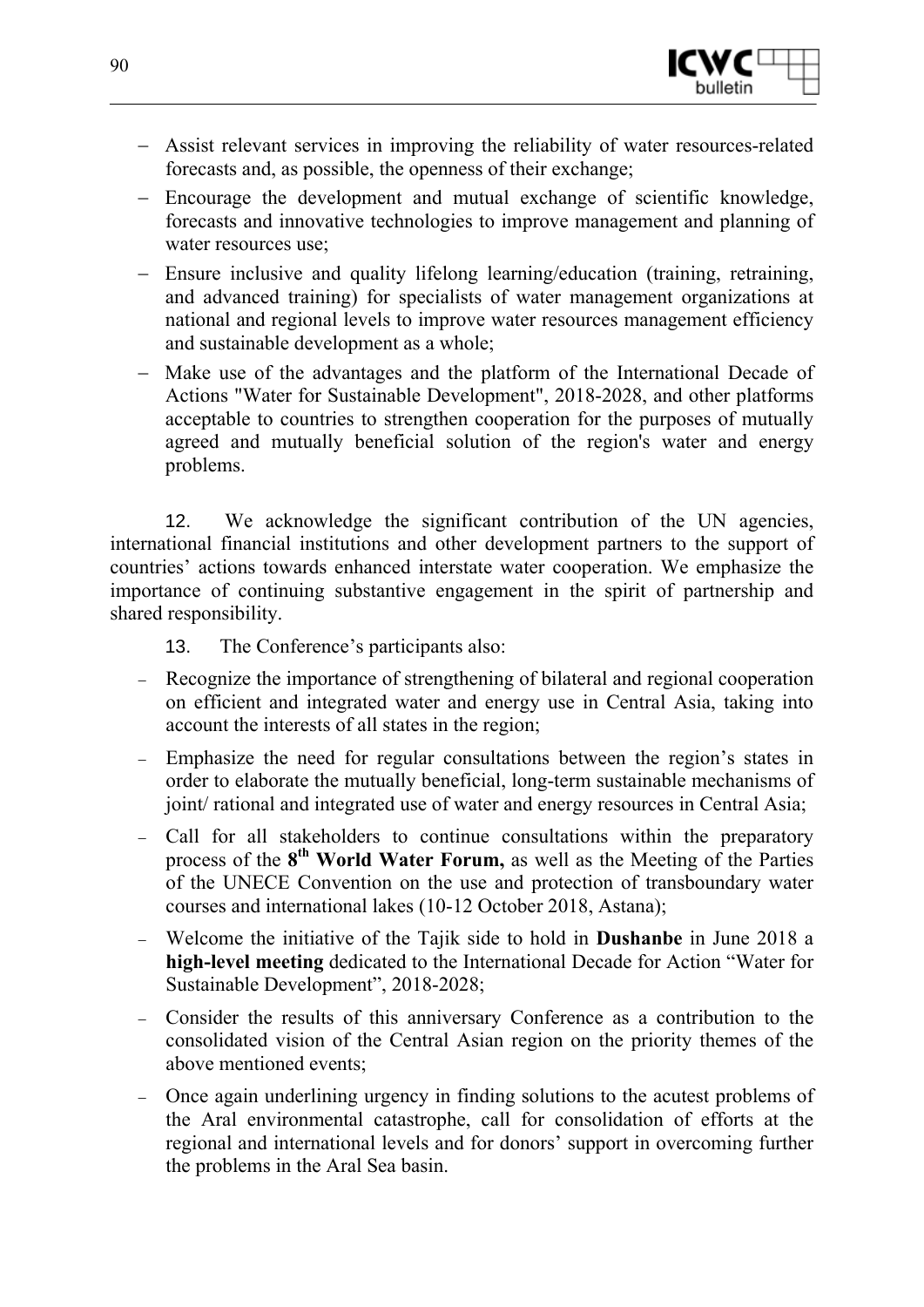

We **express our gratitude to** the Government of the Republic of Uzbekistan, organizers and development partners for organization of this anniversary Conference in Tashkent and for an excellent setting for productive work.

> Adopted on the 24<sup>th</sup> of November 2017 in the city of Tashkent, Uzbekistan